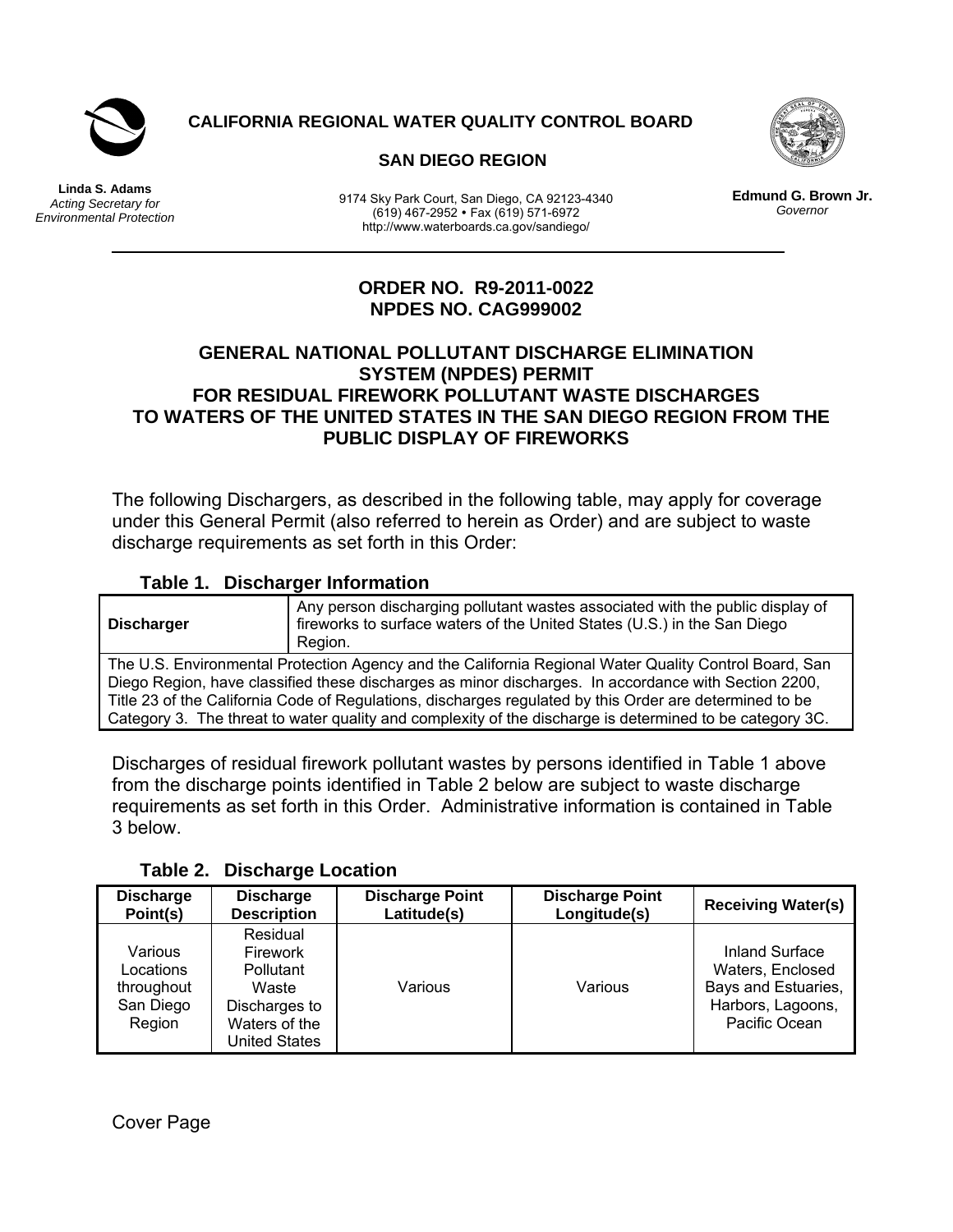#### Table 3. Administrative Information

| This Order was adopted by the California Water Quality Control Board,<br>San Diego Region, on: | May 11, 2011 |  |
|------------------------------------------------------------------------------------------------|--------------|--|
| This Order shall become effective on:                                                          | June 1, 2011 |  |
| This Order shall expire on:                                                                    | May 31, 2016 |  |

WINDOWS AND IN THE REAL PROPERTY.

Dischargers (also referred to as Enrollees) covered under this Order at the time of expiration will continue to be covered until coverage becomes effective under a reissued permit. Upon reissuance of this Order by the San Diego Water Board, Dischargers may need to seek re-enrollment under the revised Order.

I, David W. Gibson, Executive Officer, do hereby certify that this Order with all attachments is a full, true, and correct copy of an Order adopted by the California Regional Water Quality Control Board, San Diego Region, on May 11, 2011.

オアフロングラ

Paral W.

David W. Gibson Executive Officer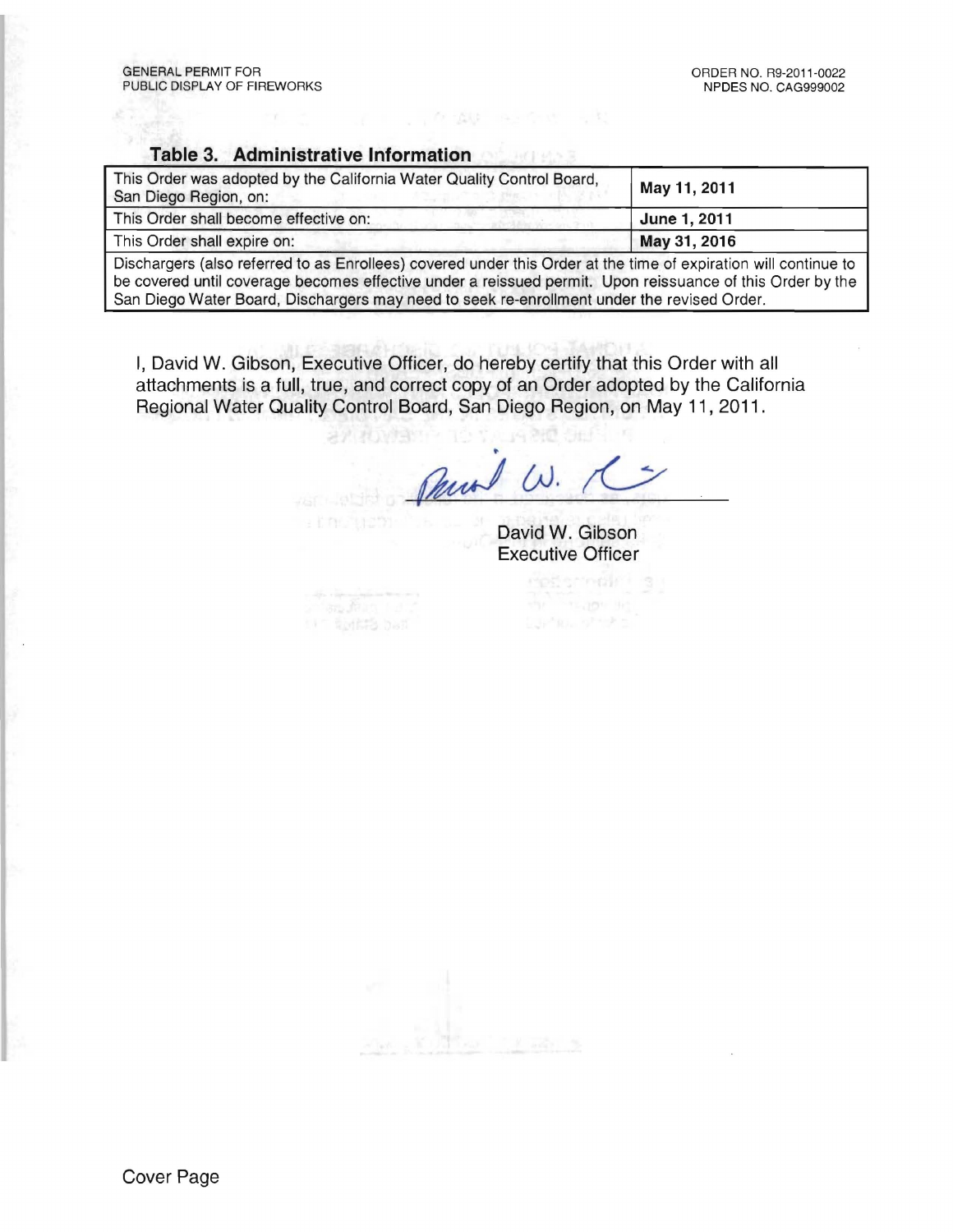# **Table of Contents**

| VII. | -20 |
|------|-----|
| A    | 20  |
| В.   |     |
|      |     |
|      | 25  |
|      |     |

# **List of Tables**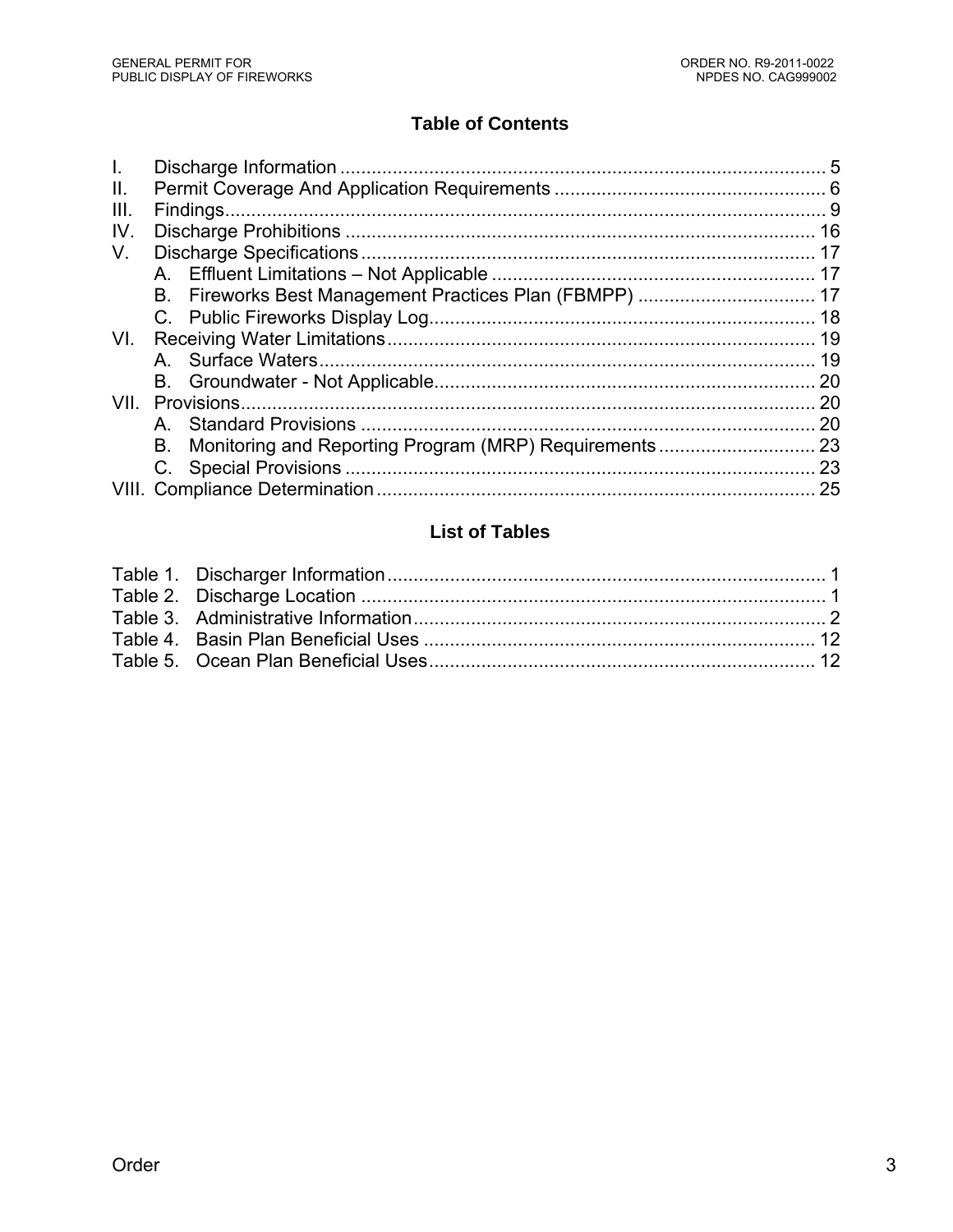# **List of Attachments**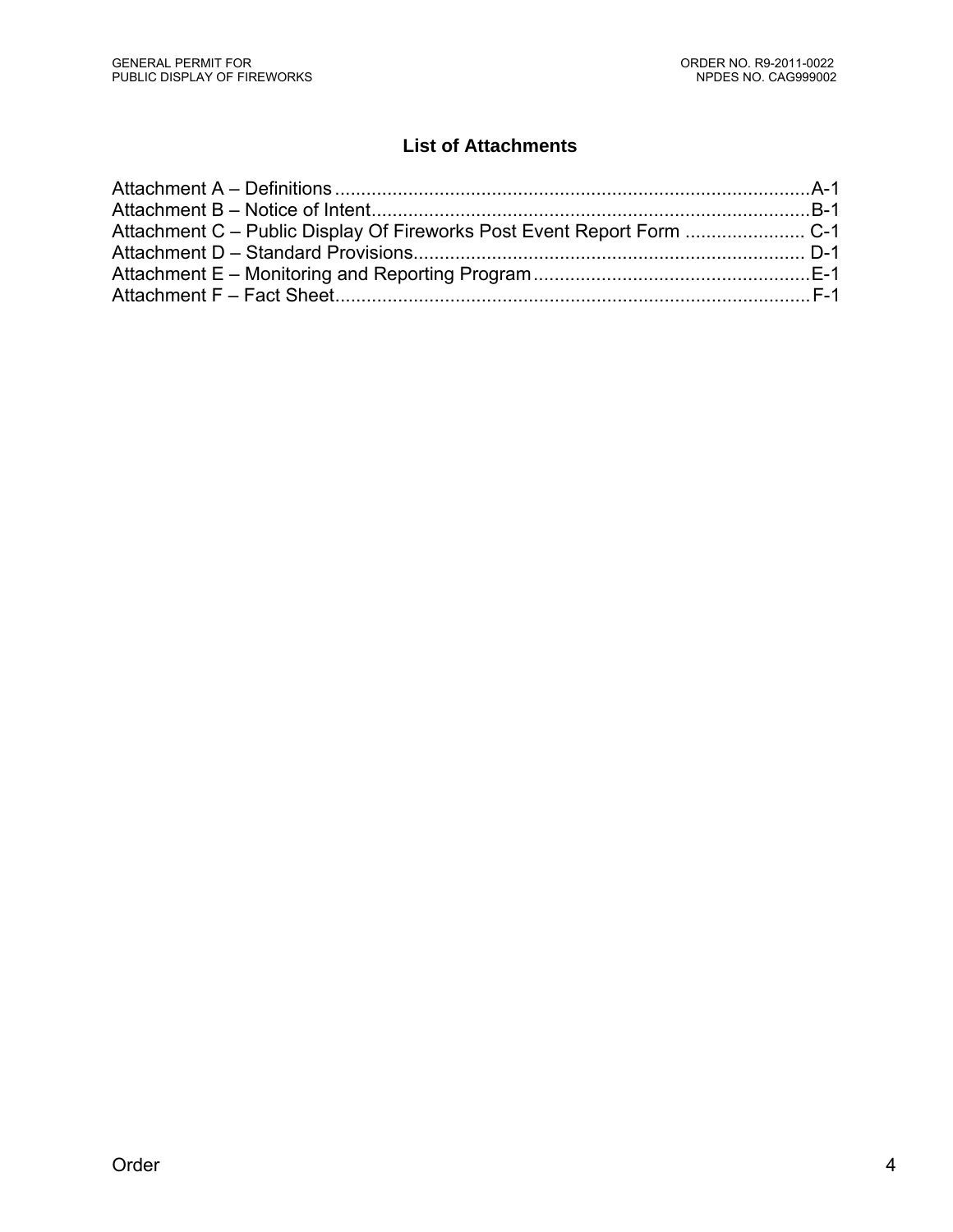#### **I. DISCHARGE INFORMATION**

This Order is intended to regulate residual pollutant waste discharges associated with the public display of fireworks to various receiving surface waters of the United States (Surface Waters) within the jurisdiction of the California Regional Water Quality Control Board, San Diego Region (San Diego Water Board). The San Diego Region covers a large portion of San Diego County, portions of South Orange County, and the southwestern portion of Riverside County based on hydrologic drainage areas. In this Order the public display of fireworks refers to an entertainment feature where the public or a private group is admitted to, or permitted to, view the display or discharge of fireworks.

Public displays of fireworks (also referred to as a fireworks show or event) are conducted throughout the year at various locations within the San Diego Region as part of national and community celebrations and other special events. Located within the San Diego Region are entertainment theme parks and two major league stadiums for football and baseball that use firework displays during regular activities and special events. Additionally, fireworks displays and pyrotechnics special effects are periodically used in other venues such as business grand openings and special events, public and private school homecoming & graduation events, various sporting events and local fairs. The most significant and widespread use of fireworks displays for celebrations in the San Diego Region are for annual Fourth of July and New Year's Eve public and private events Firework display sites on or adjacent to urban shorelines are often the preferred setting to provide public access and avoid the fire hazards associated with terrestrial display sites.

Professional pyrotechnic devices used in fireworks displays can be grouped into three general categories: 1) aerial shells (paper and cardboard spheres or cylinders filled with pyrotechnic materials), 2) low-level comet and multi-shot devices such as roman candles, and 3) set piece displays mounted on the ground. Typical firework constituents include, but are not limited to, aluminum, antimony, barium, carbon, calcium, chlorine, cesium, copper, iron, potassium, lithium, magnesium, oxidizers including nitrates, chlorates and perchlorates, phosphorus, sodium sulfur, strontium, titanium, and zinc. The chemical constituents burn at high temperatures when the firework is detonated which promotes incineration. The chemical constituents within the fireworks are scattered by the burst charge which separates them from the fireworks casing and internal shell components. A firework combustion residue is produced in the form of smoke, airborne particulates, chemical pollutants, and debris including paper, cardboard, wires and fuses. This combustion residue can fall into surface waters. In addition un-ignited pyrotechnic material including duds and misfires can also fall into surface waters. The receiving water fallout area affected by the fireworks residue can vary depending on wind speed and direction, size of the shells, the angle of mortar placement, the type and height of firework explosions and other environmental factors. Once the fireworks residue enters a water body it can be transported to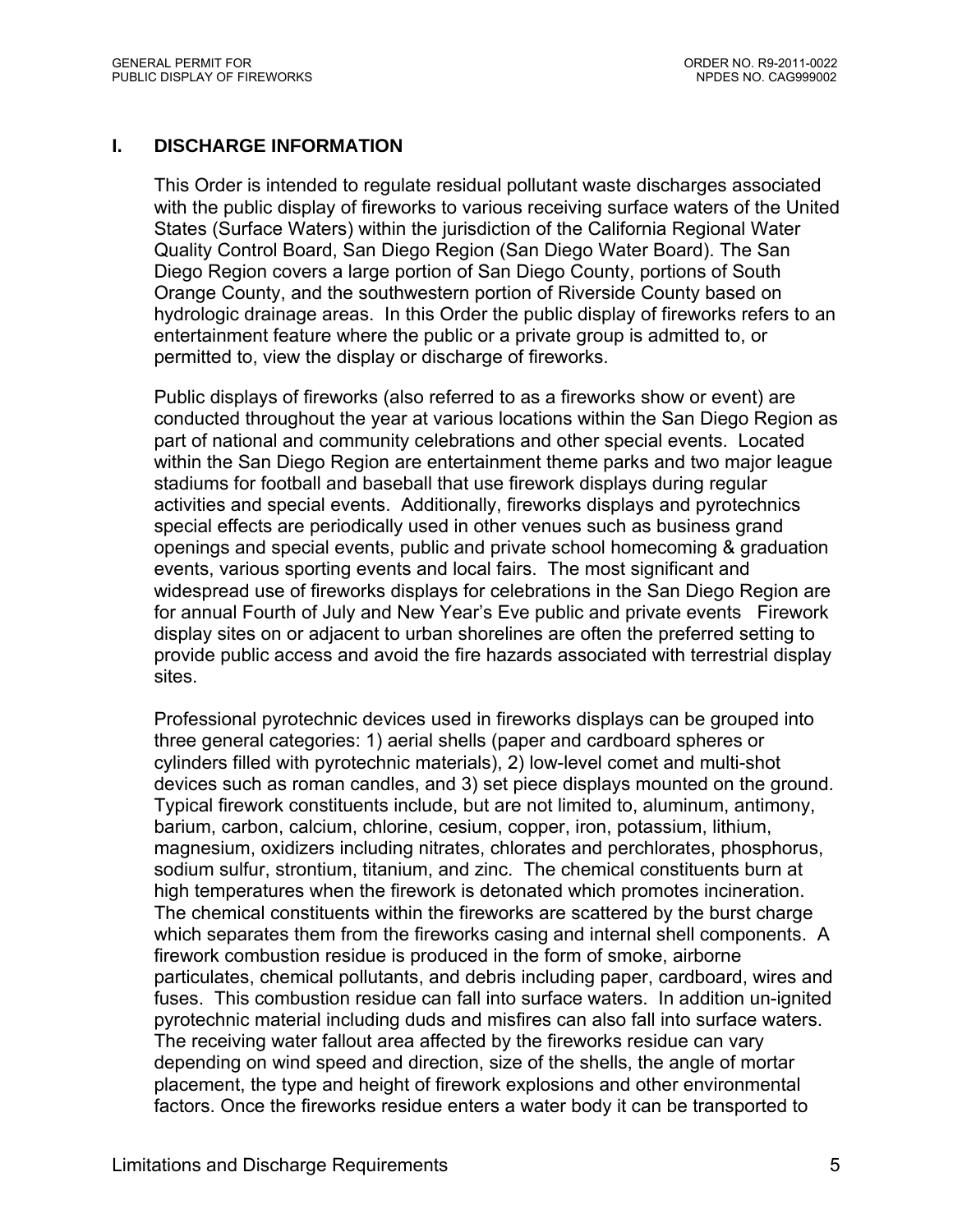waters and shorelines outside the fallout area due to wind shear and tidal effects. The Clean Water Act (CWA), at section 301(a), broadly prohibits the discharge of any pollutant to waters of the United States, except in compliance with a National Pollutant Discharge Elimination System (NPDES) permit. Residual firework pollutant waste discharged into surface waters constitutes discharge of a pollutant from a point source within the meaning of the CWA. Therefore, coverage under an NPDES permit is required before residual firework pollutant waste can be lawfully discharged.

This Order requires implementation of Best Management Practices (BMPs) described in Section V.B of this Order to ensure the pollutant waste discharges associated with the public display of fireworks do not cause pollution or nuisance conditions in surface waters within the San Diego Region. This Order also requires post firework event monitoring and reporting as well as receiving water monitoring and reporting for discharges meeting certain specific criteria described under specific conditions in Attachment E of this Order.

# **II. PERMIT COVERAGE AND APPLICATION REQUIREMENTS**

# **A. General Permit Coverage**

This General Permit covers the point source discharge of residual firework pollutant waste to surface waters resulting from the public display of fireworks, including but not limited to fireworks using aluminum, antimony, barium, carbon, calcium, chlorine, cesium, copper, iron, potassium, lithium, magnesium, oxidizers including nitrates, chlorates and perchlorates, phosphorus, sodium sulfur, strontium, titanium, and zinc.

Users of fireworks containing these and other pollutant wastes for public shows or events are required to obtain coverage under this General Permit prior to the public display of fireworks.

# **B. Discharger Eligibility Criteria**

Any person who proposes to discharge pollutant waste from the public display of fireworks to surface waters of the U.S. in the San Diego Region may submit a Notice of Intent (NOI) for coverage under this Order. The NOI may address multiple fireworks events at different locations throughout the San Diego Region. When a fireworks event(s) is hosted by one person but is operated or conducted by another person, it is the host person's duty to submit an NOI and obtain coverage under this Order. The San Diego Water Board may require the joint submission of an NOI from both the host person and the person operating the fireworks event on a case-by-case basis.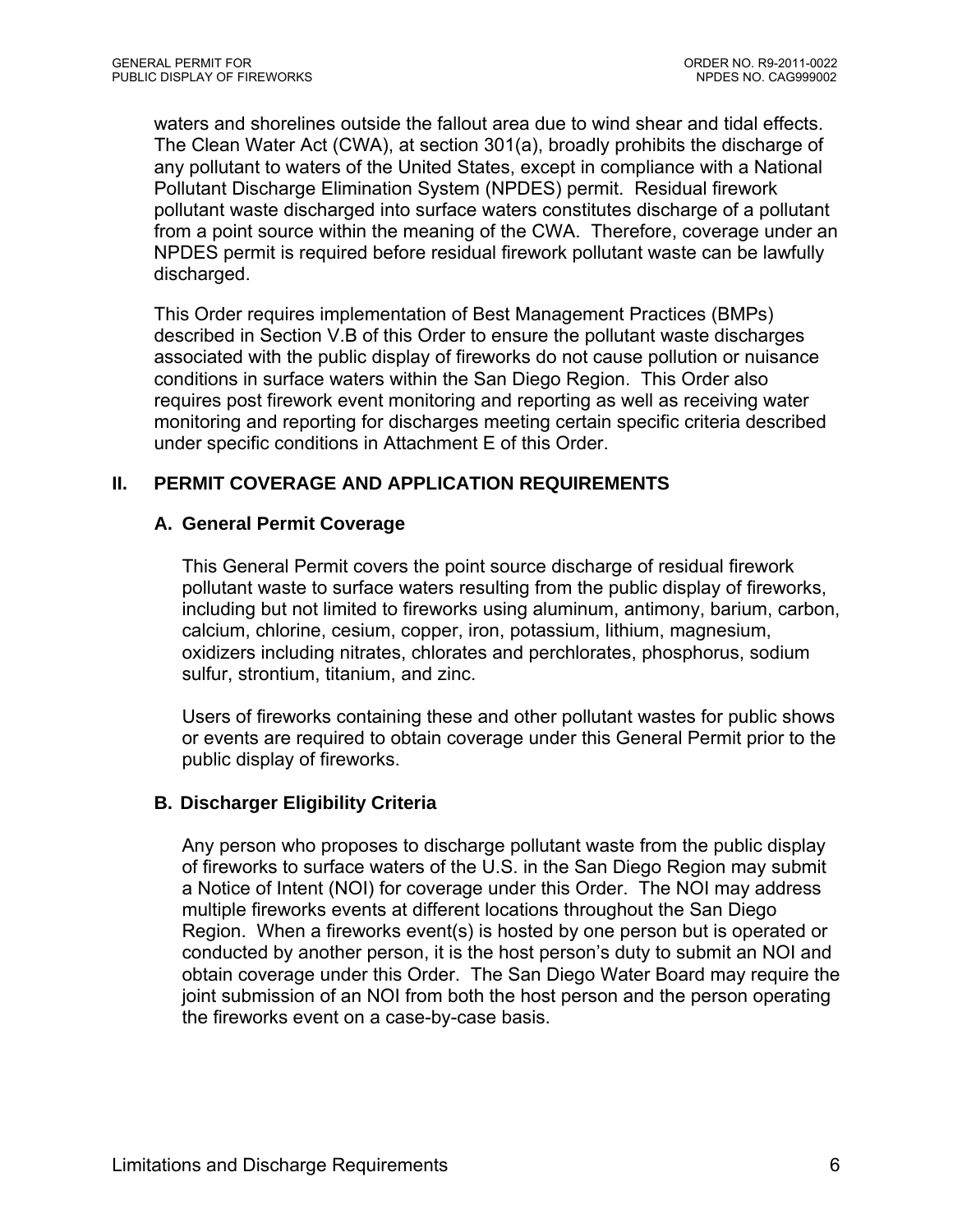# **C. General Permit Application**

To obtain coverage under this Order, Dischargers must submit a complete application containing the items below to the San Diego Water Board no later than 60 days prior to a fireworks event. During the period of May 11, 2011 through June 10, 2011 Dischargers must submit the complete application no later than 24 days prior to a fireworks event. The application must contain the following items:

- 1. A completed Notice of Intent (NOI) form shown as Attachment B signed in accordance with the signatory requirements of the Standard Provisions in Attachment D, Section V.B.1. Signatory and Certification Requirements;
- 2. Payment of the annual application fee, equal to the first annual fee, made payable to State Water Resources Control Board or "SWRCB"; and
- 3. A Fireworks Best Management Practices Plan.

The NOI, including, the application fee, and other attachments must be submitted to the following address:

CRWQCB – San Diego Region 9174 Sky Park Court, Suite 100 San Diego, CA 92123

Attn: Fireworks General NPDES Order NOTICE OF INTENT

#### **D. Notice of Enrollment**

The San Diego Water Board will review the application package for completeness and applicability to this Order. Notice of Enrollment (NOE) under this Order will be provided to the Discharger by the San Diego Water Board upon receipt of a complete NOI, Fireworks Best Management Practices Plan, and application fee. The effective enrollment date will be specified in the NOE and the Discharger is authorized to discharge residual firework pollutant waste starting on the date specified in the NOE. General Permit coverage will be effective when all of the following have occurred:

- 1. The Discharger has submitted a complete permit application;
- 2. The Fireworks Best Management Practices Plan has been accepted by the San Diego Water Board; and
- 3. The San Diego Water Board has issued a Notice of Enrollment (NOE).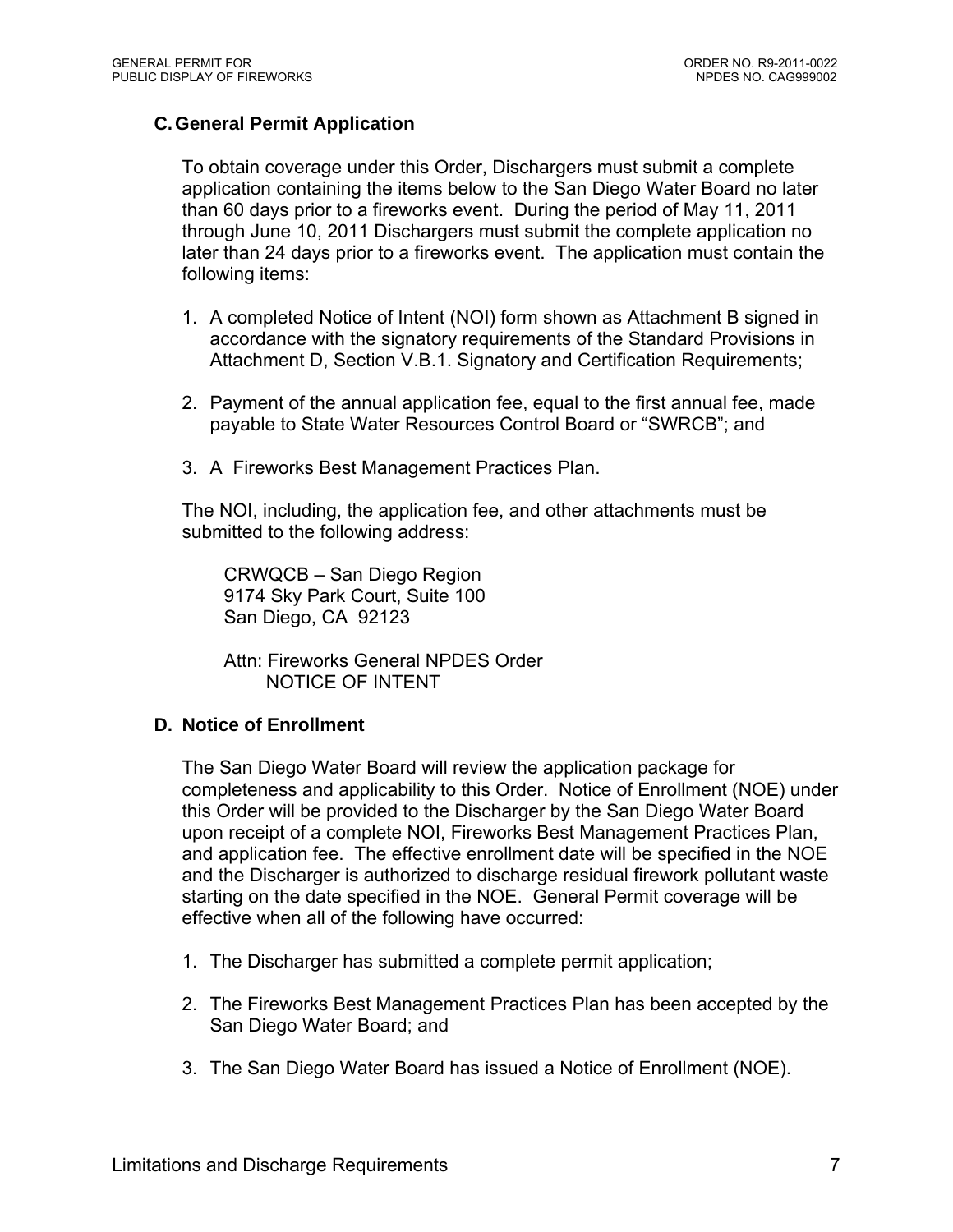# **E. Notice of Exclusion (NOEX)**

The San Diego Water Board may issue a Notice of Exclusion (NOEX), which either terminates the permit coverage or requires submittal of an application for an individual permit. An NOEX is a one-page notice that indicates that the proposed Discharger is not eligible for coverage under this General Permit and states the reason why. This justification can include, but is not limited to, necessity to comply with a total maximum daily load or to protect sensitive water bodies.

# **F. Fees**

Under this General Permit, fireworks discharges require no treatment systems to meet the terms and conditions of this Order and pose no significant threat to water quality. As such, they are eligible for Category 3 in section 2200(b) (8) of Title 23, California Code of Regulations (CCR). This category is appropriate because regulation of firework discharge under this Order incorporates best management practices (BMPs) to control potential adverse effects to beneficial uses, and this General Permit prohibits residual firework pollutant waste from causing excursions of water quality objectives. The annual fee associated with this rating can be found in section 2200(b) (8) of Title 23, CCR, which is available at **http://www.waterboards.ca.gov/resources/fees/**.

# **G. Terminating Coverage**

To terminate permit coverage, a Discharger must submit a complete and accurate Notice of Termination (NOT). The Discharger's coverage under this General Permit terminates on the date specified in the coverage termination letter issued by the San Diego Water Board. Prior to the termination effective date, the Discharger is subject to the terms and conditions of this General Permit and is responsible for submitting the annual fee and all reports associated with this General Permit. The Discharger must submit an NOT when one of the following conditions occurs:

- 1. A new host has taken over responsibility of the Discharger's fireworks display activities covered under an existing NOI; or
- 2. The Discharger has ceased all discharges of residual firework pollutant waste for which it obtained General Permit coverage and does not expect to discharge during the remainder of this General Permit term; or
- 3. The Discharger has obtained coverage under an individual permit for all residual firework pollutant waste discharges to waters of the U.S. required to be covered by an NPDES permit.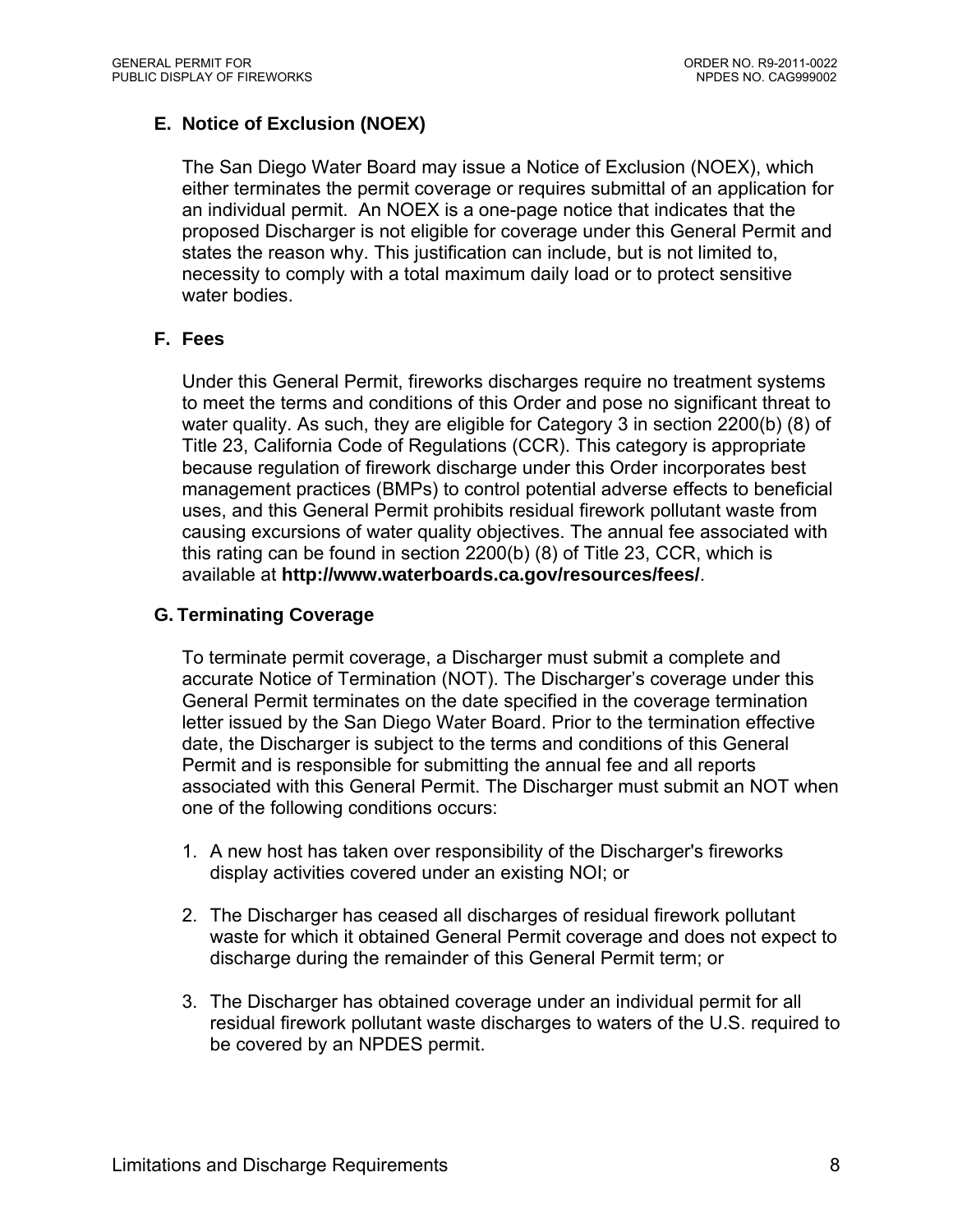# **III. FINDINGS**

The San Diego Water Board finds:

**A. Background.** In 1972, the Federal Water Pollution Control Act [33 U.S.C. §1251 et seq. (1972)], currently referred to as the Clean Water Act (CWA), was amended to provide that the discharge of pollutants to waters of the United States from any point source is prohibited, unless the discharge is in compliance with an NPDES permit. The federal regulations allow either the United States Environmental Protection Agency (USEPA) or states with USEPA-approved programs to issue either general NPDES permits or individual NPDES permits to regulate discharges of pollutants to waters of the United States. California has an approved program.

Public displays of fireworks are conducted throughout the year at various locations within the San Diego Region. Although this Order does not precisely specify the point(s) at which fireworks residue becomes a pollutant waste, discharges from the public display of fireworks contain pollutants that have a potential to cause excursions of applicable water and sediment quality objectives. Residual firework pollutant waste discharged into surface waters constitutes discharge of a pollutant from a point source within the meaning of the CWA. Therefore, coverage under an NPDES permit is required.

With the exception of SeaWorld San Diego, discharges associated with public fireworks events have previously been unregulated in the San Diego Region by the San Diego Water Board. The Fact Sheet of this Order contains an assessment of firework event monitoring data collected in Mission Bay by SeaWorld.

For the purposes of this Order, references to the "discharger" or "permittee" in applicable federal and state laws, regulations, plans, or policies are held to be equivalent to references to the Discharger herein.

**B. Discharge Description.** Public displays of fireworks are typically conducted over or adjacent to surface water bodies throughout the San Diego Region, including but not limited to, the San Diego River, San Diego Bay, Mission Bay, and the Pacific Ocean. Typical firework constituents include but are not limited to aluminum, antimony, barium, carbon, calcium, chlorine, cesium, copper, iron, potassium, lithium, magnesium, oxidizers including nitrates, chlorates and perchlorates, phosphorus, sodium sulfur, strontium, titanium, and zinc. The chemical constituents burn at high temperatures when the firework is detonated which promotes incineration. The chemical constituents within the fireworks are scattered by the burst charge, which separates them from the fireworks casing and internal shell components. A firework combustion residue is produced in the form of smoke, airborne particulates, chemical pollutants, and debris including paper, cardboard, wires and fuses. This combustion residue can fall into surface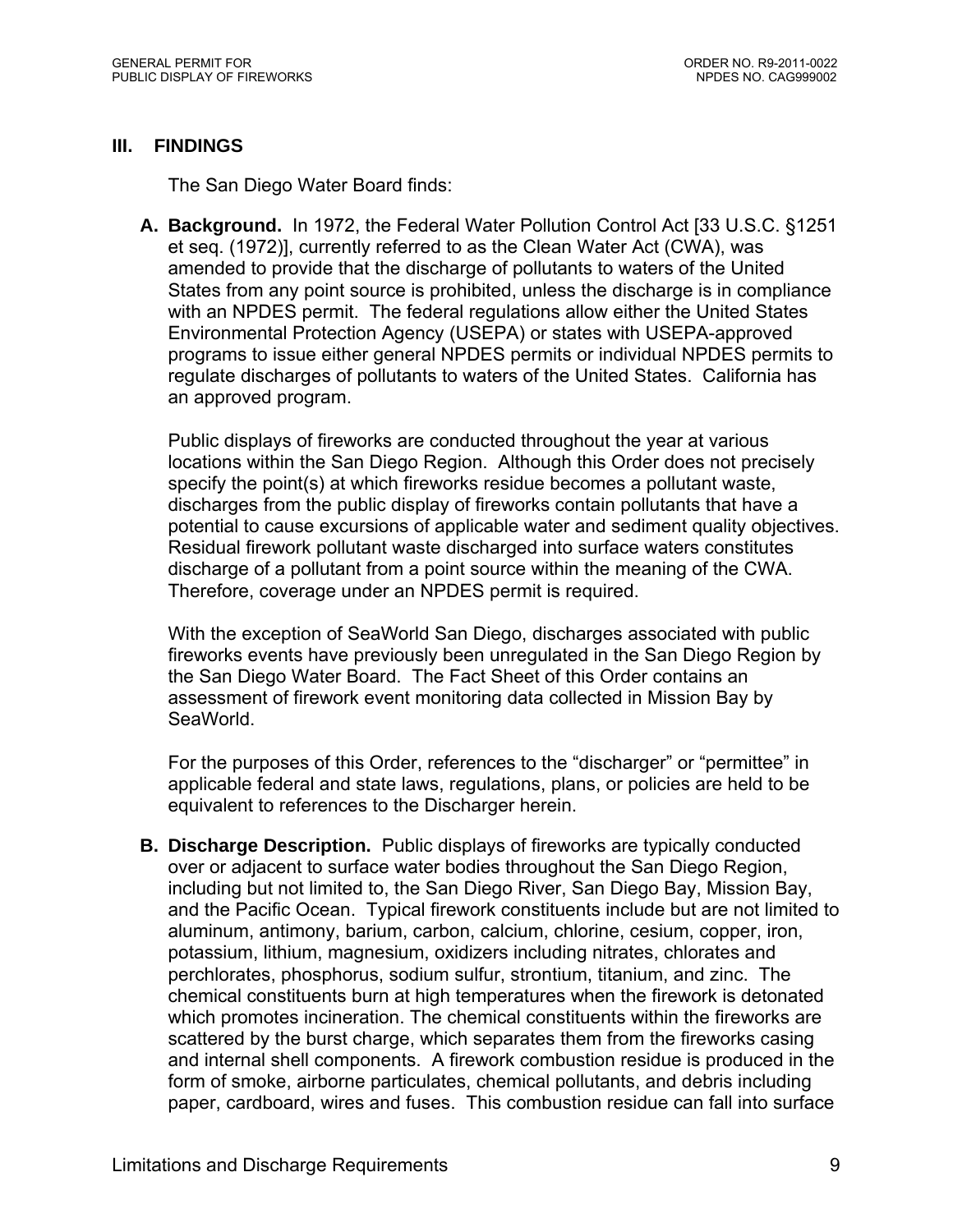waters. In addition, un-ignited pyrotechnic material including duds and misfires can also fall into surface waters. The receiving water fallout area affected by the fireworks residue can vary depending on wind speed and direction, size of the shells, the angle of mortar placement, the type and height of firework explosions and other environmental factors. Once the fireworks residue enters a water body it can be transported to waters and shorelines outside the fallout area due to wind shear and tidal effects.

**C. Legal Authorities.** This Order is issued pursuant to section 402 of the federal Clean Water Act (CWA) and implementing regulations adopted by the U.S. Environmental Protection Agency (USEPA) and chapter 5.5, division 7 of the California Water Code (commencing with section 13370). Section 122.28(a)(1) of Title 40 of the Code of Federal Regulations [40 CFR. §122.28(a)(1)] allows NPDES permits to be written to cover a category of discharges within the State political boundaries as a general NPDES permit. USEPA Region 9 has granted the San Diego Water Board the authority to issue general NPDES permits.

This Order shall serve as a General NPDES permit for point source discharges of residual firework pollutant waste from public firework events. This Order also serves as general Waste Discharge Requirements (WDRs) pursuant to article 4, chapter 4, division 7 of the Water Code (commencing with section 13260).

- **D. Background and Rationale for Requirements.** The San Diego Water Board developed the requirements in this Order based on available monitoring data and other available information related to the effects, characteristics, and regulation of firework pollutant waste discharges. The Fact Sheet (Attachment F), which contains background information and rationale for Order requirements, is hereby incorporated into this Order and constitutes part of the Findings for this Order. Attachments A through F are also incorporated into this Order
- **E. California Environmental Quality Act (CEQA).** Under Water Code section 13389, this action to adopt an NPDES permit is exempt from the provisions of CEQA, Public Resources Code section 21000 et seq.
- **F. Technology-based Effluent Limitations.** Section 301(b) of the CWA and implementing USEPA permit regulations at section 122.44, title 40 of the Code of Federal Regulations<sup>1</sup>, require that permits include conditions meeting applicable technology-based requirements at a minimum, and any more stringent effluent limitations necessary to meet applicable water quality standards. This Order does not contain technology based effluent limitations. There are currently no applicable Effluent Limitation Guidelines (technology based requirements established by USEPA) for discharges associated with public displays of fireworks. The provisions of this Order require implementation of BMPs to control and abate the discharge of pollutants to surface waters. Dischargers

 $\overline{a}$ 

 $1$  All further statutory references are to title 40 of the Code of Federal Regulations unless otherwise indicated.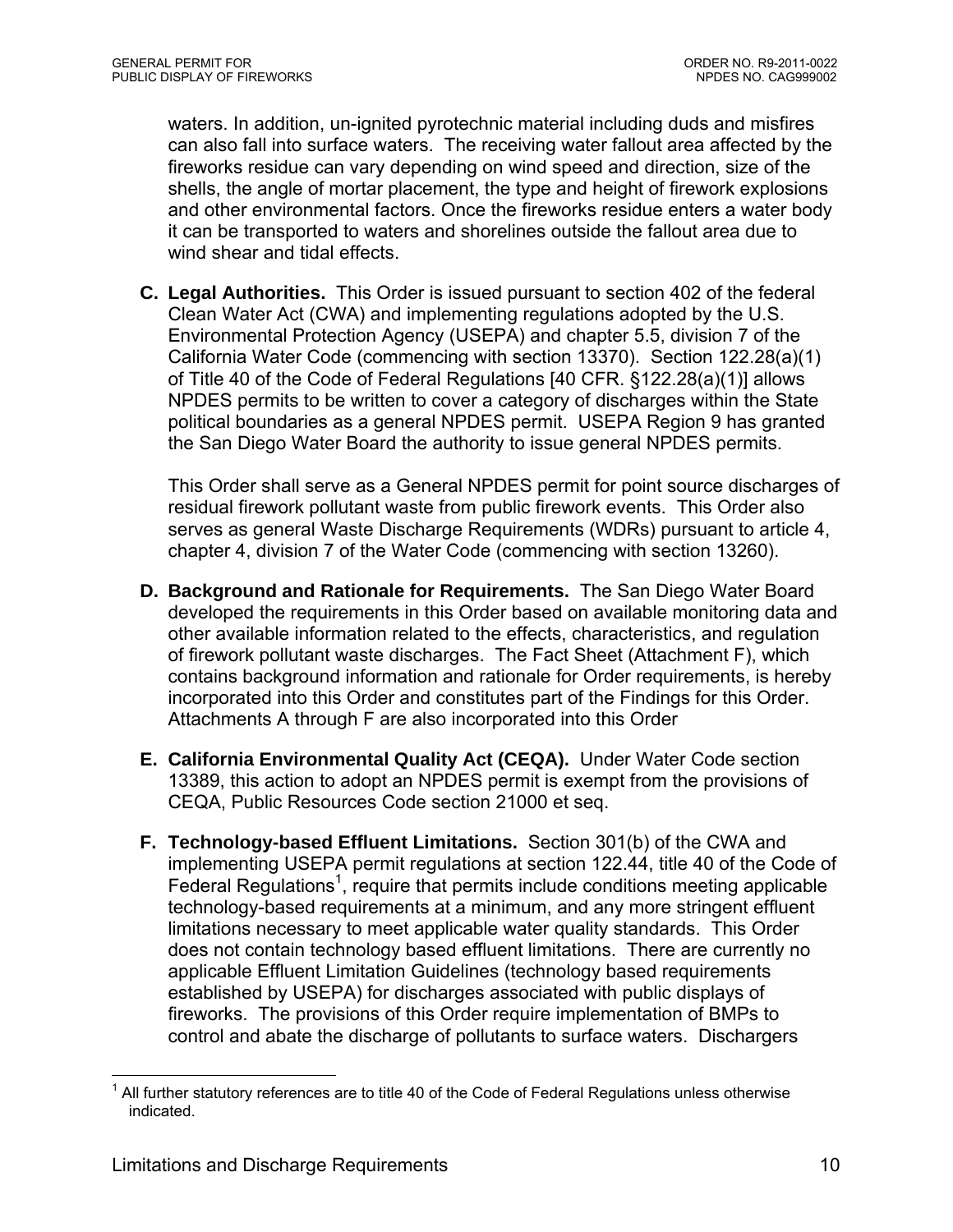enrolled under this Order are expected to comply with all water and sediment quality objectives through implementation of BMPs.

**G. Water Quality-Based Effluent Limitations (WQBELs).** Section 301(b) of the CWA and section 122.44(d) require that permits include limitations more stringent than applicable federal technology-based requirements where necessary to achieve applicable water quality standards.

Section 122.44(d)(1)(i) of 40 CFR mandates that permits include effluent limitations for all pollutants that are or may be discharged at levels that have the reasonable potential to cause or contribute to an exceedance of a water quality standard, including numeric and narrative objectives within a standard. Section 122.44(k)(3) of 40 CFR allows the use of other requirements such as BMPs in lieu of numeric effluent limits if the latter are infeasible. The San Diego Water Board finds that numeric water quality based effluent limits for fireworks residual pollutant waste discharges are infeasible because:

- 1. This General Permit regulates discharges of residual pollutant wastes which are firework constituents or breakdown products that are present after the use of the fireworks for public display. Therefore, the exact residual pollutant waste levels in the discharge are immeasurable and undefined; and
- 2. It would be impractical to provide effective treatment, given the numerous short duration intermittent residual firework pollutant releases to surface waters at many different locations.

The discharge specifications contained in this General Permit are narrative and include requirements to develop and implement a Firework Best Management Practices Plan that describes appropriate BMPs, as well as requirements to comply with receiving water limitations.

The BMPs required herein constitute Best Available Technology Economically Achievable (BAT) and Best Conventional Pollutant Control Technology (BCT) and are intended to: 1) minimize the area and duration of adverse effects caused by the discharge of firework pollutant wastes in the firing range and adjacent surface water(s) and 2) allow for restoration of water quality and protection of beneficial uses of the receiving waters to pre-fireworks discharge quality following completion of a public fireworks display event.

**H. Water Quality Control Plans.** The San Diego Water Board adopted a Water Quality Control Plan for the San Diego Basin (hereinafter Basin Plan) on September 8, 1994, which was subsequently approved by the State Water Board on December 13, 1994, that designates beneficial uses, establishes water quality objectives, and contains implementation programs and policies to achieve those objectives in all receiving waters addressed through the plan. In addition, the Basin Plan implements State Water Resources Control Board (State Water Board) Resolution No. 88-63, which established state policy that all waters, with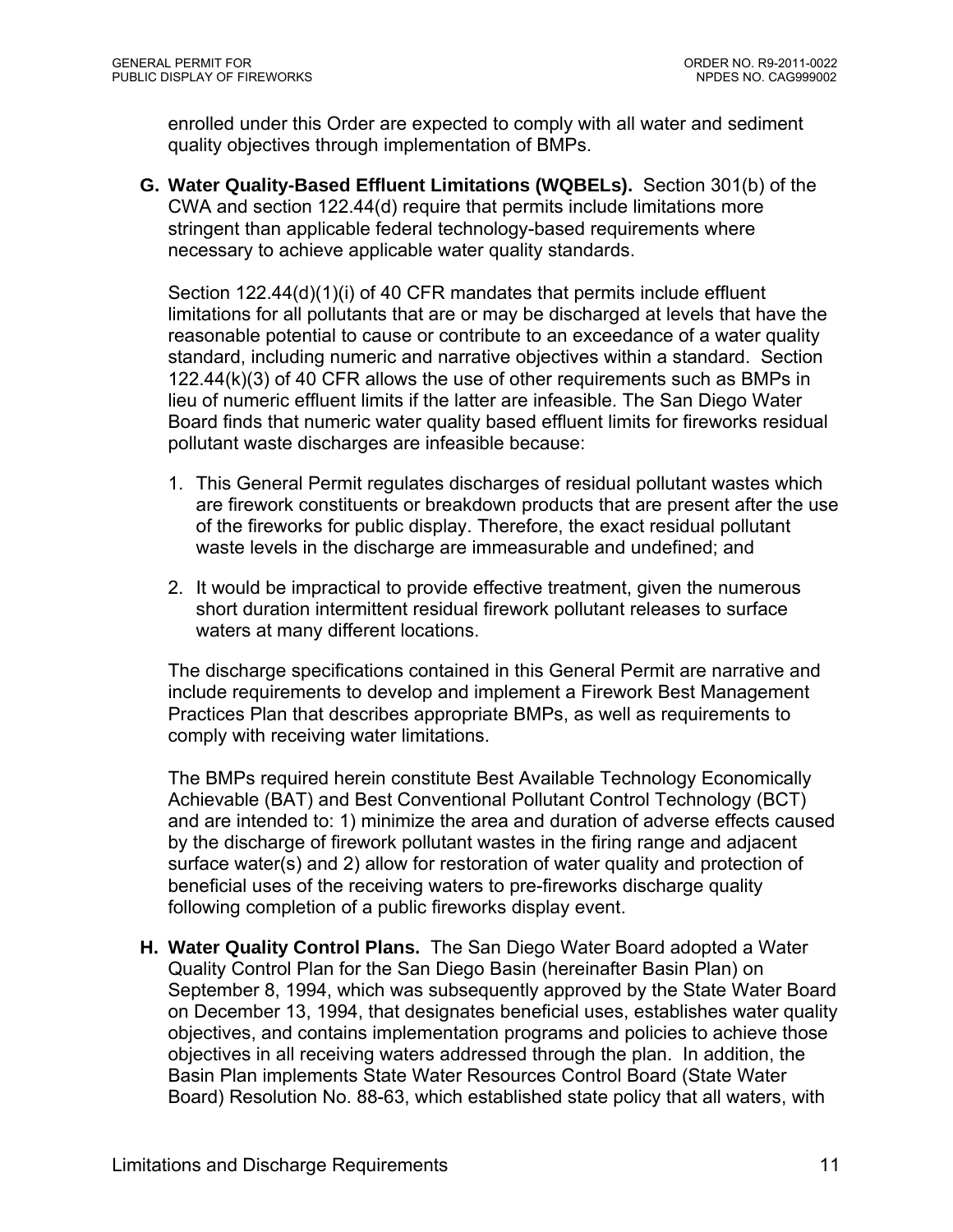certain exceptions, should be considered suitable or potentially suitable for municipal or domestic supply. Beneficial uses applicable to the receiving waters within the San Diego Region are listed in Table 4. Requirements of this Order implement the Basin Plan.

| <b>Discharge Point</b> | <b>Receiving Water Name</b>                                                                | <b>Beneficial Use(s)</b>                                                                                                                                                                                                                                                                                                                                                                                                                                                                                                 |
|------------------------|--------------------------------------------------------------------------------------------|--------------------------------------------------------------------------------------------------------------------------------------------------------------------------------------------------------------------------------------------------------------------------------------------------------------------------------------------------------------------------------------------------------------------------------------------------------------------------------------------------------------------------|
| Various                | Coastal Waters (Pacific<br>Ocean, Enclosed Bays<br>and Estuaries, Harbors,<br>and Lagoons) | Industrial service supply (IND), navigation (NAV), contact<br>water recreation (REC1), non-contact water recreation<br>(REC2), commercial and sport fishing (COMM), biological<br>habitats of special significance (BIOL), estuarine habitats<br>(EST) wildlife habitat (WILD), preservation of rare, threatened<br>or endangered species (RARE), marine habitat (MAR),<br>Aquaculture (AQUA), migration of aquatic organisms<br>(MIGR), spawning (SPWN), and shellfish harvesting<br>(SHELL).                           |
| Various                | Inland Surface Waters                                                                      | Municipal and domestic supply (MUN), agricultural supply<br>(AGR), industrial service supply (IND), industrial process<br>supply (PROC), ground water recharge (GWR), hydropower<br>generation (POW), contact water recreation (REC1), non-<br>contact water recreation (REC2), biological habitats of<br>special significance (BIOL), warm freshwater habitat<br>(WARM), cold freshwater habitat (COLD), wildlife habitat<br>(WILD), preservation of rare, threatened or endangered<br>species (RARE), spawning (SPWN). |

**Table 4. Basin Plan Beneficial Uses** 

**I. California Ocean Plan.** The State Water Board adopted the *Water Quality Control Plan for Ocean Waters of California, California Ocean Plan* (Ocean Plan) in 1972 and amended it in 1978, 1983, 1988, 1990, 1997, 2000, and 2005. The State Water Board adopted the latest amendment on April 21, 2005 and it became effective on February 14, 2006. The Ocean Plan is applicable, in its entirety, to point source discharges to the ocean. The Ocean Plan identifies beneficial uses of ocean waters of the State to be protected as summarized below:

| <b>Discharge Point</b> | <b>Receiving Water</b> | <b>Beneficial Uses</b>                                                                                                                                                                                                                                                                                                                                  |
|------------------------|------------------------|---------------------------------------------------------------------------------------------------------------------------------------------------------------------------------------------------------------------------------------------------------------------------------------------------------------------------------------------------------|
| Various                | Pacific Ocean          | Industrial water supply; water contact and non-contact<br>recreation, including aesthetic enjoyment; navigation;<br>commercial and sport fishing; mariculture; preservation and<br>enhancement of designated Areas of Special Biological<br>Significance (ASBS); rare and endangered species; marine<br>habitat; fish spawning and shellfish harvesting |

**Table 5. Ocean Plan Beneficial Uses** 

Section III.E.1 of the Ocean Plan provides that waste shall not be discharged to areas designated as being of special biological significance (ASBS). Section III.E.2. provides that the Regional Water Boards may, however, approve waste discharge requirements or recommend certification for limited-term (i.e. weeks or months) activities in ASBS. Limited term activities may result in temporary and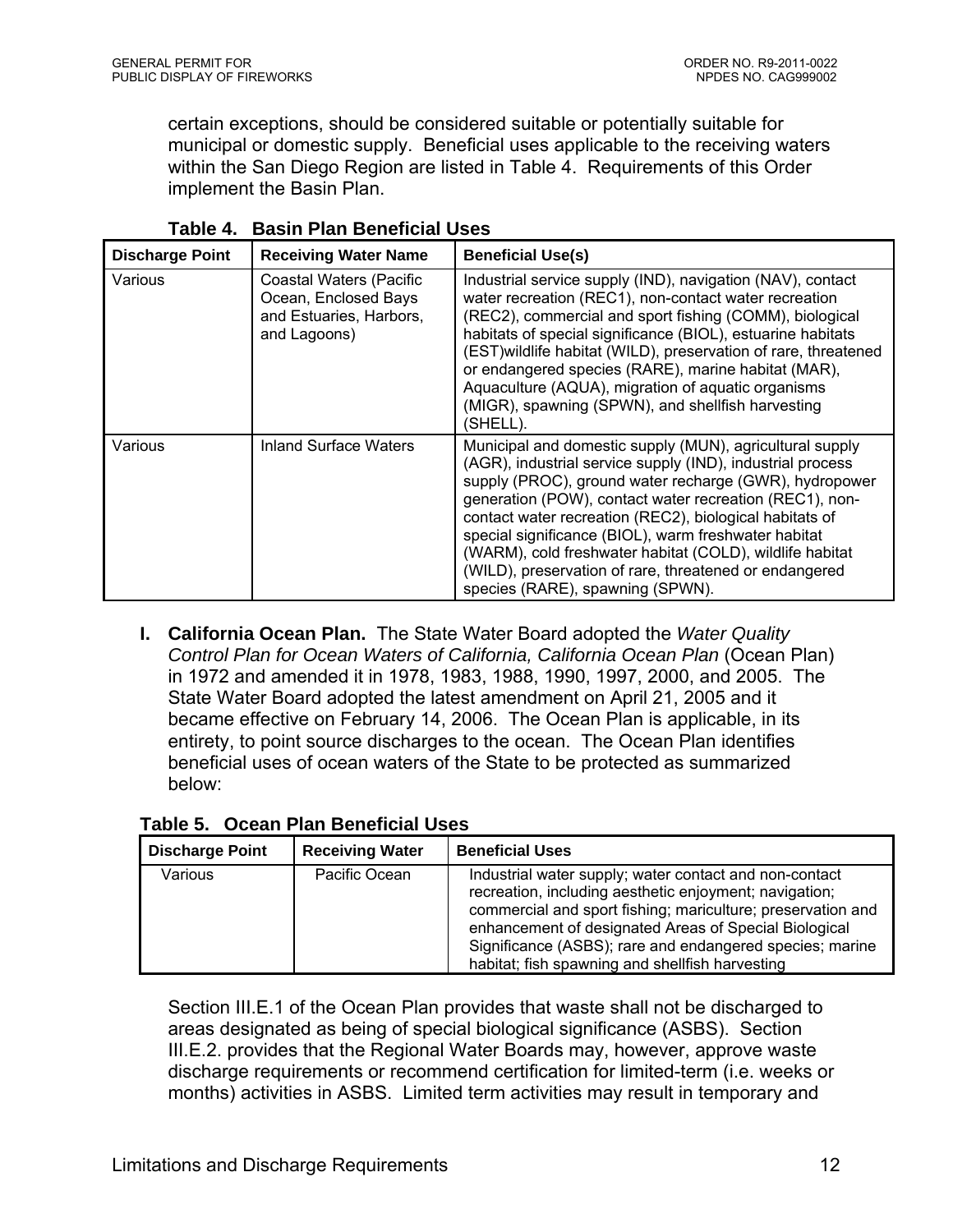short-term changes in existing water quality. Water quality degradation shall be limited to the shortest possible time. The activities must not permanently degrade water quality or result in water quality lower than that necessary to protect existing uses, and all practical means of minimizing such degradation shall be implemented.

This Order establishes requirements for the continued discharge of residual firework pollutant waste by the La Jolla Community Fireworks Foundation into the Pacific Ocean offshore of Scripps Park approximately one-quarter mile south from the La Jolla ASBS in San Diego County and the City of Laguna Beach into the Heisler Park ASBS in Orange County.

In order to protect the beneficial uses, the Ocean Plan establishes water quality objectives and a program of implementation. Requirements of this Order implement the Ocean Plan.

- **J. National Toxics Rule (NTR) and California Toxics Rule (CTR).** USEPA adopted the NTR on December 22, 1992, and later amended it on May 4, 1995 and November 9, 1999. About forty criteria in the NTR applied in California. On May 18, 2000, USEPA adopted the CTR. The CTR promulgated new toxics criteria for California and, in addition, incorporated the previously adopted NTR criteria that were applicable in the state. The CTR was amended on February 13, 2001. These rules contain water quality criteria for priority pollutants.
- **K. State Implementation Policy.** On March 2, 2000, the State Water Board adopted the Policy for Implementation of Toxics Standards for Inland Surface Waters, Enclosed Bays, and Estuaries of California (State Implementation Policy or SIP). The SIP became effective on April 28, 2000 with respect to the priority pollutant criteria promulgated for California by the USEPA through the NTR and to the priority pollutant objectives established by the San Diego Water Board in the Basin Plan. The SIP became effective on May 18, 2000 with respect to the priority pollutant criteria promulgated by the USEPA through the CTR. The State Water Board adopted amendments to the SIP on February 24, 2005 that became effective on July 13, 2005. The SIP establishes implementation provisions for priority pollutant criteria and objectives and provisions for chronic toxicity control. Requirements of this Order implement the SIP.
- **L. Sediment Quality Objectives**. On September 16, 2008 the State Water Board adopted the *Water Quality Control Plan for Enclosed Bays and Estuaries – Part 1 Sediment Quality* (SWRCB Sediment Quality Control Plan)*.* The SWRCB Sediment Quality Control Plan became effective on August 25, 2009. The SWRCB Sediment Quality Control Plan establishes 1) narrative sediment quality objectives for benthic community protection from exposure to contaminants in sediment and to protect human health, and 2) a program of implementation using a multiple lines of evidence approach to interpret the narrative sediment quality objectives.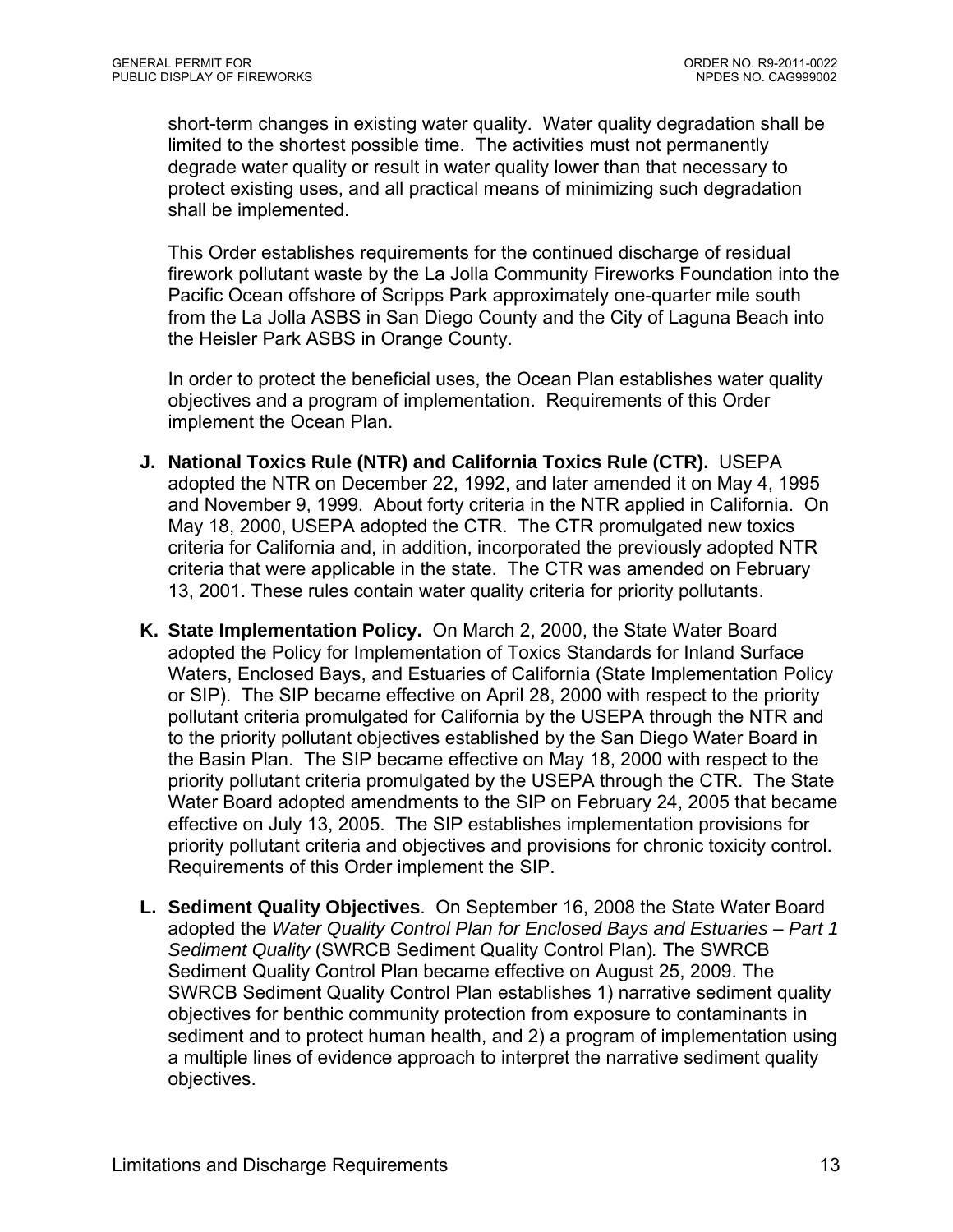- **M. Compliance Schedules and Interim Requirements.** Section 2.1 of the SIP provides that, based on a Discharger's request and demonstration that it is infeasible for an existing Discharger to achieve immediate compliance with an effluent limitation derived from a CTR criterion, compliance schedules may be allowed in an NPDES permit. Unless an exception has been granted under section 5.3 of the SIP, a compliance schedule may not exceed 5 years from the date that the permit is issued or reissued, nor may it extend beyond 10 years from the effective date of the SIP (or May 18, 2010) to establish and comply with CTR criterion-based effluent limitations. Where a compliance schedule for a final effluent limitation exceeds 1 year, the Order must include interim numeric limitations for that constituent or parameter. Where allowed by the Basin Plan, compliance schedules and interim effluent limitations or discharge specifications may also be granted to allow time to implement a new or revised water quality objective. This Order does not include compliance schedules and interim effluent limitations and/or discharge specifications.
- **N. Alaska Rule.** On March 30, 2000, USEPA revised its regulation that specifies when new and revised state and tribal water quality standards (WQS) become effective for CWA purposes. (40 C.F.R. § 131.21; 65 Fed. Reg. 24641 (April 27, 2000).) Under the revised regulation (also known as the Alaska rule), new and revised standards submitted to USEPA after May 30, 2000, must be approved by USEPA before being used for CWA purposes. The final rule also provides that standards already in effect and submitted to USEPA by May 30, 2000 may be used for CWA purposes, whether or not approved by USEPA.
- **O. Stringency of Requirements for Individual Pollutants.** This Order requires the implementation of BMPs to protect water quality and beneficial uses.
- **P. Antidegradation Policy**. Section 131.12 requires that the state water quality standards include an antidegradation policy consistent with the federal policy. The State Water Board established California's antidegradation policy in State Water Board Resolution No. 68-16. Resolution No. 68-16 incorporates the federal antidegradation policy where the federal policy applies under federal law. Resolution No. 68-16 requires that existing quality of waters be maintained unless degradation is justified based on specific findings. The San Diego Water Board's Basin Plan implements, and incorporates by reference, both the state and federal antidegradation policies. As discussed in detail in the Fact Sheet the permitted discharge is consistent with the antidegradation provision of section 131.12 and State Water Board Resolution No. 68-16.
- **Q. Anti-Backsliding Requirements.** Sections 402(o)(2) and 303(d)(4) of the CWA and federal regulations at title 40, Code of Federal Regulations section 122.44(l) prohibit backsliding in NPDES permits. These anti-backsliding provisions require effluent limitations in a reissued permit to be as stringent as those in the previous permit, with some exceptions where limitations may be relaxed.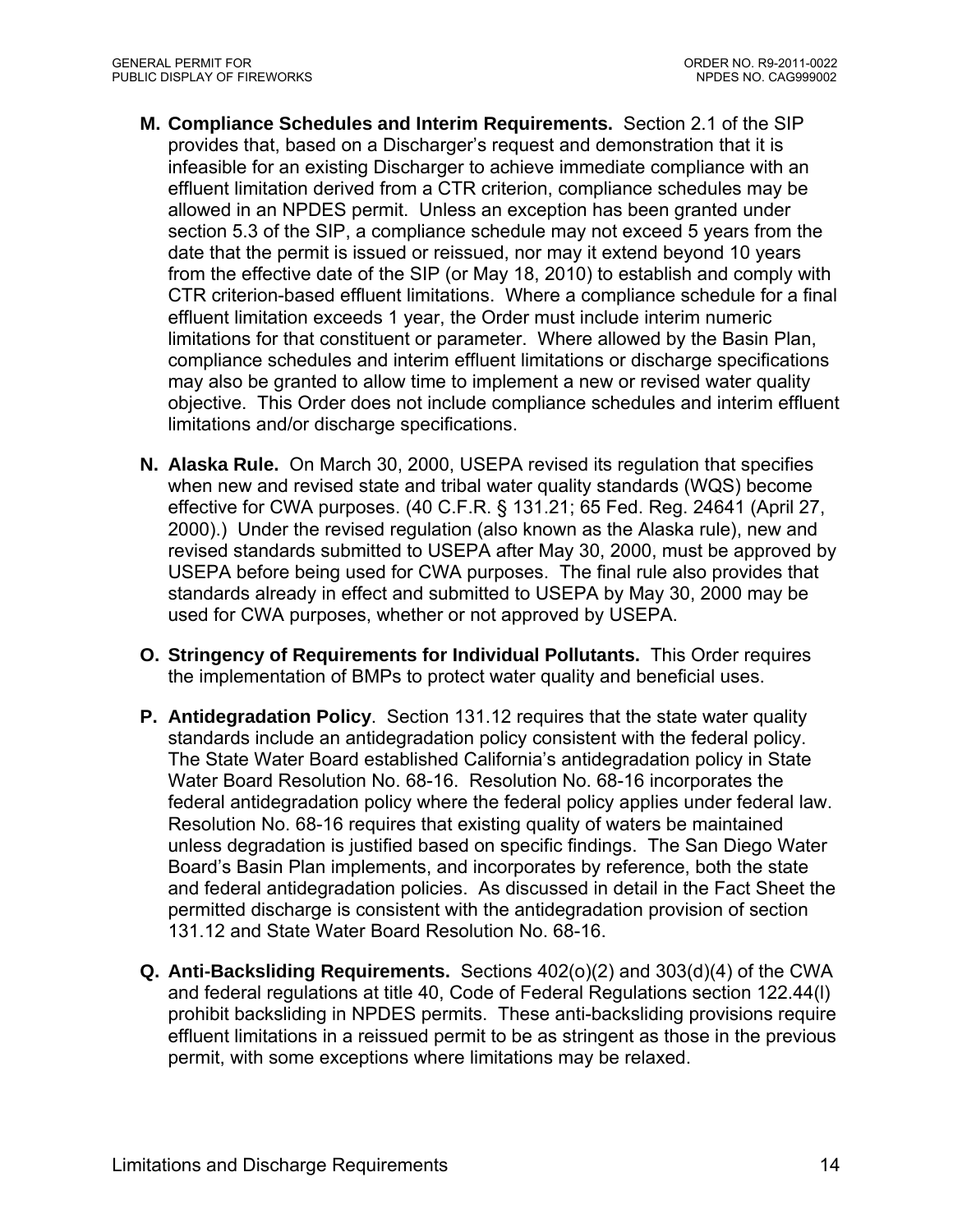- **R. Endangered Species Act.** This Order does not authorize any act that results in the taking of a threatened or endangered species or any act that is now prohibited, or becomes prohibited in the future, under either the California Endangered Species Act (Fish and Game Code sections 2050 to 2097) or the Federal Endangered Species Act (16 U.S.C.A. sections 1531 to 1544). This Order requires compliance with effluent limits, receiving water limits, and other requirements to protect the beneficial uses of waters of the state. The discharger is responsible for meeting all requirements of the applicable Endangered Species Act.
- **S. Monitoring and Reporting.** Section 122.48 requires that all NPDES permits specify requirements for recording and reporting monitoring results. Water Code sections 13267 and 13383 authorizes the Regional Water Boards to require technical and monitoring reports. The Monitoring and Reporting Program establishes monitoring and reporting requirements to implement federal and State requirements. This Monitoring and Reporting Program is provided in Attachment E.
- **T. Standard and Special Provisions.** Standard Provisions, which apply to all NPDES permits in accordance with section 122.41, and additional conditions applicable to specified categories of permits in accordance with section 122.42, are provided in Attachment D. The San Diego Water Board has also included in this Order special provisions applicable to the Discharger. A rationale for the special provisions contained in this Order is provided in the attached Fact Sheet.
- **U. Provisions and Requirements Implementing State Law.** Certain provisions/requirements of this Order are included to implement state law only. These provisions/requirements are not required or authorized under the federal CWA; consequently, violations of these provisions/requirements are not subject to the enforcement remedies that are available for NPDES violations.
- **V. Executive Officer Delegation of Authority.** The San Diego Water Board by prior resolution has delegated all matters that may legally be delegated to its Executive Officer to act on its behalf pursuant to Water Code section13223. Therefore, the Executive Officer is authorized to act on the San Diego Water Board's behalf on any matter within this Order unless such delegation is unlawful under Water Code section 13223 or this Order explicitly states otherwise.
- **W. Notification of Interested Parties.** The San Diego Water Board has notified interested agencies and persons of its intent to prescribe Waste Discharge Requirements for the discharge and has provided them with an opportunity to submit their written comments and recommendations. Details of notification are provided in the Fact Sheet of this Order.
- **X. Consideration of Public Comment.** The San Diego Water Board, in a public meeting, heard and considered all comments pertaining to the discharge. Details of the Public Hearing are provided in the Fact Sheet of this Order.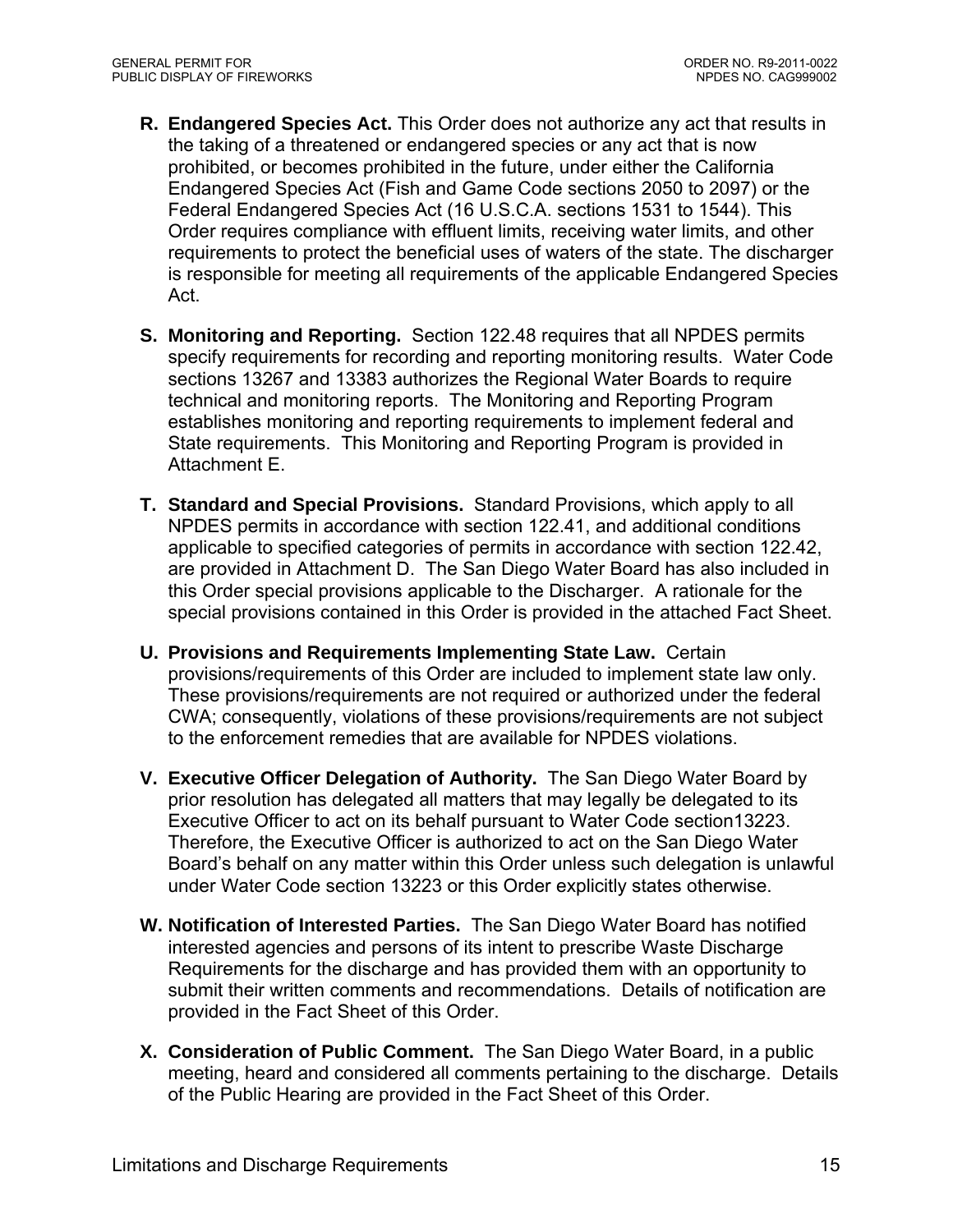**THEREFORE, IT IS HEREBY ORDERED**, that in order to meet the provisions contained in division 7 of the Water Code (commencing with section 13000) and regulations adopted thereunder and the provisions of the federal Clean Water Act (CWA) and regulations and guidelines adopted thereunder, the Discharger shall comply with the requirements in this Order.

# **IV. DISCHARGE PROHIBITIONS**

- **A.** The discharge of residual firework pollutant waste to waters of the state in a manner causing, or threatening to cause a condition of pollution, contamination or nuisance as defined in Water Code section 13050, is prohibited.
- **B.** The discharge of residual firework pollutant waste shall not cause, have a reasonable potential to cause, or contribute to exceedances of any applicable criterion promulgated by USEPA pursuant to section 303 of the CWA, or water quality objective adopted by the State Water Board or San Diego Regional Water Board.
- **C.** The discharge of residual firework pollutant waste to designated Areas of Special Biological Significance (ASBS), is prohibited except as provided in 1) Section VII.C.2, *Special Provisions for Discharges into La Jolla and Heisler Park ASBS* of this Order or 2) an exception issued by the State Water Board pursuant to the provisions of the Ocean Plan.
- **D.** The discharge of residual firework pollutant waste to waters of the United States within the San Diego Region is prohibited unless an NOI has been submitted, and the San Diego Water Board has provided the Discharger with a written Notice of Enrollment identifying the discharge subject to waste discharge requirements.
- **E.** Compliance with Discharge Prohibitions contained in the Basin Plan is required as a condition of this Order.
- **F.** Discharges of residual firework pollutant waste in a manner, or to a location which have not been specifically regulated by waste discharge requirements of this Order are prohibited.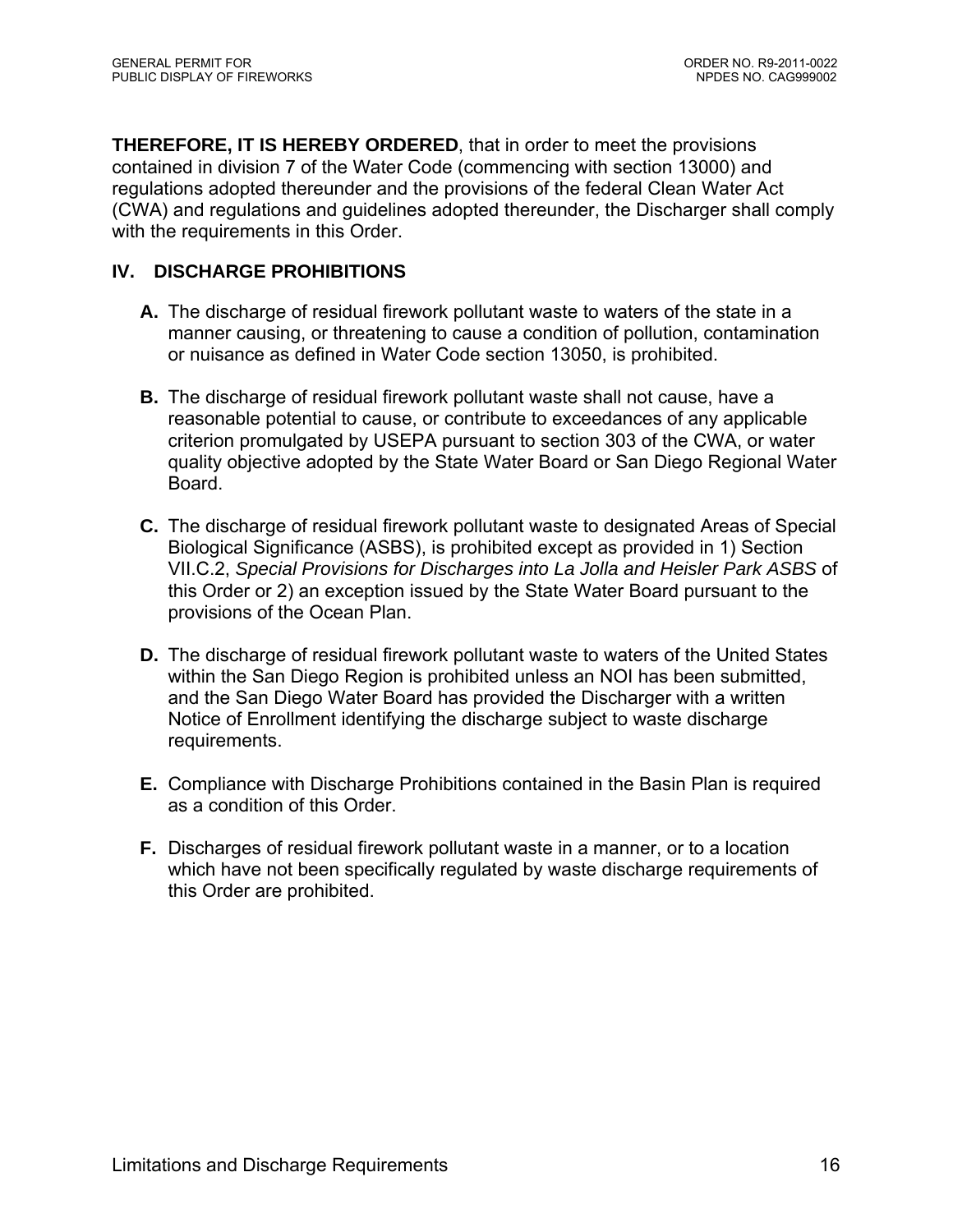# **V. DISCHARGE SPECIFICATIONS**

#### **A. Effluent Limitations – Not Applicable**

#### **B. Fireworks Best Management Practices Plan (FBMPP)**

The Discharger shall prepare and implement a Fireworks Best Management Practices Plan (FBMPP) to prevent or reduce the discharge of pollutants associated with the public display of fireworks. The FBMPP shall address, at a minimum, the following elements:

- 1. Whenever practicable and economically feasible, the Discharger shall consider the use of alternative fireworks produced with new pyrotechnic formulas that replace perchlorate with other oxidizers and propellants that burn cleaner, produce less smoke and reduce pollutant waste loading to surface waters.
- 2. Whenever practicable and feasible, the Discharger shall design the firing range, or consider alternative firing ranges, to eliminate or reduce residual firework pollutant waste discharges to waters of the United States.
- 3. As soon as practicable, and no later than 24 hours following a public display of fireworks, the Discharger, in addition to complying with title 19 of the California Code of Regulations, section 1003, shall, to the extent practical, collect, remove, and manage particulate matter and debris from ignited and un-ignited pyrotechnic material including aerial shells, stars (small pellets of composition that produce color pyrotechnic effects), paper, cardboard, wires and fuses found during inspection of the entire firing range and adjacent affected surface water(s).
- 4. If the fireworks are launched or ignited on barges or floating platforms, the fireworks and fireworks equipment shall be setup, discharged and taken down in accordance with the laws and regulations applying to that display by a public display operator licensed by the State of California. All required permits, licenses and approvals shall be obtained from the authorities having jurisdiction over the fireworks display, and the parties responsible under applicable law and regulation shall comply with the requirements and conditions of those permits and licenses. All equipment used to hold and launch the fireworks shall be secured properly in accordance with applicable laws and regulations and in such a way as to minimize the risk that the equipment and fireworks would fall into the water. Barges and floating platforms shall be inspected for leaks and other potential safety issues. Other than system firing cables and common or grounding wires intended to be recovered after the display, electric igniter wires used to trigger the fireworks shall be secured to minimize the risk that the wires would fall into the water during or after the discharge. As soon as practicable, and no later than 24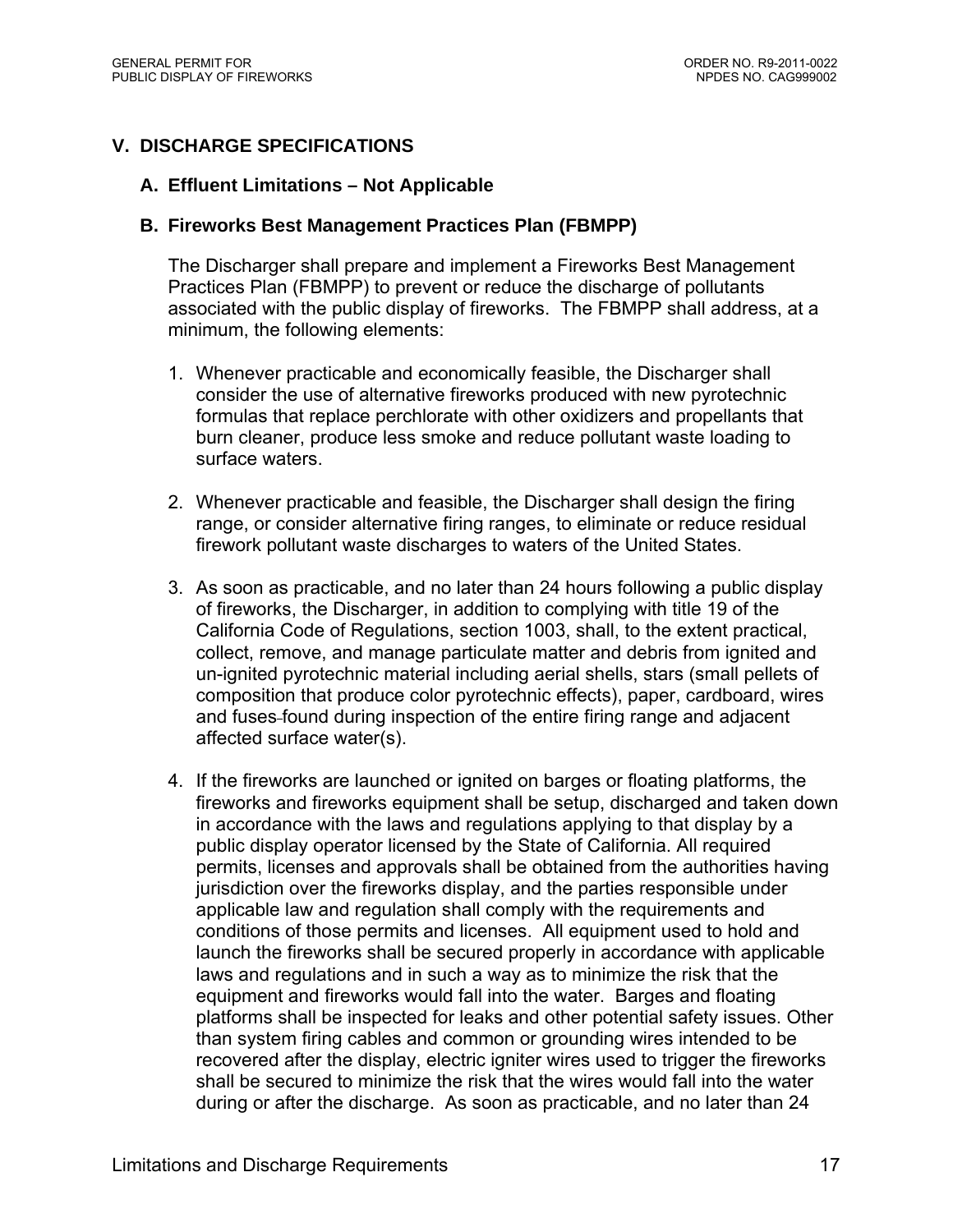hours following a public display of fireworks, the decks of each barge or floating platform that contained fireworks shall be raked or swept to gather fireworks debris and prevent it from being deposited into the water.

- 5. Immediately following a public display of fireworks, all hazardous fireworks waste, including duds, resulting from the set-up, firing, and strike of the public display, including live pyrotechnics waste, shall be handled and managed in accordance with applicable fireworks and hazardous waste laws and regulations.
- 6. All non-hazardous solid waste resulting from the set-up, firing, and strike of the public display, including wires, boxes, and packaging, shall be collected to the extent practicable and properly disposed of.
- 7. Fireworks shall be packaged, transported, stored, set-up, and handled in accordance with California Code of Regulations, Title 19, Division1, Chapter 6, *Fireworks* and Title 22, Chapter 33, *Best Management Practices for Perchlorate Materials* in order to prevent or minimize firework pollutant wastes from entering surface waters.
- 8. Residual firework pollutant waste discharges shall be located a sufficient distance from areas designated ASBS to assure maintenance of natural water quality conditions in these areas, except as provided in Section VII.C.2, *Special Provisions for Discharges into La Jolla and Heisler Park ASBS* of this Order.

# **C. Public Fireworks Display Log**

The Discharger shall maintain a written log for each public fireworks display event. The log shall be completed within 5 days following each public fireworks event and shall be made available to the San Diego Water Board upon request. The log shall contain the following information:

- 1. The name of the organization hosting the fireworks event, together with the names and license numbers of the pyrotechnic operators actually in charge of the display;
- 2. The date, time, and duration of the public fireworks event;
- 3. The location of the public fireworks event;
- 4. The affected receiving waters;
- 5. Certification that the FBMPP was fully implemented; and
- 6. The amounts of fireworks debris collected, the dates, times and visual monitoring observations noted from after event firing range inspections and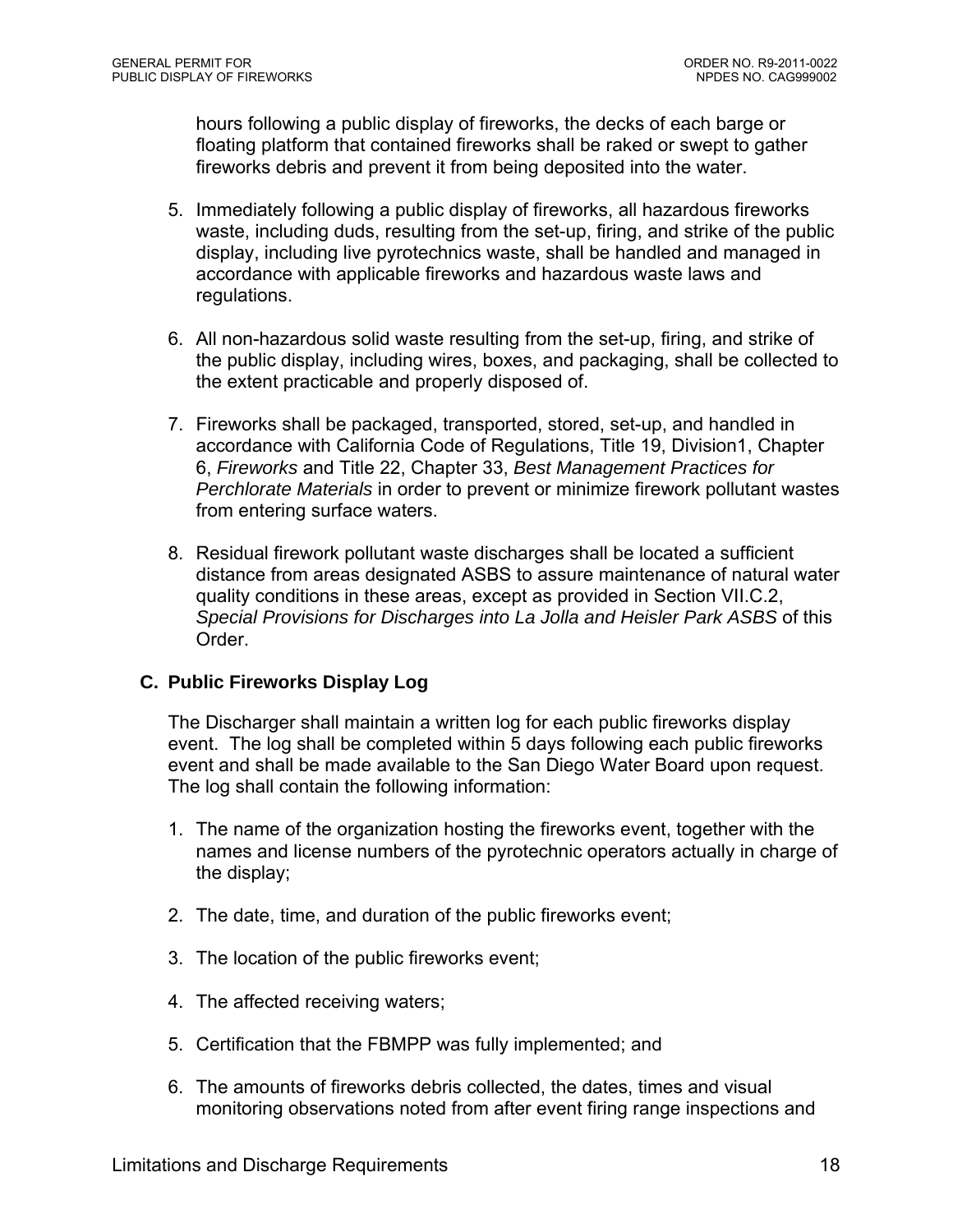any other pertinent information.

#### **VI. RECEIVING WATER LIMITATIONS**

#### **A. Surface Waters**

The discharge shall at all times be in conformance with applicable water quality standards and shall not cause an excursion above any applicable narrative or numeric water quality objective, including but not limited to all applicable provisions contained in:

- 1. The San Diego Water Board's *Water Quality Control Plan for the San Diego Basin* (Basin Plan), including beneficial uses, water quality objectives, and implementation plans;
- 2. State Water Board plans for water quality control including the:
	- a) Water Quality Control Plan for Control of Temperature in the Coastal and Interstate Waters and Enclosed Bays and Estuaries (Thermal Plan), and
	- b) The *California Ocean Plan* (Ocean Plan)*,* including beneficial uses, water quality objectives, and implementation plans*;*
- 3. State Water Board policies for water and sediment quality control including the
	- a) Water Quality Control Policy for the Enclosed Bays and Estuaries of California,
	- b) Policy for Implementation of Toxics Standards for Inland Surface Waters, and Enclosed Bays, and Estuaries of California;
	- c) State Water Board's Water Quality Control Plan for Enclosed Bays and Estuaries – Part 1 Sediment Quality which includes the following narrative objectives:
		- (1) Pollutants in sediments shall not be present in quantities that, alone or in combination, are toxic to benthic communities; and
		- (2) Pollutants shall not be present in sediments at levels that will bioaccumulate in aquatic life to levels that are harmful to human health.
	- d) The *Statement of Policy with Respect to Maintaining High Quality of Waters in California* (State Water Board Resolution No. 68-16) *and*
- 4. Priority pollutant criteria promulgated by the U.S. Environmental Protection Agency (U.S. EPA) through the: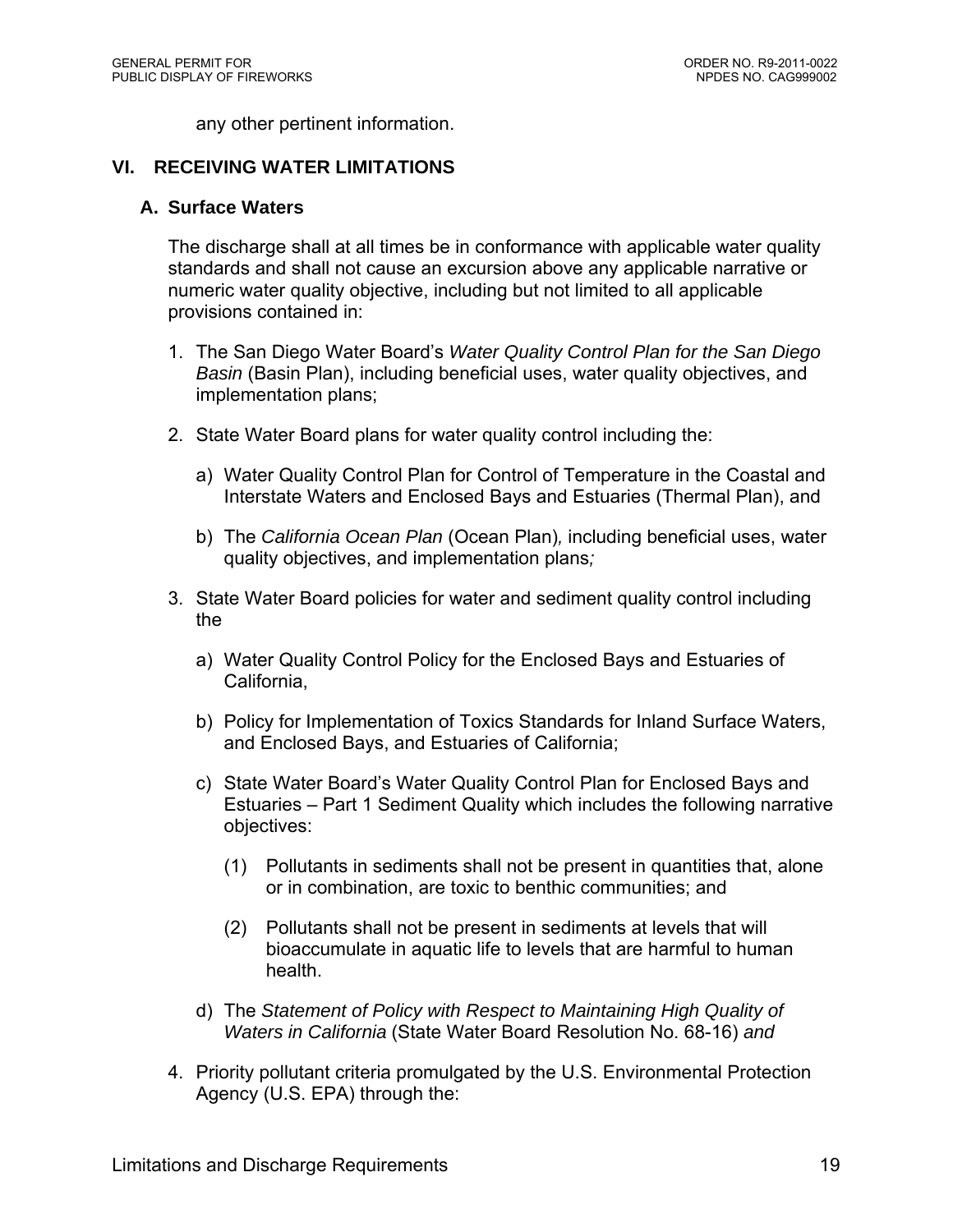- a) National Toxics Rule (NTR)<sup>2</sup> (promulgated on December 22, 1992 and amended on May 4, 1995) and
- b) *California Toxics Rule* (CTR)<sup>3,4</sup>

# **B. Groundwater - Not Applicable**

# **VII. PROVISIONS**

# **A. Standard Provisions**

- 1. The Discharger shall comply with all Standard Provisions included in Attachment D of this Order.
- 2. San Diego Water Board Standard Provisions. The Discharger shall comply with the following provisions:
	- a. The Discharger shall comply with all requirements and conditions of this Order. Any permit non-compliance constitutes a violation of the Clean Water Act (CWA) or the California Water Code (CWC) and is grounds for enforcement action, permit termination, revocation and reissuance, or modification, or for denial of an application for permit renewal, modification, or reissuance.
	- b. The Discharger shall comply with all applicable federal, state, and local laws and regulations for handling, transport, treatment, or disposal of waste or the discharge of waste to waters of the state in a manner which causes or threatens to cause a condition of pollution, contamination or nuisance as those terms are defined in CWC 13050.
	- c. No discharge of waste into waters of the state, whether or not the discharge is made pursuant to waste discharge requirements (WDR) , shall create a vested right to continue the discharge. All discharges of waste into waters of the state are privileges, not rights.
	- d. For the purposes of this Order, the term "permittee" used in parts of 40 CFR incorporated into this Order by reference and/or applicable to this Order shall have the same meaning as the term "Discharger" or "Enrollee" used elsewhere in this Order.
	- e. This Order expires on May 31, 2016, after which, the terms and conditions of this Order are automatically continued pending issuance of a new WDR, provided that all requirements of USEPA's NPDES regulations at

<sup>&</sup>lt;u>2</u><br>2 40 CFR 131.36

 $^3$  65 Federal Register 31682-31719 (May 18, 2000), adding Section 131.38 to 40 CFR<br>4 If a water quality objective and a CTB eritorian are in effect for the same priority pollut

 $4$  If a water quality objective and a CTR criterion are in effect for the same priority pollutant, the more stringent of the two applies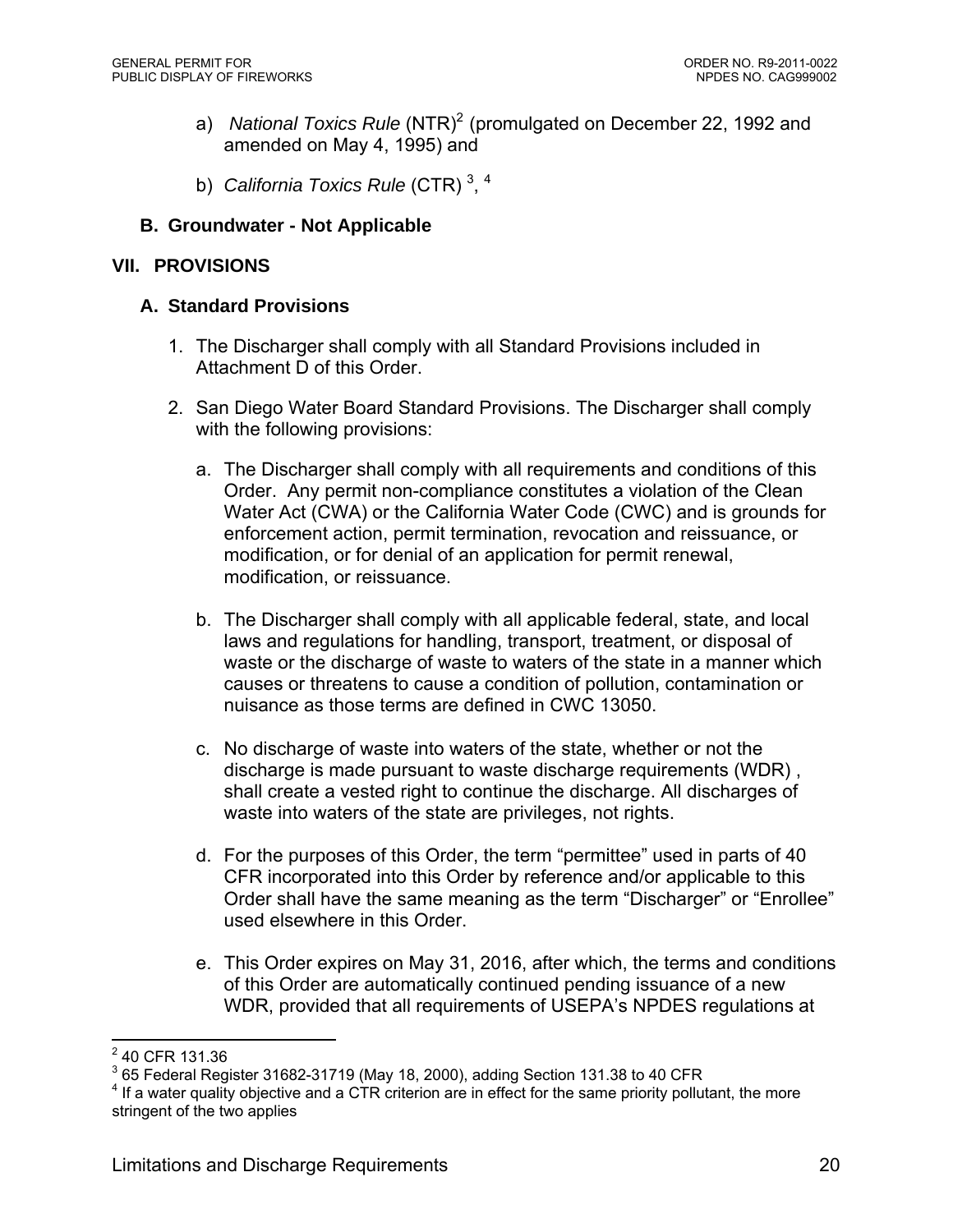40 CFR 122.6 and the State's regulations at CCR Title 23, Section 2235.4 regarding the continuation of expired Orders and waste discharge requirements are met.

- f. A copy of this Order shall be made available to all personnel/staff (including field staff) involved with the compliance of this Order.
- g. The Discharger shall comply with any interim limitations established by addendum, enforcement action, or revised waste discharge requirements that have been or may be adopted by the San Diego Water Board.
- h. Failure to comply with provisions or requirements of this Order, or violation of other applicable laws or regulations governing discharges of fireworks pollutant wastes, may subject the Discharger to administrative or civil liabilities, criminal penalties, and/or other enforcement remedies to ensure compliance. Additionally, certain violations may subject the Discharger to civil or criminal enforcement from appropriate local, state, or federal law enforcement entities.
- i. In the event the Discharger does not comply or will be unable to comply for any reason, with any prohibition, effluent limitation, discharge specification, or receiving water limitation of this Order, the Discharger shall notify the San Diego Water Board by telephone at (858) 467-2952 within 24 hours of having knowledge of such noncompliance, and shall confirm this notification in writing within five days, unless the San Diego Water Board waives confirmation. The written notification shall contain a description of the noncompliance and its cause; the period of noncompliance including exact dates and times, and if noncompliance has not been corrected, the anticipated time it is expected to continue; and steps taken or planned to reduce, eliminate, and prevent reoccurrence of the noncompliance.
- j. The Discharger is required to retain records, including all monitoring information and copies of all reports required by this Order, for five years unless directed otherwise by the San Diego Water Board.
- k. This Order may be modified, revoked and reissued, or terminated for cause due to promulgation of amended regulations, receipt of USEPA guidance concerning regulated activities, judicial decision, or in accordance with 40 Code of Federal Regulations (CFR) 122.62, 122.63, 122.64, and 124.5.
- l. Enrollment in this Order is temporary. Dischargers enrolled in this Order planning to discharge fireworks related waste after the expiration date of June 16, 2016 may be subject to new prohibitions or requirements based on the re-issuance of this Order after June 16, 2016.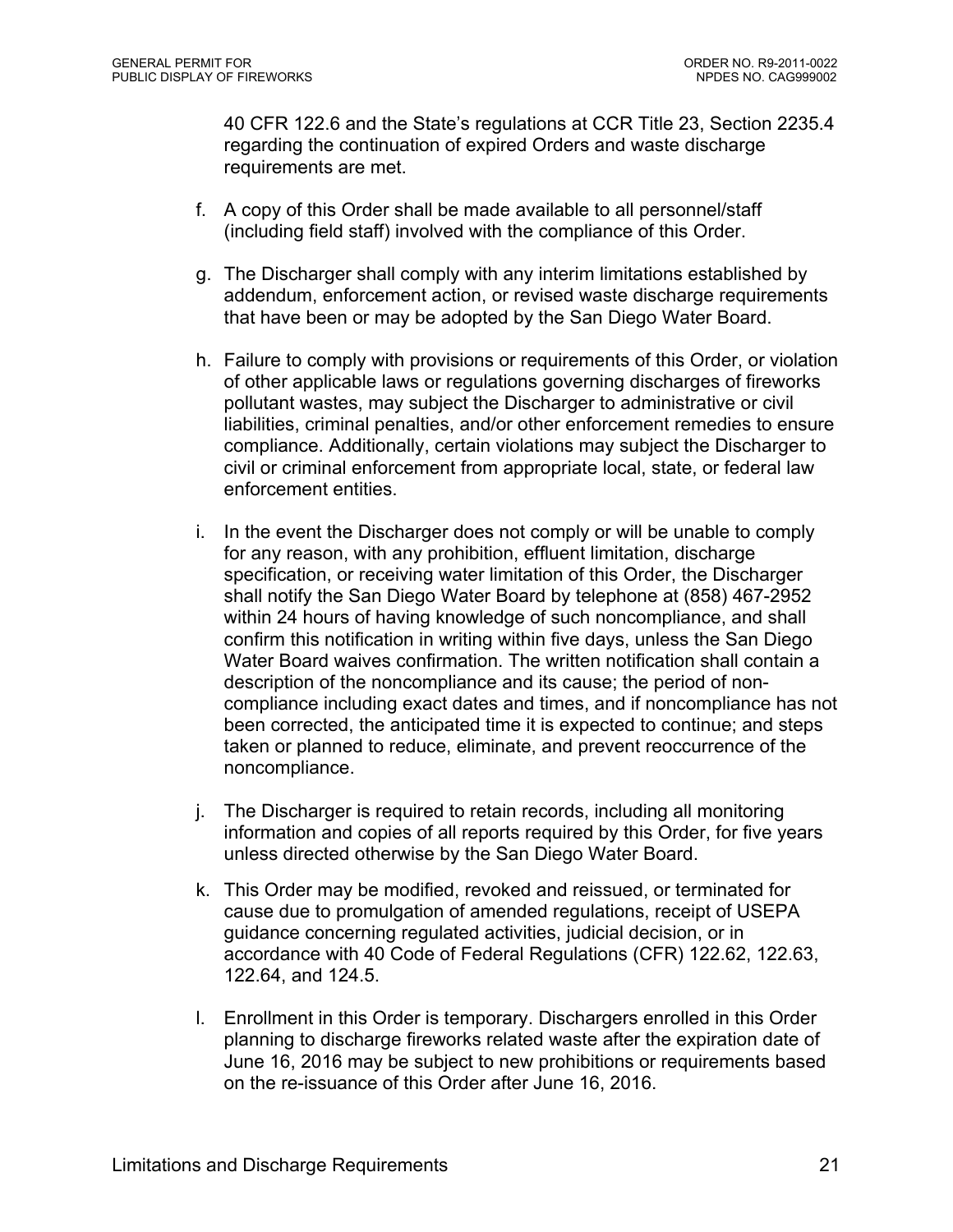- m. The enrollee shall take all reasonable steps to minimize or correct any adverse impact on the environment resulting from noncompliance with this Order and the Notice of Enrollment from the San Diego Water Board, including such accelerated or additional monitoring as may be necessary to determine the nature, and effect of the non-complying discharge.
- n. This Order or the Notice of Enrollment from the San Diego Water Board, may be modified, revoked and reissued, or terminated for cause including, but not limited to, the following:
	- (1) Violation of any terms or conditions of this Order or the Notice of Enrollment from the San Diego Water Board;
	- (2) Obtaining enrollment under this Order, or a Notice of Enrollment from the San Diego Water Board, by misrepresentation or failure to disclose fully all relevant facts;
	- (3) A change in any condition that requires either a temporary or permanent reduction or elimination of the discharge subject to waste discharge requirements; or
	- (4) A finding that monitoring "indicator" pollutants listed in this Order do not ensure compliance with water quality criteria or objectives for the pollutants expected to be represented by the "indicator" pollutants.
- o. The filing of a request by the Discharger for modification, revocation and reissuance, or termination of this Order or an associated discharge Notice of Enrollment from the San Diego Water Board, or a notification of planned change in or anticipated noncompliance with this Order or discharge Notice of Enrollment does not stay any condition of this Order or the Notice of Enrollment from the San Diego Water Board.
- p. Notwithstanding Provision 2.k. above, if any applicable toxic effluent standard or prohibition (including any schedule of compliance specified in such effluent standard or prohibition) is promulgated under Section 307(a) of the CWA for a toxic pollutant and that standard or prohibition is more stringent than any limitation on the pollutant in this Order, the San Diego Water Board may institute proceedings under these regulations to modify or revoke and reissue this Order to conform to the toxic effluent standard or prohibition.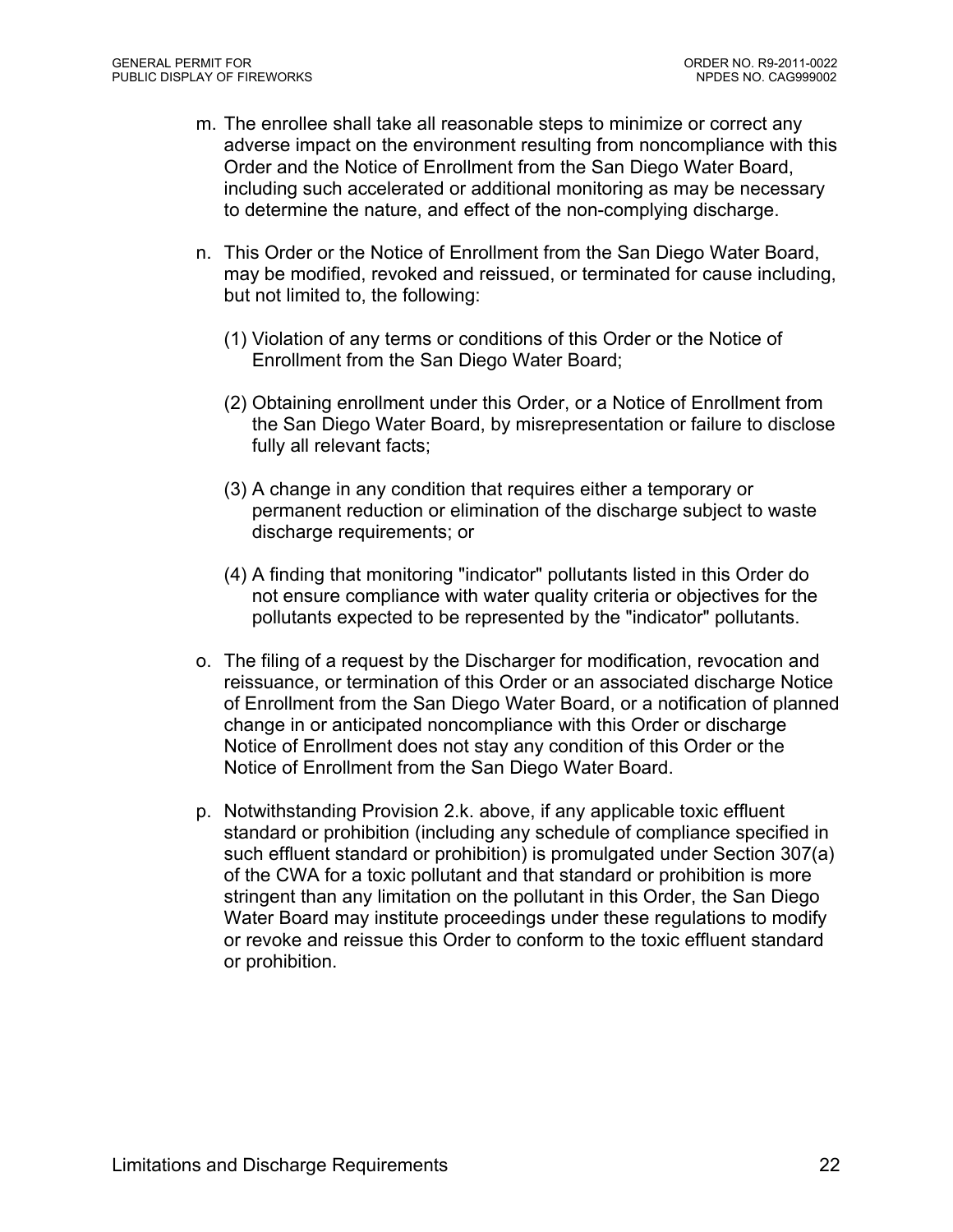- q. In addition to any other grounds specified herein, this Order or a Notice of Enrollment from the San Diego Water Board shall be modified or revoked at any time if, on the basis of any data, the San Diego Water Board determines that continued discharges may cause unreasonable degradation of the aquatic environment.
- r. The San Diego Water Board or the Director of the USEPA may require any person requesting enrollment under this Order or subject to waste discharge requirements under this Order to apply for and obtain an individual NPDES permit. Cases where an individual NPDES permit may be required include but are not limited to those described in 40 CFR 122.28 (b) (3).
- s. It shall not be a defense for the enrollee in an enforcement action that effluent limitation violations are a result of analytical variability rendering the results inaccurate. The validity of the testing results, whether or not the enrollee has monitored or sampled more frequently than required by this Order, shall not be a defense to an enforcement action.
- t. The Discharger shall take all reasonable steps to minimize or prevent any discharge in violation of this Order which has a reasonable likelihood of adversely affecting human health or the environment.
- u. For the purposes of this Order, the term permit, general permit, and WDR, shall have the same meaning as the term Order used elsewhere in this Order.

# **B. Monitoring and Reporting Program (MRP) Requirements**

The Discharger shall comply with the MRP and future revisions thereto in Attachment E of this Order.

#### **C. Special Provisions**

#### **1. Reopener Provisions**

Order No. R9-2011-0022 may be re-opened and modified, revoked, and reissued or terminated in accordance with the provisions of 40 CFR 122, 123, 124, and 125. The San Diego Water Board may reopen the permit to modify permit conditions and requirements. Causes for modifications include the promulgation of new regulations or adoption of new regulations by the State Water Board or San Diego Water Board, including revisions to the Basin Plan.

#### **2. Special Provisions for Discharges into La Jolla and Heisler Park ASBS**

Discharges of residual fireworks pollutant waste by the La Jolla Community Fireworks Foundation into the Pacific Ocean offshore of Scripps Park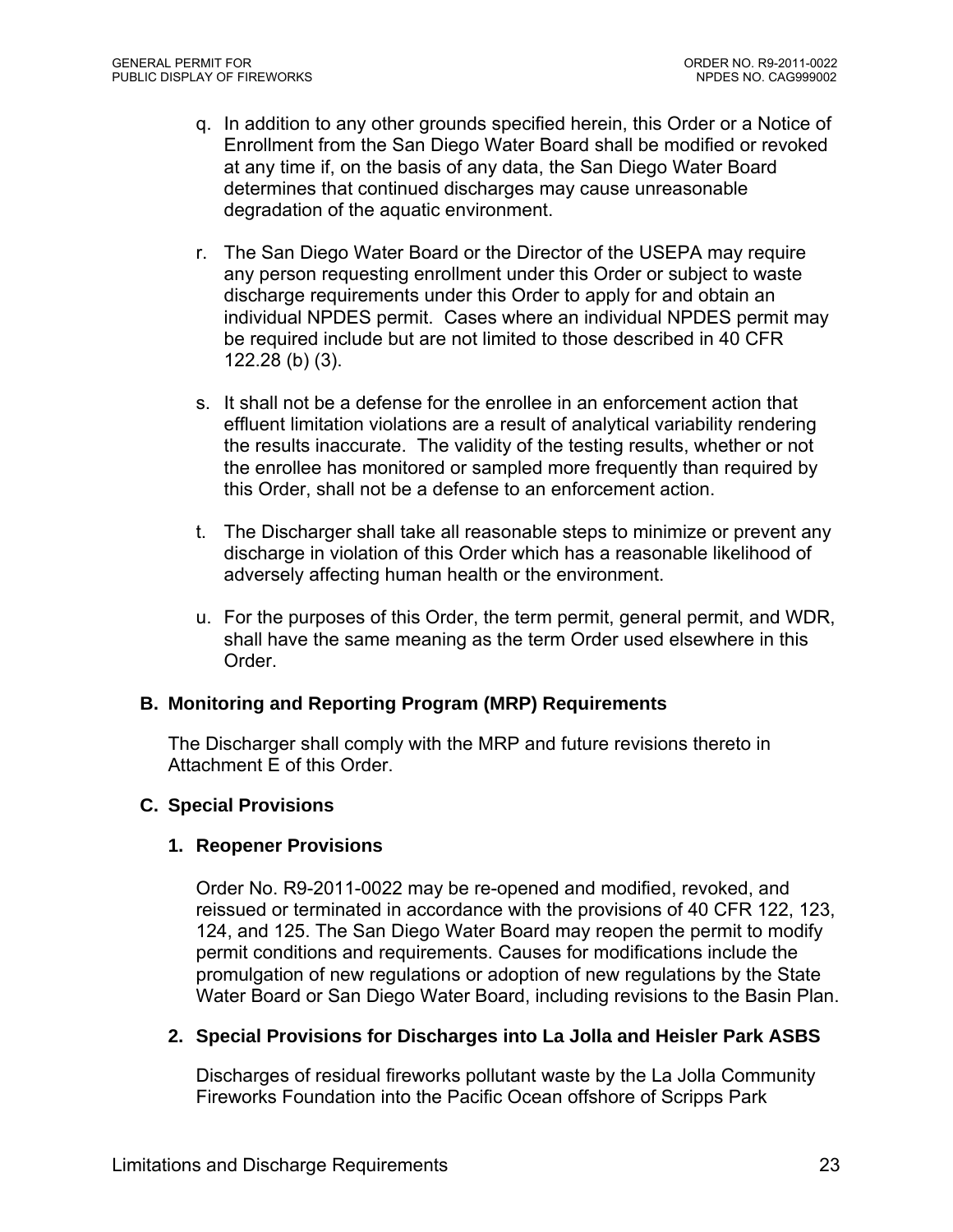approximately one-quarter mile south from the La Jolla ASBS, and by the City of Laguna Beach into the Heisler Park ASBS may continue subject to the following conditions:

- a. The residual firework pollutant waste discharges shall be limited to those resulting from one Fourth of July celebration public fireworks display event per calendar year.
- b. The net explosive weight of fireworks used in the public fireworks display event shall not exceed1,000 pounds of pyrotechnic material.
- c. The areal extent of the firing range in the ASBS shall be limited to the maximum extent practicable to prevent or reduce residual firework pollutant waste discharges in the ASBS.
- d. The residual firework pollutant waste discharges shall not permanently alter natural water quality conditions<sup>5</sup> in the ASBS receiving waters. Temporary excursions from natural ocean water quality conditions resulting from residual firework pollutant waste discharges within any portion of the firing range located in the ASBS are permissible if beneficial uses are protected.
- e. The residual firework pollutant waste discharges shall comply with all other applicable provisions, including water quality standards, of the Ocean Plan.

# **3. Special Provisions for SeaWorld San Diego Discharges**

- a. The October 15, 2009 Report of Waste Discharge submitted by Sea World Inc. is deemed complete for the purpose of enrollment under this Order. The enrollment date will be effective upon the effective date of this Order and SeaWorld San Diego is authorized to discharge residual firework pollutant waste starting on this date pursuant to the requirements of this Order. The requirements of this Order will supersede the requirements of SeaWorld San Diego's Order No. R9-2005-0091, NPDES No. CA0107336, for residual firework pollutant waste discharges upon the effective date of this Order.
- b. SeaWorld San Diego shall submit the filing fee for coverage under this Order, specified in Section II.F of this Order, no later than June 1, 2011.
- c. SeaWorld San Diego shall prepare and submit a Fireworks Best Management Practices Plan containing the information specified in

<sup>1</sup> <sup>5</sup> Natural ocean water quality will be determined by the Southern California Water Research Project (SCCWRP) ASBS Monitoring Program which is designed to define natural water quality in ASBS areas at selected reference sites.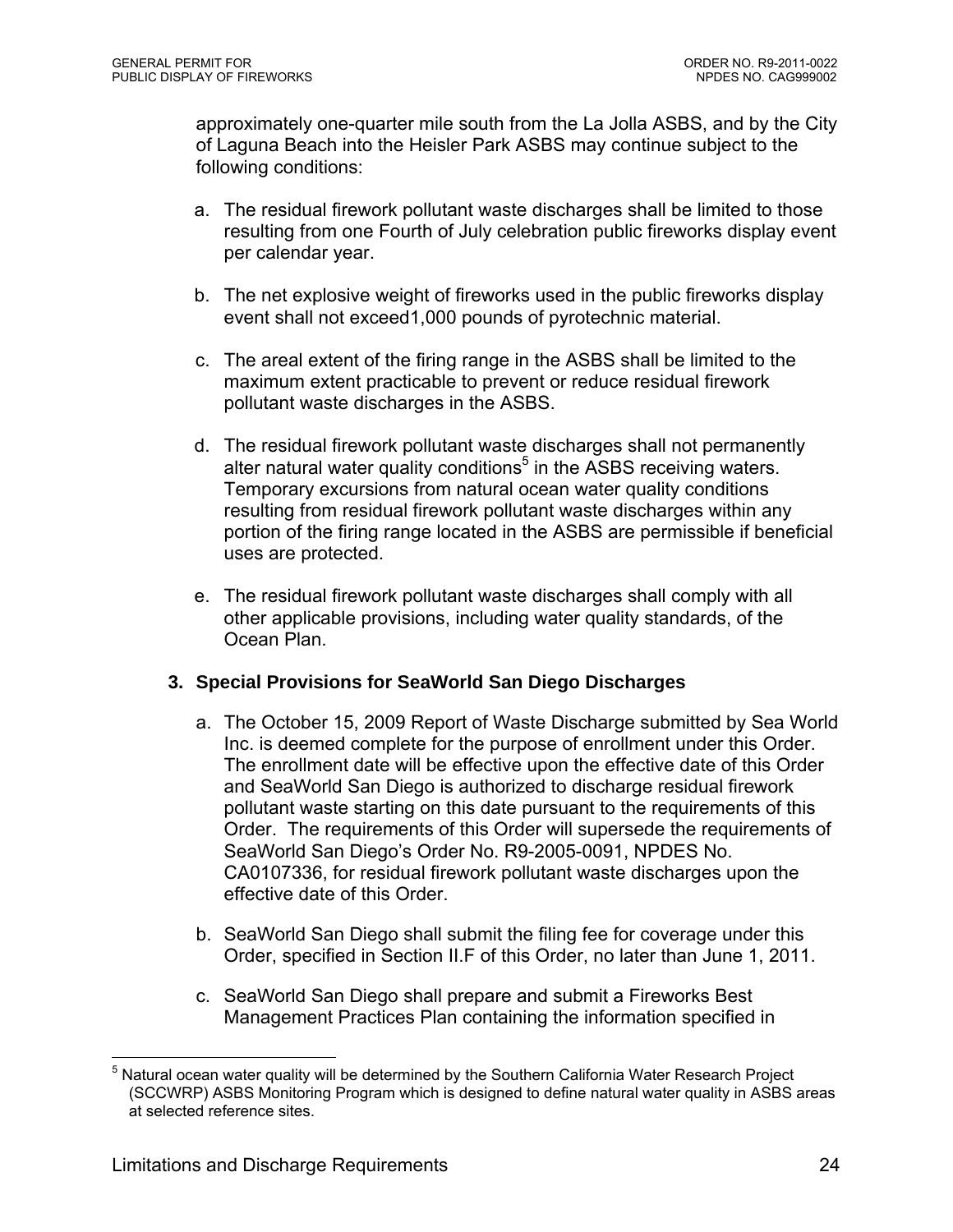Section V.B. of this Order no later than September 1, 2011.

- **4. Special Studies, Technical Reports and Additional Monitoring Requirements – Not Applicable**
- **5. Construction, Operation and Maintenance Specifications- Not Applicable**
- **6. Special Provisions for Municipal Facilities (POTWs Only) Not Applicable**
- **7. Other Special Provisions Not Applicable**
- **8. Compliance Schedules Not Applicable**

#### **VIII. COMPLIANCE DETERMINATION**

This Order requires the use of minimum stipulated BMPs to control and abate the discharge of pollutant wastes from public fireworks events to surface waters in the San Diego Region. Proper implementation of the BMPs will assure the protection of water and sediment quality within the receiving waters. Dischargers enrolled under this Order are expected to comply with all water and sediment quality objectives through the implementation of BMPs. Compliance will be determined by evaluating the proper implementation of the minimum stipulated BMPs and their effectiveness in preventing and minimizing pollutant waste loading from public fireworks events to surface waters. Compliance will also be evaluated using information obtained under the monitoring and reporting program of this Order.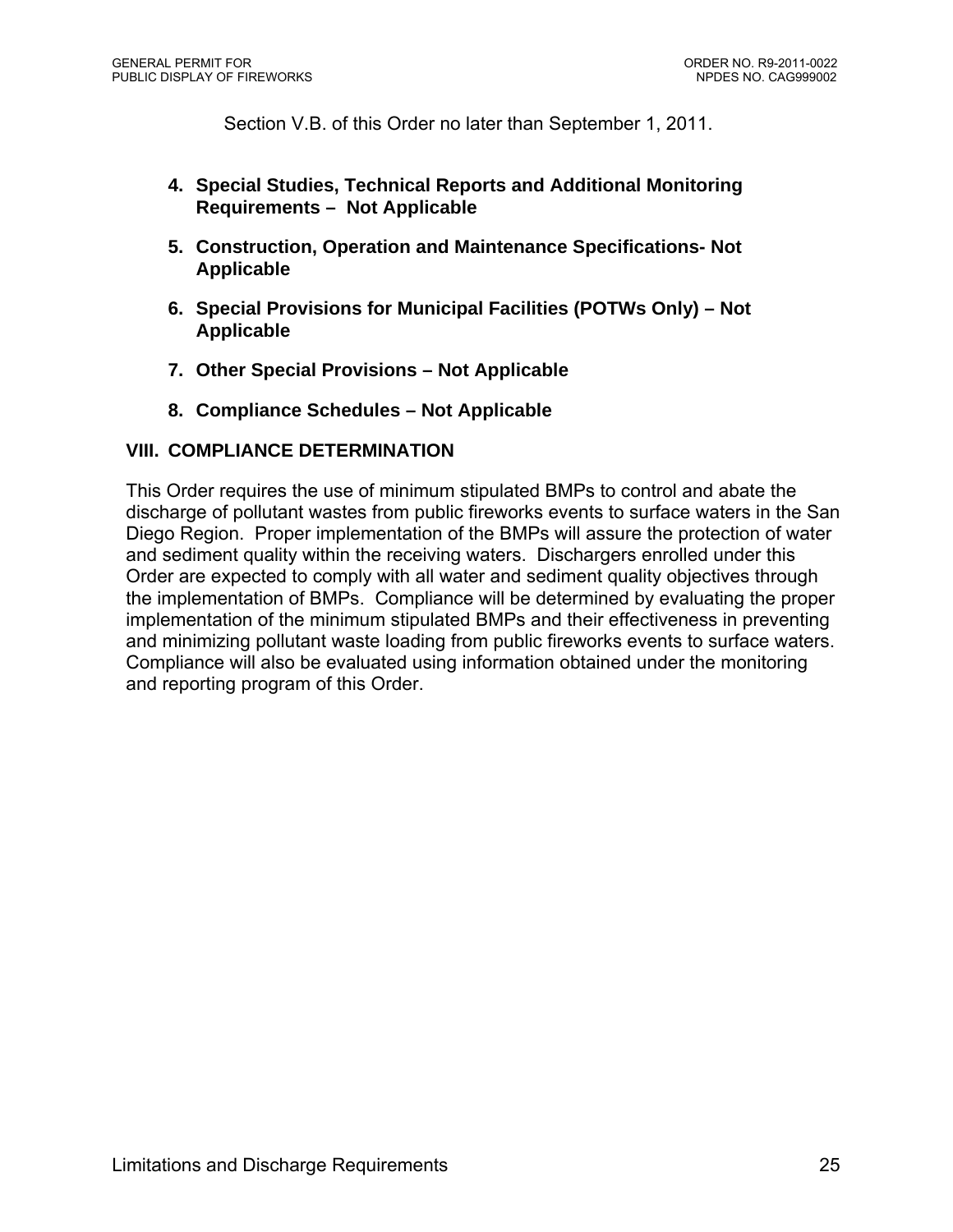# **ATTACHMENT A – DEFINITIONS**

# **Acute Toxicity**

Acute Toxicity (TUa)

Expressed in Toxic Units Acute (TUa)

$$
Tua = \frac{100}{96 \text{-hr LC}}
$$
  

$$
50\%
$$

Lethal Concentration 50% (LC 50)

LC 50 (percent waste giving 50% survival of test organisms) shall be determined by static or continuous flow bioassay techniques using standard marine test species as specified in Ocean Plan Appendix III. If specific identifiable substances in wastewater can be demonstrated by the discharger as being rapidly rendered harmless upon discharge to the marine environment, but not as a result of dilution, the LC 50 may be determined after the test samples are adjusted to remove the influence of those substances.

When it is not possible to measure the 96-hour LC 50 due to greater than 50 percent survival of the test species in 100 percent waste, the toxicity concentration shall be calculated by the expression:

$$
TUa = \frac{\log (100 - S)}{1.7}
$$

where:

 $S =$  percentage survival in 100% waste. If  $S > 99$ , TUa shall be reported as zero.

# **Aerial Shell**

A cylinder or spherical cartridge containing a burst charge and pyrotechnic or nonpyrotechnic effects, a fuse, a black powder lift charge and is fired from a mortar. [19 CCR § 980 (a)]

# **Alternative Fireworks**

Refers to fireworks produced with new pyrotechnic formulas that replace perchlorate with other oxidizers and propellants that burn cleaner, produce less smoke and reduce pollutant waste loading to surface waters.

# **Areas of Special Biological Significance (ASBS)**

Those areas designated by the State Water Board as ocean areas requiring protection of species or biological communities to the extent that alteration of natural water quality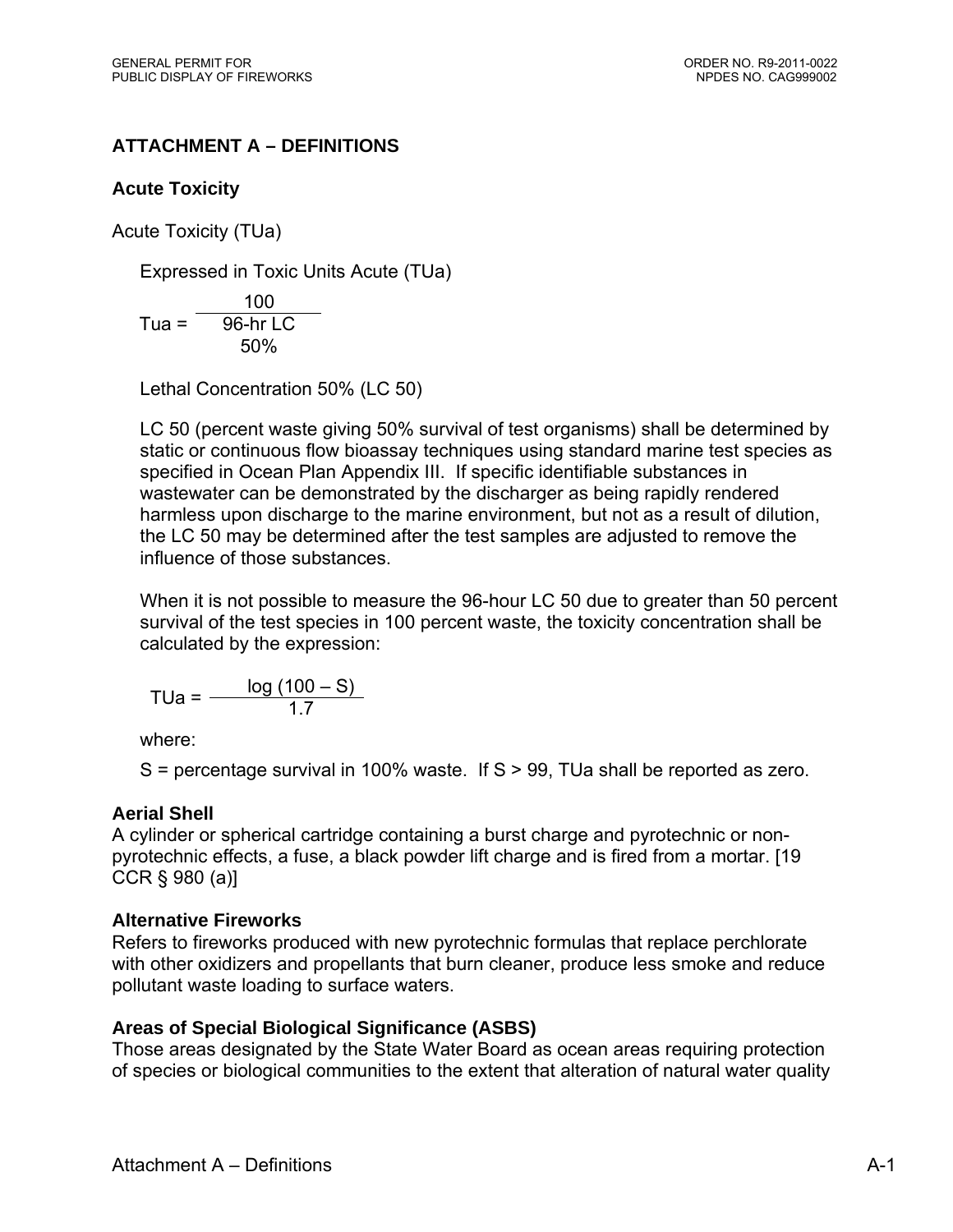is undesirable. All Areas of Special Biological Significance are also classified as a subset of STATE WATER QUALITY PROTECTION AREAS.

# **Barge**

Water vessel from which fireworks are launched or fired.

# **Best Management Practices (BMPs)**

Defined in 40 CFR 122.2 as schedules of activities, prohibitions of practices, maintenance procedures, and other management practices to prevent or reduce the pollution of waters of the United States. BMPs also include treatment requirements, operating procedures and practices to control plant site runoff, spillage or leaks, sludge or waste disposal, or drainage from raw material storage.

# **Break**

An individual burst from an aerial shell, producing either a visible or audible effect or both, and may consist of a single burst or multiple effects. [19 CCR § 980 (b) (7)]

# **Carcinogenic**

Pollutants are substances that are known to cause cancer in living organisms.

# **Chronic Toxicity**

This parameter shall be used to measure the acceptability of waters for supporting a healthy marine biota until improved methods are developed to evaluate biological response.

Chronic Toxicity (TUc)

Expressed as Toxic Units Chronic (TUc)

$$
TUC = \frac{100}{NOLL}
$$

No Observed Effect Level (NOEL)

The NOEL is expressed as the maximum percent effluent or receiving water that causes no observable effect on a test organism, as determined by the result of a critical life stage toxicity test listed in Ocean Plan Appendix II.

# **Contamination**

"Contamination" means an impairment of the quality of the waters of the state by waste to a degree which creates a hazard to the public health through poisoning or through the spread of disease. "Contamination" includes any equivalent effect resulting from the disposal of waste, whether or not waters of the state are affected. [CWC § 13050(k)]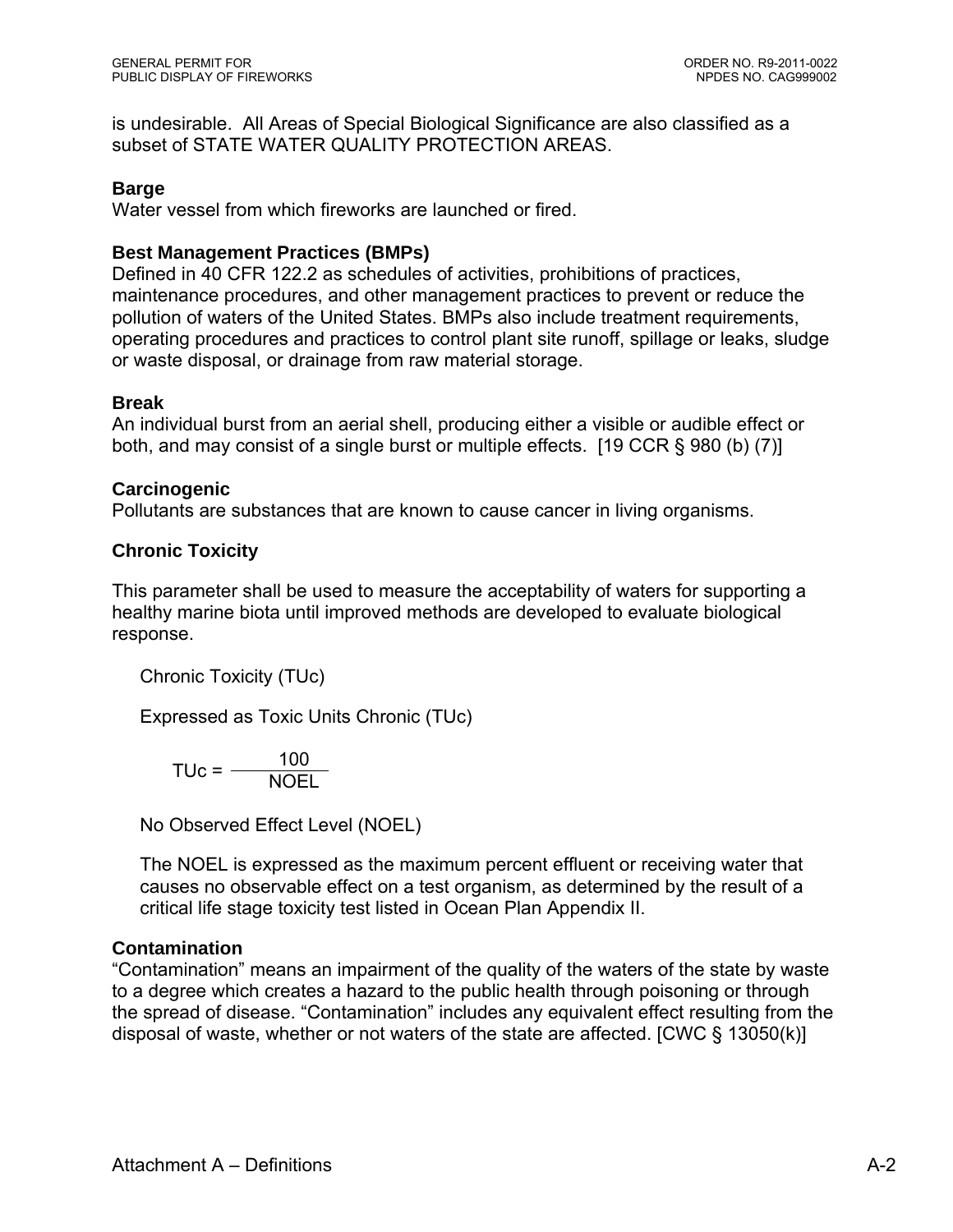# **Daily Discharge**

Daily Discharge is defined as either: (1) the total mass of the constituent discharged over the calendar day (12:00 am through 11:59 pm) or any 24-hour period that reasonably represents a calendar day for purposes of sampling (as specified in the permit), for a constituent with limitations expressed in units of mass or; (2) the unweighted arithmetic mean measurement of the constituent over the day for a constituent with limitations expressed in other units of measurement (e.g., concentration).

The daily discharge may be determined by the analytical results of a composite sample taken over the course of one day (a calendar day or other 24-hour period defined as a day) or by the arithmetic mean of analytical results from one or more grab samples taken over the course of the day.

For composite sampling, if 1 day is defined as a 24-hour period other than a calendar day, the analytical result for the 24-hour period will be considered as the result for the calendar day in which the 24-hour period ends.

#### **Degrade**

Degradation shall be determined by comparison of the waste field and reference site(s) for characteristic species diversity, population density, contamination, growth anomalies, debility, or supplanting of normal species by undesirable plant and animal species. Degradation occurs if there are significant differences in any of three major biotic groups, namely, demersal fish, benthic invertebrates, or attached algae. Other groups may be evaluated where benthic species are not affected, or are not the only ones affected.

#### **Detected, but Not Quantified (DNQ)**

Sample results that are less than the reported Minimum Level, but greater than or equal to the laboratory's MDL.

#### **Downstream Ocean Waters**

Waters downstream with respect to ocean currents.

#### **Dud**

A pyrotechnic item which leaves the mortar and returns to earth without producing the intended burst or effect.  $[19 \text{ CCR} \S 980 \text{ (d)} (4)]$ 

#### **Enclosed Bays**

Indentations along the coast that enclose an area of oceanic water within distinct headlands or harbor works. Enclosed bays include all bays where the narrowest distance between headlands or outermost harbor works is less than 75 percent of the greatest dimension of the enclosed portion of the bay. This definition includes but is not limited to Mission Bay, and San Diego Bay.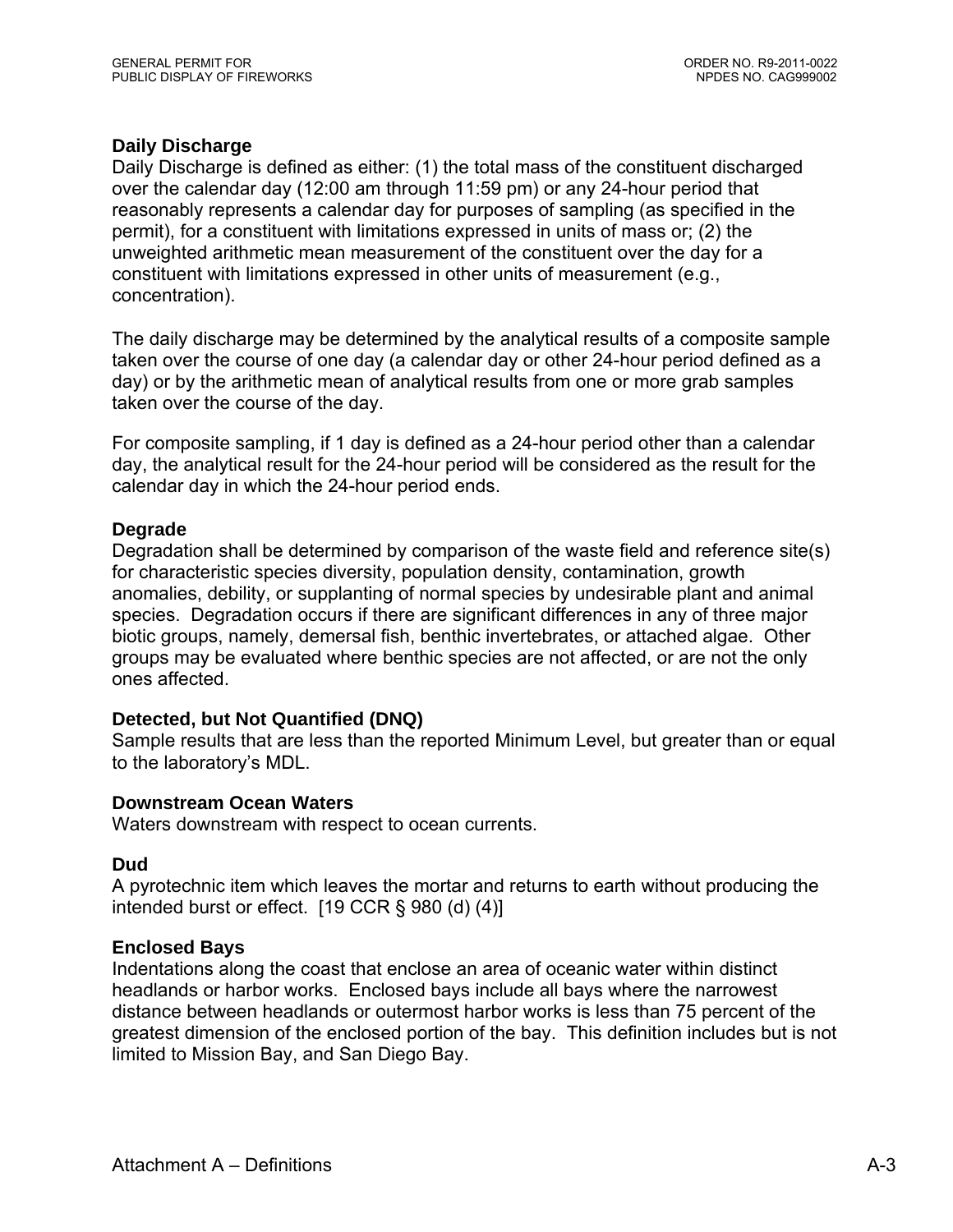# **Estuaries**

Estuaries means waters, including coastal lagoons, located at the mouths of streams that serve as areas of mixing for fresh and ocean waters. Coastal lagoons and mouths of streams that are temporarily separated from the ocean by sandbars shall be considered estuaries. Estuarine waters shall be considered to extend from a bay or the open ocean to a point upstream where there is no significant mixing of fresh water and seawater. Estuaries do not include inland surface waters or ocean waters.

# **Fallout Area**

The area in which firework debris and pollutants fall after a pyrotechnic device is detonated. The extent of the fallout area depends on the wind and the angle of mortar placement.

# **Fireworks**

"Fireworks" means any device containing chemical elements and chemical compounds capable of burning independently of the oxygen of the atmosphere and producing audible, visual, mechanical, or thermal effects which are useful as pyrotechnic devices or for entertainment.

The term "fireworks" includes, but is not limited to, devices designated by the manufacturer as fireworks, torpedoes, skyrockets, roman candles, rockets, Daygo bombs, sparklers, party poppers, paper caps, chasers, fountains, smoke sparks, aerial bombs, and fireworks kits. (California Health and Safety Code *§* 12511)

#### **Fireworks Event** (also referred to as Public Display of Fireworks)

Fireworks event means an entertainment feature where the public or a private group is admitted or permitted to view the display or discharge of fireworks. (22 CCR § 67384.3)

# **Firing Range**

The firing range is that area over which fireworks may travel by design or accident and upon which firework pollutant waste may fall. It includes the fireworks launching area and adjacent shorelines, quays, docks and the fireworks fallout area.

#### **Ground Display Piece**

A pyrotechnic device that functions on the ground (as opposed to an aerial shell that functions in the air) and that includes fountains, wheels, and set pieces.

#### **Inland Surface Waters**

All surface waters of the State that do not include the ocean, enclosed bays, or estuaries.

# **Kelp Beds**

For purposes of the bacteriological standards of the Ocean Plan, are significant aggregations of marine algae of the genera Macrocystis and Nereocystis. Kelp beds include the total foliage canopy of Macrocystis and Nereocystis plants throughout the water column.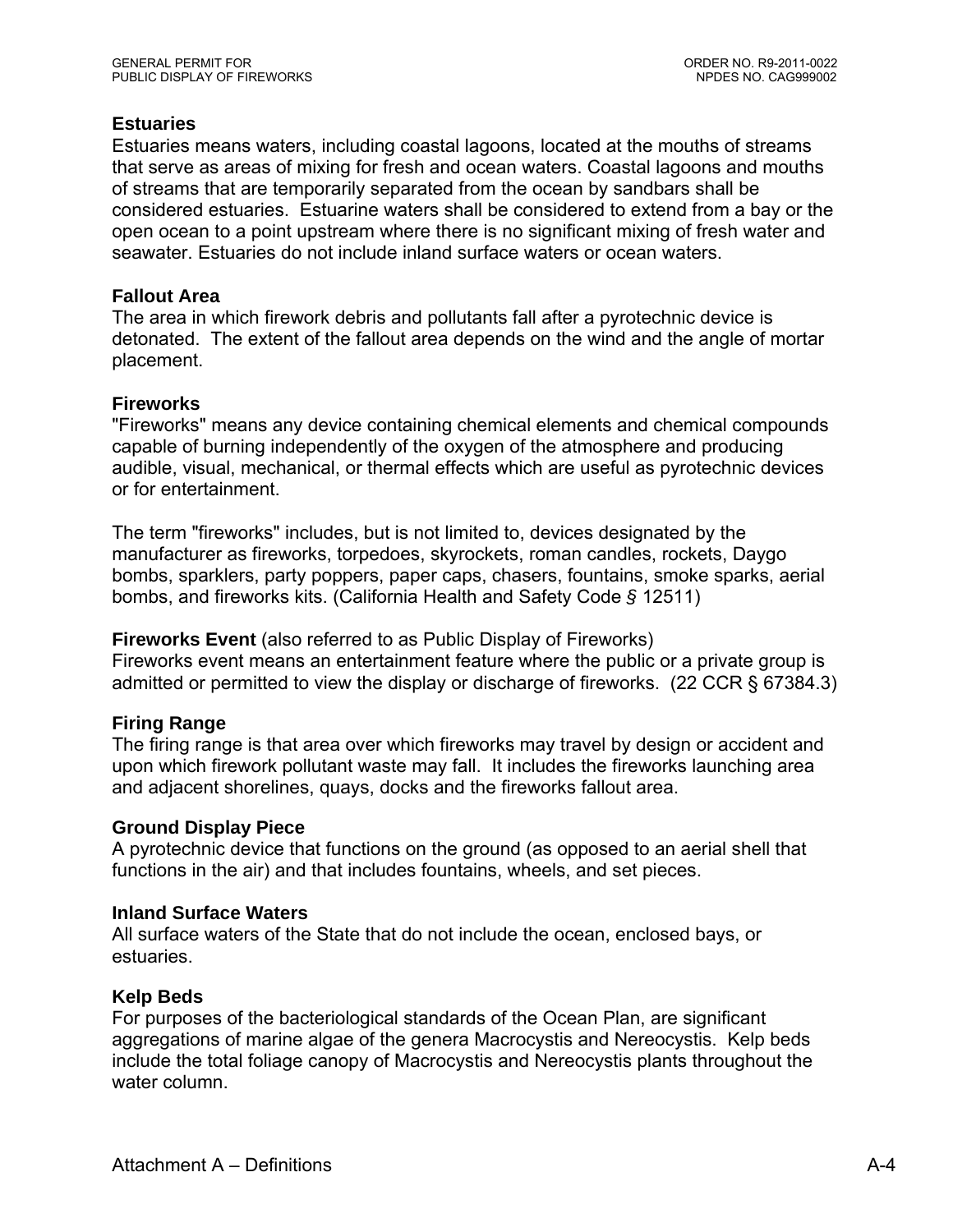# **Mariculture**

The culture of plants and animals in marine waters independent of any pollution source.

# **Method Detection Limit (MDL)**

The minimum concentration of a substance that can be measured and reported with 99 percent confidence that the analyte concentration is greater than zero, as defined in title 40 of the Code of Federal Regulations, Part 136, Attachment B.

# **Minimum Level (ML)**

The concentration at which the entire analytical system must give a recognizable signal and acceptable calibration point. The ML is the concentration in a sample that is equivalent to the concentration of the lowest calibration standard analyzed by a specific analytical procedure, assuming that all the method specified sample weights, volumes, and processing steps have been followed.

#### **Misfire**

A pyrotechnic item which fails to function as designed after initiation. [19 CCR § 980 (m) (5)]

#### **Mortar**

A cylinder that is used to hold and fire public display or special effects pyrotechnic items or compositions. [19 CCR § 980 (m) (8)]

# **Multiple Break**

Aerial shell which has two or more breaks. [19 CCR § 980 (m) (11)]

#### **Natural Light**

Reduction of natural light may be determined by the San Diego Water Board by measurement of light transmissivity or total irradiance, or both, according to the monitoring needs of the San Diego Water Board.

#### **Net Explosive Weight**

Net explosive weight" means the weight of all pyrotechnic compositions, explosives material, and fuse only. (22 CCR § 67384.3)

#### **Not Detected (ND)**

Those sample results less than the laboratory's MDL.

# **Nuisance**

"Nuisance" means anything which meets all of the following requirements: (1) Is injurious to health, or is indecent or offensive to the senses, or an obstruction to the free use of property, so as to interfere with the comfortable enjoyment of life or property. (2) Affects at the same time an entire community or neighborhood, or any considerable number of persons, although the extent of the annoyance or damage inflicted upon individuals may be unequal. [CWC § 13050(m)]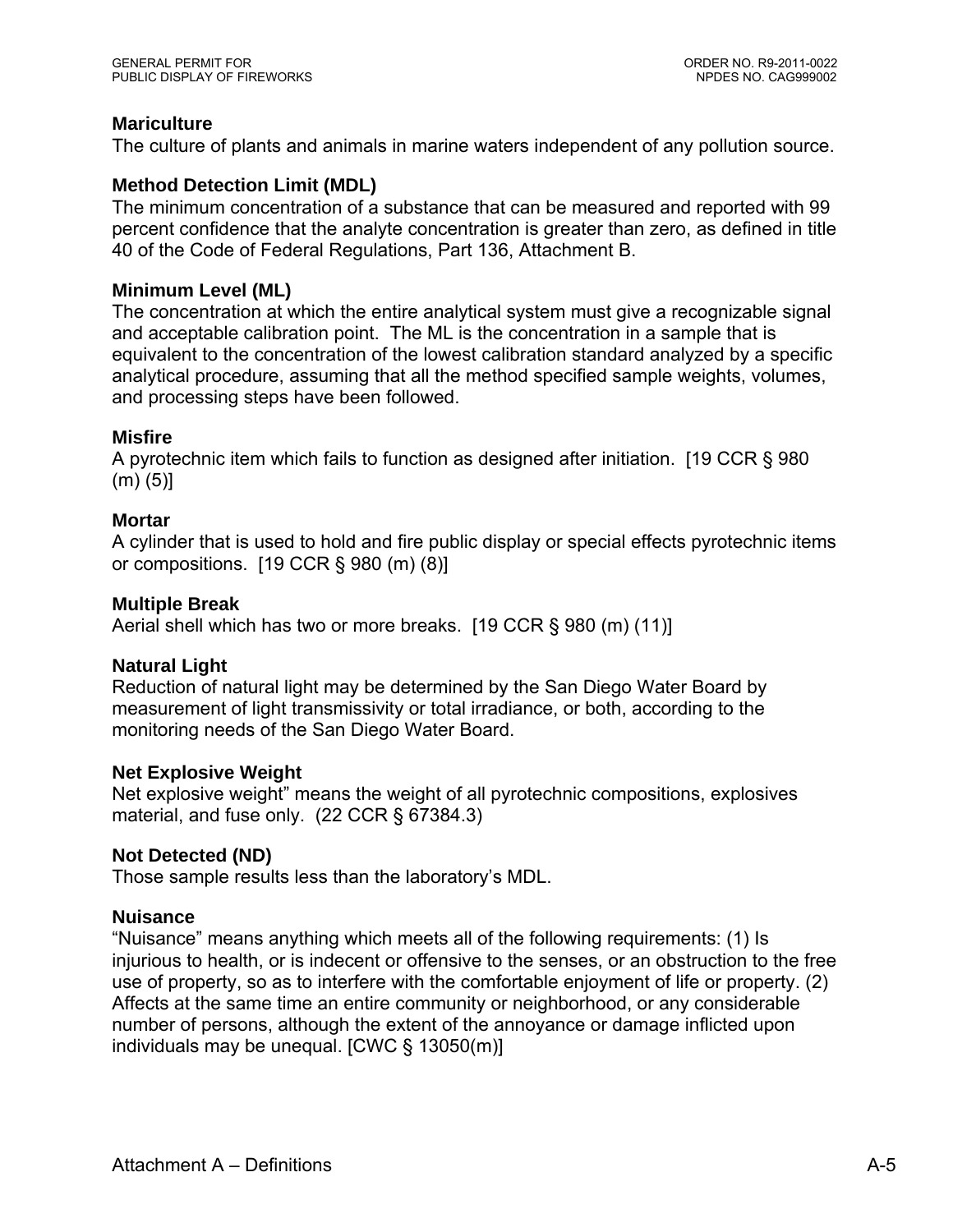# **Ocean Waters**

The territorial marine waters of the State as defined by California law to the extent these waters are outside of enclosed bays, estuaries, and coastal lagoons. If a discharge outside the territorial waters of the state could affect the quality of the waters of the state, the discharge may be regulated to assure no violation of the Ocean Plan will occur in ocean waters.

#### **Person**

Person includes any city, county, district, the state, and the United States, to the extent authorized by federal law. [CWC 13050(c)]. Person also includes any citizen, domiciliary, political agency, or entity of California. [CWC 13050(o)].

#### **Pollutant**

"Pollutant" means dredged spoil, solid waste, incinerator residue, filter backwash, sewage, garbage, sewage sludge, munitions, chemical wastes, biological materials, radioactive materials (except those regulated under the Atomic Energy Act of 1954, as amended (42 U.S.C. 2011 et seq.)), heat, wrecked or discarded equipment, rock, sand, cellar dirt and industrial, municipal, and agricultural waste discharged into water. It does not mean: (a) Sewage from vessels; or (b) Water, gas, or other material which is injected into a well to facilitate production of oil or gas, or water derived in association with oil and gas production and disposed of in a well, if the well used either to facilitate production or for disposal purposes is approved by authority of the State in which the well is located, and if the State determines that the injection or disposal will not result in the degradation of ground or surface water resources. NOTE: Radioactive materials covered by the Atomic Energy Act are those encompassed in its definition of source, byproduct, or special nuclear materials. Examples of materials not covered include radium and accelerator-produced isotopes. See Train v. Colorado Public Interest Research Group, Inc., 426 U.S. 1 (1976). (40 CFR 122.2)

#### **Pollution**

"Pollution" means an alteration of the quality of the waters of the state by waste to a degree which unreasonably affects either of the following: (A) The waters for beneficial uses. (B) Facilities which serve these beneficial uses. "Pollution" may include "contamination." [CWC § 13050(l)]

#### **Pyrotechnic operator**

Pyrotechnic operator means any licensed pyrotechnic operator, who by examination, experience, and training, has demonstrated the required skill and ability in the use and discharge of fireworks as authorized by the license granted. (22 CCR § 67384.3)

#### **Pyrotechnic Compositions**

Pyrotechnic compositions means any combination of chemical elements or chemical compounds capable of burning independently of the oxygen of the atmosphere. (California Health and Safety Code *§* 12525)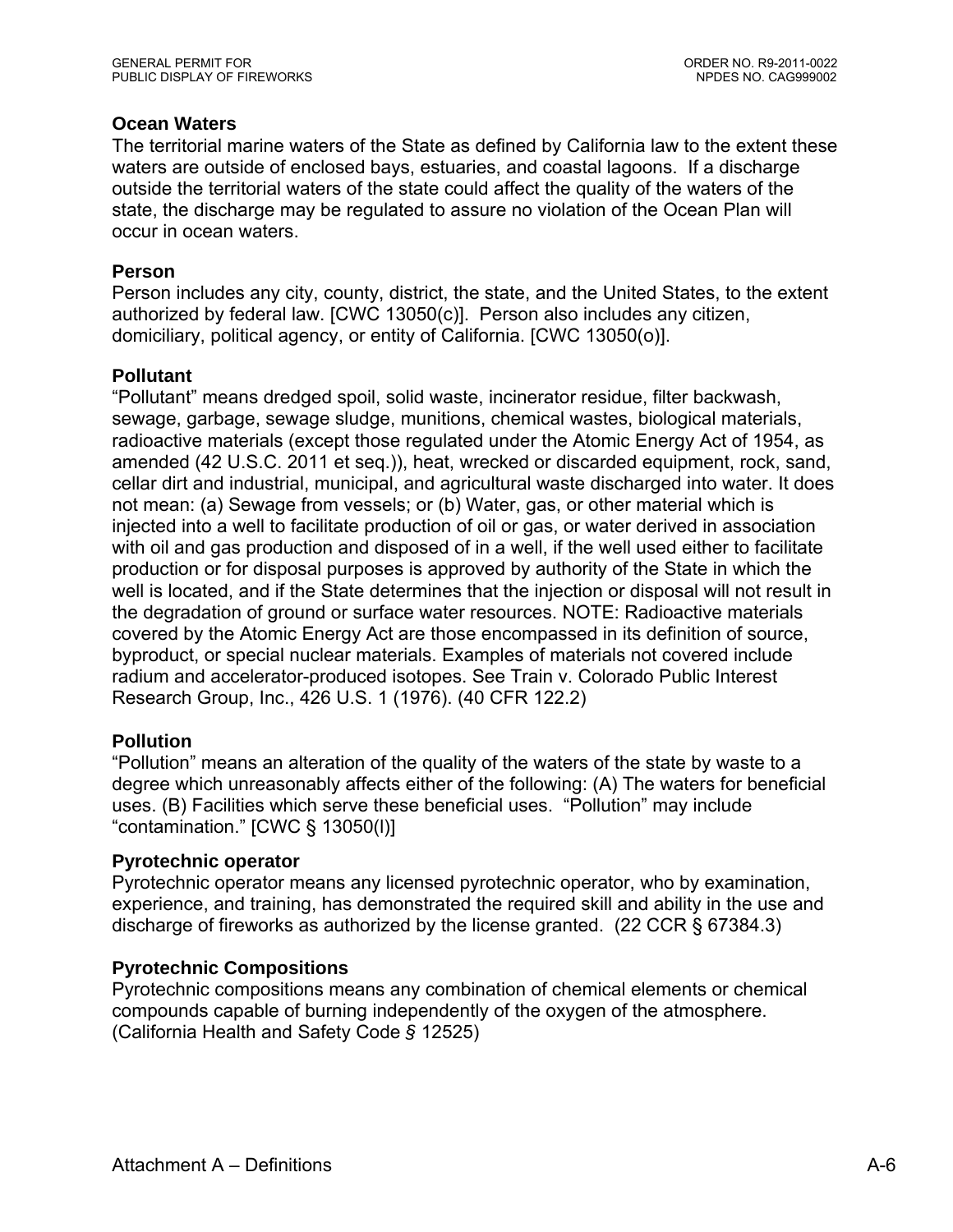# **Pollutant Minimization Program (PMP)**

PMP means waste minimization and pollution prevention actions that include, but are not limited to, product substitution, waste stream recycling, alternative waste management methods, and education of the public and businesses. The goal of the PMP shall be to reduce all potential sources of Ocean Plan Table B pollutants through pollutant minimization (control) strategies, including pollution prevention measures as appropriate, to maintain the effluent concentration at or below the water quality-based effluent limitation. Pollution prevention measures may be particularly appropriate for persistent bioaccumulative priority pollutants where there is evidence that beneficial uses are being impacted. The San Diego Water Board may consider cost effectiveness when establishing the requirements of a PMP. The completion and implementation of a Pollution Prevention Plan, if required pursuant to Water Code section 13263.3(d), shall be considered to fulfill the PMP requirements.

# **Reported Minimum Level**

The ML (and its associated analytical method) chosen by the Discharger for reporting and compliance determination from the MLs included in this Order. The MLs included in this Order correspond to approved analytical methods for reporting a sample result that are selected by the San Diego Water Board either from Appendix II of the Ocean Plan in accordance with section III.C.5.a. of the Ocean Plan or established in accordance with section III.C.5.b. of the Ocean Plan. The ML is based on the proper application of method-based analytical procedures for sample preparation and the absence of any matrix interferences. Other factors may be applied to the ML depending on the specific sample preparation steps employed. For example, the treatment typically applied in cases where there are matrix-effects is to dilute the sample or sample aliquot by a factor of ten. In such cases, this additional factor must be applied to the ML in the computation of the reported ML.

# **Roman Candle**

A heavy paper or cardboard tube containing pellets of pyrotechnic composition which, when ignited, are expelled into the air at several second intervals. (19 CCR §980 (r) (3))

#### **Salute**

An aerial shell as well as other pyrotechnic items whose primary effects are detonation and flash of light. [19 CCR § 980 (s) (1)]

#### **San Diego Water Board**

As used in this document the term "San Diego Water Board" is synonymous with the term "Regional Board" as defined in Water Code section 13050(b) and is intended to refer to the California Regional Water Quality Control Board for the San Diego Region as specified in Water Code Section 13200.

#### **Shellfish**

Organisms identified by the California Department of Health Services as shellfish for public health purposes (i.e., mussels, clams and oysters).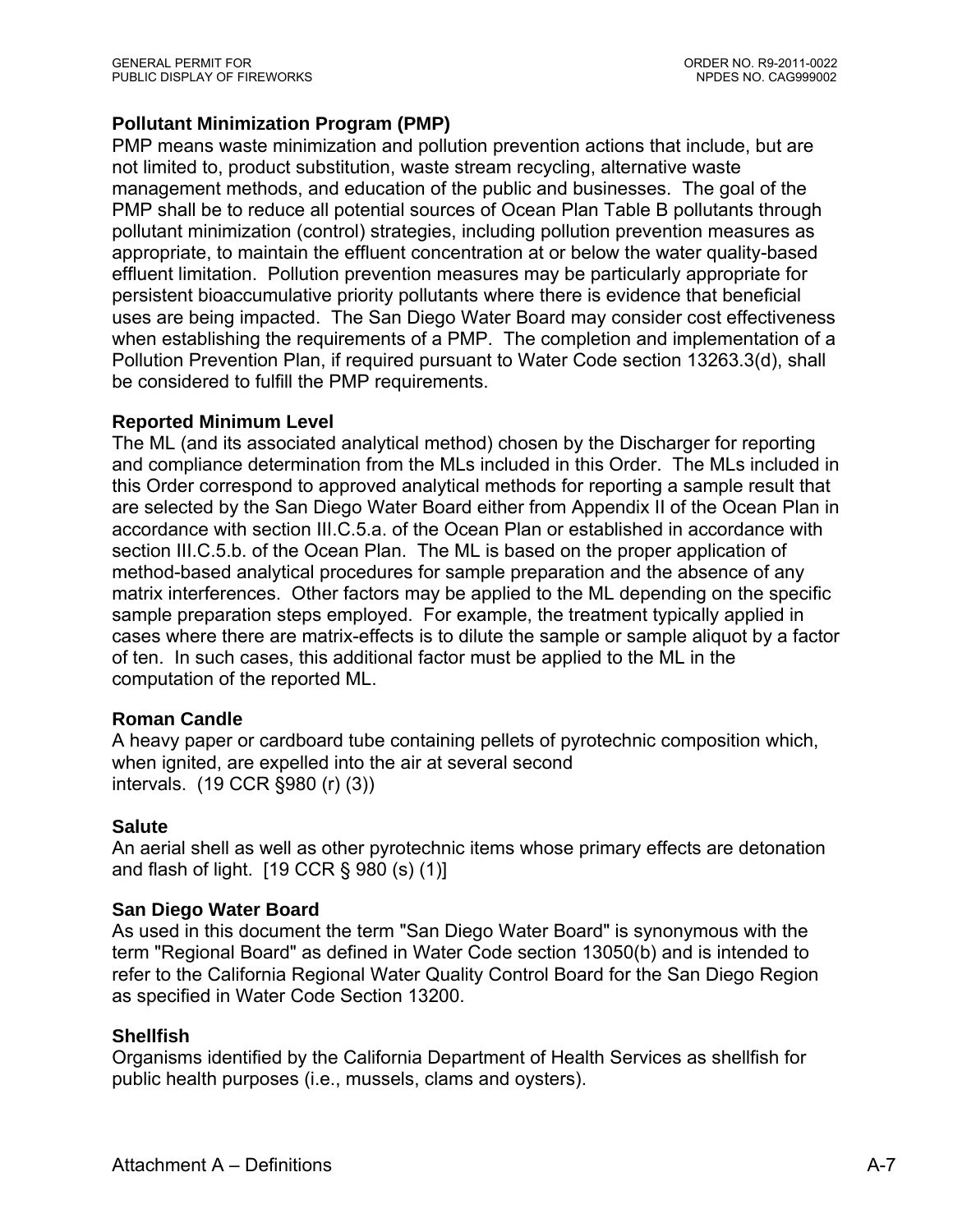# **Significant Difference**

Defined as a statistically significant difference in the means of two distributions of sampling results at the 95 percent confidence level.

# **Star**

"Star" means a small pellet of composition that produces a pyrotechnic effect. A single aerial firework shell could contain several hundred stars (22 CCR § 67384.3)

# **State Water Quality Protection Areas (SWQPAs)**

Non-terrestrial marine or estuarine areas designated to protect marine species or biological communities from an undesirable alteration in natural water quality. All AREAS OF SPECIAL BIOLOGICAL SIGNIFICANCE (ASBS) that were previously designated by the State Water Board in Resolution Nos. 74-28, 74-32, and 75-61 are now also classified as a subset of State Water Quality Protection Areas and require special protections afforded by the Ocean Plan.

# **Toxicity Reduction Evaluation (TRE)**

A study conducted in a step-wise process designed to identify the causative agents of effluent or ambient toxicity, isolate the sources of toxicity, evaluate the effectiveness of toxicity control options, and then confirm the reduction in toxicity. The first steps of the TRE consist of the collection of data relevant to the toxicity, including additional toxicity testing, and an evaluation of facility operations and maintenance practices, and best management practices. A Toxicity Identification Evaluation (TIE) may be required as part of the TRE, if appropriate. (A TIE is a set of procedures to identify the specific chemical(s) responsible for toxicity. These procedures are performed in three phases (characterization, identification, and confirmation) using aquatic organism toxicity tests.)

#### **Waste**

CWC section 13050(d) provides that "Waste" includes sewage and any and all other waste substances, liquid, solid, gaseous, or radioactive, associated with human habitation, or of human or animal origin, or from any producing, manufacturing, or processing operation, including waste placed within containers of whatever nature prior to, and for purposes of, disposal.

#### **Waters of the State**

Any water, surface or underground, including saline waters within the boundaries of the State (CWC section 13050 (e)). The definition of the Waters of the State is broader than that for the Waters of the United States in that all water in the State is considered to be a Waters of the State regardless of circumstances or condition. Under this definition, a MS4 is always considered to be a Waters of the State.

#### **Waters of the United States**

Waters of the United States are defined as: "(a) All waters, which are currently used, were used in the past, or may be susceptible to use in interstate or foreign commerce, including all waters which are subject to the ebb and flow of the tide; (b) All interstate waters, including interstate "wetlands;" (c) All other waters such as intrastate lakes, rivers, streams (including intermittent streams), mudflats, sandflats, "wetlands," sloughs,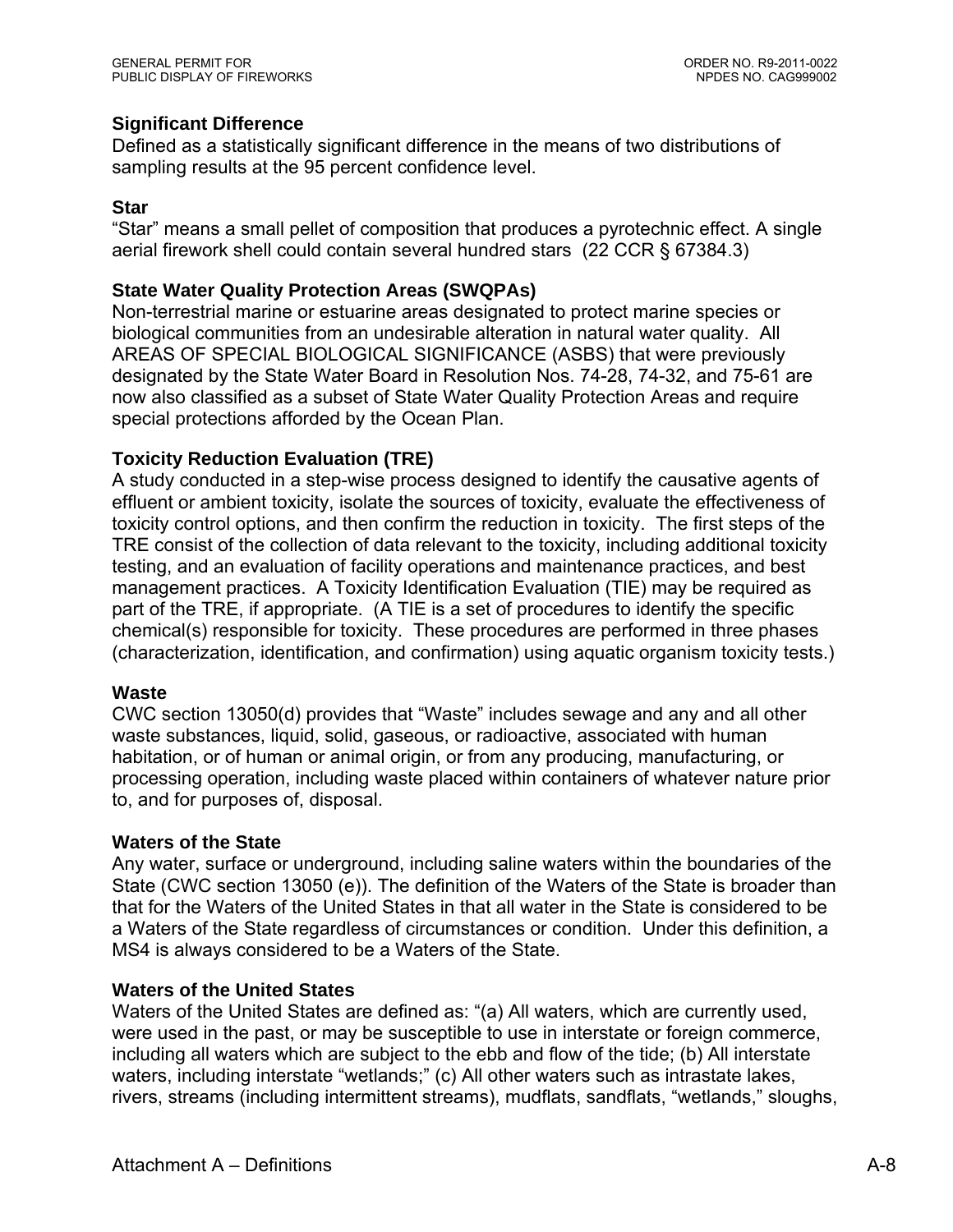prairie potholes, wet meadows, playa lakes, or natural ponds the use, degradation or destruction of which would affect or could affect interstate or foreign commerce including any such waters: (1) Which are or could be used by interstate or foreign travelers for recreational or other purposes; (2) From which fish or shellfish are or could be taken and sold in interstate or foreign commerce; or (3) Which are used or could be used for industrial purpose by industries in interstate commerce; (d) All impoundments of waters otherwise defined as waters of the United States under this definition: (e) Tributaries of waters identified in paragraphs (a) through (d) of this definition; (f) The territorial seas; and (g) "Wetlands" adjacent to waters (other than waters that are themselves wetlands) identified in paragraphs (a) through (f) of this definition. Waters of the United States do not include prior converted cropland. Notwithstanding the determination of an area's status as prior converted cropland by any other federal agency, for the purposes of the Clean Water Act, the final authority regarding Clean Water Act jurisdiction remains with the EPA." (40 CFR 122.2)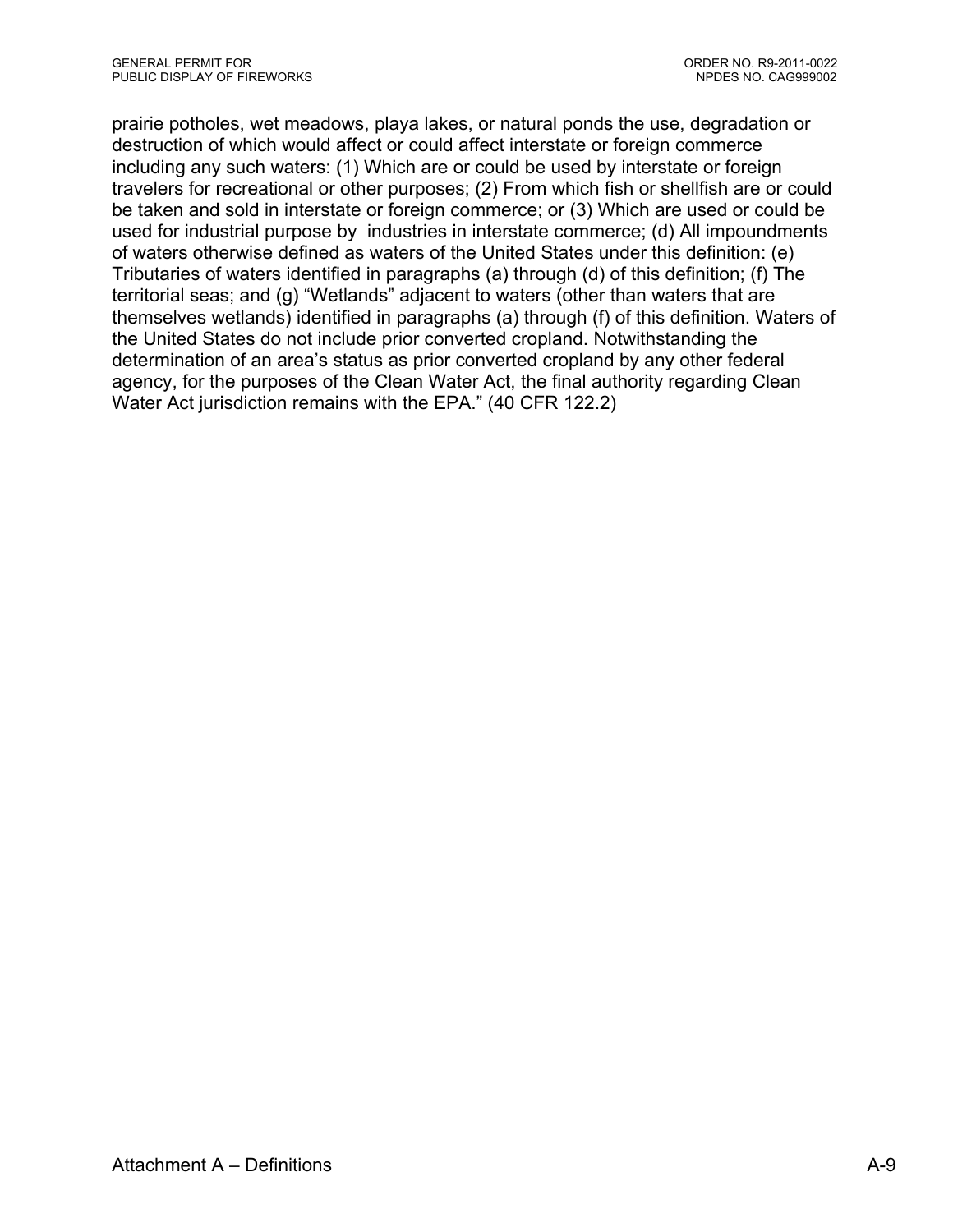# **ATTACHMENT B – NOTICE OF INTENT**

#### **CALIFORNIA REGIONAL WATER QUALITY CONTROL BOARD SAN DIEGO REGION**

# **NOTICE OF INTENT**

**ORDER NO. R9-2011- 0022 NPDES NO. CAG999002** 

#### **GENERAL NATIONAL POLLUTANT DISCHARGE ELIMINATION SYSTEM (NPDES) PERMIT FOR RESIDUAL FIREWORKS POLLUTANT WASTE DISCHARGES TO WATERS OF THE UNITED STATES IN THE SAN DIEGO REGION FROM THE PUBLIC DISPLAY OF FIREWORKS**

#### **I. NOTICE OF INTENT STATUS**

| Mark only one Item:: $\Box$ New Application<br>WDID# | $\Box$ Change of Information: |
|------------------------------------------------------|-------------------------------|
| Change of Discharger or Responsibility WDID#         |                               |

#### **II. STIPULATION OF APPLICABILITY**

**Discharger Name** has reviewed the eligibility criteria of the subject Order as stated below and hereby certifies that the criteria is met.

#### **Eligibility Criteria**

Any person who proposes to discharge pollutant waste from the public display of fireworks to surface waters in the San Diego Region may submit a Notice of Intent (NOI) for coverage under this Order. When a fireworks event is hosted by one person but is operated or conducted by another person, it is the host's duty to submit an NOI and obtain coverage under the Order. The San Diego Water Board may require the joint submission of an NOI from both the host and the person operating the fireworks event on a case-by-case basis.

**Discharger Name** has reviewed the Order and hereby certifies that:

- 1. **Discharger Name** understands the requirements of the Order; and
- 2. **Discharger Name** will comply with all terms, conditions, and requirements of the Order.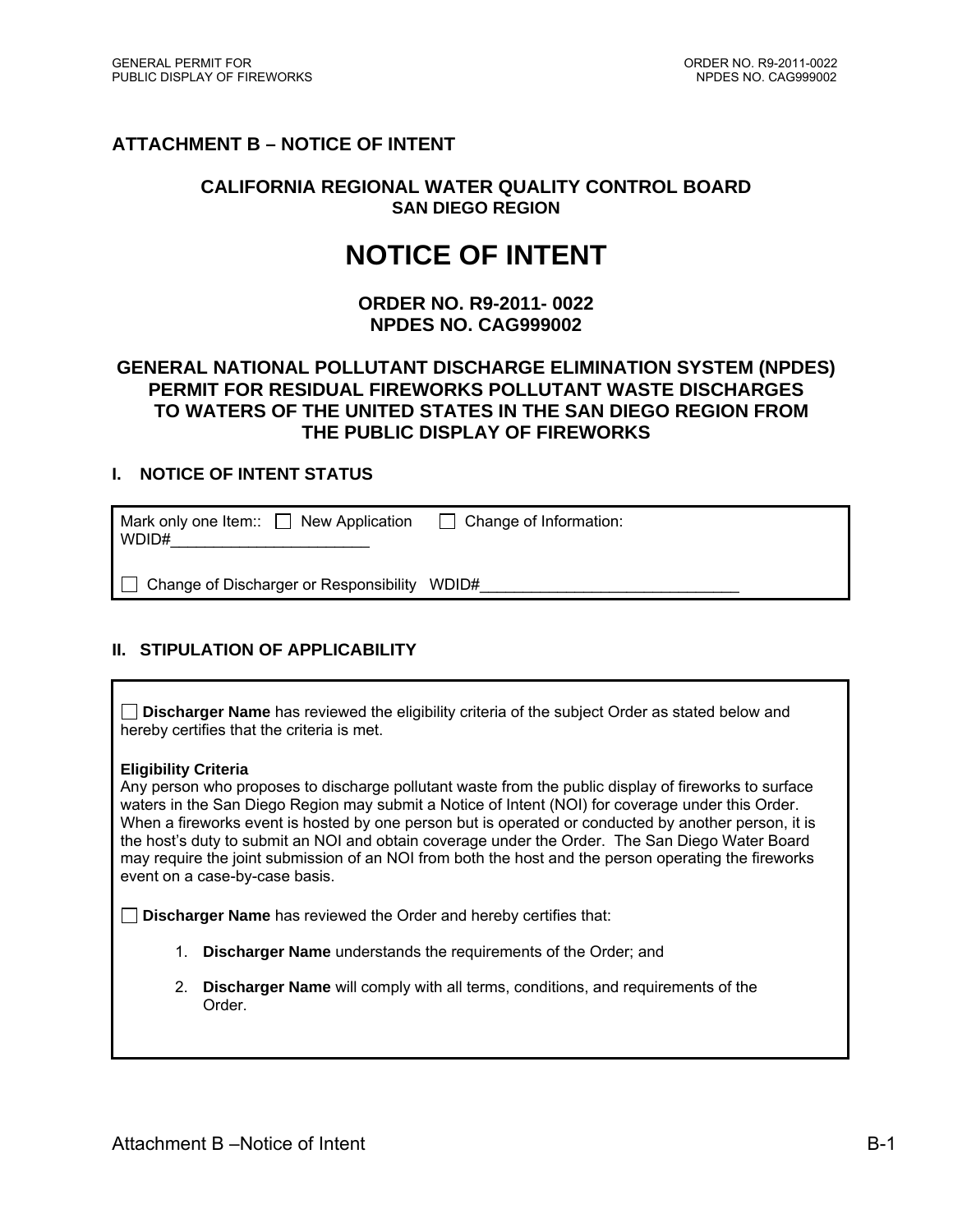# **III. DISCHARGER INFORMATION**

| Discharger Name:              |        |              |                             |  |
|-------------------------------|--------|--------------|-----------------------------|--|
| Mailing Address               |        |              |                             |  |
| City                          | County | ZIP<br>State |                             |  |
| Contact Person Name and Title |        |              |                             |  |
| Contact Person e-mail         |        |              | <b>Contact Person Phone</b> |  |

# **IV. BILLING INFORMATION**

| Same as Discharger Information (Enter information only if different from Section III above) |                        |  |  |
|---------------------------------------------------------------------------------------------|------------------------|--|--|
| Discharger Name:                                                                            |                        |  |  |
| Mailing Address                                                                             |                        |  |  |
| <b>City</b>                                                                                 | ZIP<br>State<br>County |  |  |
| Contact Person Name and Title                                                               |                        |  |  |
| Contact Person e-mail<br><b>Contact Person Phone</b>                                        |                        |  |  |

# **V. FIREWORKS BEST MANAGEMENT PRACTICES PLAN**

| Has a Fireworks Best Management Practices Plan been prepared pursuant to the requirements of this<br>Order? $\Box$ Yes $\Box$ No |
|----------------------------------------------------------------------------------------------------------------------------------|
| If yes, check the box and attach a copy of the Fireworks Best Management Practices Plan to this<br>form.                         |

# **VI. APPLICATION FEE**

| Have you included payment of the filing fee (for first-time enrollees only) with this submittal?                                                                                                                                                                                                                                                                                                                                                                               |
|--------------------------------------------------------------------------------------------------------------------------------------------------------------------------------------------------------------------------------------------------------------------------------------------------------------------------------------------------------------------------------------------------------------------------------------------------------------------------------|
| <b>No</b><br>Yes                                                                                                                                                                                                                                                                                                                                                                                                                                                               |
|                                                                                                                                                                                                                                                                                                                                                                                                                                                                                |
| The initial fee and annual fee are based upon the type of pollutants to be discharged or potentially discharged.                                                                                                                                                                                                                                                                                                                                                               |
| Make checks payable to "State Water Resources Control Board" and include "Fireworks General NPDES Order" in<br>the check memo field.                                                                                                                                                                                                                                                                                                                                           |
| Category 3 Lowest Threat to Water Quality<br>Discharges that require minimal or no treatment systems to meet limits and pose no significant threat to the<br>environment in accordance with California Code Of Regulations Title 23. Division 3. Chapter 9. Waste Discharge<br>Reports And Requirements Article 1. Fees. (Fees amounts are subject to change. The fee for enrollment under this<br>Order as of September 23, 2010 is \$1,200 plus \$252 surcharge = $$1,452$ ) |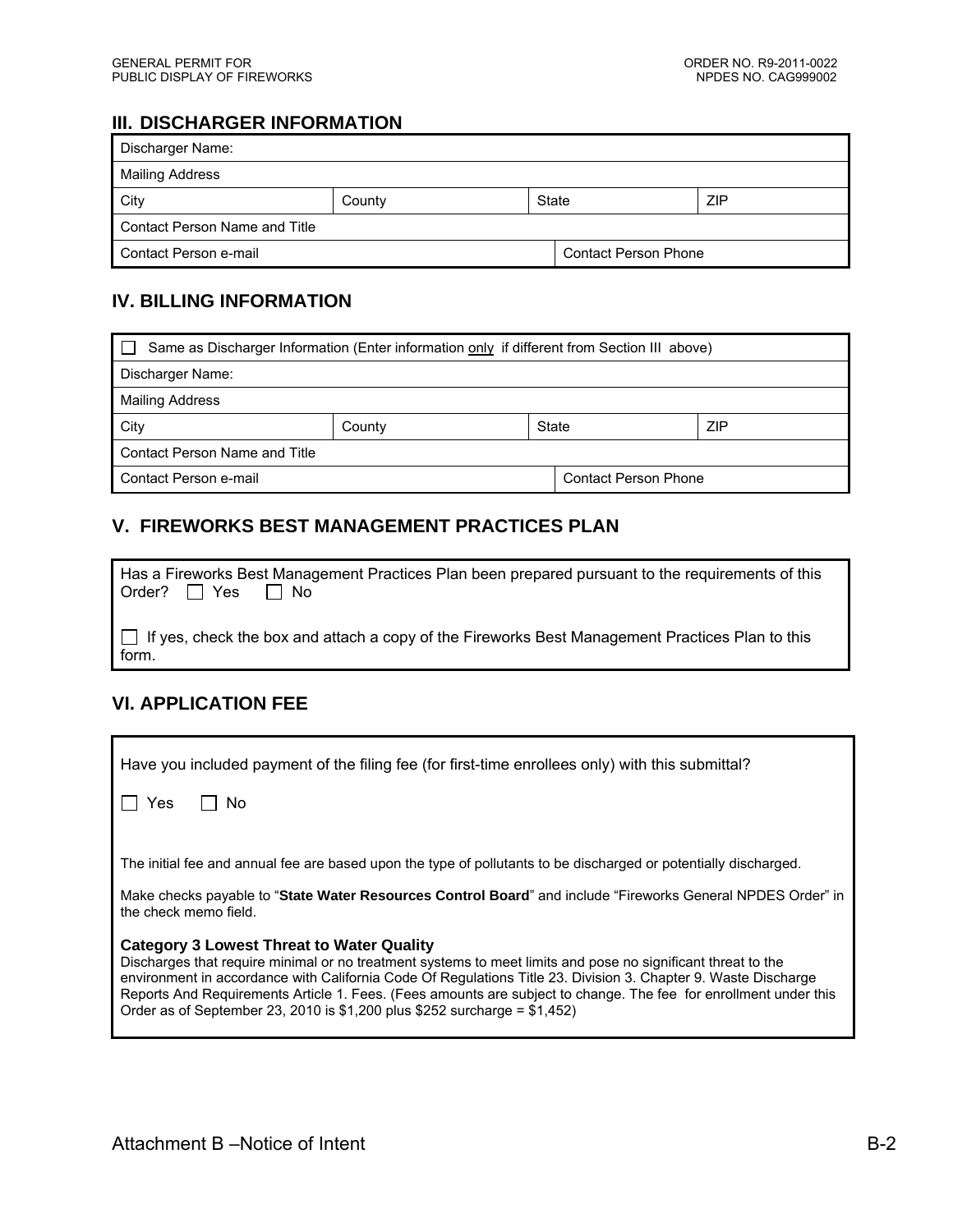# **VII. CERTIFICATION**

*I certify under penalty of law that the information provided in this application and all attachments were prepared under my direction or supervision in accordance with a system designed to ensure that qualified personnel properly gather and evaluate the information submitted. Based on my inquiry of the person or persons who manage the system or those directly responsible for gathering the information, the information submitted is true, accurate, and complete to the best of my knowledge and belief. I am aware that there are significant penalties for submitting false information, including the possibility of fine and imprisonment. In addition, I certify that the provisions of the permit, including the criteria for eligibility will be complied with.* 

| Printed Name: |       |
|---------------|-------|
| Signature*:   | Date: |
| Title:        |       |

- \* The appropriate person must sign the application form. See Standard Provision V.B.1 Signatory and Certification Requirements. Acceptable signatures are:
- 1. for a corporation, a principal executive officer of at least the level of senior vice-president;
- 2. for a partnership or individual (sole proprietorship), a general partner or the proprietor;
- 3. for a governmental or public agency, either a principal executive officer or ranking elected/appointed official.

#### **Submit the NOI and application fee to the following address:**

CRWQCB – San Diego Region 9174 Sky Park Court, Suite 100 San Diego, CA 92123

Attn: Fireworks General NPDES Order NOTICE OF INTENT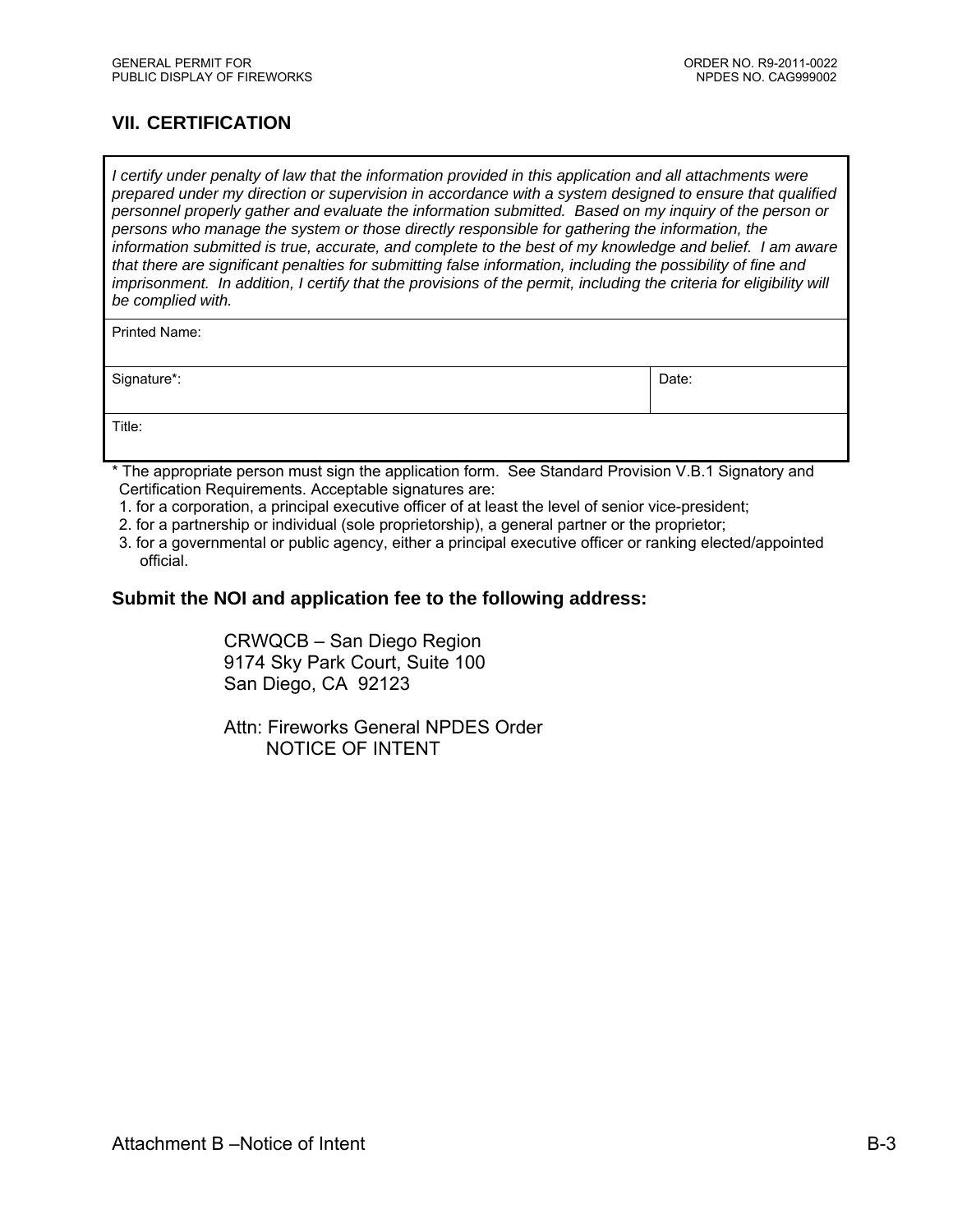## **SAN DIEGO WATER BOARD USE ONLY**

| WDID:               | Staff Initials:         | Status:<br>Complete                                             |
|---------------------|-------------------------|-----------------------------------------------------------------|
| Date NOI Received:  | Check No.:              | Incomplete<br>Withdrawn<br>Pending Additional Information<br>L. |
| Date NOI Processed: | Fee Amount Received: \$ |                                                                 |
| CIWQS Place ID:     | CIWQS Reg. Meas. ID:    |                                                                 |
| Comments:           |                         |                                                                 |
|                     |                         |                                                                 |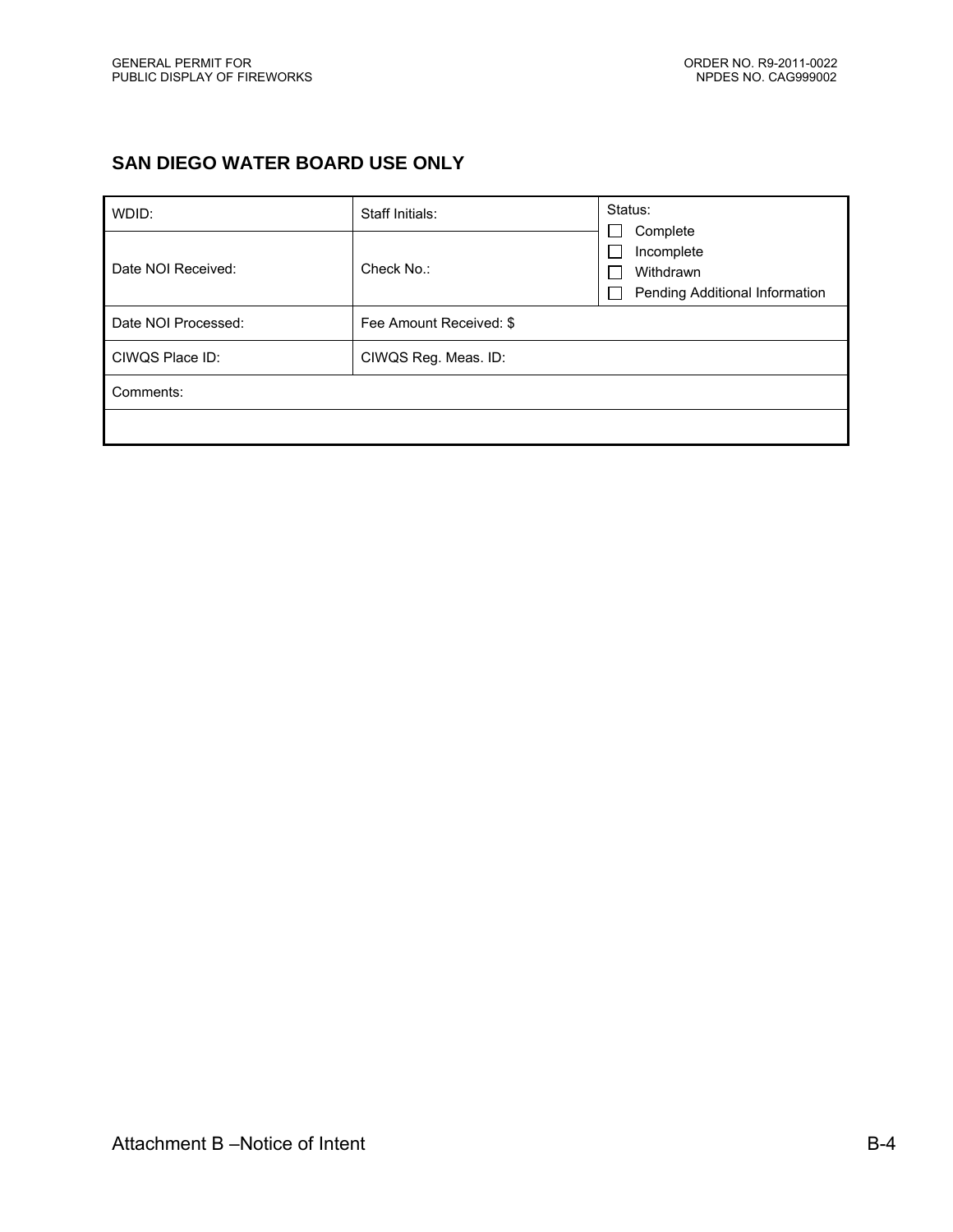#### **INSTRUCTIONS FOR COMPLETING THE NOTICE OF INTENT**

#### **WATER QUALITY ORDER NO. R9-2011- 0022 NPDES NO. CAG999002**

#### **GENERAL NPDES PERMIT FOR RESIDUAL FIREWORKS POLLUTANT WASTE DISCHARGES TO WATERS OF THE UNITED STATES IN THE SAN DIEGO REGION FROM PUBLIC DISPLAY OF FIREWORKS**

These instructions are intended to help you, the Discharger, to complete the Notice of Intent (NOI) form for the General National Pollutant Discharge Elimination System (NPDES) permit. **Please type or print clearly when completing the NOI form**. For any field, if more space is needed, submit a supplemental letter with the NOI.

Send the completed and signed form along with the filing fee and supporting documentation to the California Regional Water Quality Control Board, San Diego Region.

## *Section I – Notice of Intent Status*

Indicate whether this request is for the first time coverage under this General Permit or a change of information for the discharge already covered under this General Permit. For a change of information or ownership, please supply the eleven-digit Waste Discharge Identification (WDID) number for the discharge.

#### *Section II – Stipulation of Applicability*

The Discharger must review the eligibility criteria for enrollment under the Order and certify that the Discharger meets the qualifications for enrollment. The Discharger must acknowledge that they have reviewed, understand, and will comply with the terms, conditions, and requirements of the Order. Fill in all of the Discharger Name and check the appropriate boxes to certify that the Discharger understands and accepts these stipulations.

#### *Section III – Discharger Information*

- A. Enter the name of the Discharger.
- B. Enter the mailing address, including street number and street name, where correspondence should be sent (P.O. Box is acceptable).
- C. Enter the city that applies to the mailing address given.
- D. Enter the county that applies to the mailing address given.
- E. Enter the state that applies to the mailing address given.
- F. Enter the zip code that applies to the mailing address given.
- G. Enter the name (first and last) and title of the contact person.
- H. Enter the email address of the contact person.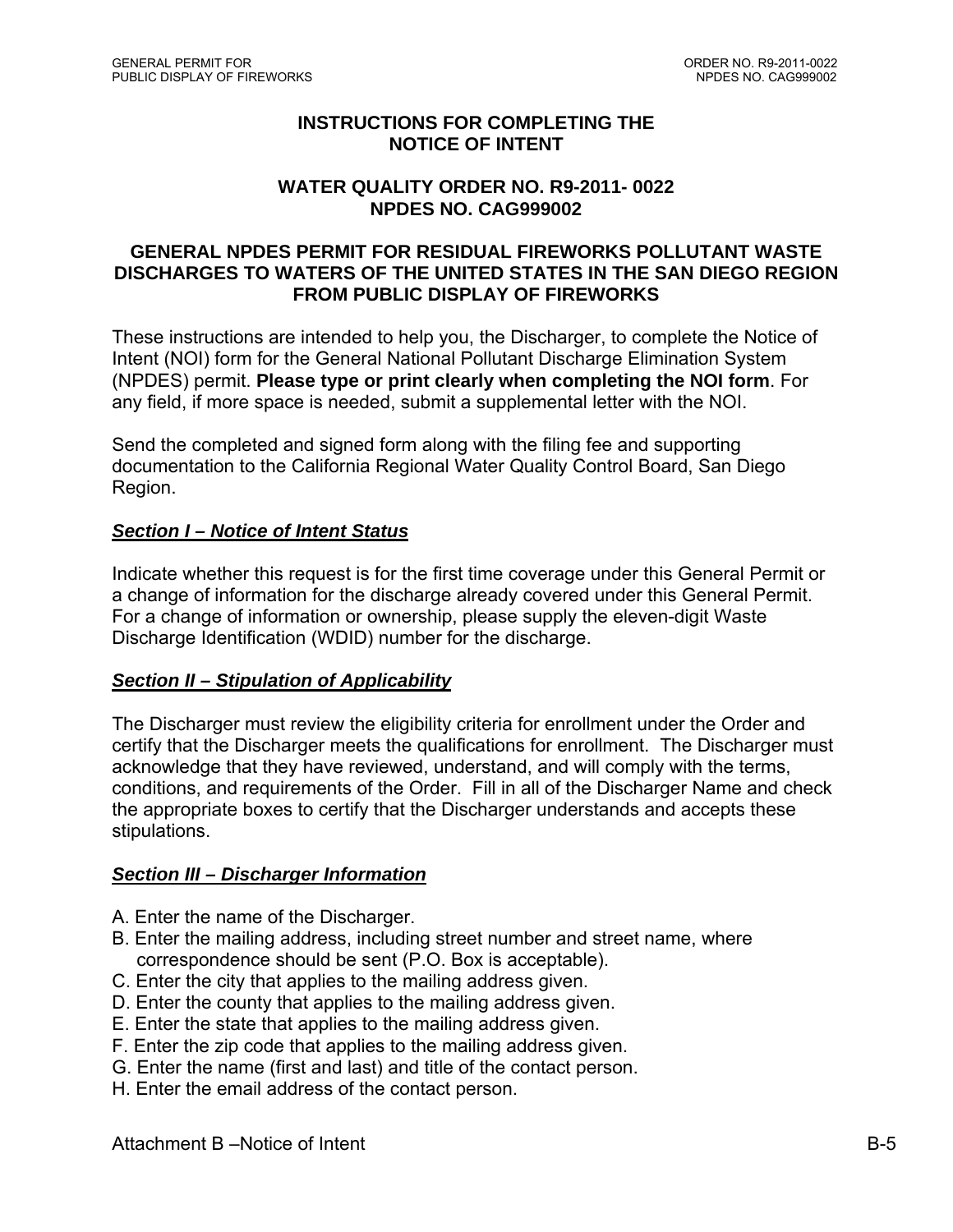I. Enter the daytime telephone number of the contact person.

#### *Section IV – Billing Address*

Check the box if the Billing Information is the same as the Discharger Information. Enter other information **only** if it is different from Section III above.

- A. Enter the name (first and last) of the person who will be responsible for the billing.
- B. Enter the billing address, including street number and street name, where the billing should be sent (P.O. Box is acceptable).
- C. Enter the city that applies to the billing address.
- D. Enter the county that applies to the billing address.
- E. Enter the state that applies to the billing address.
- F. Enter the zip code that applies to the billing address.
- G. Enter the name and title of the person responsible for billing.
- H. Enter the email address of the person responsible for billing.
- I. Enter the daytime telephone number of the person responsible for billing.

#### *Section V – Fireworks Best Management Practices Plan*

The Discharger must prepare and complete a Fireworks Best Management Practices Plan (FBMPP). The minimum contents of FBMPP are specified in the permit under item V.B of the Order. The Discharger must ensure that the operator(s) and all other appropriate personnel are familiar with the FBMPP contents before conducting a public display of fireworks covered under this Order.

#### *Section VI – Application Fee*

The amount of Annual fee shall be based on Category 3 discharge specified in Section 2200(b)(8) of Title 23, California Code of Regulations. Fee information can be found at http://www.waterboards.ca.gov/resources/fees/. Check the YES box if you have included payment of the annual fee. Check the NO box if you have not included this payment.

**NOTE:** You will be billed annually and payment is required to enroll or continue coverage.

#### *Section VII– Certification*

- A. Print the name of the appropriate official. For a municipality, State, federal, or other public agency, this would be a principal executive officer, ranking elected official, or duly authorized representative. The principal executive officer of a federal agency includes the chief executive officer of the agency or the senior executive officer having responsibility for the overall operations of a principal geographic unit of the agency (e.g., Regional Administrator of USEPA).
- B. The person whose name is printed above must sign and date the NOI.
- C. Enter the title of the person signing the NOI.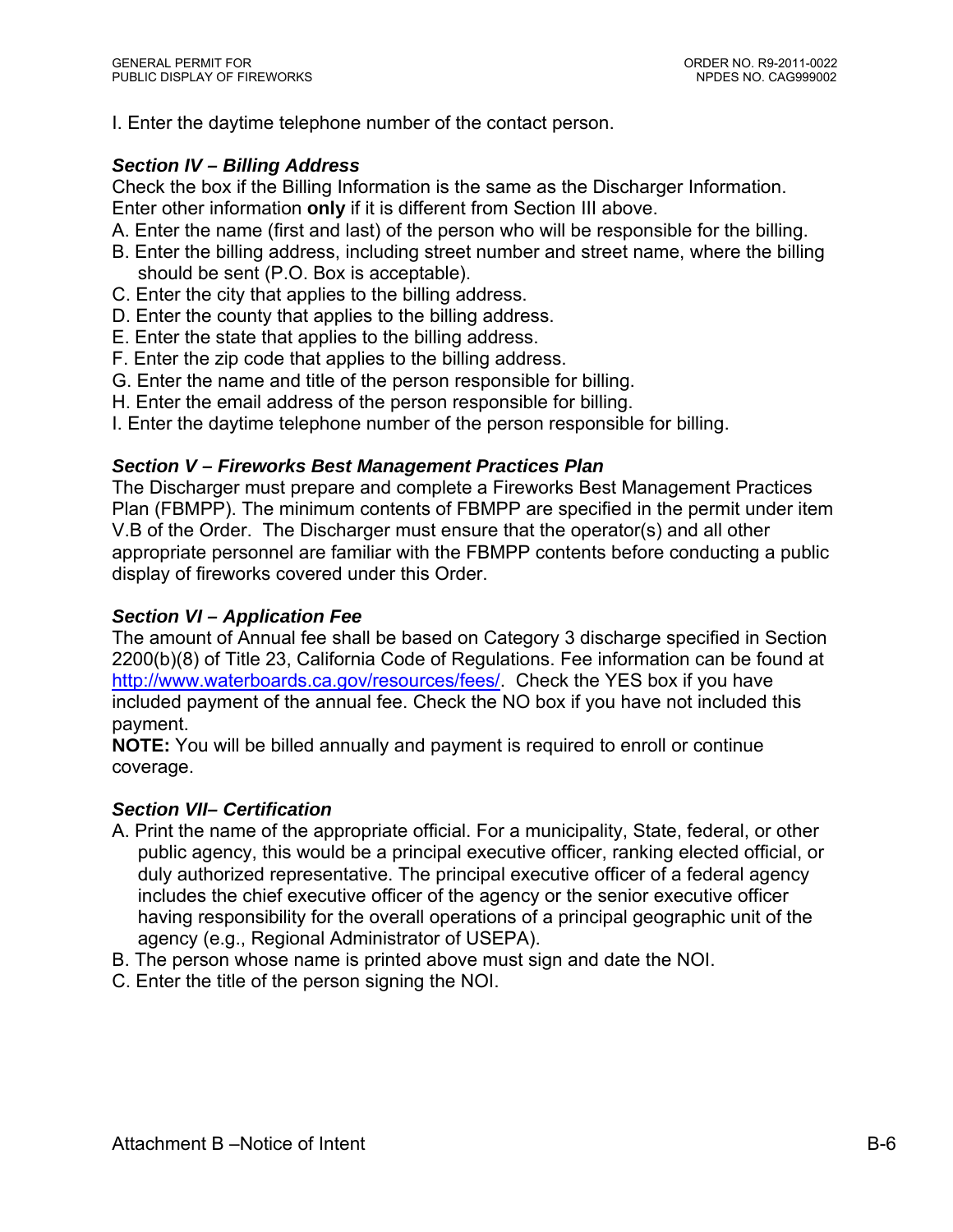## **ATTACHMENT C – PUBLIC DISPLAY OF FIREWORKS POST EVENT REPORT FORM**

## **CALIFORNIA REGIONAL WATER QUALITY CONTROL BOARD SAN DIEGO REGION**

## **POST FIREWORKS DISPLAY REPORT**

This form shall be completed no later than thirty (30) days following a public display of fireworks event and made available to the San Diego Water Board upon request. Reports shall be submitted to the San Diego Water Board in accordance with the schedule outlined in Section X.B.3 of the Monitoring and Reporting Program.

Completed forms may be submitted electronically on compact disk or by hard copy to the San Diego Water Board office. The San Diego Water Board may accept electronic submission of this form (Check with the San Diego Water Board before submitting electronically).

| Name of Organization Hosting the Event                                                                                                                                                                                                |                 | WDID No. |                            |  |
|---------------------------------------------------------------------------------------------------------------------------------------------------------------------------------------------------------------------------------------|-----------------|----------|----------------------------|--|
|                                                                                                                                                                                                                                       |                 |          |                            |  |
|                                                                                                                                                                                                                                       |                 |          |                            |  |
| Contact Person for Organization Hosting the Event:                                                                                                                                                                                    |                 |          |                            |  |
| Name:                                                                                                                                                                                                                                 |                 |          |                            |  |
| Phone Number:                                                                                                                                                                                                                         |                 |          |                            |  |
| Email:                                                                                                                                                                                                                                |                 |          |                            |  |
| Location of Event – Address and GPS Coordinates                                                                                                                                                                                       |                 |          | Name of Receiving Water(s) |  |
|                                                                                                                                                                                                                                       |                 |          |                            |  |
|                                                                                                                                                                                                                                       |                 |          |                            |  |
| Date of Display                                                                                                                                                                                                                       | Time of Display |          |                            |  |
|                                                                                                                                                                                                                                       | <b>FROM</b>     | .M<br>to | .M                         |  |
| Map. Attach a map or diagram identifying the firing range, adjacent shorelines, quays, and docks, any other                                                                                                                           |                 |          |                            |  |
| appropriate features of the firing range and adjacent affected surface water(s). The firing range is that area over<br>which fireworks may travel by design or accident and upon which firework pollutant waste may fall. It includes |                 |          |                            |  |
| the fireworks launching area and adjacent shorelines, quays, docks and the fireworks fallout area.                                                                                                                                    |                 |          |                            |  |
|                                                                                                                                                                                                                                       |                 |          |                            |  |
|                                                                                                                                                                                                                                       |                 |          |                            |  |
|                                                                                                                                                                                                                                       |                 |          |                            |  |
| Name and License No. of Pyrotechnic Operators                                                                                                                                                                                         |                 |          |                            |  |
|                                                                                                                                                                                                                                       |                 |          |                            |  |
| 1.                                                                                                                                                                                                                                    |                 |          |                            |  |
| 2.                                                                                                                                                                                                                                    |                 |          |                            |  |
| 3.                                                                                                                                                                                                                                    |                 |          |                            |  |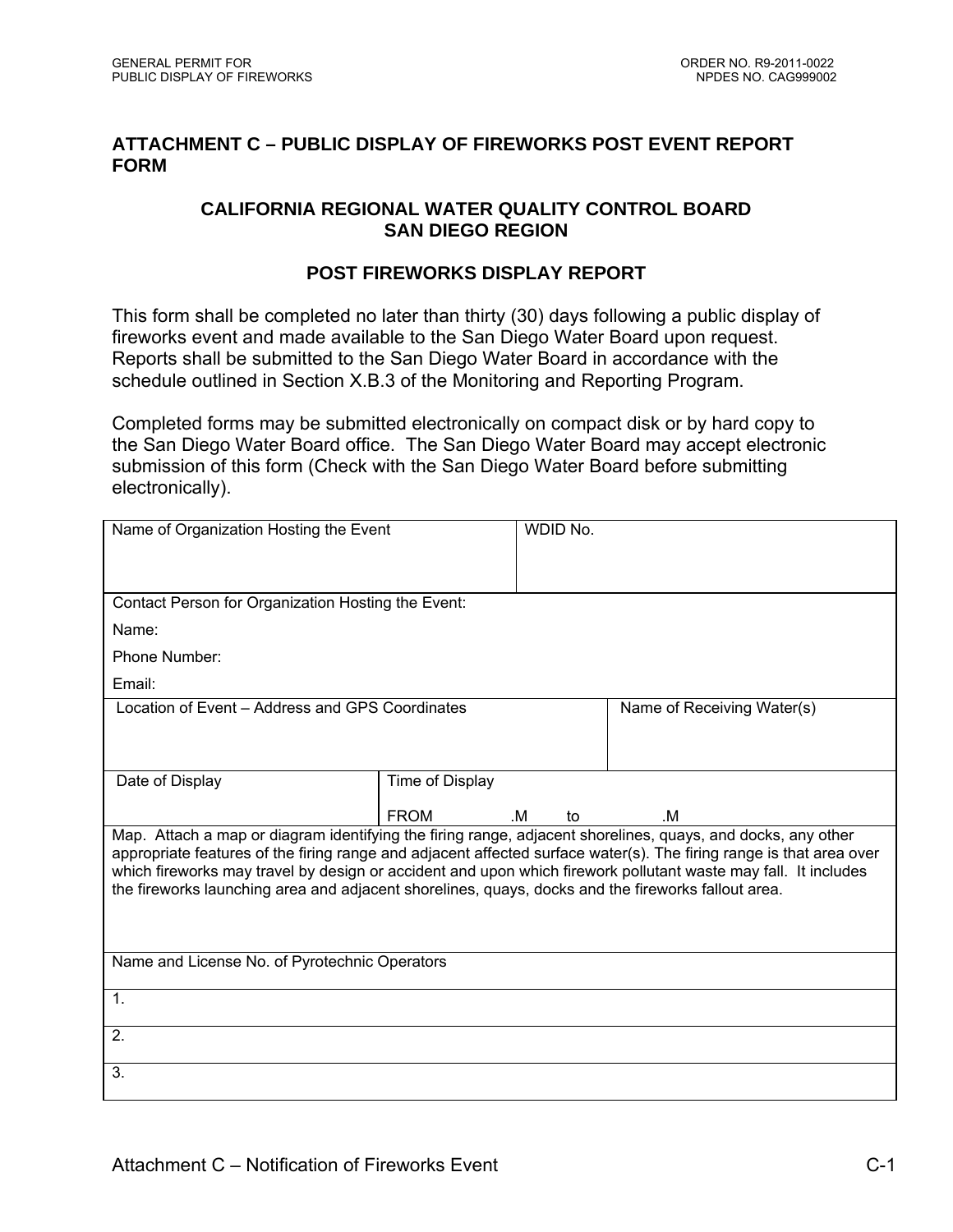|                      | <b>Particulars of Display*</b>                                                                                                                                                                                                                                                                                                                                                                                                                                                                                                                                                                                                                                                                                                                                                                         |                               | Low Level Items*     |                                | <b>Ground</b><br>Displays*    |                                                                                                                                                                                                                                                                                                                                                |     |                |     |
|----------------------|--------------------------------------------------------------------------------------------------------------------------------------------------------------------------------------------------------------------------------------------------------------------------------------------------------------------------------------------------------------------------------------------------------------------------------------------------------------------------------------------------------------------------------------------------------------------------------------------------------------------------------------------------------------------------------------------------------------------------------------------------------------------------------------------------------|-------------------------------|----------------------|--------------------------------|-------------------------------|------------------------------------------------------------------------------------------------------------------------------------------------------------------------------------------------------------------------------------------------------------------------------------------------------------------------------------------------|-----|----------------|-----|
| Shell<br><b>Size</b> | No.<br>Single<br><b>Breaks</b>                                                                                                                                                                                                                                                                                                                                                                                                                                                                                                                                                                                                                                                                                                                                                                         | No.<br>Multi<br><b>Breaks</b> | Shell<br><b>Size</b> | No.<br>Single<br><b>Breaks</b> | No.<br>Multi<br><b>Breaks</b> | <b>Type</b>                                                                                                                                                                                                                                                                                                                                    | Qty | <b>Type</b>    | Qty |
| 25 mm                |                                                                                                                                                                                                                                                                                                                                                                                                                                                                                                                                                                                                                                                                                                                                                                                                        |                               | 7"                   |                                |                               | <b>MINES</b>                                                                                                                                                                                                                                                                                                                                   |     | <b>SETS</b>    |     |
| 80 mm                |                                                                                                                                                                                                                                                                                                                                                                                                                                                                                                                                                                                                                                                                                                                                                                                                        |                               | 8"                   |                                |                               | <b>ROMANS</b>                                                                                                                                                                                                                                                                                                                                  |     | <b>DEVICES</b> |     |
| 2"                   |                                                                                                                                                                                                                                                                                                                                                                                                                                                                                                                                                                                                                                                                                                                                                                                                        |                               | 9"                   |                                |                               | <b>COMETS</b>                                                                                                                                                                                                                                                                                                                                  |     |                |     |
| 3"                   |                                                                                                                                                                                                                                                                                                                                                                                                                                                                                                                                                                                                                                                                                                                                                                                                        |                               | 10"                  |                                |                               | <b>CAKES</b>                                                                                                                                                                                                                                                                                                                                   |     |                |     |
| 4"                   |                                                                                                                                                                                                                                                                                                                                                                                                                                                                                                                                                                                                                                                                                                                                                                                                        |                               | 11"                  |                                |                               |                                                                                                                                                                                                                                                                                                                                                |     |                |     |
| $5"$                 |                                                                                                                                                                                                                                                                                                                                                                                                                                                                                                                                                                                                                                                                                                                                                                                                        |                               | 12"                  |                                |                               |                                                                                                                                                                                                                                                                                                                                                |     |                |     |
| 6"                   |                                                                                                                                                                                                                                                                                                                                                                                                                                                                                                                                                                                                                                                                                                                                                                                                        |                               |                      |                                |                               |                                                                                                                                                                                                                                                                                                                                                |     |                |     |
|                      | Net Explosive Weight:                                                                                                                                                                                                                                                                                                                                                                                                                                                                                                                                                                                                                                                                                                                                                                                  |                               |                      |                                |                               |                                                                                                                                                                                                                                                                                                                                                |     |                |     |
|                      |                                                                                                                                                                                                                                                                                                                                                                                                                                                                                                                                                                                                                                                                                                                                                                                                        |                               |                      |                                |                               | Were alternative fireworks used? If so, indicate which fireworks were environmentally friendly.                                                                                                                                                                                                                                                |     |                |     |
|                      |                                                                                                                                                                                                                                                                                                                                                                                                                                                                                                                                                                                                                                                                                                                                                                                                        |                               |                      |                                |                               | Defective Shells - List Manufacturer's Name, Size Of Shell, And Malfunction.*                                                                                                                                                                                                                                                                  |     |                |     |
|                      |                                                                                                                                                                                                                                                                                                                                                                                                                                                                                                                                                                                                                                                                                                                                                                                                        |                               |                      |                                |                               | Were the entire firing range (including the fireworks launching area, adjacent shorelines, quays, docks and the<br>fireworks fallout area), barge(s) (if used) and adjacent surface water(s) inspected and cleaned of particulate<br>matter and debris from ignited and un-ignited pyrotechnic material within 24 hours following the display? |     |                |     |
| $\Box$ Yes           |                                                                                                                                                                                                                                                                                                                                                                                                                                                                                                                                                                                                                                                                                                                                                                                                        |                               |                      |                                |                               |                                                                                                                                                                                                                                                                                                                                                |     |                |     |
| $\Box$ No            |                                                                                                                                                                                                                                                                                                                                                                                                                                                                                                                                                                                                                                                                                                                                                                                                        |                               |                      |                                |                               |                                                                                                                                                                                                                                                                                                                                                |     |                |     |
| If no, explain:      |                                                                                                                                                                                                                                                                                                                                                                                                                                                                                                                                                                                                                                                                                                                                                                                                        |                               |                      |                                |                               |                                                                                                                                                                                                                                                                                                                                                |     |                |     |
|                      |                                                                                                                                                                                                                                                                                                                                                                                                                                                                                                                                                                                                                                                                                                                                                                                                        |                               |                      |                                |                               |                                                                                                                                                                                                                                                                                                                                                |     |                |     |
|                      | Amount of debris collected from the firing range:                                                                                                                                                                                                                                                                                                                                                                                                                                                                                                                                                                                                                                                                                                                                                      |                               |                      |                                |                               | Ibs dry weight                                                                                                                                                                                                                                                                                                                                 |     |                |     |
|                      | Amount of floating debris collected from adjacent surface water(s):<br>Ibs wet weight<br>Ibs dry weight (if known)                                                                                                                                                                                                                                                                                                                                                                                                                                                                                                                                                                                                                                                                                     |                               |                      |                                |                               |                                                                                                                                                                                                                                                                                                                                                |     |                |     |
|                      | I certify under penalty of law that the information provided in this application and all attachments were prepared<br>under my direction or supervision in accordance with a system designed to ensure that qualified personnel<br>properly gather and evaluate the information submitted. Based on my inquiry of the person or persons who<br>manage the system or those directly responsible for gathering the information, the information submitted is true,<br>accurate, and complete to the best of my knowledge and belief. I am aware that there are significant penalties<br>for submitting false information, including the possibility of fine and imprisonment. In addition, I certify that the<br>provisions of the permit, including the criteria for eligibility will be complied with. |                               |                      |                                |                               |                                                                                                                                                                                                                                                                                                                                                |     |                |     |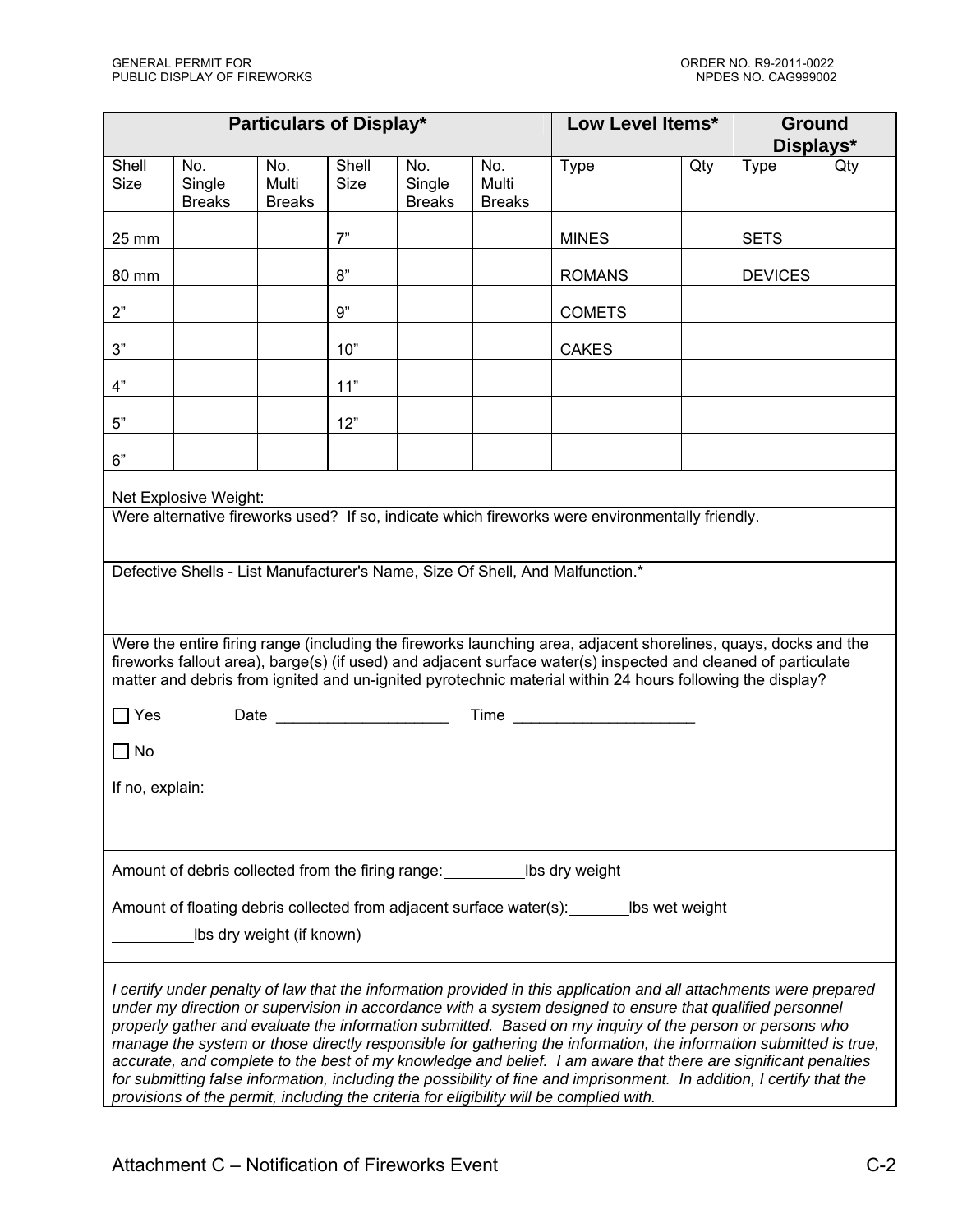| <b>Printed Name:</b> |       |
|----------------------|-------|
| Signature:           | Date: |
| Title:               |       |

\*May attach a copy of the Pyrotechnic Operator Post Display Report submitted to the Office of the State Fire Marshall to satisfy this requirement.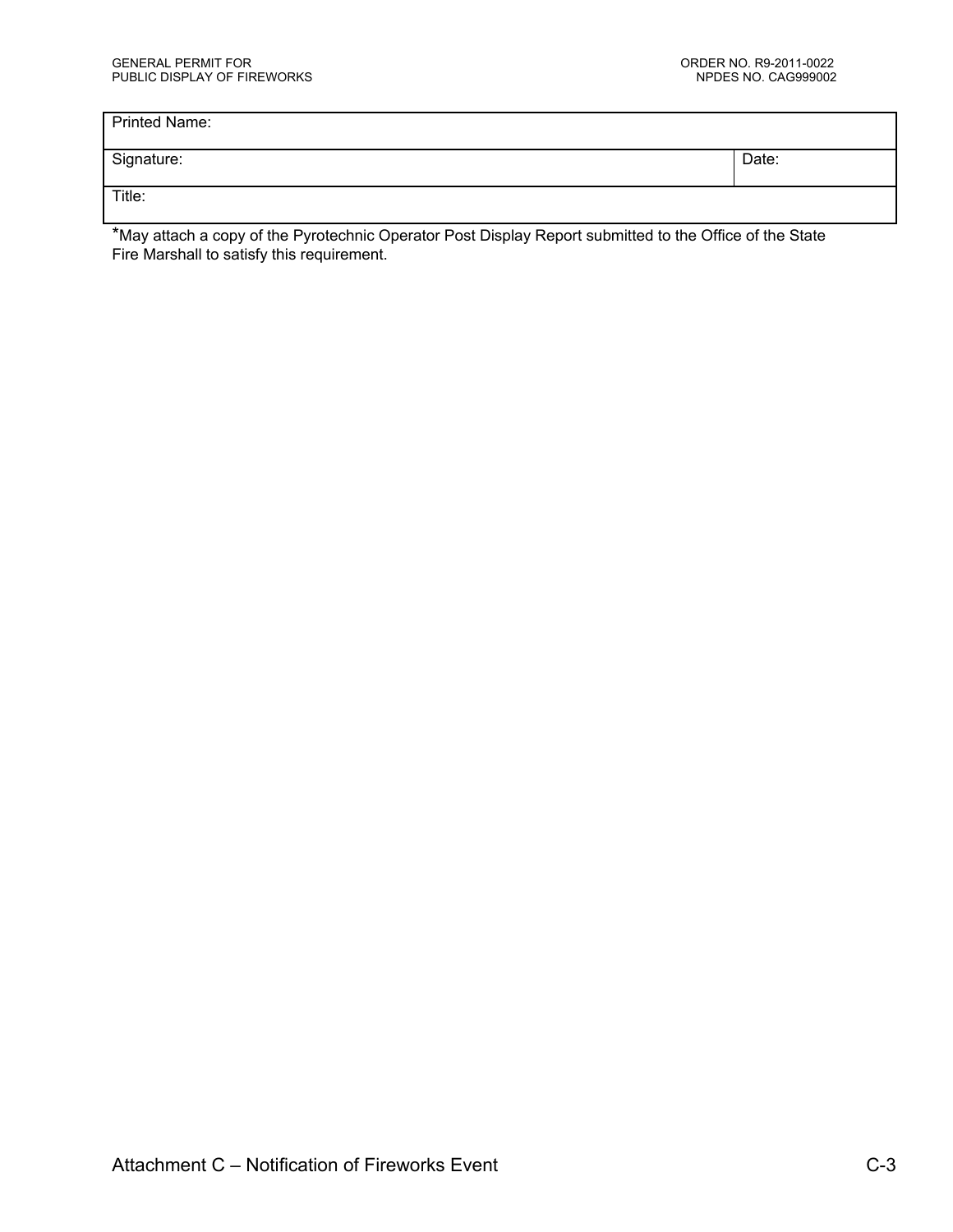# **ATTACHMENT D – STANDARD PROVISIONS**

#### **I. STANDARD PROVISIONS – PERMIT COMPLIANCE**

## **A. Duty to Comply**

- 1. The Discharger shall comply with all of the conditions of this Order. Any noncompliance constitutes a violation of the Clean Water Act (CWA) and the California Water Code and is grounds for enforcement action, for permit termination, revocation and reissuance, or modification; or denial of a permit renewal application. (40 C.F.R. § 122.41(a).)
- 2. The Discharger shall comply with effluent standards or prohibitions established under Section 307(a) of the CWA for toxic pollutants and with standards for sewage sludge use or disposal established under Section 405(d) of the CWA within the time provided in the regulations that establish these standards or prohibitions, even if this Order has not yet been modified to incorporate the requirement. (40 C.F.R. § 122.41(a)(1).)

## **B. Need to Halt or Reduce Activity Not a Defense**

It shall not be a defense for a Discharger in an enforcement action that it would have been necessary to halt or reduce the permitted activity in order to maintain compliance with the conditions of this Order. (40 C.F.R. § 122.41I.)

#### **C. Duty to Mitigate**

The Discharger shall take all reasonable steps to minimize or prevent any discharge or sludge use or disposal in violation of this Order that has a reasonable likelihood of adversely affecting human health or the environment. (40 C.F.R. § 122.41(d).)

#### **D. Proper Operation and Maintenance**

The Discharger shall at all times properly operate and maintain all facilities and systems of treatment and control (and related appurtenances) which are installed or used by the Discharger to achieve compliance with the conditions of this Order. Proper operation and maintenance also includes adequate laboratory controls and appropriate quality assurance procedures. This provision requires the operation of backup or auxiliary facilities or similar systems that are installed by a Discharger only when necessary to achieve compliance with the conditions of this Order. (40 C.F.R. § 122.41(e).)

#### **E. Property Rights**

1. This Order does not convey any property rights of any sort or any exclusive privileges. (40 C.F.R. § 122.41(g).)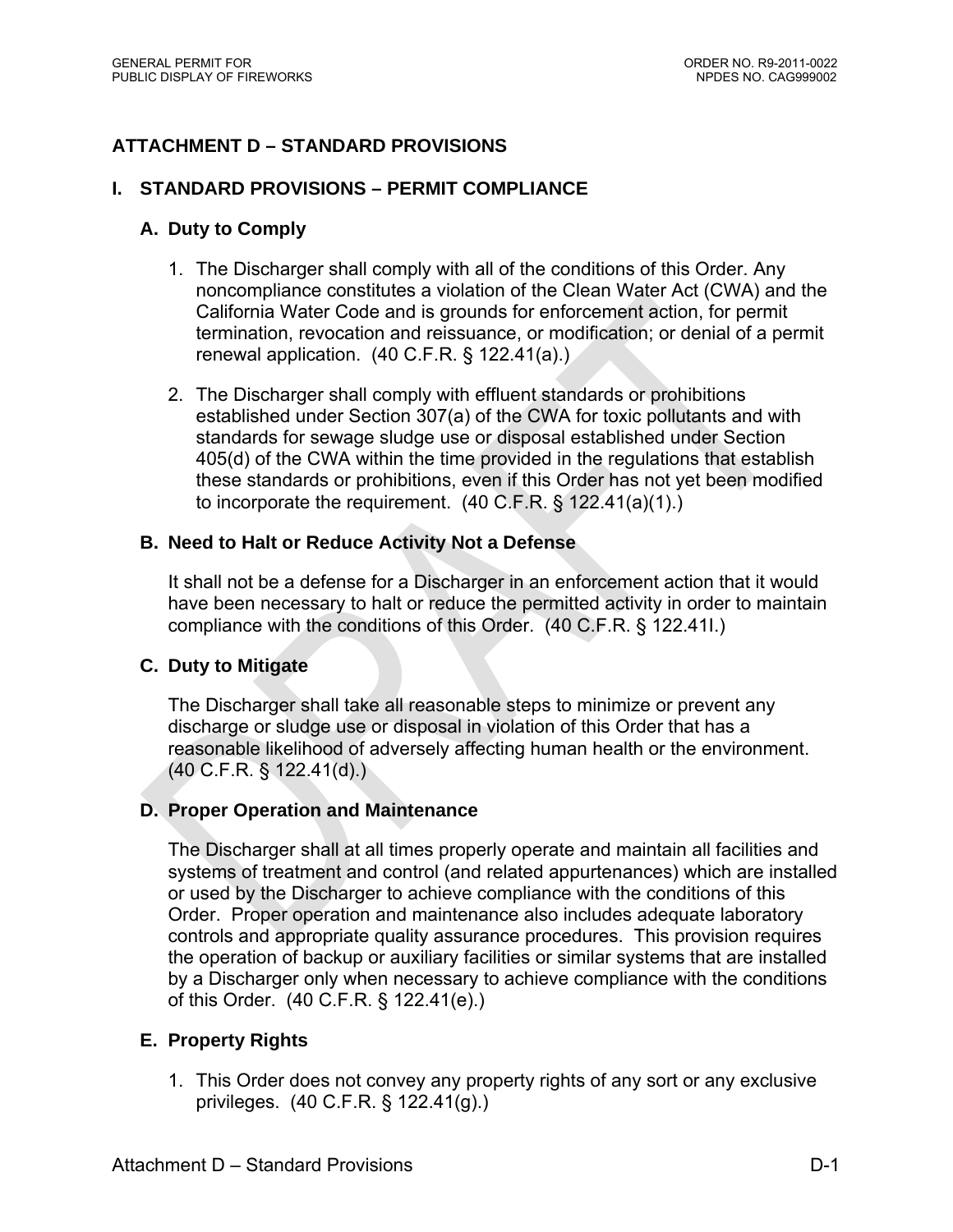2. The issuance of this Order does not authorize any injury to persons or property or invasion of other private rights, or any infringement of state or local law or regulations. (40 C.F.R. § 122.5I.)

## **F. Inspection and Entry**

The Discharger shall allow the San Diego Water Board, State Water Board, United States Environmental Protection Agency (USEPA), and/or their authorized representatives (including an authorized contractor acting as their representative), upon the presentation of credentials and other documents, as may be required by law, to (40 C.F.R. § 122.41(i); Water Code, § 13383):

- 1. Enter upon the Discharger's premises where a regulated facility or activity is located or conducted, or where records are kept under the conditions of this Order (40 C.F.R. § 122.41(i)(1));
- 2. Have access to and copy, at reasonable times, any records that must be kept under the conditions of this Order (40 C.F.R. § 122.41(i)(2));
- 3. Inspect and photograph, at reasonable times, any facilities, equipment (including monitoring and control equipment), practices, or operations regulated or required under this Order (40 C.F.R. § 122.41(i)(3)); and
- 4. Sample or monitor, at reasonable times, for the purposes of assuring Order compliance or as otherwise authorized by the CWA or the Water Code, any substances or parameters at any location. (40 C.F.R. § 122.41(i)(4).)

#### **G. Bypass**

- 1. Definitions
	- a. "Bypass" means the intentional diversion of waste streams from any portion of a treatment facility.  $(40 \text{ C.F.R.} \S 122.41(m)(1)(i))$ .
	- b. "Severe property damage" means substantial physical damage to property, damage to the treatment facilities, which causes them to become inoperable, or substantial and permanent loss of natural resources that can reasonably be expected to occur in the absence of a bypass. Severe property damage does not mean economic loss caused by delays in production. (40 C.F.R. § 122.41(m)(1)(ii).)
- 2. Bypass not exceeding limitations. The Discharger may allow any bypass to occur which does not cause exceedances of effluent limitations, but only if it is for essential maintenance to assure efficient operation. These bypasses are not subject to the provisions listed in Standard Provisions – Permit Compliance I.G.3, I.G.4, and I.G.5 below. (40 C.F.R. § 122.41(m)(2).)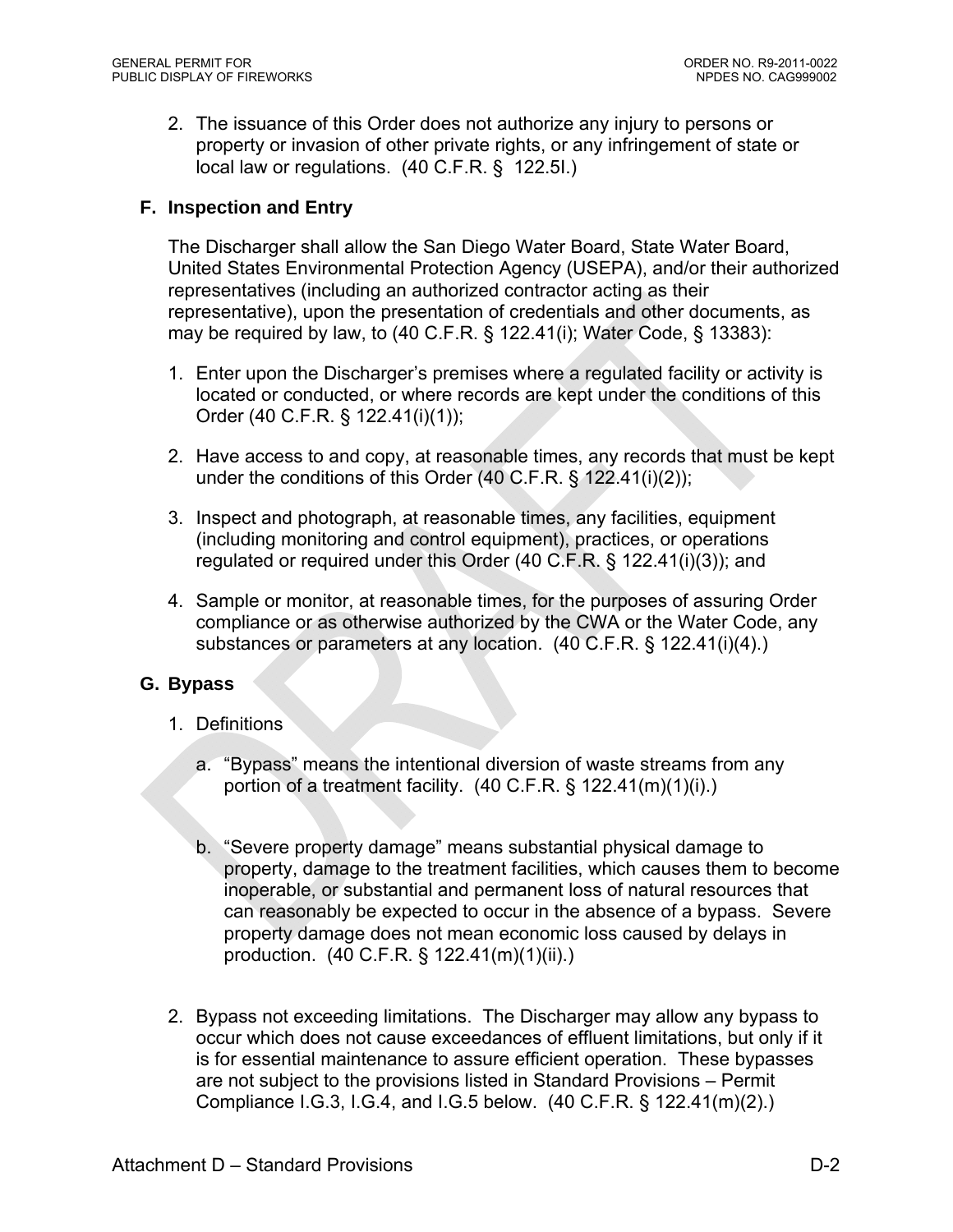- 3. Prohibition of bypass. Bypass is prohibited, and the San Diego Water Board may take enforcement action against a Discharger for bypass, unless (40 C.F.R. § 122.41(m)(4)(i)):
	- a. Bypass was unavoidable to prevent loss of life, personal injury, or severe property damage (40 C.F.R. § 122.41(m)(4)(i)(A));
	- b. There were no feasible alternatives to the bypass, such as the use of auxiliary treatment facilities, retention of untreated wastes, or maintenance during normal periods of equipment downtime. This condition is not satisfied if adequate back-up equipment should have been installed in the exercise of reasonable engineering judgment to prevent a bypass that occurred during normal periods of equipment downtime or preventive maintenance (40 C.F.R. § 122.41(m)(4)(i)(B)); and
	- c. The Discharger submitted notice to the San Diego Water Board as required under Standard Provisions – Permit Compliance I.G.5 below. (40 C.F.R. § 122.41(m)(4)(i)I.)
- 4. The San Diego Water Board may approve an anticipated bypass, after considering its adverse effects, if the San Diego Water Board determines that it will meet the three conditions listed in Standard Provisions – Permit Compliance I.G.3 above. (40 C.F.R. § 122.41(m)(4)(ii).)
- 5. Notice
	- a. Anticipated bypass. If the Discharger knows in advance of the need for a bypass, it shall submit a notice, if possible at least 10 days before the date of the bypass. (40 C.F.R. § 122.41(m)(3)(i).)
	- b. Unanticipated bypass. The Discharger shall submit notice of an unanticipated bypass as required in Standard Provisions – Reporting V.E below (24-hour notice). (40 C.F.R. § 122.41(m)(3)(ii).)

#### **H. Upset**

Upset means an exceptional incident in which there is unintentional and temporary noncompliance with technology based permit effluent limitations because of factors beyond the reasonable control of the Discharger. An upset does not include noncompliance to the extent caused by operational error, improperly designed treatment facilities, inadequate treatment facilities, lack of preventive maintenance, or careless or improper operation. (40 C.F.R. § 122.41(n)(1).)

1. Effect of an upset. An upset constitutes an affirmative defense to an action brought for noncompliance with such technology based permit effluent limitations if the requirements of Standard Provisions – Permit Compliance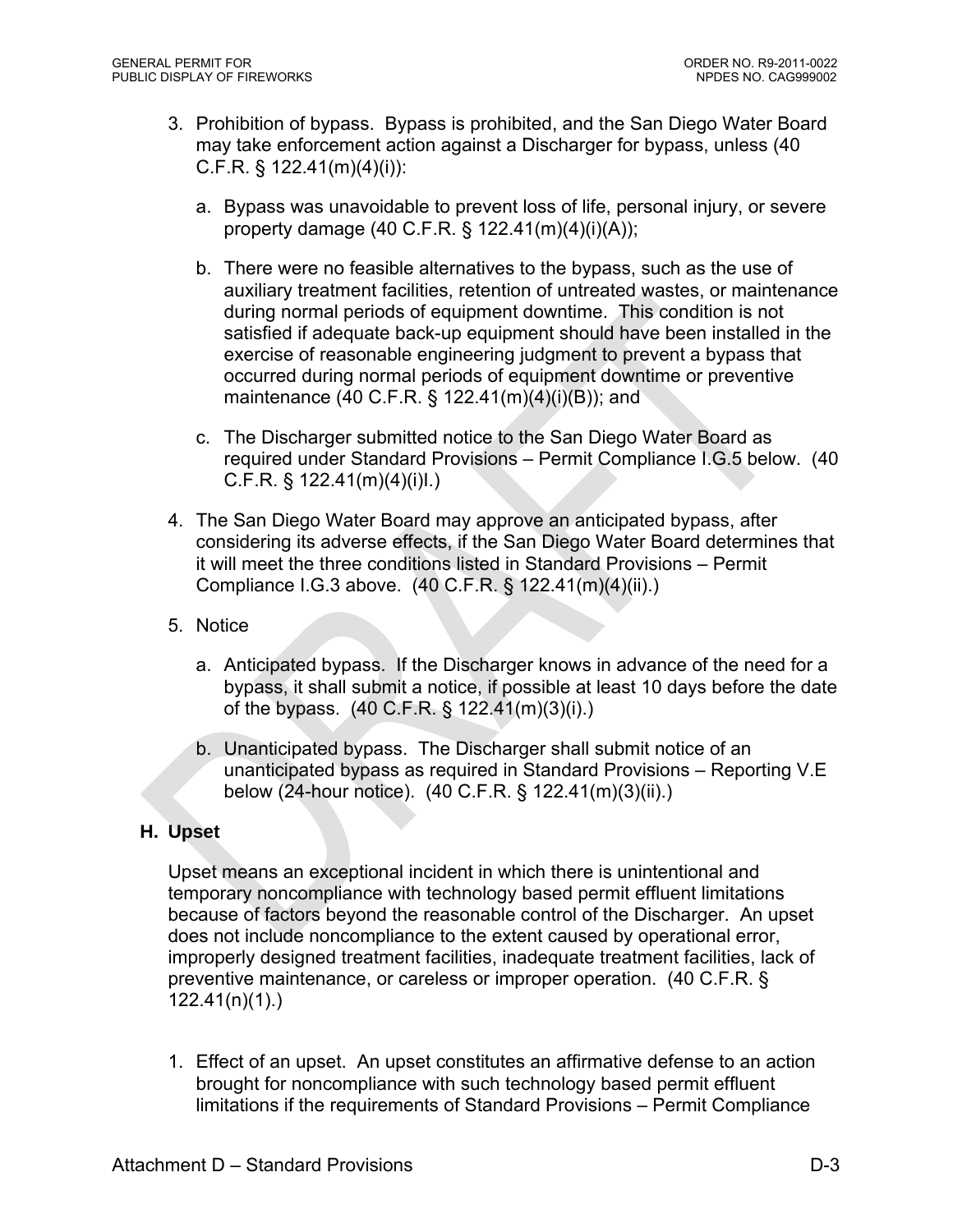I.H.2 below are met. No determination made during administrative review of claims that noncompliance was caused by upset, and before an action for noncompliance, is final administrative action subject to judicial review. (40 C.F.R. § 122.41(n)(2).)

- 2. Conditions necessary for a demonstration of upset. A Discharger who wishes to establish the affirmative defense of upset shall demonstrate, through properly signed, contemporaneous operating logs or other relevant evidence that (40 C.F.R. § 122.41(n)(3)):
	- a. An upset occurred and that the Discharger can identify the cause(s) of the upset (40 C.F.R. § 122.41(n)(3)(i));
	- b. The permitted facility was, at the time, being properly operated (40 C.F.R.  $§ 122.41(n)(3)(ii));$
	- c. The Discharger submitted notice of the upset as required in Standard Provisions – Reporting V.E.2.b below (24-hour notice) (40 C.F.R. § 122.41(n)(3)(iii)); and
	- d. The Discharger complied with any remedial measures required under Standard Provisions – Permit Compliance I.C above. (40 C.F.R. § 122.41(n)(3)(iv).)
- 3. Burden of proof. In any enforcement proceeding, the Discharger seeking to establish the occurrence of an upset has the burden of proof. (40 C.F.R. §  $122.41(n)(4)$ .)

## **II. STANDARD PROVISIONS – PERMIT ACTION**

#### **A. General**

This Order may be modified, revoked and reissued, or terminated for cause. The filing of a request by the Discharger for modification, revocation and reissuance, or termination, or a notification of planned changes or anticipated noncompliance does not stay any Order condition. (40 C.F.R. § 122.41(f).)

## **B. Duty to Reapply**

If the Discharger wishes to continue an activity regulated by this Order after the expiration date of this Order, the Discharger must apply for and obtain a new permit. (40 C.F.R. § 122.41(b).)

## **C. Transfers**

This Order is not transferable to any person except after notice to the San Diego Water Board. The San Diego Water Board may require modification or revocation and reissuance of the Order to change the name of the Discharger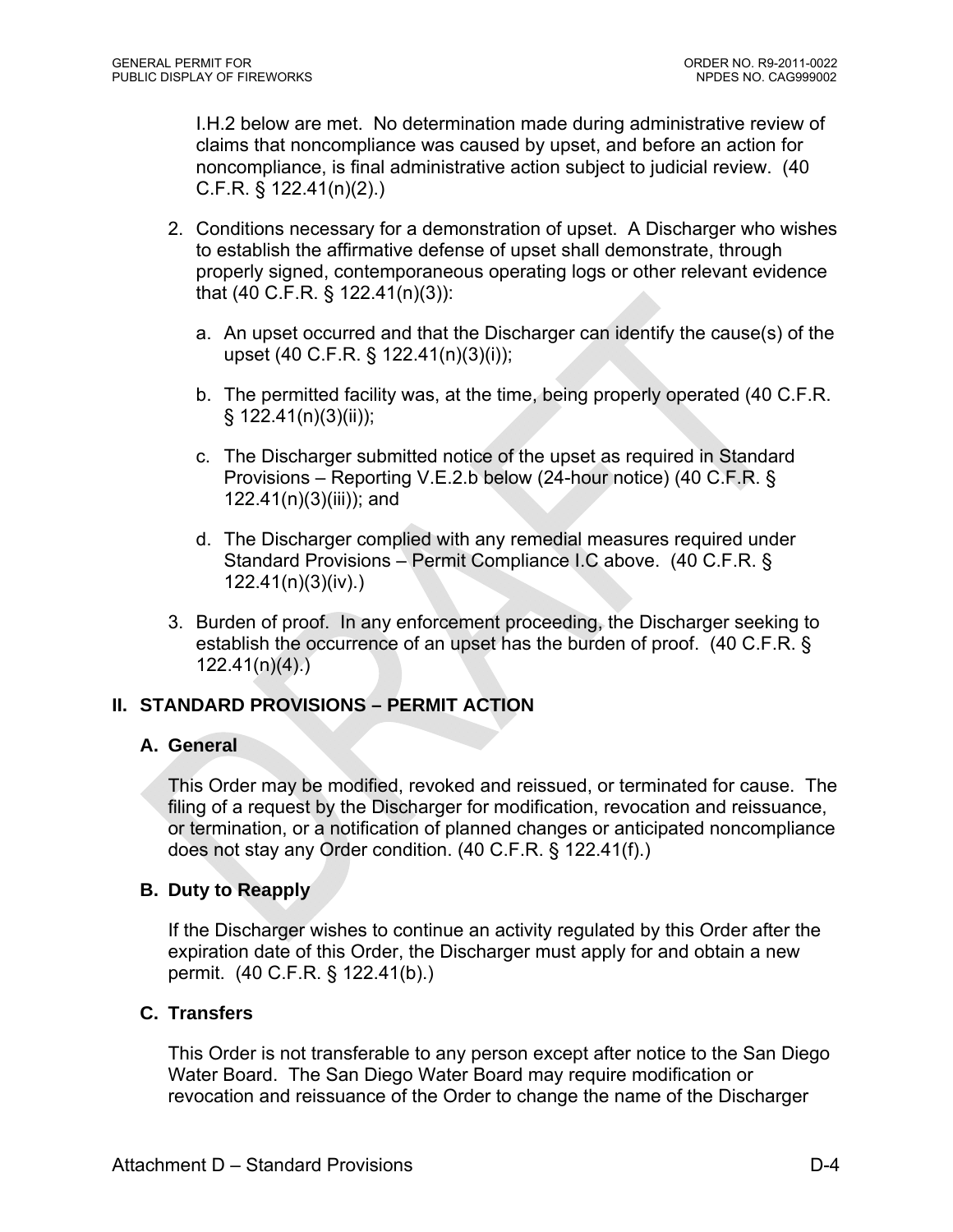and incorporate such other requirements as may be necessary under the CWA and the Water Code. (40 C.F.R. § 122.41(l)(3); § 122.61.)

## **III. STANDARD PROVISIONS – MONITORING**

- A. Samples and measurements taken for the purpose of monitoring shall be representative of the monitored activity. (40 C.F.R. § 122.41(j)(1).)
- B. Monitoring results must be conducted according to test procedures under Part 136 or, in the case of sludge use or disposal, approved under Part 136 unless otherwise specified in Part 503 unless other test procedures have been specified in this Order. (40 C.F.R. § 122.41(j)(4); § 122.44(i)(1)(iv).)

## **IV. STANDARD PROVISIONS – RECORDS**

A. Except for records of monitoring information required by this Order related to the Discharger's sewage sludge use and disposal activities, which shall be retained for a period of at least five years (or longer as required by Part 503), the Discharger shall retain records of all monitoring information, including all calibration and maintenance records and all original strip chart recordings for continuous monitoring instrumentation, copies of all reports required by this Order, and records of all data used to complete the application for this Order, for a period of at least three (3) years from the date of the sample, measurement, report or application. This period may be extended by request of the San Diego Water Board Executive Officer at any time. (40 C.F.R. § 122.41(j)(2).)

#### B. **Records of monitoring information shall include:**

- 1. The date, exact place, and time of sampling or measurements (40 C.F.R. §  $122.41(i)(3)(i)$ ;
- 2. The individual(s) who performed the sampling or measurements (40 C.F.R. § 122.41(j)(3)(ii));
- 3. The date(s) analyses were performed (40 C.F.R. § 122.41(j)(3)(iii));
- 4. The individual(s) who performed the analyses (40 C.F.R. § 122.41(j)(3)(iv));
- 5. The analytical techniques or methods used (40 C.F.R. § 122.41(j)(3)(v)); and
- 6. The results of such analyses. (40 C.F.R. § 122.41(j)(3)(vi).)

## C. **Claims of confidentiality for the following information will be denied (40 C.F.R. § 122.7(b)):**

1. The name and address of any permit applicant or Discharger (40 C.F.R. § 122.7(b)(1)); and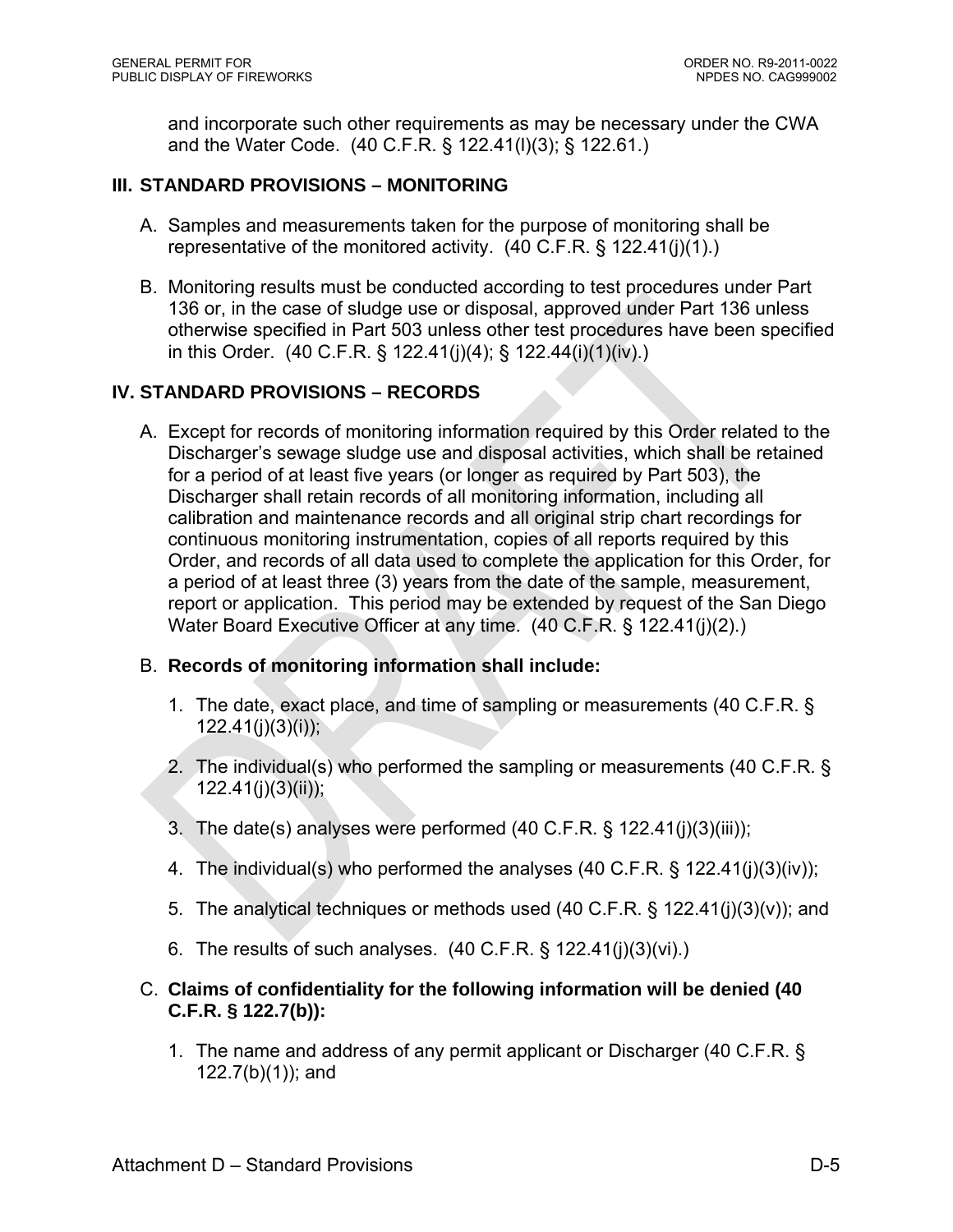2. Permit applications and attachments, permits and effluent data. (40 C.F.R. § 122.7(b)(2).)

## **V. STANDARD PROVISIONS – REPORTING**

## **A. Duty to Provide Information**

The Discharger shall furnish to the San Diego Water Board, State Water Board, or USEPA within a reasonable time, any information which the San Diego Water Board, State Water Board, or USEPA may request to determine whether cause exists for modifying, revoking and reissuing, or terminating this Order or to determine compliance with this Order. Upon request, the Discharger shall also furnish to the San Diego Water Board, State Water Board, or USEPA copies of records required to be kept by this Order. (40 C.F.R. § 122.41(h); Water Code, § 13267.)

## **B. Signatory and Certification Requirements**

- 1. All applications, reports, or information submitted to the San Diego Water Board, State Water Board, and/or USEPA shall be signed and certified in accordance with Standard Provisions – Reporting V.B.1.a, V.B.1.b, V.B.1.c, V.B.2, V.B.3, and V.B.4 below. (40 C.F.R. § 122.41(k).)
	- a. For a corporation: by a responsible corporate officer. For the purpose of this section, a responsible corporate officer means: (i) A president, secretary, treasurer, or vice-president of the corporation in charge of a principal business function, or any other person who performs similar policy- or decision-making functions for the corporation, or (ii) the manager of one or more manufacturing, production, or operating facilities, provided, the manager is authorized to make management decisions which govern the operation of the regulated facility including having the explicit or implicit duty of making major capital investment recommendations, and initiating and directing other comprehensive measures to assure long term environmental compliance with environmental laws and regulations; the manager can ensure that the necessary systems are established or actions taken to gather complete and accurate information for permit application requirements; and where authority to sign documents has been assigned or delegated to the manager in accordance with corporate procedures. (40 C.F.R. § 122.22(a)(1).)
	- b. For a partnership or sole proprietorship: by a general partner or the proprietor, respectively. (40 C.F.R. § 122.22(a)(2).)
	- c. For a municipality, State, federal, or other public agency: by either a principal executive officer or ranking elected official. For purposes of this provision, a principal executive officer of a federal agency includes: (i) the chief executive officer of the agency, or (ii) a senior executive officer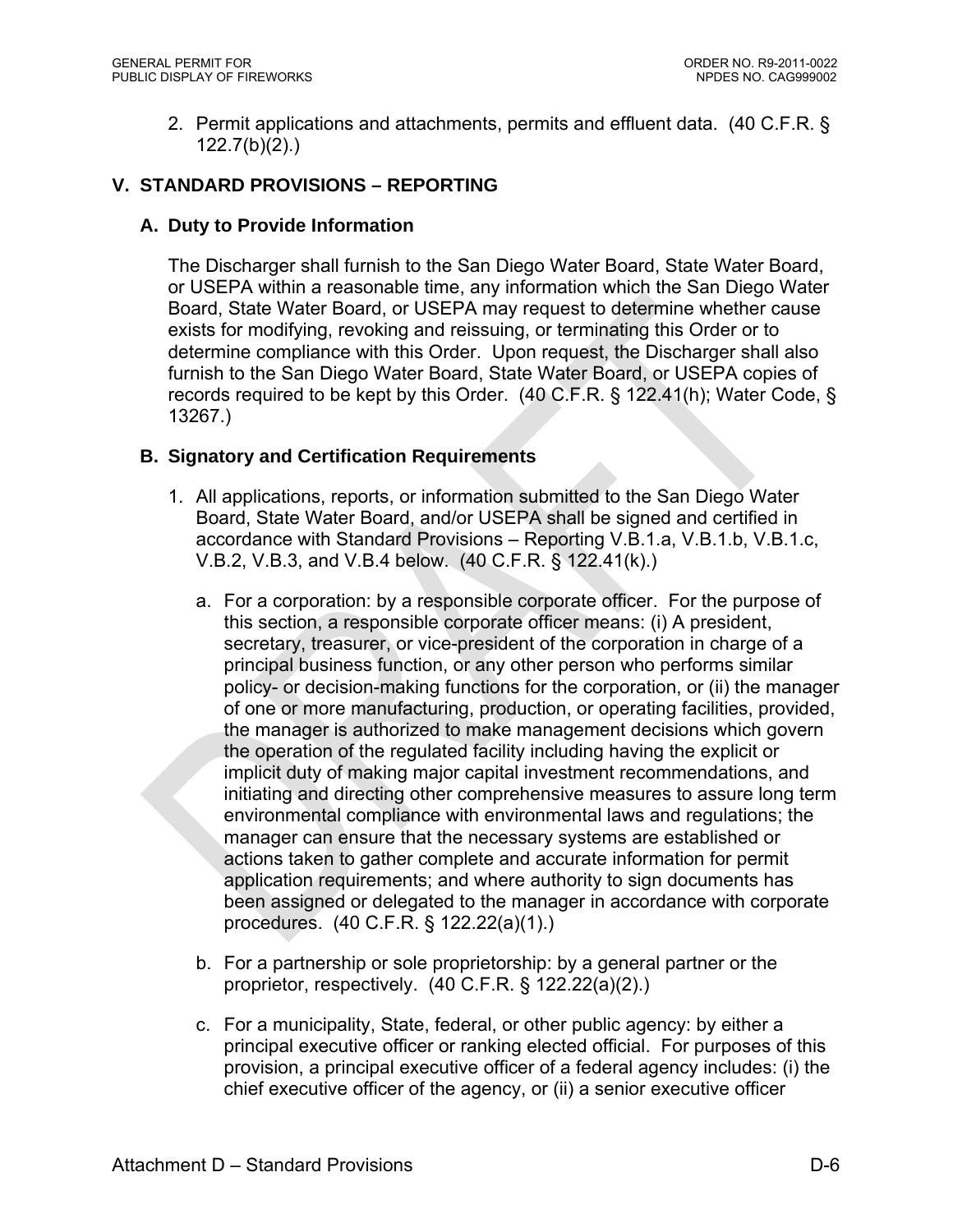having responsibility for the overall operations of a principal geographic unit of the agency (e.g., Regional Administrators of USEPA). (40 C.F.R. § 122.22(a)(3).).

- 2. All reports required by this Order and other information requested by the San Diego Water Board, State Water Board, or USEPA shall be signed by a person described in Standard Provisions – Reporting V.B.2 above, or by a duly authorized representative of that person. A person is a duly authorized representative only if:
	- a. The authorization is made in writing by a person described in Standard Provisions – Reporting V.B.2 above (40 C.F.R. § 122.22(b)(1));
	- b. The authorization specifies either an individual or a position having responsibility for the overall operation of the regulated facility or activity such as the position of plant manager, operator of a well or a well field, superintendent, position of equivalent responsibility, or an individual or position having overall responsibility for environmental matters for the company. (A duly authorized representative may thus be either a named individual or any individual occupying a named position.) (40 C.F.R. § 122.22(b)(2)); and
	- c. The written authorization is submitted to the San Diego Water Board and State Water Board. (40 C.F.R. § 122.22(b)(3).)
- 3. If an authorization under Standard Provisions Reporting V.B.3 above is no longer accurate because a different individual or position has responsibility for the overall operation of the facility, a new authorization satisfying the requirements of Standard Provisions – Reporting V.B.3 above must be submitted to the San Diego Water Board and State Water Board prior to or together with any reports, information, or applications, to be signed by an authorized representative. (40 C.F.R. § 122.22I.)
- 4. Any person signing a document under Standard Provisions Reporting V.B.2 or V.B.3 above shall make the following certification:

"I certify under penalty of law that this document and all attachments were prepared under my direction or supervision in accordance with a system designed to assure that qualified personnel properly gather and evaluate the information submitted. Based on my inquiry of the person or persons who manage the system or those persons directly responsible for gathering the information, the information submitted is, to the best of my knowledge and belief, true, accurate, and complete. I am aware that there are significant penalties for submitting false information, including the possibility of fine and imprisonment for knowing violations." (40 C.F.R. § 122.22(d).)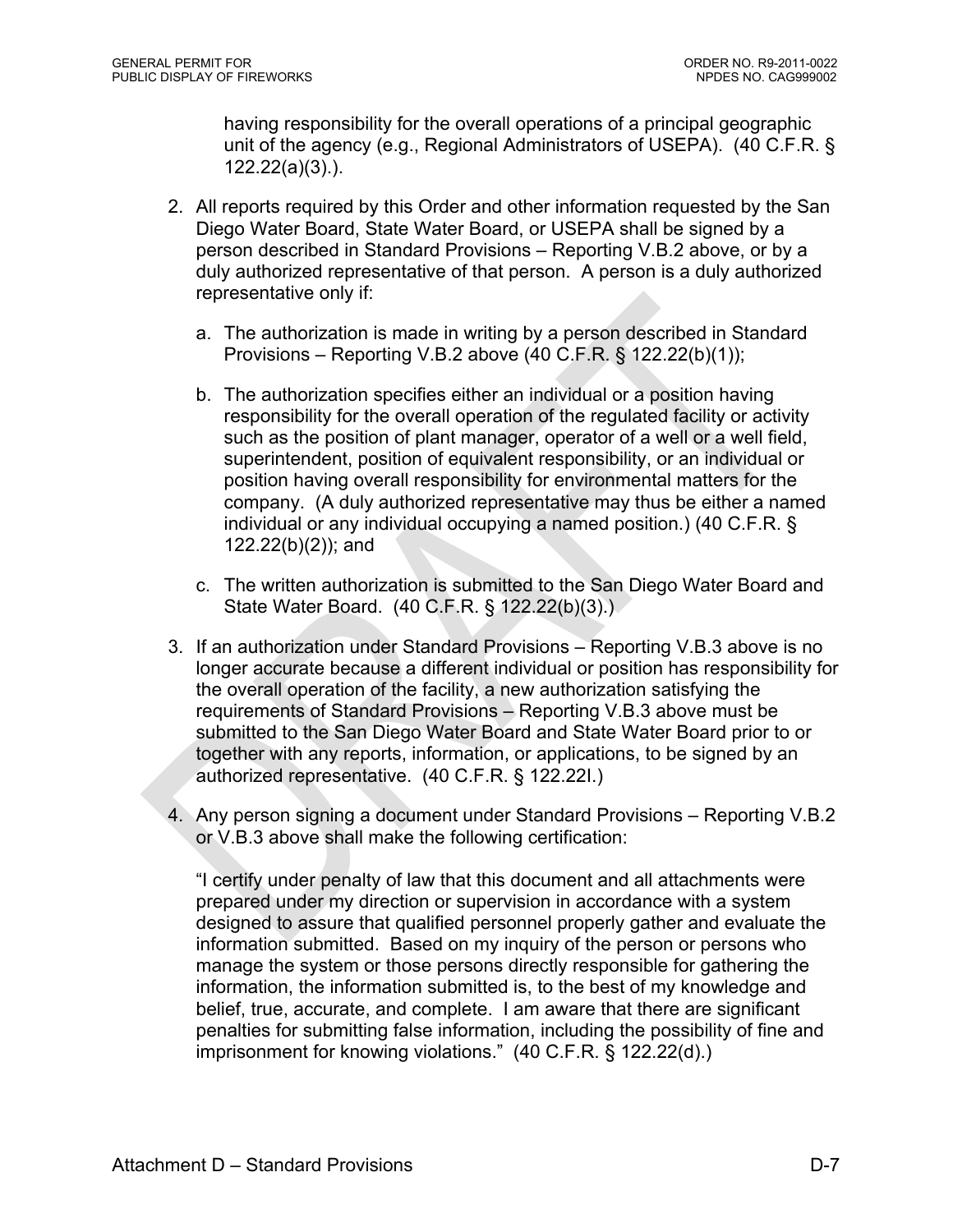# **C. Monitoring Reports**

- 1. Monitoring results shall be reported at the intervals specified in the Monitoring and Reporting Program (Attachment E) in this Order. (40 C.F.R. § 122.22(l)(4).)
- 2. Monitoring results must be reported on a Discharge Monitoring Report (DMR) form or forms provided or specified by the San Diego Water Board or State Water Board for reporting results of monitoring of sludge use or disposal practices. (40 C.F.R. § 122.41(l)(4)(i).)
- 3. If the Discharger monitors any pollutant more frequently than required by this Order using test procedures approved under Part 136 or, in the case of sludge use or disposal, approved under Part 136 unless otherwise specified in Part 503, or as specified in this Order, the results of this monitoring shall be included in the calculation and reporting of the data submitted in the DMR or sludge reporting form specified by the San Diego Water Board. (40 C.F.R. § 122.41(l)(4)(ii).)
- 4. Calculations for all limitations, which require averaging of measurements, shall utilize an arithmetic mean unless otherwise specified in this Order. (40  $C.F.R. \S 122.41(1)(4)(iii).$

## **D. Compliance Schedules**

Reports of compliance or noncompliance with, or any progress reports on, interim and final requirements contained in any compliance schedule of this Order, shall be submitted no later than 14 days following each schedule date. (40 C.F.R. § 122.41(l)(5).)

## **E. Twenty-Four Hour Reporting**

- 1. The Discharger shall report any noncompliance that may endanger health or the environment. Any information shall be provided orally within 24 hours from the time the Discharger becomes aware of the circumstances. A written submission shall also be provided within five (5) days of the time the Discharger becomes aware of the circumstances. The written submission shall contain a description of the noncompliance and its cause; the period of noncompliance, including exact dates and times, and if the noncompliance has not been corrected, the anticipated time it is expected to continue; and steps taken or planned to reduce, eliminate, and prevent reoccurrence of the noncompliance. (40 C.F.R. § 122.41(l)(6)(i).)
- 2. The following shall be included as information that must be reported within 24 hours under this paragraph (40 C.F.R. § 122.41(l)(6)(ii)):
	- a. Any unanticipated bypass that exceeds any effluent limitation in this Order. (40 C.F.R. § 122.41(l)(6)(ii)(A).)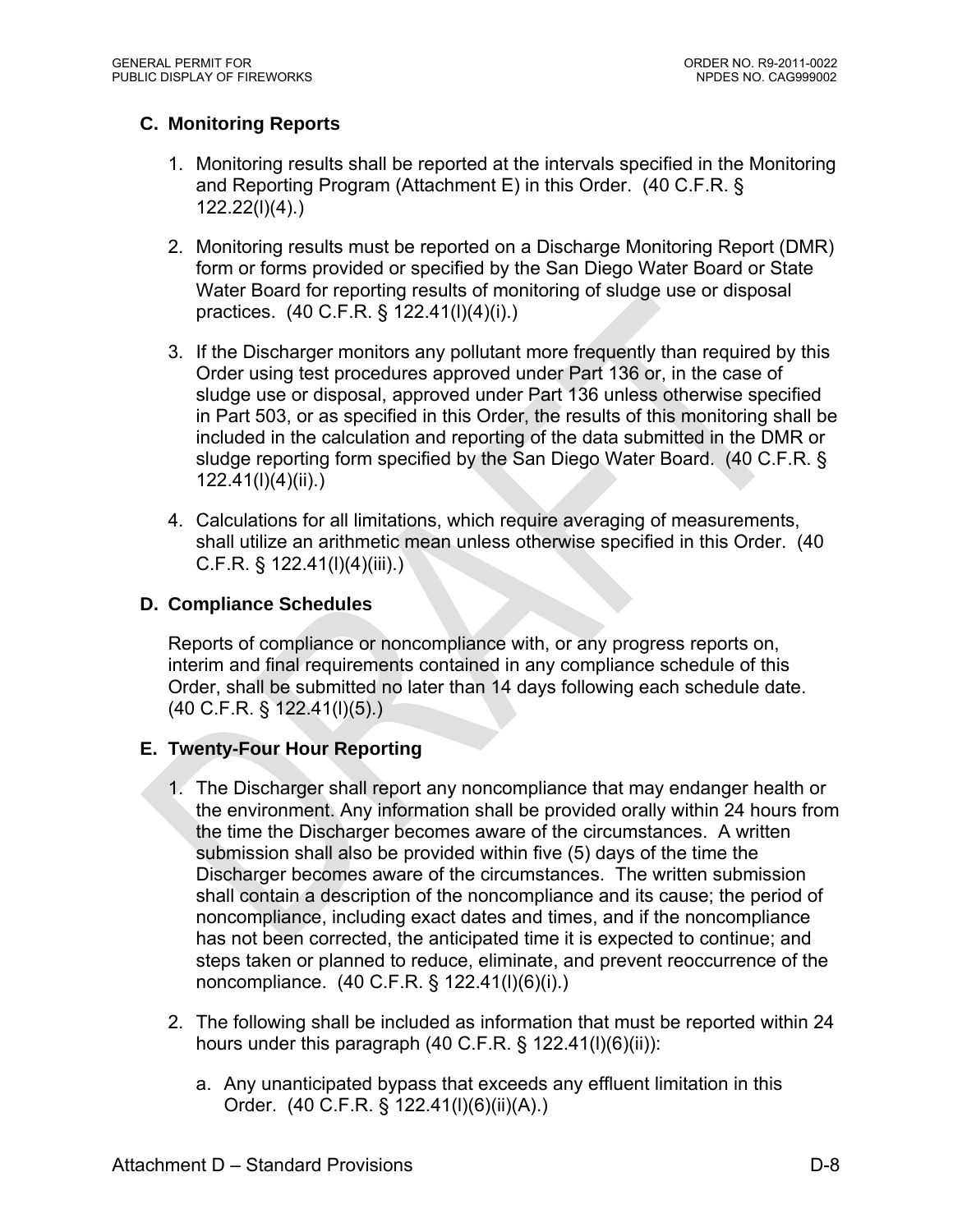- b. Any upset that exceeds any effluent limitation in this Order. (40 C.F.R. § 122.41(l)(6)(ii)(B).)
- 3. The San Diego Water Board may waive the above-required written report under this provision on a case-by-case basis if an oral report has been received within 24 hours. (40 C.F.R. § 122.41(l)(6)(iii).)

## **F. Planned Changes**

The Discharger shall give notice to the San Diego Water Board as soon as possible of any planned physical alterations or additions to the permitted facility. Notice is required under this provision only when (40 C.F.R. § 122.41(l)(1)):

- 1. The alteration or addition to a permitted facility may meet one of the criteria for determining whether a facility is a new source in section 122.29(b) (40 C.F.R. § 122.41(l)(1)(i)); or
- 2. The alteration or addition could significantly change the nature or increase the quantity of pollutants discharged. This notification applies to pollutants that are not subject to effluent limitations in this Order. (40 C.F.R. § 122.41(l)(1)(ii).)
- 3. The alteration or addition results in a significant change in the Discharger's sludge use or disposal practices, and such alteration, addition, or change may justify the application of permit conditions that are different from or absent in the existing permit, including notification of additional use or disposal sites not reported during the permit application process or not reported pursuant to an approved land application plan. (40 C.F.R.§ 122.41(l)(1)(iii).)

## **G. Anticipated Noncompliance**

The Discharger shall give advance notice to the San Diego Water Board or State Water Board of any planned changes in the permitted facility or activity that may result in noncompliance with General Order requirements. (40 C.F.R. § 122.41(l)(2).)

## **H. Other Noncompliance**

The Discharger shall report all instances of noncompliance not reported under Standard Provisions – Reporting V.C, V.D, and V.E above at the time monitoring reports are submitted. The reports shall contain the information listed in Standard Provision – Reporting V.E above. (40 C.F.R. § 122.41(l)(7).)

## **I. Other Information**

When the Discharger becomes aware that it failed to submit any relevant facts in a permit application, or submitted incorrect information in a permit application or in any report to the San Diego Water Board, State Water Board, or USEPA, the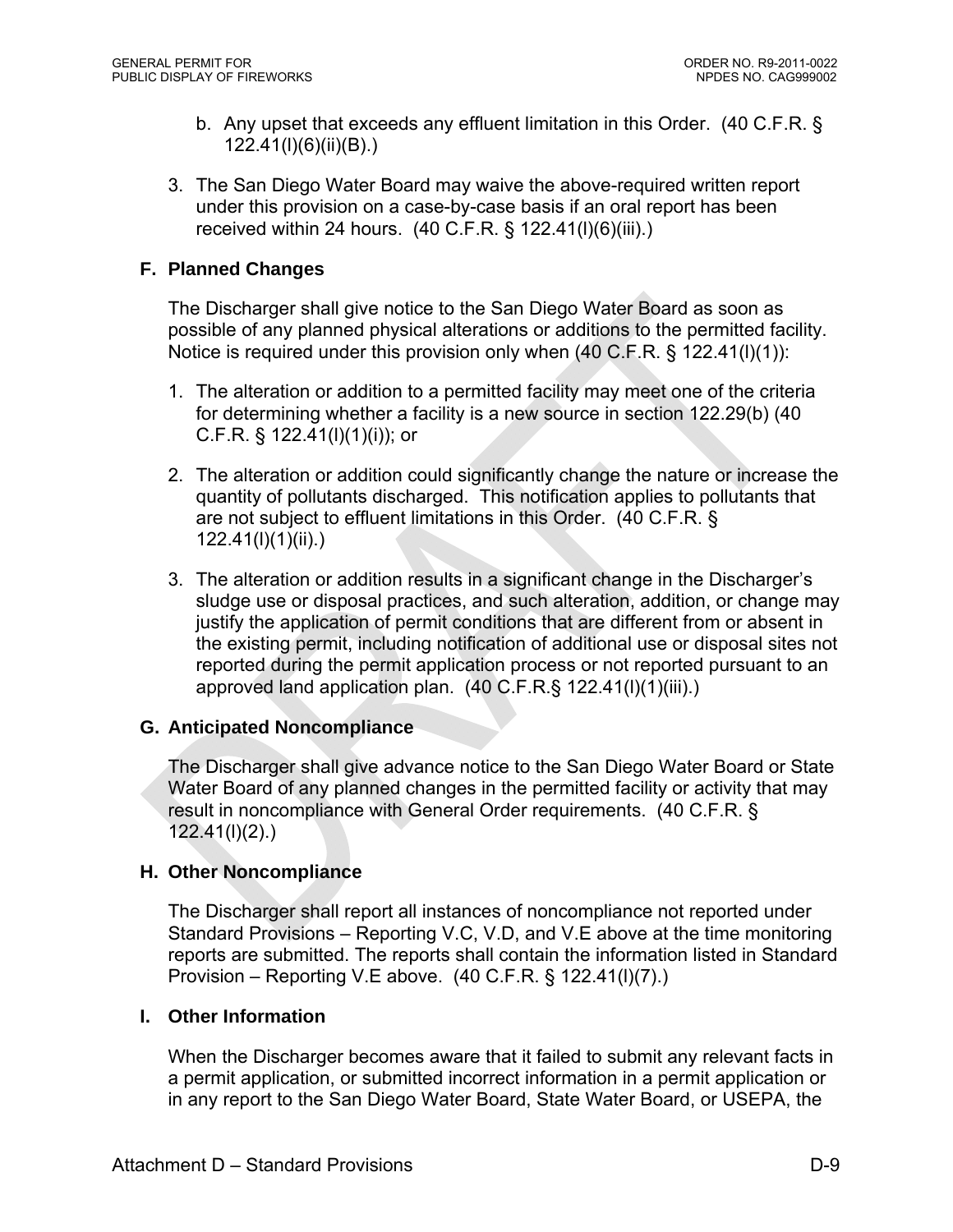Discharger shall promptly submit such facts or information. (40 C.F.R. §  $122.41(\overline{I})(8)$ .)

## **VI. STANDARD PROVISIONS – ENFORCEMENT**

A. The San Diego Water Board is authorized to enforce the terms of this permit under several provisions of the Water Code, including, but not limited to, sections 13385, 13386, and 13387

## **VII. ADDITIONAL PROVISIONS – NOTIFICATION LEVELS**

## **A. Non-Municipal Facilities – Not Applicable**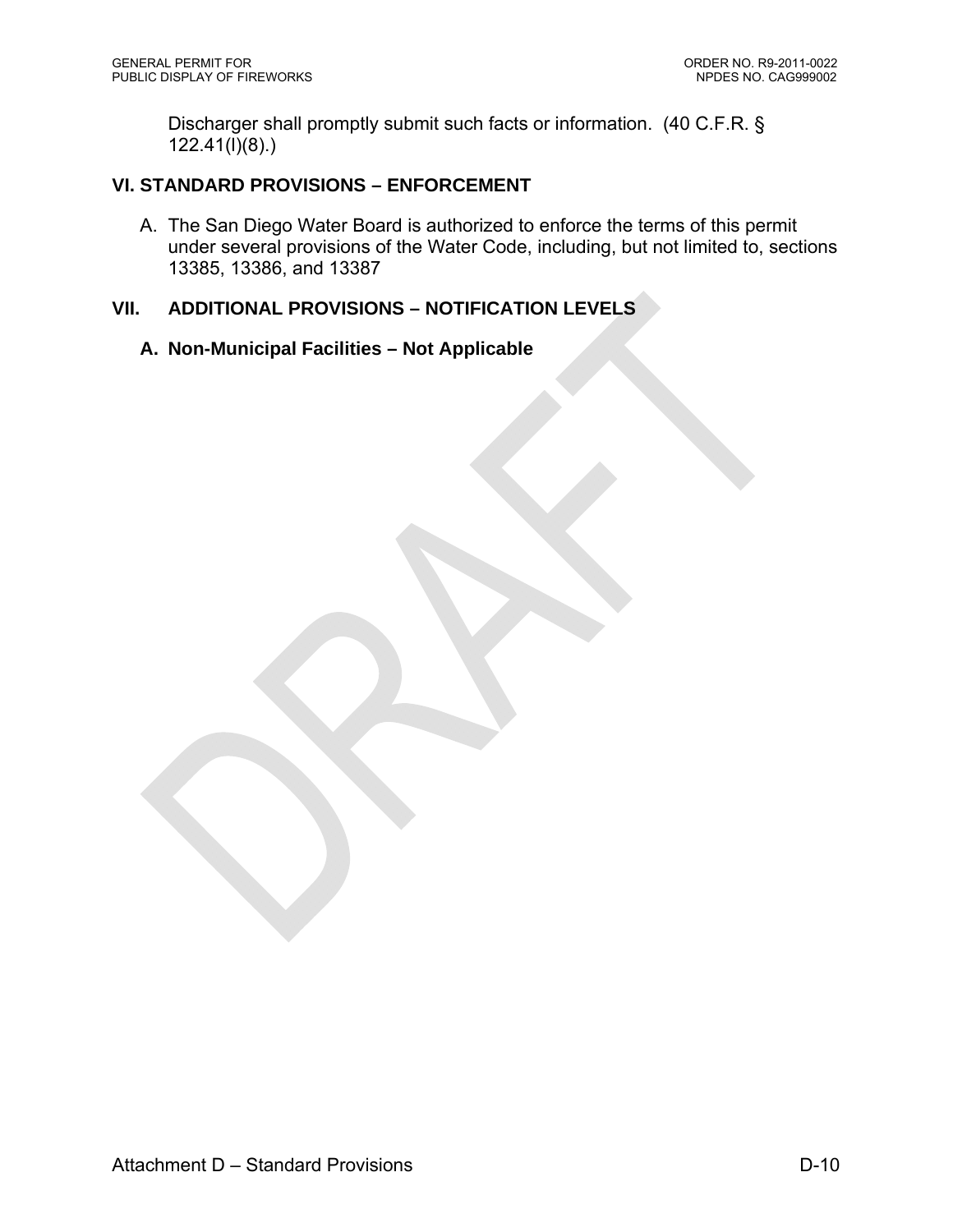# **ATTACHMENT E – MONITORING AND REPORTING PROGRAM**

## **Table of Contents**

| $\mathbf{II}$ . |                                                                      |  |
|-----------------|----------------------------------------------------------------------|--|
| III.            |                                                                      |  |
| IV.             |                                                                      |  |
|                 |                                                                      |  |
|                 | VI. Whole Effluent Toxicity Testing Requirements - Not ApplicableE-4 |  |
|                 | VII. Land Discharge Monitoring Requirements - Not Applicable E-4     |  |
|                 |                                                                      |  |
|                 |                                                                      |  |
|                 |                                                                      |  |

# **List of Tables**

|  | Table 2. Monitoring and Reporting Schedule for Post Event Reports |  |
|--|-------------------------------------------------------------------|--|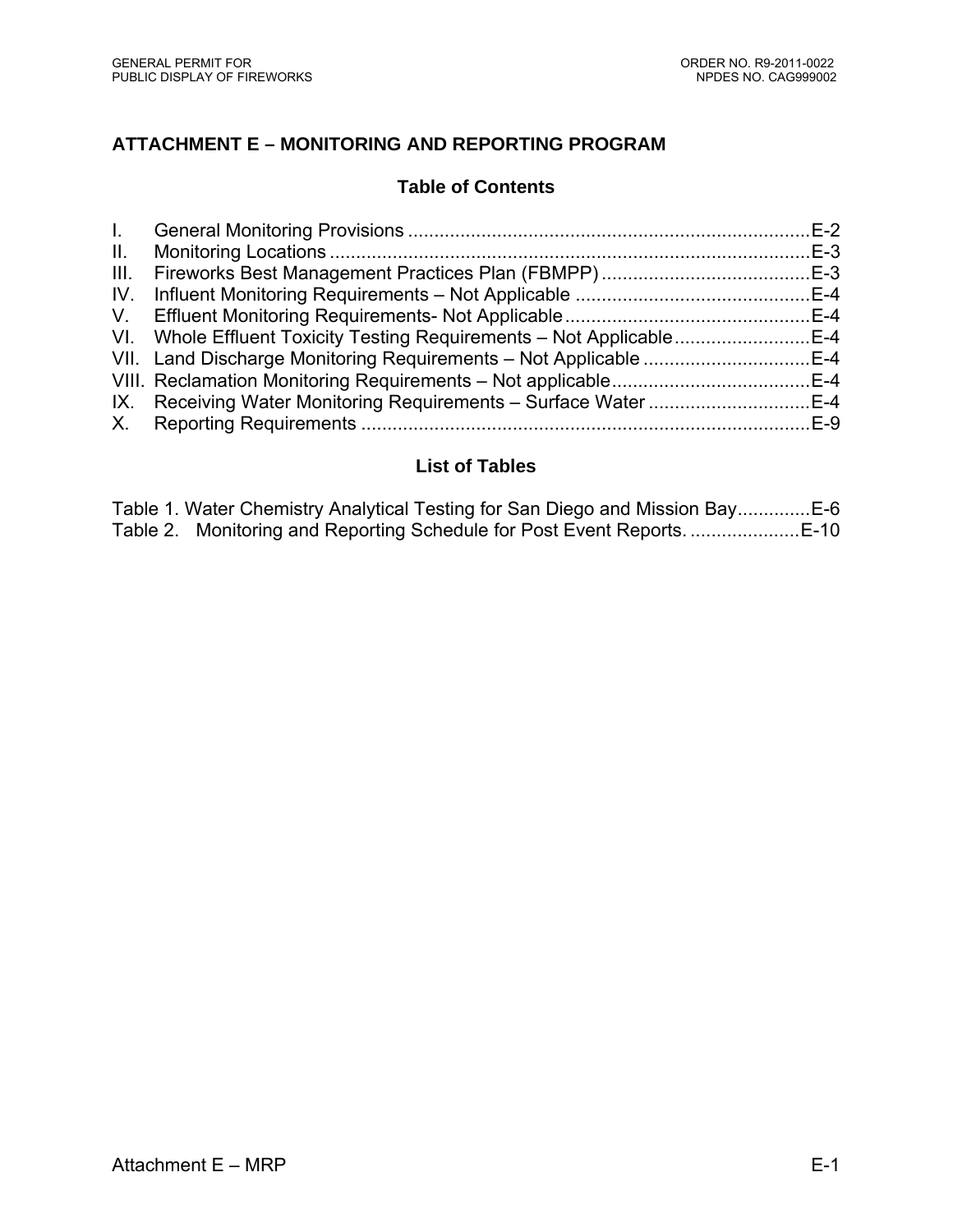## **ATTACHMENT E – MONITORING AND REPORTING PROGRAM (MRP)**

Section 122.48 of Title 40 of the Code of Federal Regulations (40 CFR 122.48) requires that all NPDES permits specify monitoring and reporting requirements. Water Code Sections 13267 and 13383 also authorize the San Diego Water Board to require technical and monitoring reports. This MRP establishes monitoring and reporting requirements, which implement the federal and California laws and regulations.

This Monitoring and Reporting Program is designed to address the two key questions shown below. It also encourages Dischargers to establish or join monitoring coalitions for residual firework pollutant discharges to Mission Bay and San Diego Bay with the regulated community discharging to these water bodies.

**Question No. 1:** Is the Discharger adequately implementing BMPs specified in this Order and in the approved Firework Best Management Practices Plan?

**Question No. 2:** For discharges to Mission Bay and San Diego Bay, are the BMPs specified in this Order and the Discharger's approved Firework Best Management Practices Plan adequate to prevent an exceedance of the receiving water and sediment quality limitations of this Order?

#### **I. GENERAL MONITORING PROVISIONS**

- **A.** Samples and measurements taken as required herein shall be representative of the volume and nature of the monitored discharge. Another waste stream, body of water, or substance shall not dilute the monitored discharge.
- **B.** Water monitoring must be conducted according to USEPA test procedures approved under 40 CFR section 136, Guidelines Establishing Test Procedures for the Analysis of Pollutants Under the Clean Water Act as amended, unless other test procedures are specified in this Order or by the San Diego Water Board. Monitoring for total residual chlorine, total dissolved solids, temperature, and pH may be done using an appropriate field measurement device.
- **C.** Sediment monitoring must be conducted according to the State Water Resources Control Board's Water Quality Control Plan for Enclosed Bays and Estuaries – Part 1 Sediment Quality (Effective August 25, 2009), Section V, Benthic Community Protection (SWRCB Sediment Quality Control Plan).
- **D.** If the Discharger monitors any pollutant more frequently than required by this Order using test procedures approved under 40 CFR section 136, or as specified in this Order or by the appropriate San Diego Water Board, the results of the monitoring shall be included in the calculation and reporting of the data submitted in the Discharger's Annual Report. The increased frequency of monitoring shall also be reported.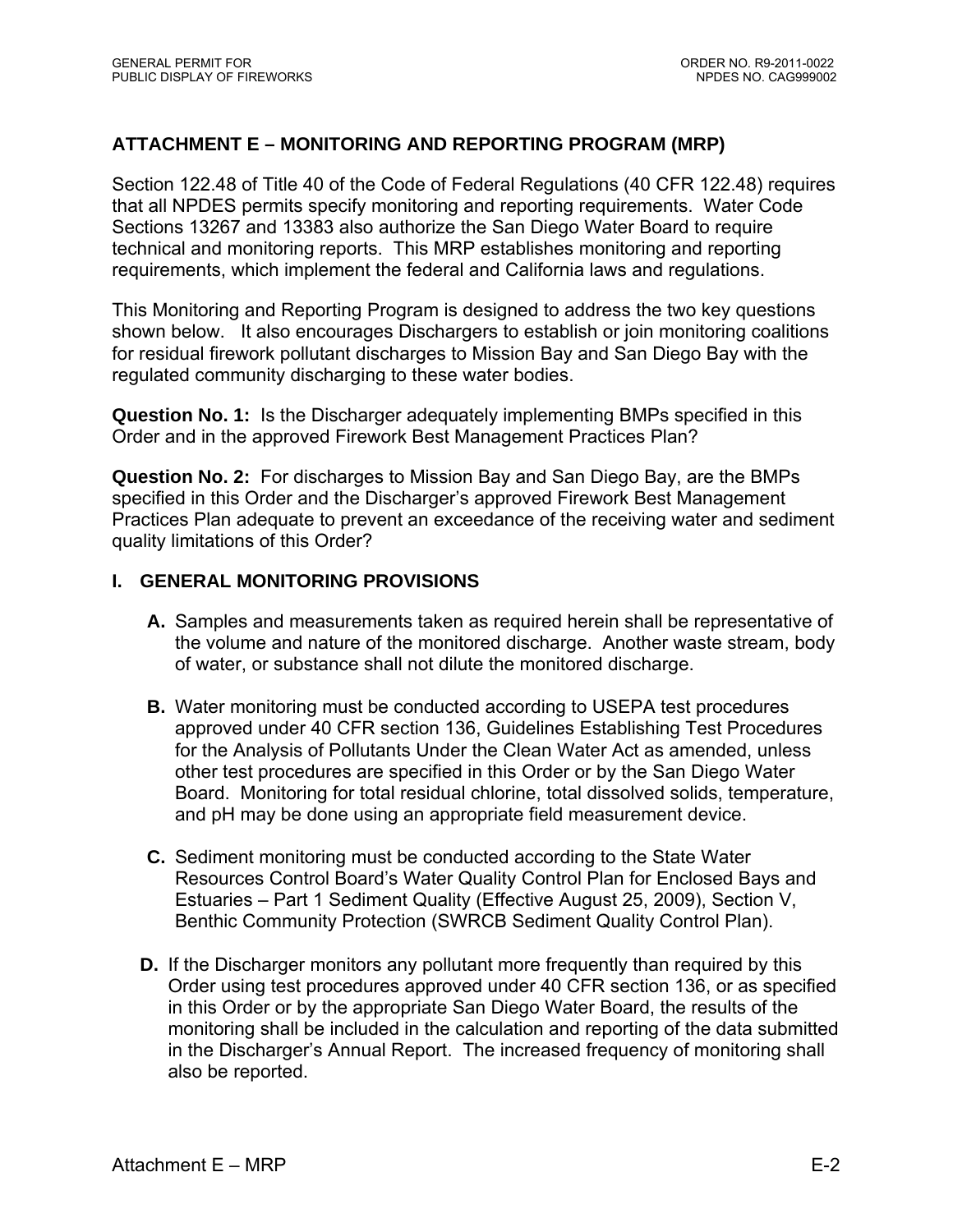- **E.** Calculations for all limitations, which require averaging of measurements, shall utilize an arithmetic mean unless otherwise specified in this Order.
- **F.** Use of flow measurement devices and methods shall be consistent with industry practices. All monitoring instruments and devices used by the Discharger to fulfill the monitoring program shall be properly maintained and calibrated to ensure reliability and accuracy.
- **G.** If laboratory services are used, records and monitoring information shall include:
	- **1.** The date, exact location, and time of sampling or measurements;
	- **2.** The name(s) of individual(s) who performed the sampling or measurements;
	- **3.** The date(s) analysis were performed;
	- **4.** The name(s) of the laboratory and individual(s) who performed the analyses;
	- **5.** The analytical techniques or methods used; and
	- **6.** The results of such analyses.

## **II. MONITORING LOCATIONS**

Each Discharger shall establish monitoring locations within the public firework event firing range and adjacent affected surface waters to demonstrate adequate implementation of the BMPs specified in this Order and in the approved Firework Best Management Practices Plan. For discharges to Mission Bay or San Diego Bay each Discharger, classified as a Category 1 Discharger under this Order, or Coalition shall also establish receiving water and sediment monitoring locations to demonstrate compliance with the receiving water limitations of this Order.

## **III. FIREWORKS BEST MANAGEMENT PRACTICES PLAN (FBMPP)**

- **A. Public Fireworks Display Event Log**. The Discharger shall maintain a written log for each public fireworks display event containing the information as described in Section V.C. of this Order. The log shall be completed within 5 days following each public fireworks event and shall be made available to the San Diego Water Board upon request.
- **B. Post Firework Display Event Reporting**. No later than thirty (30) calendar days following each public display of fireworks event, the Discharger shall complete *Attachment C - Public Display of Fireworks Post Event Report Form* of this Order and make it available to the San Diego Water Board upon request. With the exception of the Fourth of July Post Event report, completed reports shall also be submitted to the San Diego Water Board quarterly in accordance with Section X.B.2 below. Fourth of July Post Event Reports shall be submitted to the San Diego Water Board by August 15.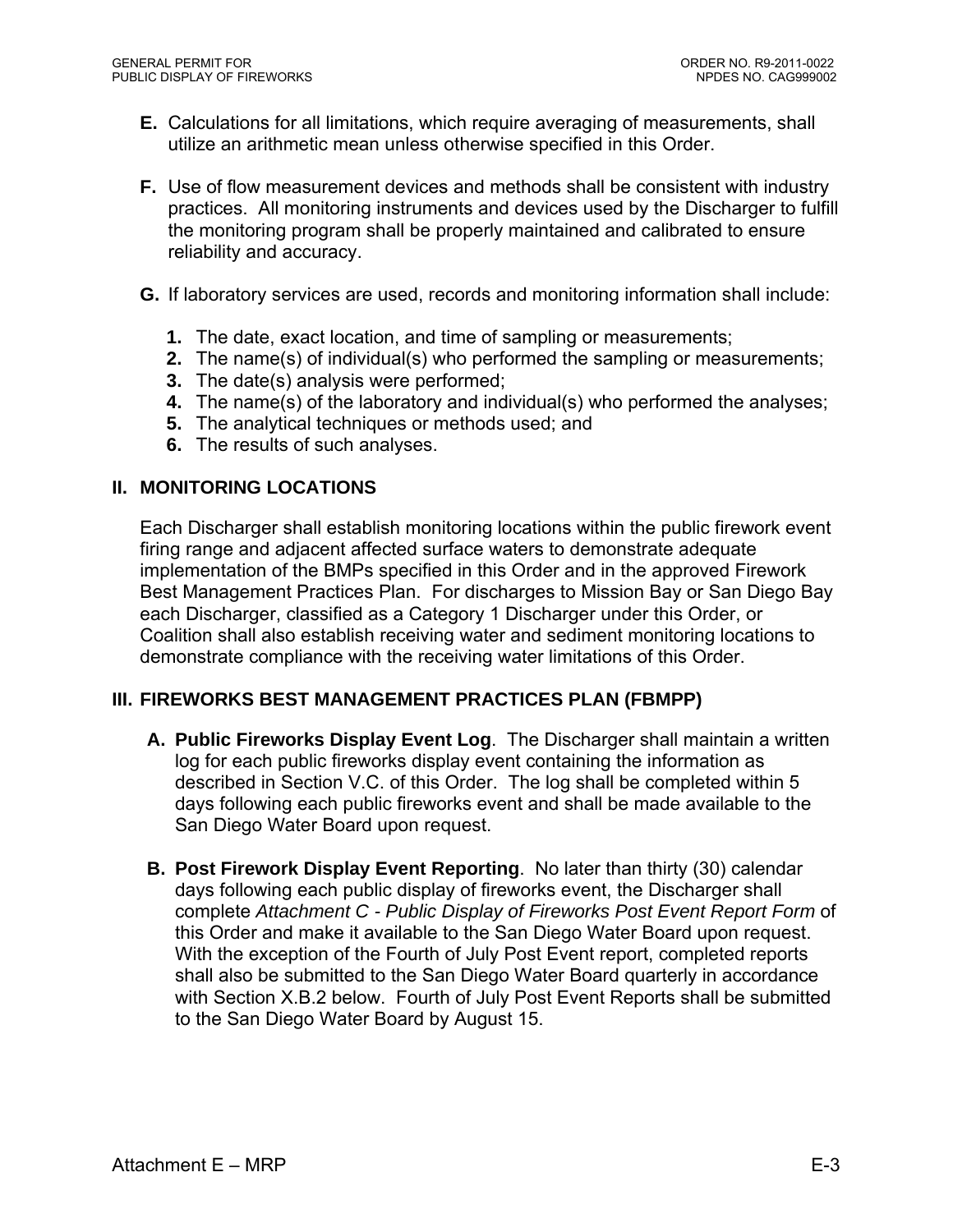- **IV. INFLUENT MONITORING REQUIREMENTS NOT APPLICABLE**
- **V. EFFLUENT MONITORING REQUIREMENTS- NOT APPLICABLE**
- **VI. WHOLE EFFLUENT TOXICITY TESTING REQUIREMENTS NOT APPLICABLE**
- **VII. LAND DISCHARGE MONITORING REQUIREMENTS NOT APPLICABLE**
- **VIII. RECLAMATION MONITORING REQUIREMENTS NOT APPLICABLE**
- **IX. RECEIVING WATER MONITORING REQUIREMENTS SURFACE WATER** 
	- **A. Category 1 Discharger Monitoring Requirements** 
		- **1.** *Category 1 Discharger Criteria.* SeaWorld San Diego is a Category 1 Discharger.

Receiving water body monitoring shall be performed by all Category 1 Dischargers to assess compliance with receiving water limits. The monitoring may be performed either by individual Dischargers to assess compliance with receiving water limits, or through participation in a San Diego Bay or Mission Bay water body monitoring coalition or both as determined by the San Diego Water Board.

- **2.** *Monitoring Coalitions.* To achieve maximum efficiency and economy of resources, the San Diego Water Board encourages Category 1 Dischargers in coordination to establish or join a San Diego Bay or Mission Bay water body-monitoring coalition. Monitoring coalitions enable the sharing of technical resources, trained personnel, and associated costs and create an integrated water and sediment monitoring program within each water body. Focusing resources on water body issues and developing a broader understanding of pollutants effects in these water bodies enables the development of more rapid and efficient response strategies and facilitates better management of water and sediment quality.
	- a. If a San Diego Bay or Mission Bay monitoring coalition is established, the coalition shall be responsible for water and sediment quality assessment within the designated water body and for ensuring that appropriate studies and reports required under this Order are completed in a timely manner.
	- b. The Coalitions shall coordinate with the San Diego Water Board to ensure that all coalition participants are proactive and responsive to potential water and sediment quality related issues as they arise during monitoring and assessment.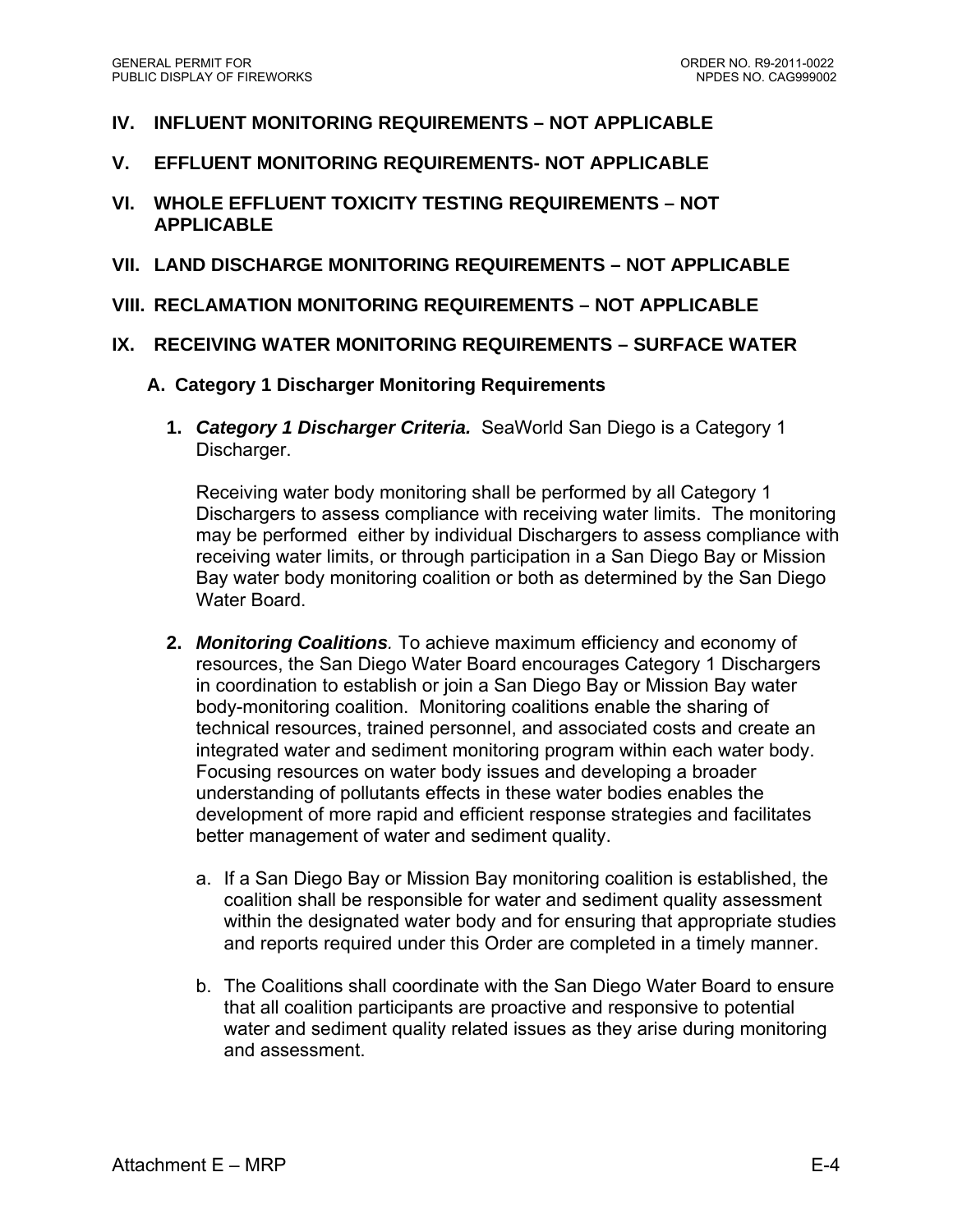- **3.** *Water and Sediment Monitoring Plan***.** The Discharger or water body monitoring coalition shall prepare and submit a Water and Sediment Monitoring Plan to assess compliance with Receiving Water Limitations of this Order. The Water and Sediment Monitoring Plan shall be submitted within twelve (12) months of the effective enrollment date specified in the Notice of Enrollment under this Order and shall contain the following elements:
	- a. *Quality Assurance Project Plan*. A Quality Assurance Project Plan (QAPP) describing the project objectives and organization, functional activities, and quality assurance/quality control protocols for the water and sediment monitoring.
	- b. *Sampling and Analysis Plan*. A Sampling and Analysis Plan must be proposed based on methods or metrics described in 40 CFR 136, *Guidelines Establishing Test Procedures for the Analysis of Pollutants Under the Clean Water Act* and the SWRCB Sediment Quality Control Plan. The plan shall include a list of chemical analytes for the water column and sediment.
		- i. Water Column Sampling
			- 1. Frequency: The Sampling and Analysis Plan must propose the frequency and timing for water column sampling for Category 1 discharges. The proposed sampling must be based upon results on the fate and transport of pollutants from the conceptual model (see c, below).
			- 2. Pollutants: The Sampling and Analysis Plan must propose what pollutants will be monitored. At a minimum, monitoring must include the pollutants in Table 1 below: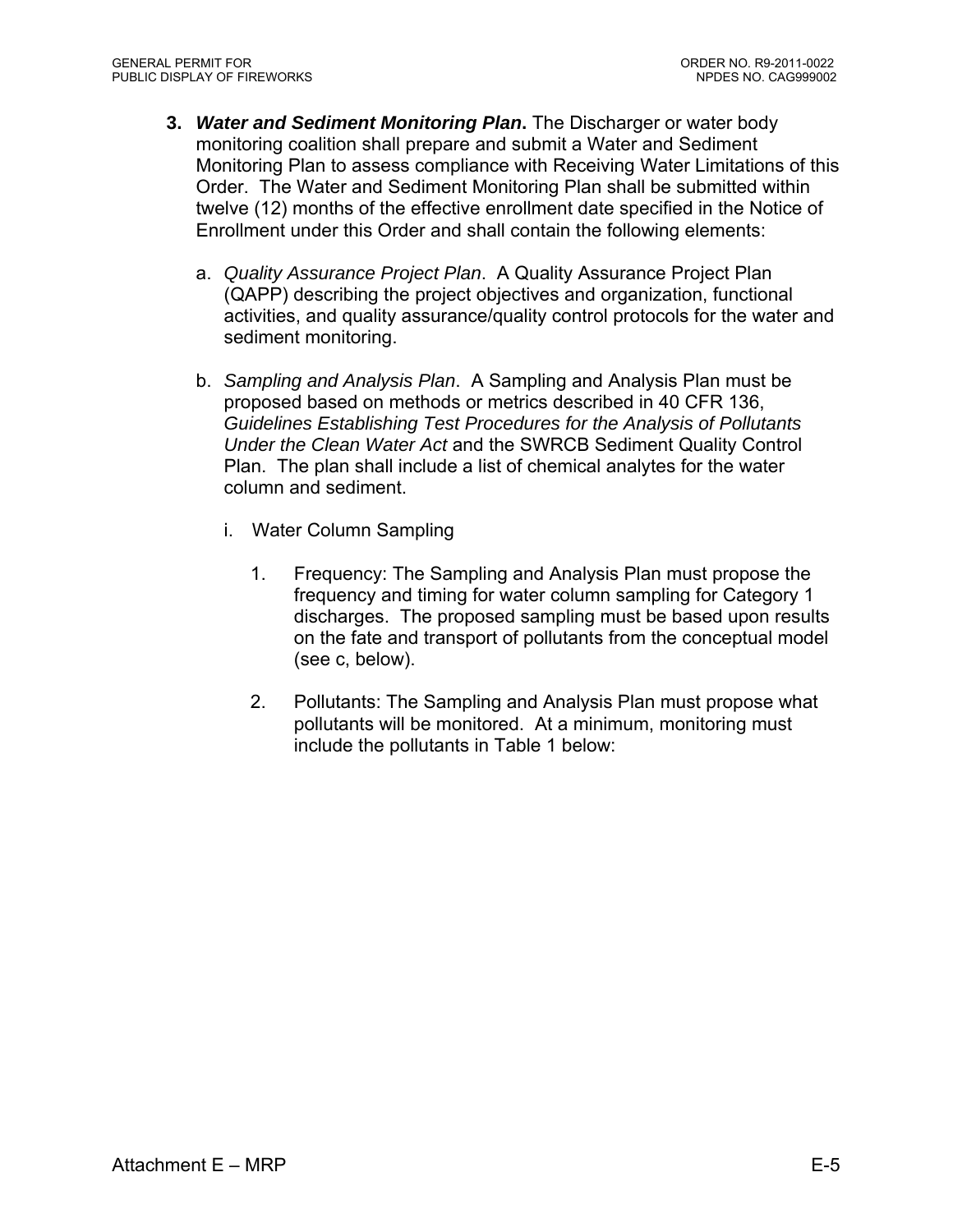| Conventional,<br><b>Nutrients</b> | <b>Semivolatile Organic</b><br><b>Compounds</b> | <b>Metals (Total and</b><br>Dissolved) |
|-----------------------------------|-------------------------------------------------|----------------------------------------|
| <b>Total Phosphorous</b>          | bis-phthalate                                   | Arsenic                                |
| Perchlorate                       |                                                 | <b>Barium</b>                          |
|                                   |                                                 | Cadmium                                |
|                                   |                                                 | Chromium                               |
|                                   |                                                 | Cobalt                                 |
|                                   |                                                 | Copper                                 |
|                                   |                                                 | Lead                                   |
|                                   |                                                 | Mercury                                |
|                                   |                                                 | Molybdenum                             |
|                                   |                                                 | <b>Nickel</b>                          |
|                                   |                                                 | Potassium                              |
|                                   |                                                 | Selenium                               |
|                                   |                                                 | Silver                                 |
|                                   |                                                 | Thallium                               |
|                                   |                                                 | Tin                                    |
|                                   |                                                 | Titanium                               |
|                                   |                                                 | Vanadium                               |
|                                   |                                                 | Zinc                                   |

## **Table 1. Water Chemistry Analytical Testing for San Diego and Mission Bay**

- ii. Sediment Sampling
	- 1. Frequency: Sediment chemistry, toxicity and benthic organism monitoring shall be done, at a minimum, once every three years.
	- 2. Sediment Chemistry, Toxicity and Benthic Community Condition: Sediment chemistry, toxicity and benthic community monitoring shall be done in accordance with, at a minimum, the requirements under the SWRCB Sediment Quality Control Plan. The proposal must also include the following:
		- a. Sediment Chemistry: In addition to those metals listed in Attachment A of the SWRCB Sediment Quality Control Plan, sediment chemistry must monitor for those metals listed in Table 1.
		- b. Benthic Community: An analysis of the subtidal habitat of the receiving waters. For discharges to unvegetated subtidal, the benthic community shall be evaluated using the line of evidence approach in Section V.G of the SWRCB Sediment Quality Control Plan. For discharges to vegetated subtidal (*Zostera marina*), the proposed benthic community monitoring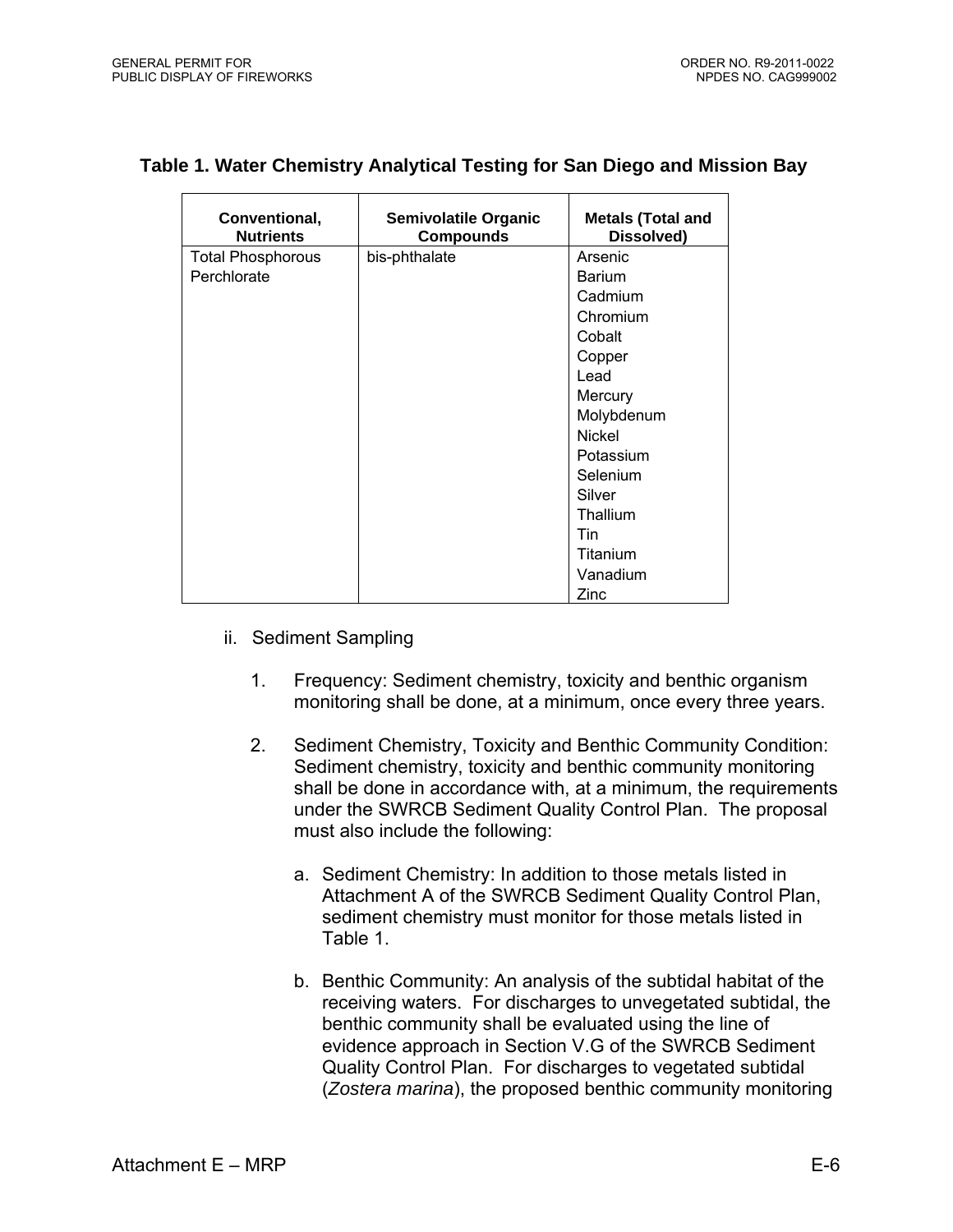must be conducted in accordance with Section V.J of the SWRCB Sediment Quality Control Plan and utilize a reference site approach to assess the benthic invertebrate community and impacts to *Zostera marina* as a line of evidence. Assessment of *Zostera marina* must be done in accordance with the Southern California Eelgrass Mitigation Policy.

- c. *Conceptual Model.* A Conceptual Model identifying the physical and chemical factors that control the fate and transport of pollutants and receptors that could be exposed to pollutants in the water and sediment. The Conceptual Model will serve as the basis for assessing the appropriateness of the Water and Sediment Monitoring Plan design. The Conceptual Model shall consider:
	- Points of discharge into the segment of the water body or region of interest;
	- Tidal flow and/or direction of predominant currents;
	- Historic or legacy conditions in the vicinity;
	- Nearby land and marine uses or actions;
	- Beneficial Uses:
	- Potential receptors of concern;
	- Change in grain size salinity water depth and organic matter; and
	- Other sources or discharges in the immediate vicinity.
- d. *Spatial Representation*. The Water and Sediment Monitoring Plan shall be designed to ensure that the sample stations are spatially representative of the sediment within the water body segment or region of interest.
- e. *Existing Data and Information*. The Water and Sediment Monitoring Plan design shall take into consideration existing data and information of appropriate quality.
- f. *Strata***.** Identification of appropriate strata shall consider characteristics of the water body including sediment transport, hydrodynamics, depth, salinity, land uses, inputs (both natural and anthropogenic) and other factors that could affect the physical, chemical, or biological condition of the sediment.
- g. *Index Period*. All stations shall be sampled between the months of June through September to correspond with the benthic community index period.
- h. *Report Completion Schedule*. The Water and Sediment Monitoring Plan shall include a schedule for completion of all sample collection and analysis activities and submission of a final Water and Sediment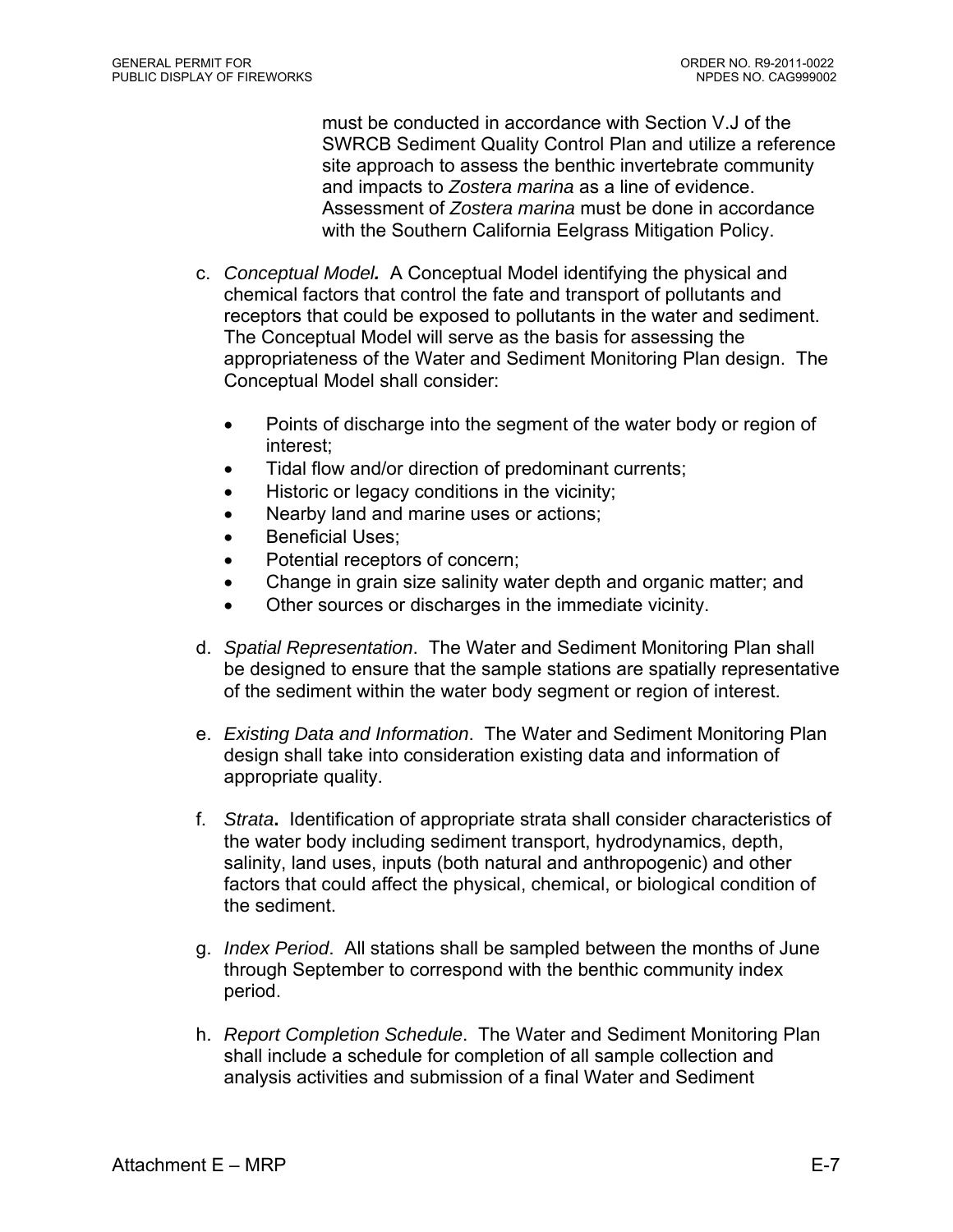Monitoring Report described in Reporting Requirement VIII. C.

- **4.** *Water and Sediment Monitoring Plan Implementation*. The Discharger or water body monitoring coalition shall implement the Water and Sediment Monitoring Plan in accordance with the schedule contained in the Water and Sediment Monitoring Plan unless otherwise directed in writing by the San Diego Water Board. Before beginning sample collection activities, the Discharger or water body monitoring coalition shall:
	- a. Notify the San Diego Water Board at least fourteen days in advance of the beginning of sample collection activities.; and
	- b. Comply with any conditions set by the San Diego Water Board with respect to sample collection methods such as providing split samples.
- **5.** *Water and Sediment Monitoring Report***.** The Discharger or water body monitoring coalition shall submit a Water and Sediment Monitoring Report in accordance with the schedule contained in the Water and Sediment Monitoring Plan unless otherwise directed in writing by the San Diego Water Board. The Water and Sediment Monitoring Report shall contain the following information:
	- a. *Analysis.* An evaluation, interpretation and tabulation of the water and sediment monitoring data including interpretations and conclusions as to whether applicable Receiving Water Limitations in this Order have been attained at each sample station.
	- b. *Sample Location Map*. The locations, type, and number of samples shall be identified and shown on a site map.
	- c. *California Environmental Data Exchange Network.* A statement certifying that the monitoring data and results have been uploaded into the California Environmental Data Exchange Network (CEDEN<sup>1</sup>).
- **6.** *Additional Sediment Investigations*. Based on the Water and Sediment Monitoring Report conclusions the San Diego Water Board may require a human health risk assessment to determine if the human health objective contained in Receiving Water Limitations V.A.3.c)(2) has been attained at each sample station. In conducting a risk assessment, the Discharger or regional water body monitoring coalition shall consider any applicable and relevant information, including California Environmental Protection Agency's (Cal/EPA) Office of Environmental Health Hazard Assessment (OEHHA) policies for fish consumption and risk assessment, Cal/EPA's Department of Toxic Substances Control (DTSC) Risk Assessment, and USEPA Human Health Risk Assessment policies.

 $\overline{a}$ 1 http://ceden.org/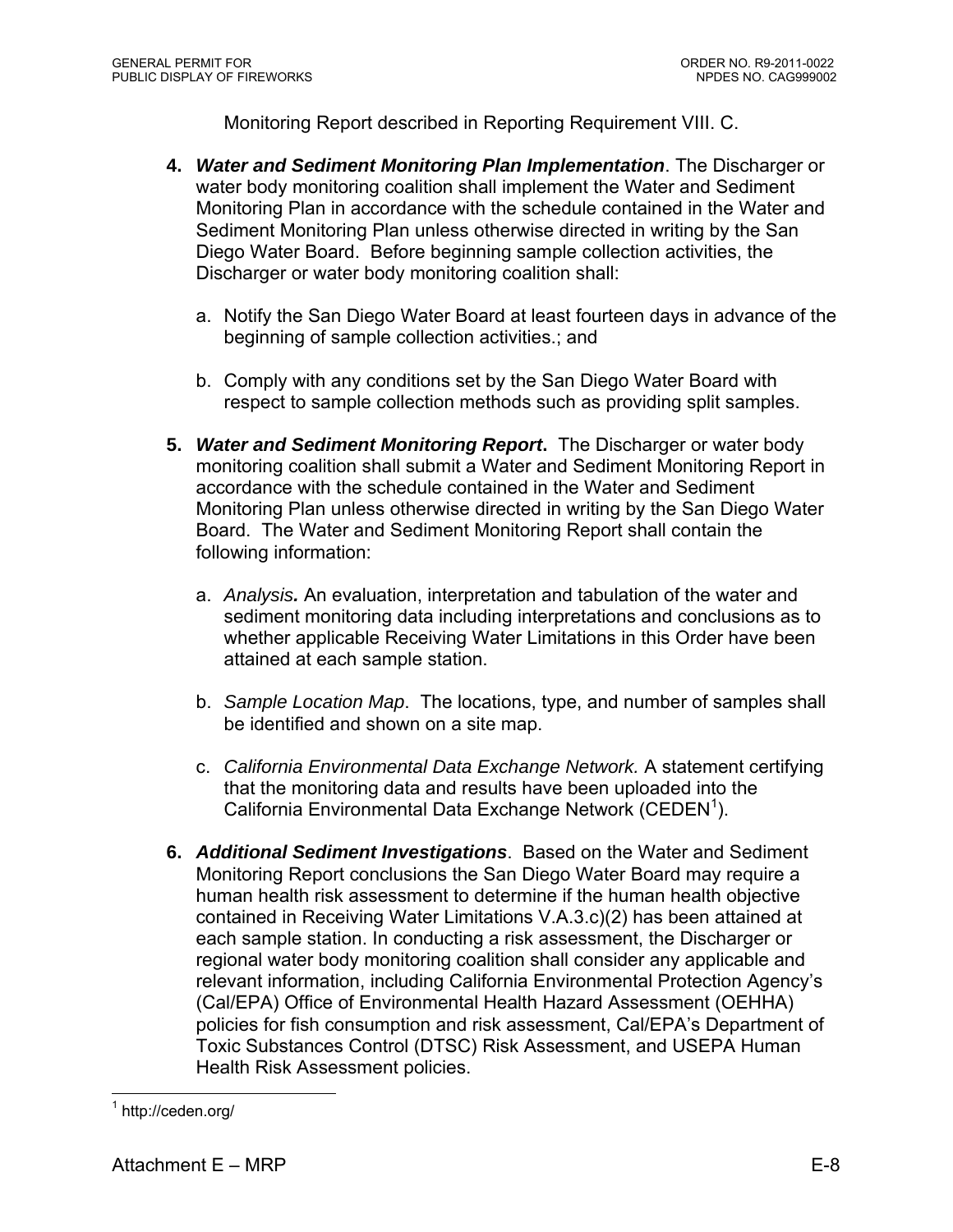## **B. Category 2 Discharger Monitoring Requirements**

**1.** *Category 2 Discharger Criteria.* A Category 2 Discharger is a Discharger that meets the following criteria:

Discharges fireworks of any net explosive weight from a single event or multiple events to any Surface Water of the U.S. within the San Diego Region.

- **2.** *Permitted Discharges*. Monitoring performed by Category 2 Dischargers is not required unless otherwise determined by the San Diego Water Board based on the following considerations:
	- a. Receiving water body characteristics including circulation, depth, assimilative capacity; CWA 303(d) listed impairments, and beneficial uses;
	- b. The frequency of firework events in the receiving water including those at or near the same firework fallout area;
	- c. The estimated firework pollutant loading from an individual or repeated firework event(s) affecting the same water body or segment thereof;
	- d. Accumulative effects from repeat firework events in the same location or other firework events affecting the same water body or segment thereof;
	- e. Proximity of the firework event to existing or proposed State Water Quality Protection Areas, inclusive of Areas of Special Biological Significance (ASBS) or other environmental sensitive receiving waters; or
	- f. Any other relevant water quality factors
- **3.** *Monitoring Coalition.* If monitoring is required, the monitoring shall be performed by individual Dischargers to assess compliance with receiving water limits, or through participation in a water body monitoring coalition meeting the criteria for a coalition described in Section IX.A.2., or both as determined by the San Diego Water Board.
- **4.** *Water and Sediment Monitoring Plan.* If monitoring is required, the Discharger or water body monitoring coalition shall prepare and submit a Water and Sediment Monitoring Plan to assess compliance with Receiving Water Limitations of this Order. The Water and Sediment Monitoring Plan shall be prepared and implemented in conformance with the requirements described in Sections IX.A.3 through Sections IX.A.6.

## **X. REPORTING REQUIREMENTS**

#### A. **General Monitoring and Reporting Requirements**

1. The Discharger shall comply with all Standard Provisions (Attachment D) related to monitoring, reporting, and recordkeeping.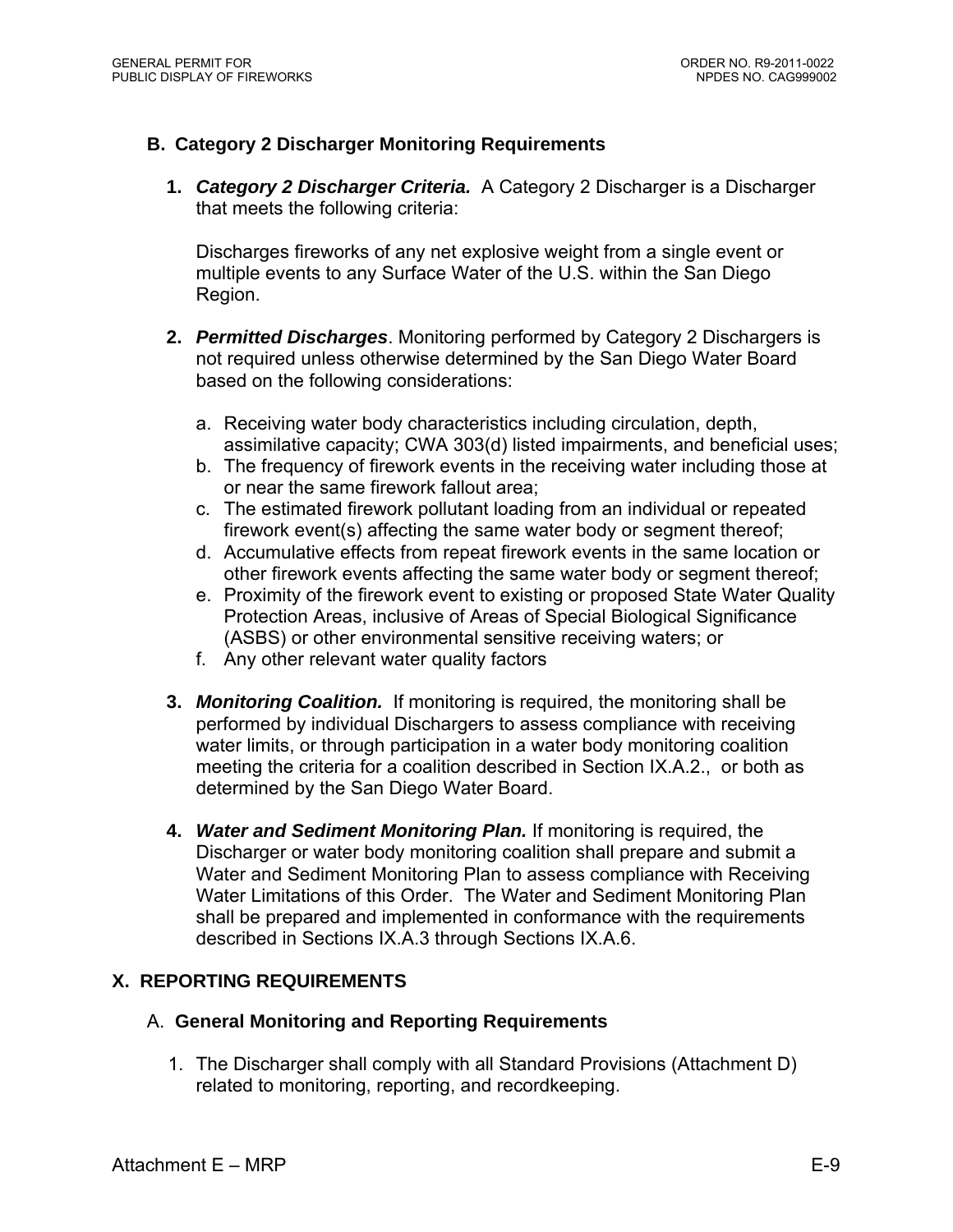## B. **Self Monitoring Reports (SMRs)**

- 1. At any time during the term of this permit, the State or San Diego Water Board may notify the Discharger to electronically submit Self-Monitoring Reports (SMRs) using the State Water Board's California Integrated Water Quality System (CIWQS) Program Web site (http://www.waterboards.ca.gov/ciwqs/index.html). Until such notification is given, the Discharger shall submit hard copy SMRs. The CIWQS Web site will provide additional directions for SMR submittal in the event there will be service interruption for electronic submittal.
- 2. The Discharger shall report in the SMR the results for all monitoring specified in this MRP under sections III through IX. The Discharger shall submit annual SMRs including the results of all required monitoring using USEPA-approved test methods or other test methods specified in this Order. If the Discharger monitors any pollutant more frequently than required by this Order, the results of this monitoring shall be included in the calculations and reporting of the data submitted in the SMR.
- 3. Monitoring periods and reporting for all required monitoring shall be completed according to the following schedule:

#### **Table 2. Monitoring and Reporting Schedule for Post Event Reports.**

| <b>Reporting Period(s)</b>                                        | <b>Report Due Date(s)</b>                         |
|-------------------------------------------------------------------|---------------------------------------------------|
| January-March<br>April-June<br>July-September<br>October-December | May 1:<br>August 1:<br>November 1:<br>February 1. |
|                                                                   | August 15                                         |

4. **Reporting Protocols.** The Discharger shall report with each analytical sample result the applicable reported Minimum Level (ML) and the current Method Detection Limit (MDL), as determined by the procedure in Part 136.

The Discharger shall report the results of analytical determinations for the presence of chemical constituents in a sample using the following reporting protocols:

- a. Sample results greater than or equal to the reported ML shall be reported as measured by the laboratory (i.e., the measured chemical concentration in the sample).
- b. Sample results less than the RL, but greater than or equal to the laboratory's MDL, shall be reported as "Detected, but Not Quantified," or DNQ. The estimated chemical concentration of the sample shall also be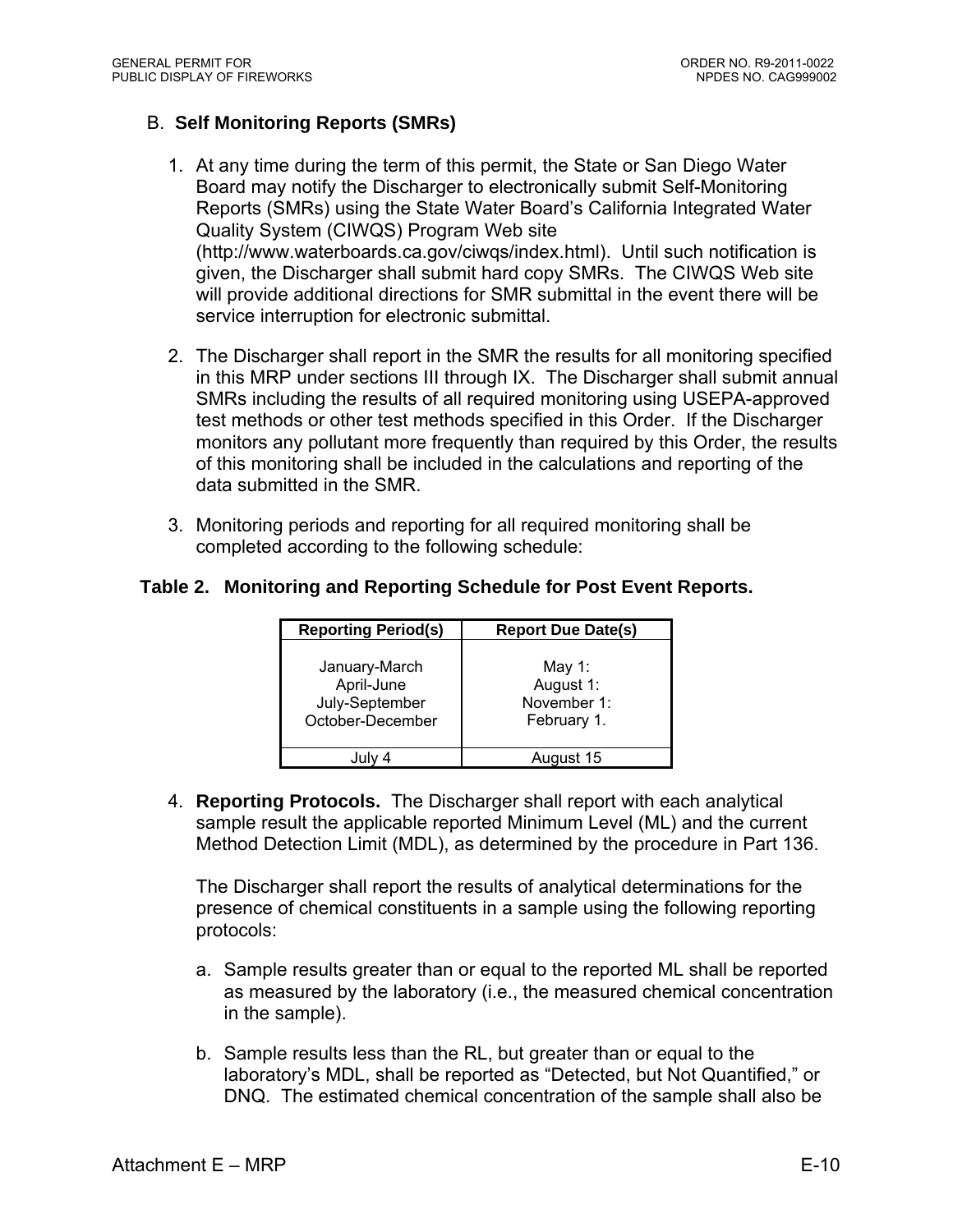#### reported.

For the purposes of data collection, the laboratory shall write the estimated chemical concentration next to DNQ as well as the words "Estimated Concentration" (may be shortened to "Est. Conc."). The laboratory may, if such information is available, include numerical estimates of the data quality for the reported result. Numerical estimates of data quality may be percent accuracy (+ a percentage of the reported value), numerical ranges (low to high), or any other means considered appropriate by the laboratory.

- c. Sample results less than the laboratory's MDL shall be reported as "Not Detected," or ND.
- d. Dischargers are to instruct laboratories to establish calibration standards so that the ML value (or its equivalent if there is differential treatment of samples relative to calibration standards) is the lowest calibration standard. At no time is the Discharger to use analytical data derived from extrapolation beyond the lowest point of the calibration curve.
- 5. **Compliance Determination.** This Order requires the use of minimum stipulated BMPs to control and abate the discharge of pollutant wastes from public fireworks events to surface waters in the San Diego Region. Proper implementation of the BMPs will assure the protection of water and sediment quality within the receiving waters. Dischargers enrolled under this Order are expected to comply with all water and sediment quality objectives through the implementation of BMPs. Compliance will be determined by evaluating the proper implementation of the minimum stipulated BMPs and their effectiveness in preventing and minimizing pollutant waste loading from public fireworks events to surface waters. Compliance will also be evaluated using information obtained under the monitoring and reporting program of this Order.
- 6. **Multiple Sample Data.** When determining compliance with a measure of central tendency (arithmetic mean, geometric mean, median, etc.) of multiple sample analyses and the data set contains one or more reported determinations of "Detected, but Not Quantified" (DNQ) or "Not Detected" (ND), the Discharger shall compute the median in place of the arithmetic mean in accordance with the following procedure:
	- a. The data set shall be ranked from low to high, ranking the reported ND determinations lowest, DNQ determinations next, followed by quantified values (if any). The order of the individual ND or DNQ determinations is unimportant.
	- b. The median value of the data set shall be determined. If the data set has an odd number of data points, then the median is the middle value. If the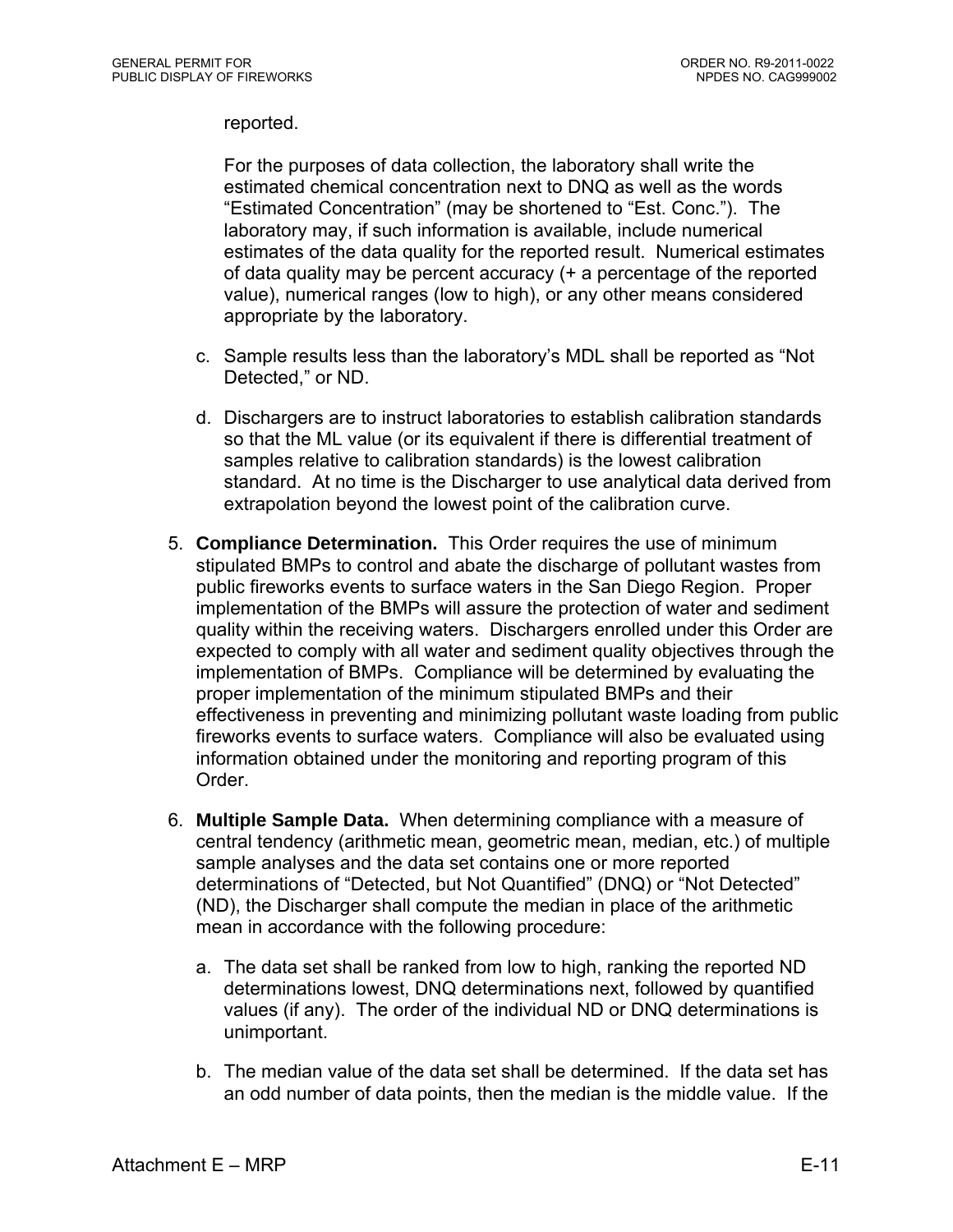data set has an even number of data points, then the median is the average of the two values around the middle unless one or both of the points are ND or DNQ, in which case the median value shall be the lower of the two data points where DNQ is lower than a value and ND is lower than DNQ.

- 7. The Discharger shall submit SMRs in accordance with the following requirements:
	- a. The Discharger shall arrange all reported data in a tabular format. The data shall be summarized to clearly illustrate whether the facility is operating in compliance with interim and/or final effluent limitations. The Discharger is not required to duplicate the submittal of data that is entered in a tabular format within CIWQS. When electronic submittal of data is required and CIWQS does not provide for entry into a tabular format within the system, the Discharger shall electronically submit the data in a tabular format as an attachment.
	- b. The Discharger shall attach a cover letter to the SMR. The information contained in the cover letter shall clearly identify violations of the WDRs; discuss corrective actions taken or planned; and the proposed time schedule for corrective actions. Identified violations must include a description of the requirement that was violated and a description of the violation.
	- c. SMRs must be submitted to the San Diego Water Board, signed and certified as required by the Standard Provisions (Attachment D), to the address listed below:

### **California Regional Water Quality Control Board, San Diego Region 9174 Sky Park Court, Suite 100 San Diego, CA 92123**

## C. **Discharge Monitoring Reports (DMRs)**

- 1. As described in Section X.B.1 above, at any time during the term of this permit, the State or San Diego Water Board may notify the Discharger to electronically submit SMRs that will satisfy federal requirements for submittal of Discharge Monitoring Reports (DMRs). Until such notification is given, the Discharger shall submit DMRs in accordance with the requirements described below.
- 2. DMRs must be signed and certified as required by the standard provisions (Attachment D). The Discharger shall submit the original DMR and one copy of the DMR to the address listed below: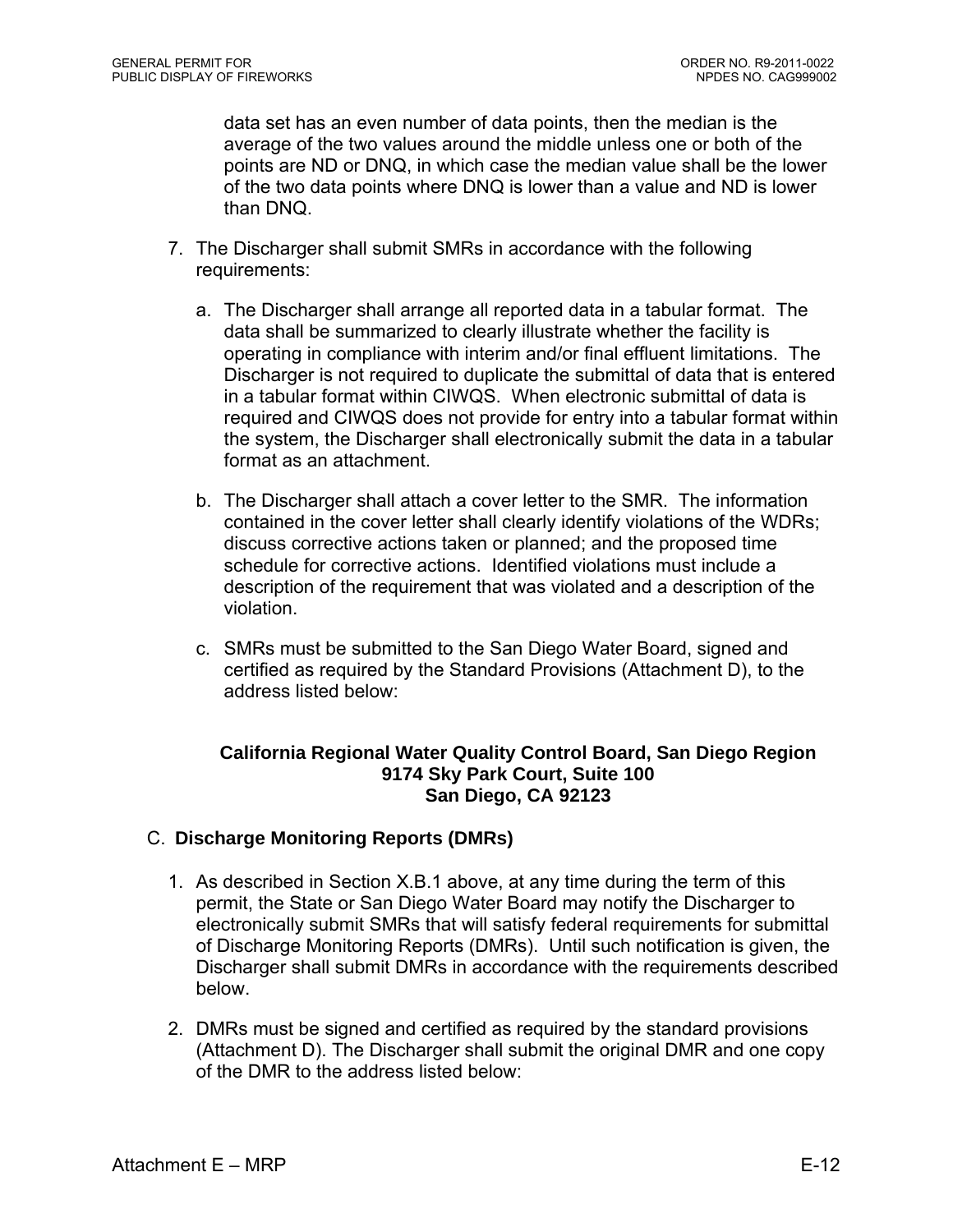| <b>STANDARD MAIL</b>                 | <b>FEDEX/UPS/</b><br><b>OTHER PRIVATE CARRIERS</b> |
|--------------------------------------|----------------------------------------------------|
| <b>State Water Resources Control</b> | <b>State Water Resources Control</b>               |
| <b>Board</b>                         | <b>Board</b>                                       |
| Division of Water Quality            | <b>Division of Water Quality</b>                   |
| c/o DMR Processing Center            | c/o DMR Processing Center                          |
| <b>PO Box 100</b>                    | 1001   Street, 15 <sup>th</sup> Floor              |
| Sacramento, CA 95812-1000            | Sacramento, CA 95814                               |

3. All discharge monitoring results must be reported on the official USEPA preprinted DMR forms (EPA Form 3320-1). Forms that are self-generated will not be accepted unless they follow the exact same format of EPA Form 3320- 1.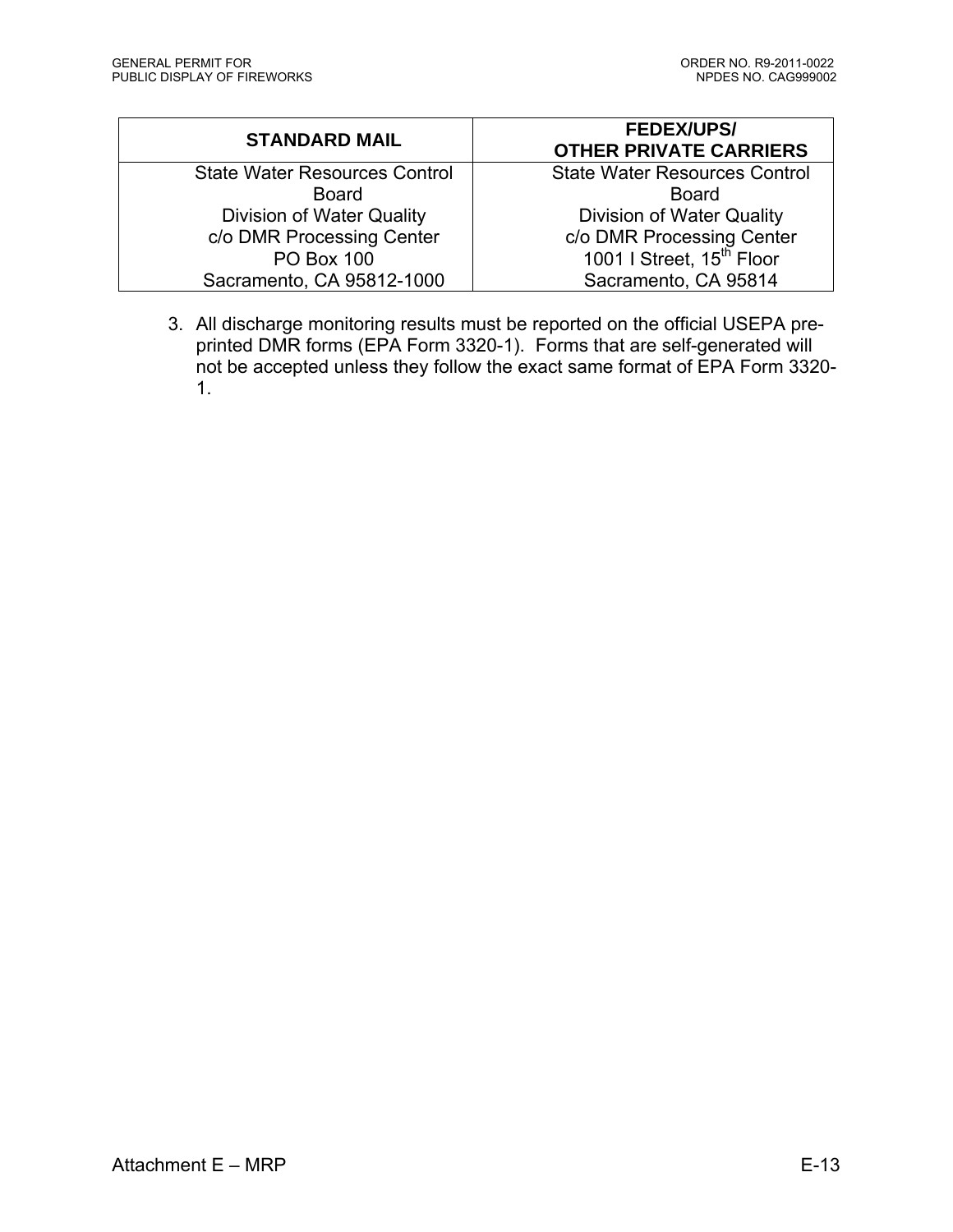# **ATTACHMENT F – FACT SHEET**

# **Table of Contents**

| $\mathbf{L}$ |                                                                              |  |
|--------------|------------------------------------------------------------------------------|--|
|              | А.                                                                           |  |
|              | В.                                                                           |  |
|              | $C_{\cdot}$                                                                  |  |
|              |                                                                              |  |
|              |                                                                              |  |
|              |                                                                              |  |
|              | D.                                                                           |  |
|              | Е.                                                                           |  |
|              |                                                                              |  |
|              | 2. California State Department of Toxic Substances Control F-19              |  |
|              |                                                                              |  |
|              |                                                                              |  |
|              |                                                                              |  |
|              |                                                                              |  |
| II.          |                                                                              |  |
| III.         |                                                                              |  |
|              | А.                                                                           |  |
|              | В.                                                                           |  |
|              | C.                                                                           |  |
|              | D.                                                                           |  |
|              | Other Plans, Polices and Regulations - Not Applicable  F-27<br>Ε.            |  |
| IV.          | Rationale For Effluent Limitations and Discharge Specifications  F-27        |  |
|              | А.                                                                           |  |
|              | В.                                                                           |  |
|              |                                                                              |  |
|              |                                                                              |  |
|              |                                                                              |  |
|              |                                                                              |  |
|              | 2. Applicable Beneficial Uses and Water Quality Criteria and Objectives F-30 |  |
|              |                                                                              |  |
|              |                                                                              |  |
|              |                                                                              |  |
|              |                                                                              |  |
|              | 1. Satisfaction of Anti-Backsliding Requirements - Not Applicable  F-31      |  |
|              |                                                                              |  |
|              |                                                                              |  |
|              | Е.                                                                           |  |
|              | F.                                                                           |  |
|              | G.                                                                           |  |
|              | Η.                                                                           |  |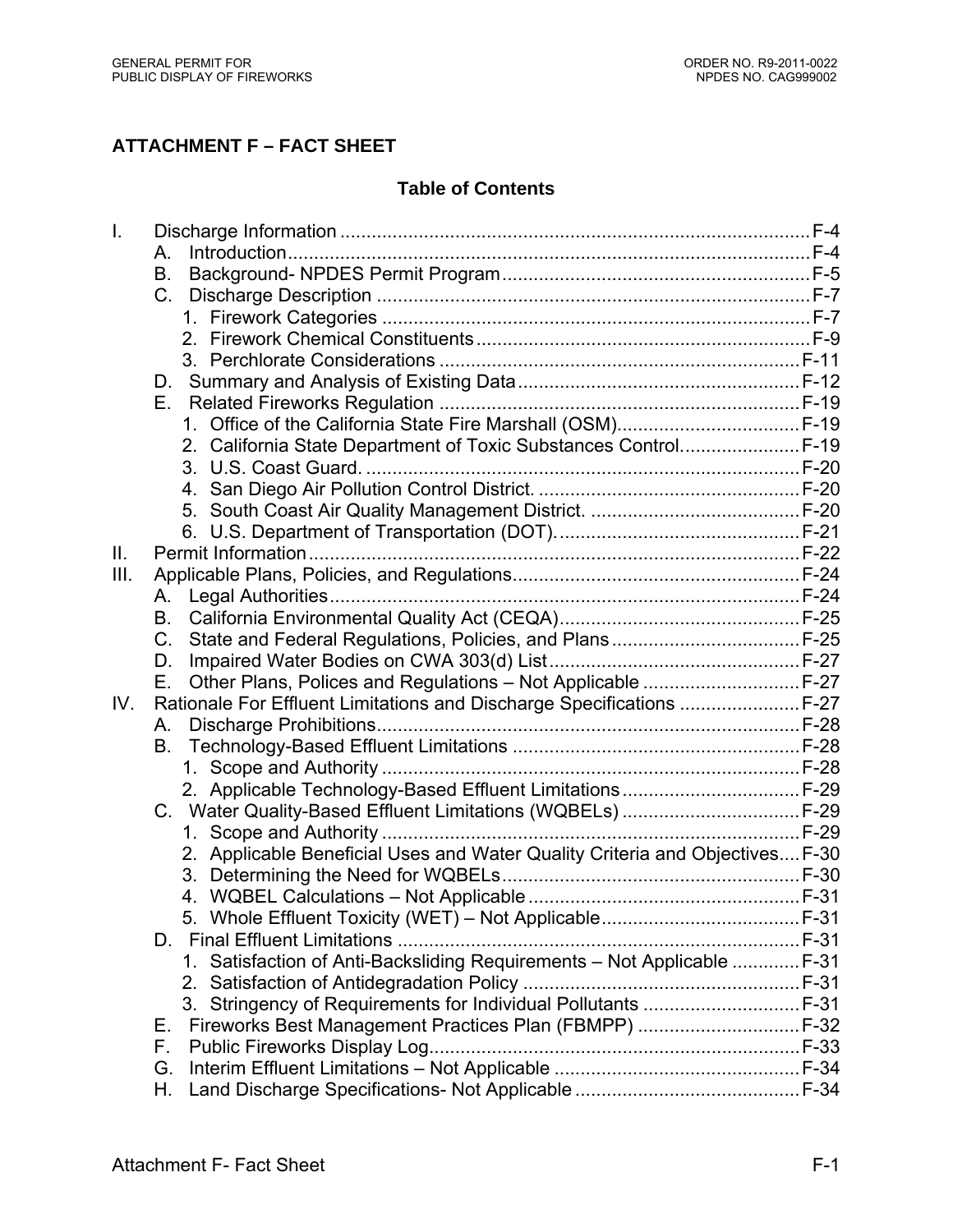|      | $\mathsf{L}$                                                                   |      |
|------|--------------------------------------------------------------------------------|------|
| V.   |                                                                                |      |
|      | $A_{1}$                                                                        |      |
|      | В.                                                                             |      |
| VI.  |                                                                                |      |
|      | А.                                                                             |      |
|      | B.                                                                             |      |
|      | Whole Effluent Toxicity Testing Requirements - Not Applicable  F-35<br>C.      |      |
|      | D.                                                                             |      |
|      |                                                                                |      |
|      |                                                                                |      |
|      |                                                                                |      |
|      | Receiving Waters With Required Monitoring Under this Order F-37<br>C.          |      |
|      | d.                                                                             |      |
|      | е.                                                                             |      |
|      | f.                                                                             |      |
|      |                                                                                |      |
|      |                                                                                |      |
|      |                                                                                |      |
|      | Е.                                                                             |      |
| VII. |                                                                                |      |
|      | Α.                                                                             |      |
|      | В.                                                                             |      |
|      |                                                                                |      |
|      | 2. Special Provisions for Discharges into La Jolla and Heisler Park ASBS. F-42 |      |
|      | 3. Special Provisions for SeaWorld San Diego Discharges F-44                   |      |
|      | Special Studies and Additional Monitoring Requirements -<br>4.                 |      |
|      |                                                                                |      |
|      | 5. Construction, Operation, and Maintenance Specifications -                   |      |
|      |                                                                                |      |
|      | 6. Special Provisions for Municipal Facilities (POTWs Only) -                  |      |
|      |                                                                                |      |
|      | 7                                                                              | F-44 |
|      |                                                                                |      |
|      |                                                                                |      |
|      | Α.                                                                             |      |
|      | <b>B.</b>                                                                      |      |
|      | C.                                                                             |      |
|      | D.                                                                             |      |
|      | Е.                                                                             |      |
|      | F.                                                                             |      |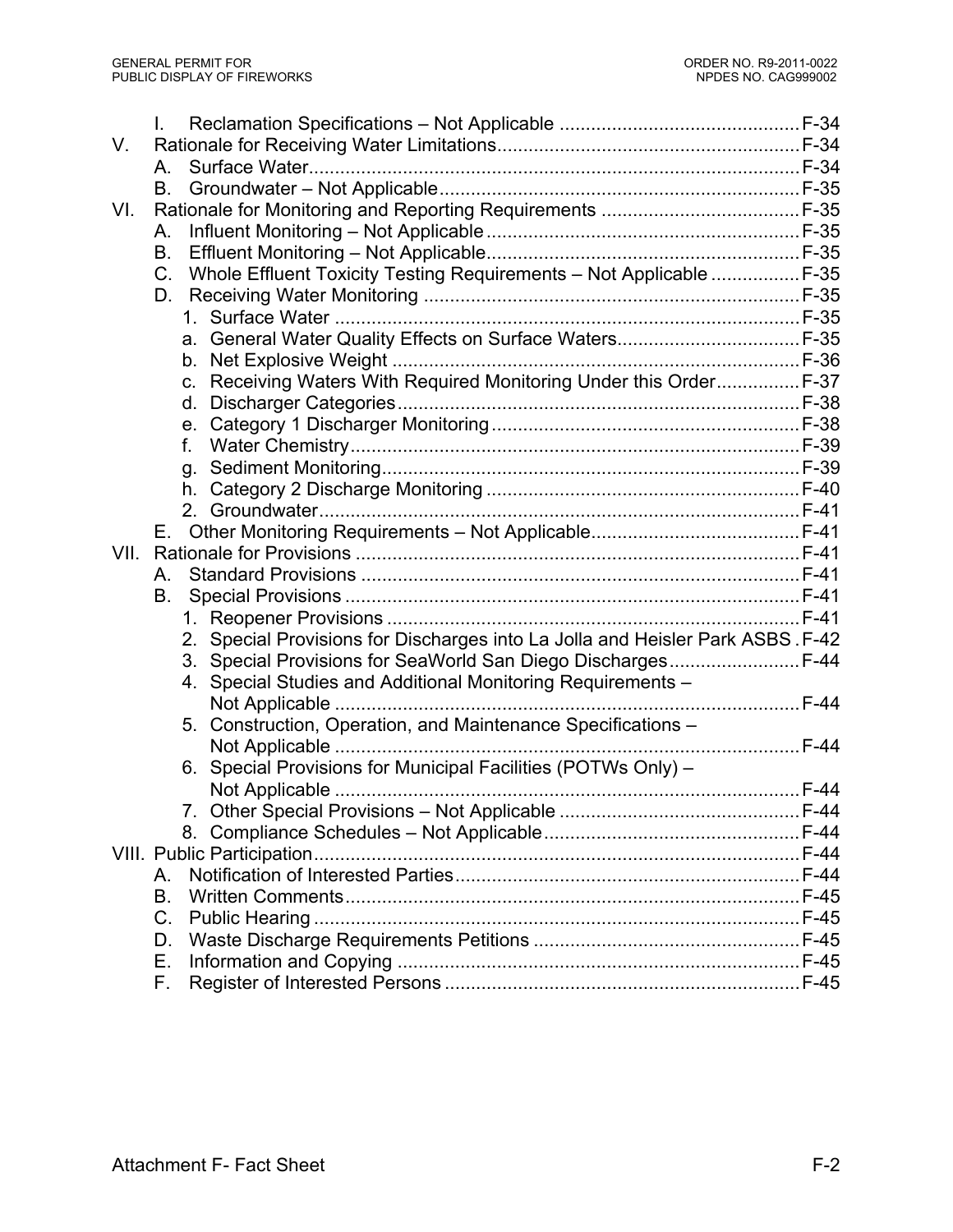# **List of Tables**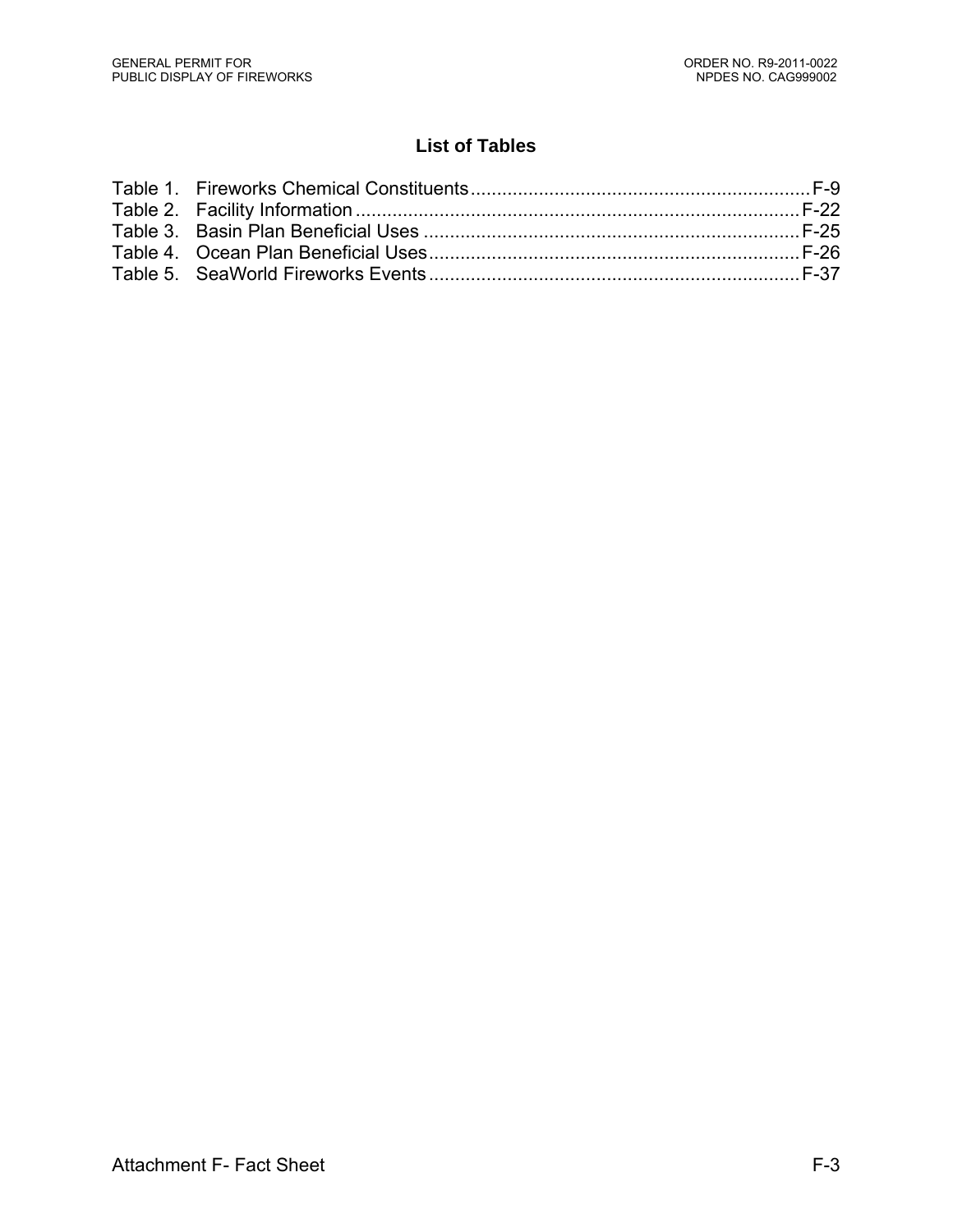# **ATTACHMENT F – FACT SHEET**

This Fact Sheet includes the legal requirements and technical rationale that serve as the basis for the requirements of this Order.

This Order has been prepared under a standardized format to accommodate a broad range of discharge requirements for Dischargers in the San Diego Region. Only those sections or subsections of this Order that are specifically identified as "not applicable" have been determined not to apply to the Discharger. Sections or subsections of this Order not specifically identified as "not applicable" are fully applicable to the Discharger.

## **I. DISCHARGE INFORMATION**

#### **A. Introduction**

This Order is intended to regulate residual pollutant waste discharges associated with the public display of fireworks to receiving surface waters of the United States within the jurisdiction of the California Regional Water Quality Control Board, San Diego Region (San Diego Water Board). The San Diego Region covers a large portion of San Diego County, portions of South Orange County, and the southwestern portion of Riverside County based on hydrologic drainage areas. In this Order the public display of fireworks refers to an entertainment feature where the public or a private group is admitted to or permitted to view the display or discharge of fireworks.

Public displays of fireworks (also referred to as a fireworks show or event) are conducted throughout the year at various locations within the San Diego Region as part of national and community celebrations and other special events. Located within the San Diego Region are entertainment theme parks and two major league stadiums for football and baseball that use firework displays during regular activities and special events. Additionally, fireworks displays and pyrotechnics special effects are periodically used in other venues such as business grand openings and special events, public and private school homecoming & graduation events, various sporting events and local fairs. The most significant and widespread use of fireworks displays for celebrations in the San Diego Region are for annual Fourth of July and New Year's Eve public and private events Firework display sites on or adjacent to urban shorelines are often the preferred setting to provide public access and avoid the fire hazards associated with terrestrial display sites.

Typical fireworks constituents include, but are not limited to, aluminum, antimony, barium, carbon, calcium, chlorine, cesium, copper, iron, potassium, lithium, magnesium, oxidizers including nitrates, chlorates and perchlorates, phosphorus, sodium sulfur, strontium, titanium, and zinc. The chemical constituents burn at high temperatures when the firework is detonated which promotes incineration. The chemical constituents within the fireworks are scattered by the burst charge,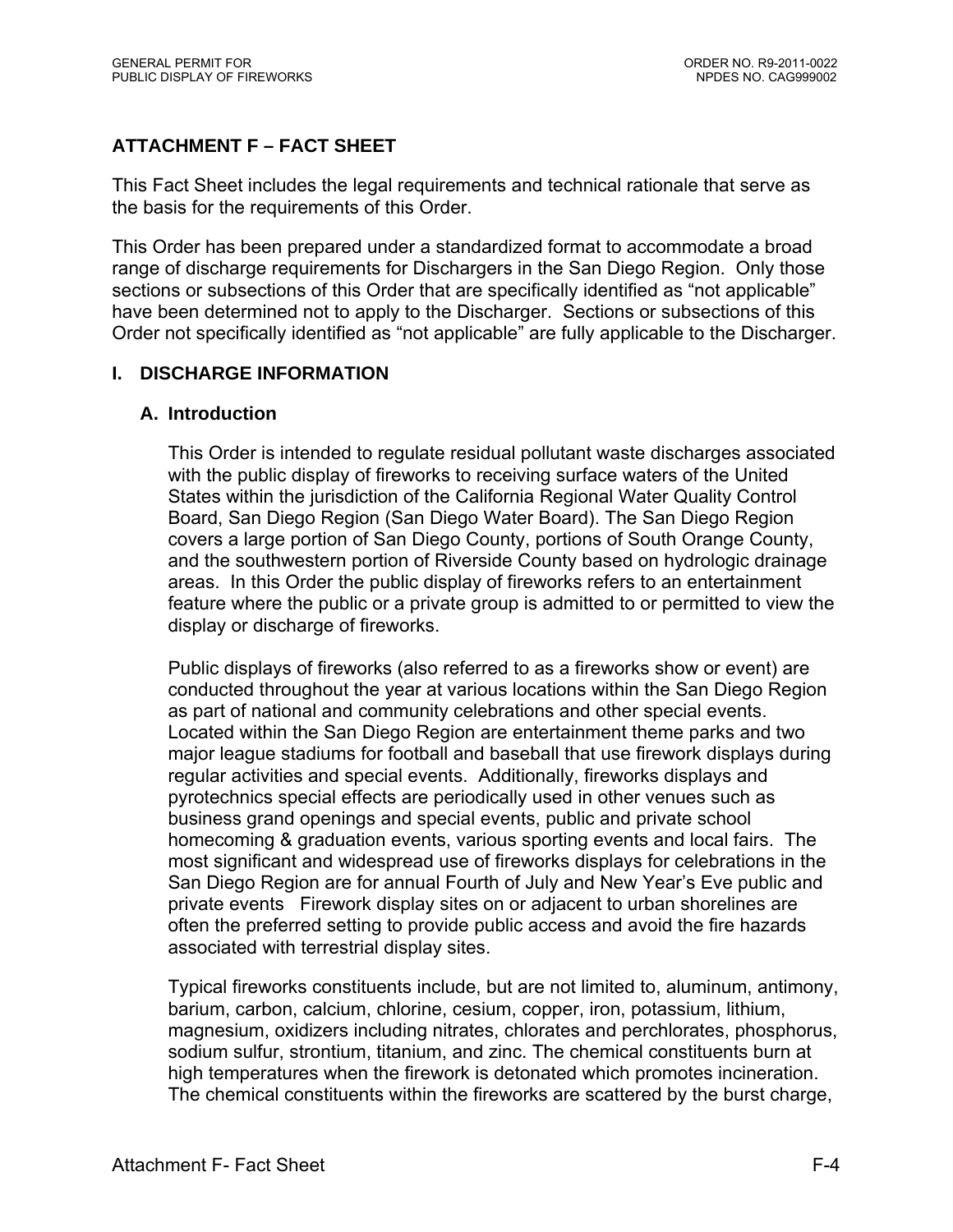which separates them from the fireworks casing and internal shell components. A firework combustion residue is produced in the form of smoke, airborne particulates, chemical pollutants, and debris including paper, cardboard, wires and fuses. This combustion residue can fall into surface waters. In addition unignited pyrotechnic material including duds and misfires can also fall into surface waters.

The receiving water fallout area affected by the fireworks residue can vary depending on wind speed and direction, size of the shells, the angle of mortar placement, the type and height of firework explosions and other environmental factors. Once the fireworks residue enters a water body it can be transported to waters and shorelines outside the fallout area due to wind shear and tidal effects. The Clean Water Act (CWA), at section 301(a), broadly prohibits the discharge of any pollutant to waters of the United States, except in compliance with an NPDES permit. Fireworks residue waste discharged into surface waters constitutes discharge of a pollutant from a point source within the meaning of the CWA. Therefore, coverage under an NPDES permit is required before residual firework pollutant waste can be lawfully discharged.

This Order requires implementation of Best Management Practices (BMPs) to ensure the pollutant waste discharges associated with the public display of fireworks do not cause pollution or nuisance conditions in surface waters within the San Diego Region.

#### **B. Background- NPDES Permit Program**

The Federal Water Pollution Control Act, commonly referred to as the Clean Water Act  $(CWA)^1$  was enacted in 1972. The CWA established the National Pollutant Discharge Elimination System (NPDES) permit program to regulate the discharge of pollutants from point sources<sup>2</sup>, such as pipes, to waters of the United States. The NPDES program is designed to control toxic discharges, implement water quality standards, and restore and maintain "fishable and swimmable" designated beneficial uses in waters of the United States. Point sources that discharge pollutants to waters of the United States are authorized by obtaining and complying with the terms and conditions of NPDES permits.  $3$ NPDES Permits are effective for fixed terms not to exceed 5 years.<sup>4</sup> Either the United States Environmental Protection Agency (USEPA) or states with USEPA-

1

 $1$  33 U.S.C. § 1251 et seq. (CWA § 101, et seq.)

 $2$  A point source is "any discernible, confined and discrete conveyance, including but not limited to any pipe, ditch, channel, tunnel, conduit, well, discrete fissure, container, rolling stock, concentrated animal feeding operation, or vessel or other floating craft, from which pollutants are or may be discharged." Id. § 1362(14); (CWA § 502(14).)

<sup>&</sup>lt;sup>3</sup> See id. §§ 1311, 1342, (CWA §§ 301, 402).

<sup>&</sup>lt;sup>4</sup> See *id.* § 1342(b)(1)(B), (CWA § 402(b)(1)(B).)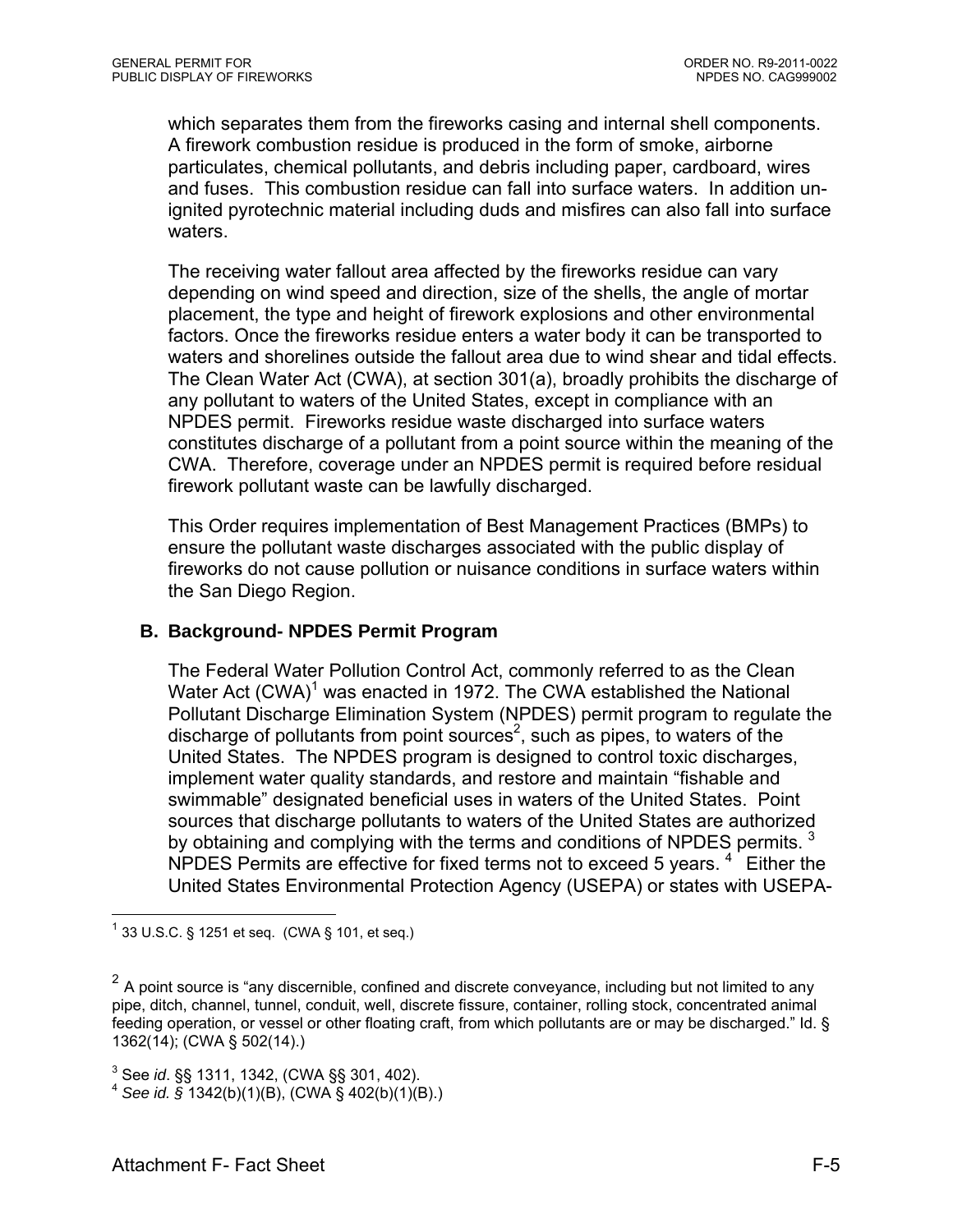approved programs are authorized to issue NPDES permits. California has an approved program.

NPDES permits commonly contain numerical effluent limits on the amounts of specified pollutants that may be discharged and specified best management practices (BMPs) designed to minimize water quality impacts. Federal regulations allow the use of other requirements such as BMPs in lieu of numerical effluent limits if the latter are infeasible. $5$  These numerical effluent limitations and BMPs or other non-numerical effluent limitations implement both technology-based and water quality based requirements of the Act. Technologybased limitations represent the degree of control that can be achieved by point sources using various levels of pollution control technology. If necessary to achieve compliance with applicable water quality standards.<sup>6</sup> NPDES permits must contain water quality-based limitations more stringent than the applicable technology-based standards

Water quality standards, as defined in CWA Section 303(c), consist of the beneficial uses of a water body and criteria (referred to as water quality objectives in California) to protect those uses and an anti-degradation policy.<sup>7</sup> The criteria can be either narrative or numeric.<sup>8</sup> A typical narrative criterion, for example, prohibits "the discharge of toxic pollutants in toxic amounts." Numeric criteria establish pollutant concentrations or levels in water that protect beneficial uses. An example of a numeric saltwater criterion for copper to protect aquatic life is 3.1 micrograms per liter (μg/l) as a monthly average.

The states are primarily responsible for the adoption of water quality standards, although EPA has oversight and promulgation authority, as well. <sup>9</sup> In California water quality standards are found in statewide and regional water quality control plans.<sup>10</sup> Water quality control plans contain beneficial use designations, water quality objectives to protect those uses, and a program to implement the objectives.11 Water quality objectives are the state equivalent of federal criteria

 $\overline{a}$ 

 $7$  See 40 C.F.R. § 131.6.

 $5$  See 40 CFR 122.44(k)(3)

<sup>&</sup>lt;sup>6</sup> Under state law, the water boards establish beneficial uses and water quality objectives in their water quality control or basin plans. Together with an anti-degradation policy, these beneficial uses and water quality objectives serve as water quality standards under the Clean Water Act. In Clean Water Act parlance, state beneficial uses are called "designated uses" and state water quality objectives are called "criteria." Throughout this order, we use the relevant term depending on the statutory scheme.

<sup>8</sup> See 40 CFR § 131.3(b) ("*Criteria* are elements of State water quality standards, expressed as constituent concentrations, levels, or narrative statements, representing a quality of water that supports a particular use.")

<sup>&</sup>lt;sup>9</sup> See 33 U.S.C. § 1313(c), CWA § 303(c).

<sup>&</sup>lt;sup>10</sup> See California Water Code (CWC) §§ 13170, 13170.2, 13240-13247.<br><sup>11</sup> Compare CWC §13050(h) with 40 CFR §131.3(b).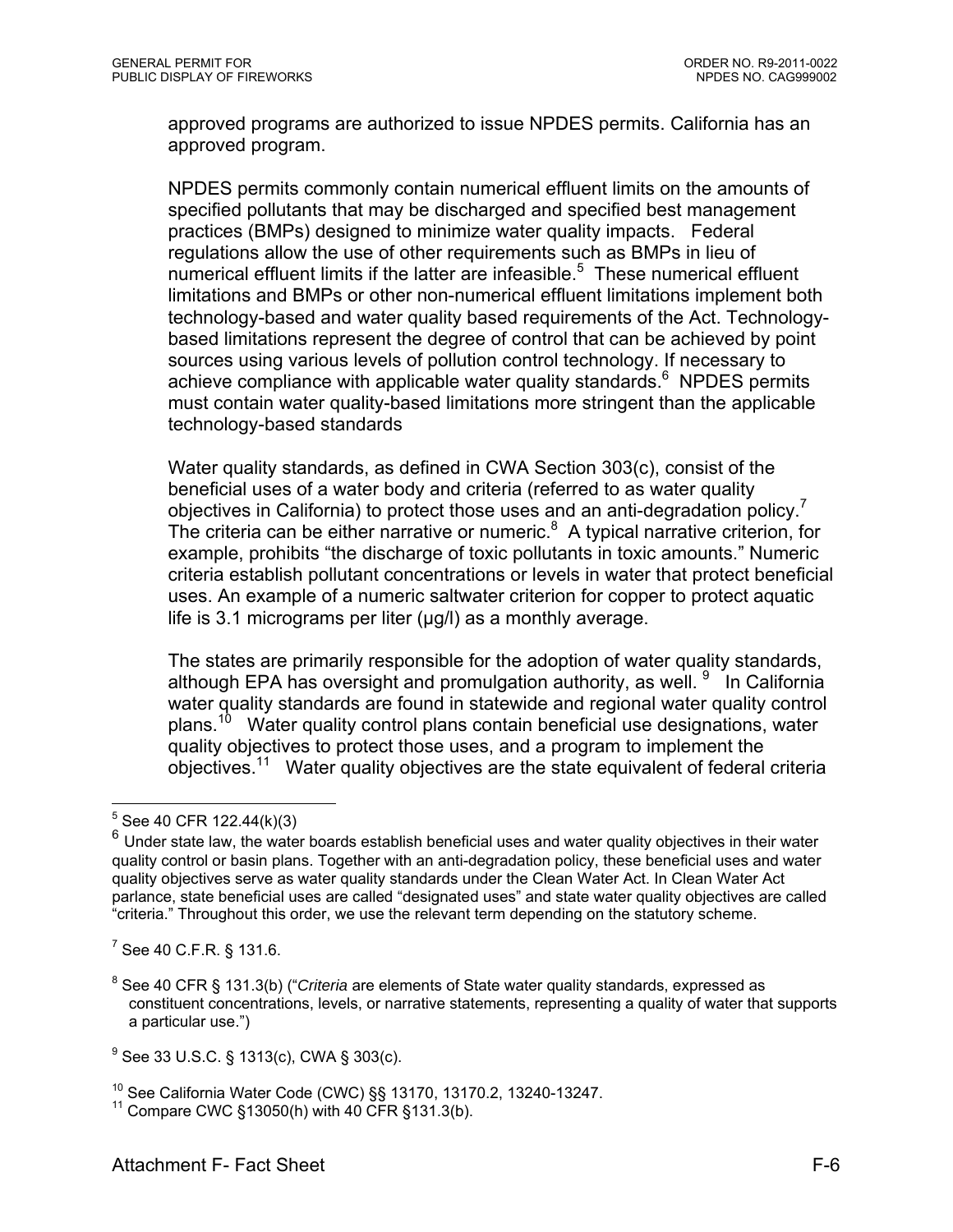under CWA Section 303(c).<sup>12</sup>

In California the State Water Board and nine Regional Water Quality Control Boards (Regional Water Boards) issue and administer NPDES permits under a program approved by the USEPA.<sup>13</sup> To maintain program approval, state and federal law require that permits ensure consistency with the Clean Water Act and implementing USEPA regulations.<sup>14</sup> State statutory authority for the NPDES permit program is found in Chapter 5.5, Division 2 of the California Water Code which ensures consistency with the Clean Water Act requirements for state permit programs. The permits must "apply and ensure compliance with" all applicable provisions of the Clean Water Act and "with any more stringent effluent standards or limitations necessary to implement water quality control plans."15 In addition, permits must be issued and administered in accordance with the applicable EPA permit regulations.<sup>16</sup> The provisions of Chapter 5.5 prevail over other Water Code provisions to the extent of any inconsistency.

## **C. Discharge Description**

#### **1. Firework Categories**

Fireworks are a class of low explosive pyrotechnic devices used for aesthetic or entertainment purposes. Firework devices take many forms to produce four primary effects: noise, light, smoke, and floating materials (confetti for example). Fireworks may be designed to burn with colored flames and sparks including red, orange, yellow, green, blue, purple, and silver.

Professional pyrotechnic devices used in fireworks displays can be grouped into three general categories: 1) aerial shells (paper and cardboard spheres or cylinders filled with pyrotechnic materials), 2) low-level comet and multishot devices such as roman candles, and 3) set piece displays mounted on the ground.

Aerial fireworks typically either provide their own propulsion (e.g. a skyrocket using a solid rocket motor) or are shot into the air in an aerial shell by a mortar using a black powder lifting charge or propellant. Most of the incendiary elements and shell casings burn up in the atmosphere; however, portions of the casings and some internal structural components and chemical residue fall back to the ground or receiving water bodies. The aerial shell typically consists of a cylinder or spherical cartridge, usually constructed of paper, plastic or cardboard and may include some plastic or paper internal components used to compartmentalize chemicals within in the shell. The

 $12$  Compare CWC § 13050(h) with 40 CFR 131.3(b).

<sup>1&</sup>lt;sup>3</sup> See *id.* § 1342(b) and CWC § 13377.<br><sup>14</sup> *Ibid.*; 40 CFR 123; CWC §§ 13372, 13377.<br><sup>15</sup> See CWC § 13377.<br><sup>16</sup> California Code of Regulations (CCR), Title 23, § 2235.2.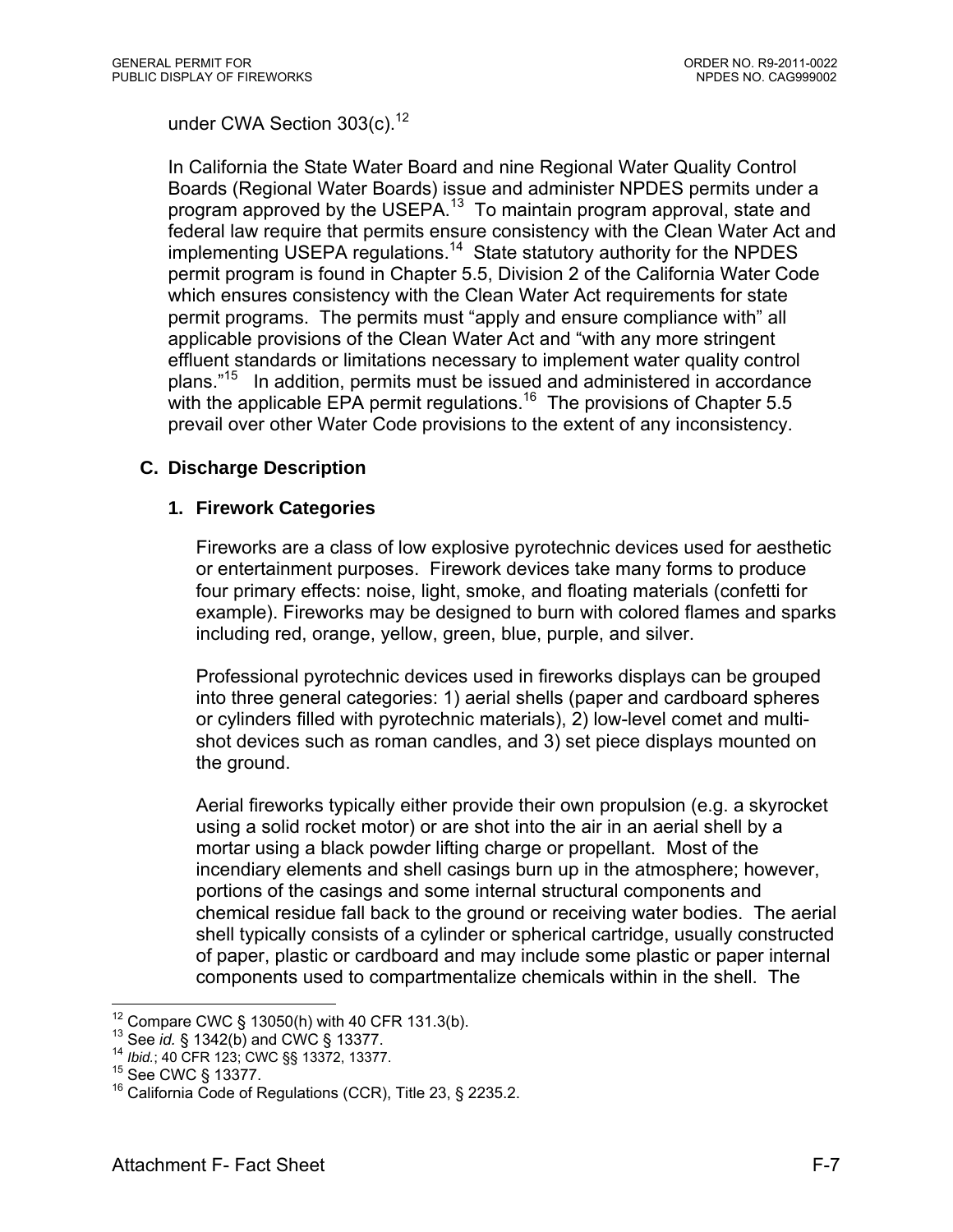shell casing contains a burst charge, pyrotechnic material that emits prescribed colors when detonated, a fuse and a black powder lift charge. Aerial shells are often combined so as to make, when detonated, a great variety of sparkling shapes, often variously colored.

Colors in fireworks are usually generated by pyrotechnic stars—usually just called stars—which produce intense light when ignited. Stars contain five basic types of ingredients.

- A fuel which allows the star to burn
- An oxidizer—a compound which produces (usually) oxygen to support the combustion of the fuel
- Color-producing chemicals
- A binder which holds the pellet together.
- A chlorine donor which provides chlorine to strengthen the color of the flame. Sometimes the oxidizer can serve this purpose.

Attached to the bottom of an aerial shell is a lift charge of black powder. The lift charge and shell are placed at the bottom of a mortar buried in earth/sand or affixed to a wooden rack. A fuse attached to the lift charge is ignited with an electric charge or heat source, the lift charge explodes, and propels the shell through the mortar tube and into the air to a height determined by the amount of powder in the lift charge and the weight of the shell. As the shell travels skyward, a time-delay secondary fuse is burning that eventually ignites the burst charge within the shell at peak altitude. The burst charge detonates, igniting and scattering the stars, which may, in turn, have small secondary explosions. Shells can be launched one at a time or in a barrage of simultaneous or quick succession launches and are typically designed to detonate between 200 and 1000 feet above ground level.

Low-level firework devices consist of stars packed linearly within a tube. When ignited, the stars exit the tube in succession producing a fountain effect of single or multi-colored light as the stars incinerate through the course of their flight. Typically, the stars burn rather than explode, thus producing a ball or trail of sparkling light to a prescribed altitude where they simply extinguish. Sometimes they may terminate with a small explosion similar to a firecracker. Other low-level devices emit a projected hail of colored sparks or perform erratic low-level flight while emitting a high-pitched whistle. Some emit a pulsing light pattern or crackling or popping sound effects. In general, lowlevel launch devices and encasements remain on the ground or attached to a fixed structure and can be removed upon completion of the display. Common low-level devices are multi-shot devices, mines, comets, meteors, candles, strobe pots and gerbs. They are designed to produce effects between 0 and 200 feet above ground level.

Set piece or ground level fireworks are primarily static in nature and remain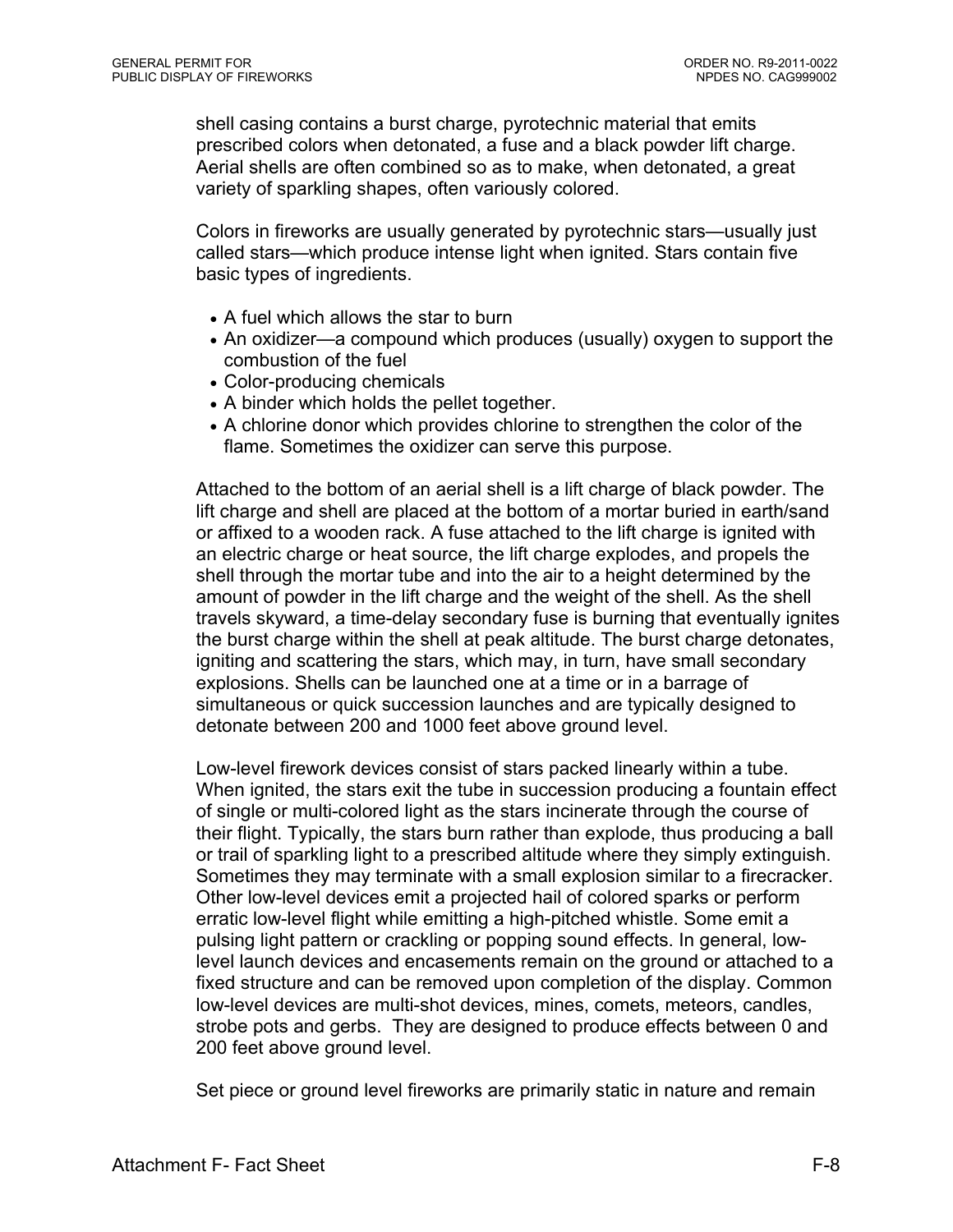close to the ground. They are usually attached to a framework that may be crafted in the design of a logo or familiar shape, illuminated by pyrotechnic devices such as flares, sparklers and strobes. These fireworks typically employ bright flares and sparkling effects that may also emit limited sound effects such as cracking, popping, or whistling. Set pieces are usually used in concert with low-level effects or an aerial show and sometimes act as a centerpiece for the display. It may have some moving parts, but typically does not launch devices into the air. Set piece displays are typically designed to produce effects between 0 and 50 feet above ground level.

### **2. Firework Chemical Constituents**

A partial list of chemicals used in fireworks as fuels, oxidizers, binding agents, coloration effects and sound effects is provided in Table1 below. The detonation of fireworks over or adjacent to surface waters may result in the discharge of these and other pollutants to surface waters:

| <b>Symbol</b> | <b>Name</b>   | <b>Fireworks Usage</b>                                                                                                                                                                                                       |  |
|---------------|---------------|------------------------------------------------------------------------------------------------------------------------------------------------------------------------------------------------------------------------------|--|
| AI            | Aluminum      | Aluminum is used to produce silver and white flames and<br>sparks. It is a common component of sparklers.                                                                                                                    |  |
| Ba            | <b>Barium</b> | Barium is used to create green colors in fireworks, and it can<br>also help stabilize other volatile elements.                                                                                                               |  |
| C             | Carbon        | Carbon is one of the main components of black powder,<br>which is used as a propellant in fireworks. Carbon provides<br>the fuel for a firework. Common forms include carbon black,<br>sugar, or starch.                     |  |
| Сa            | Calcium       | Calcium is used to deepen firework colors. Calcium salts<br>produce orange fireworks.                                                                                                                                        |  |
| <b>CI</b>     | Chlorine      | Chlorine is an important component of many oxidizers in<br>fireworks. Several of the metal salts that produce colors<br>contain chlorine.                                                                                    |  |
| Cs            | Cesium        | Cesium compounds produce indigo color in fireworks.                                                                                                                                                                          |  |
| Cu            | Copper        | Copper compounds produce blue colors in fireworks.                                                                                                                                                                           |  |
| Fe            | Iron          | Iron is used to produce sparks. The heat of the metal<br>determines the color of the sparks.                                                                                                                                 |  |
| K             | Potassium     | Potassium compounds help to oxidize firework mixtures.<br>Potassium nitrate, potassium chlorate, and potassium<br>perchlorate are all important oxidizers. The potassium content<br>can impart a violet color to the sparks. |  |

**Table 1. Fireworks Chemical Constituents**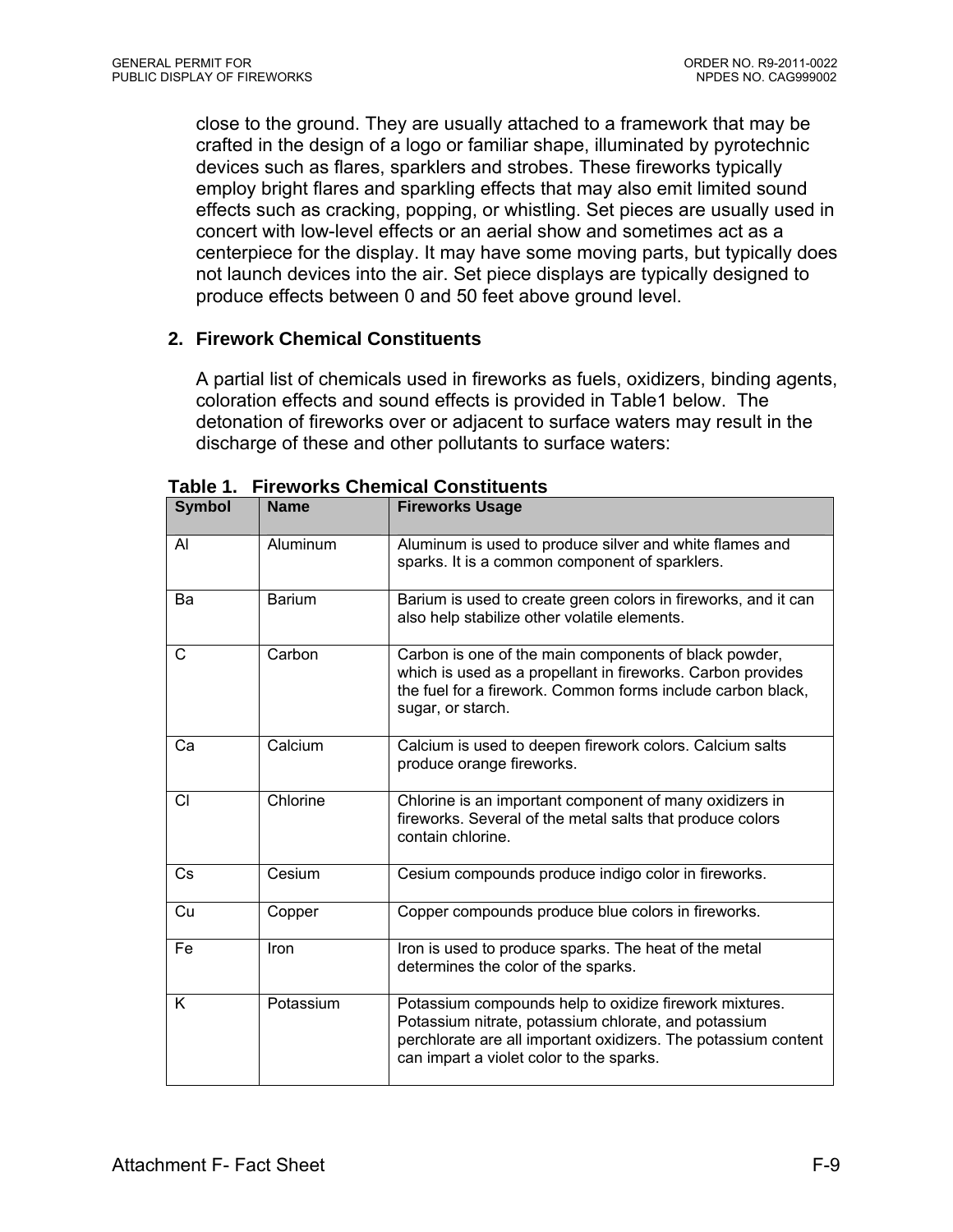| <b>Symbol</b> | <b>Name</b>        | <b>Fireworks Usage</b>                                                                                                                                                                                                                          |
|---------------|--------------------|-------------------------------------------------------------------------------------------------------------------------------------------------------------------------------------------------------------------------------------------------|
| Li            | Lithium            | Lithium is a metal that is used to impart a red color to<br>fireworks. Lithium carbonate, in particular, is a common<br>colorant.                                                                                                               |
| Mg            | Magnesium          | Magnesium burns a very bright white, so it is used to add<br>white sparks or improve the overall brilliance of a firework.                                                                                                                      |
| Na            | Sodium             | Sodium imparts a gold or yellow color to fireworks, however,<br>the color is often so bright that it frequently masks other, less<br>intense colors.                                                                                            |
| Ω             | Oxygen             | Fireworks include oxidizers, which are substances that<br>produce oxygen in order for burning to occur. The oxidizers<br>are usually nitrates, chlorates, or perchlorates. Sometimes<br>the same substance is used to provide oxygen and color. |
| P             | Phosphorus         | Phosphorus burns spontaneously in air and is also<br>responsible for some glow in the dark effects. It may be a<br>component of a firework's fuel.                                                                                              |
| S             | Sulfur             | Sulfur is a component of black powder, and as such, it is<br>found in a firework's propellant/fuel.                                                                                                                                             |
| Sb            | Antimony           | Antimony is used to create firework glitter effects.                                                                                                                                                                                            |
| Sr            | Strontium          | Strontium salts impart a red color to fireworks. Strontium<br>compounds are also important for stabilizing fireworks<br>mixtures.                                                                                                               |
| Ti            | Titanium           | Titanium metal can be burned as powder or flakes to produce<br>silver sparks.                                                                                                                                                                   |
| Zn            | $\overline{Z}$ inc | Zinc is a bluish white metal that is used to create smoke<br>effects for fireworks and other pyrotechnic devices.                                                                                                                               |

The chemical constituents burn at high temperatures when the firework is detonated which promotes incineration. The chemical constituents within the fireworks are scattered by the burst charge, separating them from the fireworks casing and internal shell components. A firework combustion residue is produced in the form of smoke, airborne particulates, chemical pollutants, and debris including paper, cardboard, wires and fuses. This combustion residue can fall into surface waters. In addition un-ignited pyrotechnic material including duds and misfires can also fall into surface waters. The receiving water fallout area affected by the fireworks residue can vary depending on wind speed and direction, size of the shells, the angle of mortar placement, the type and height of firework explosions and other environmental factors. Once the fireworks residue enters a water body it can be transported to waters and shorelines outside the fallout area due to wind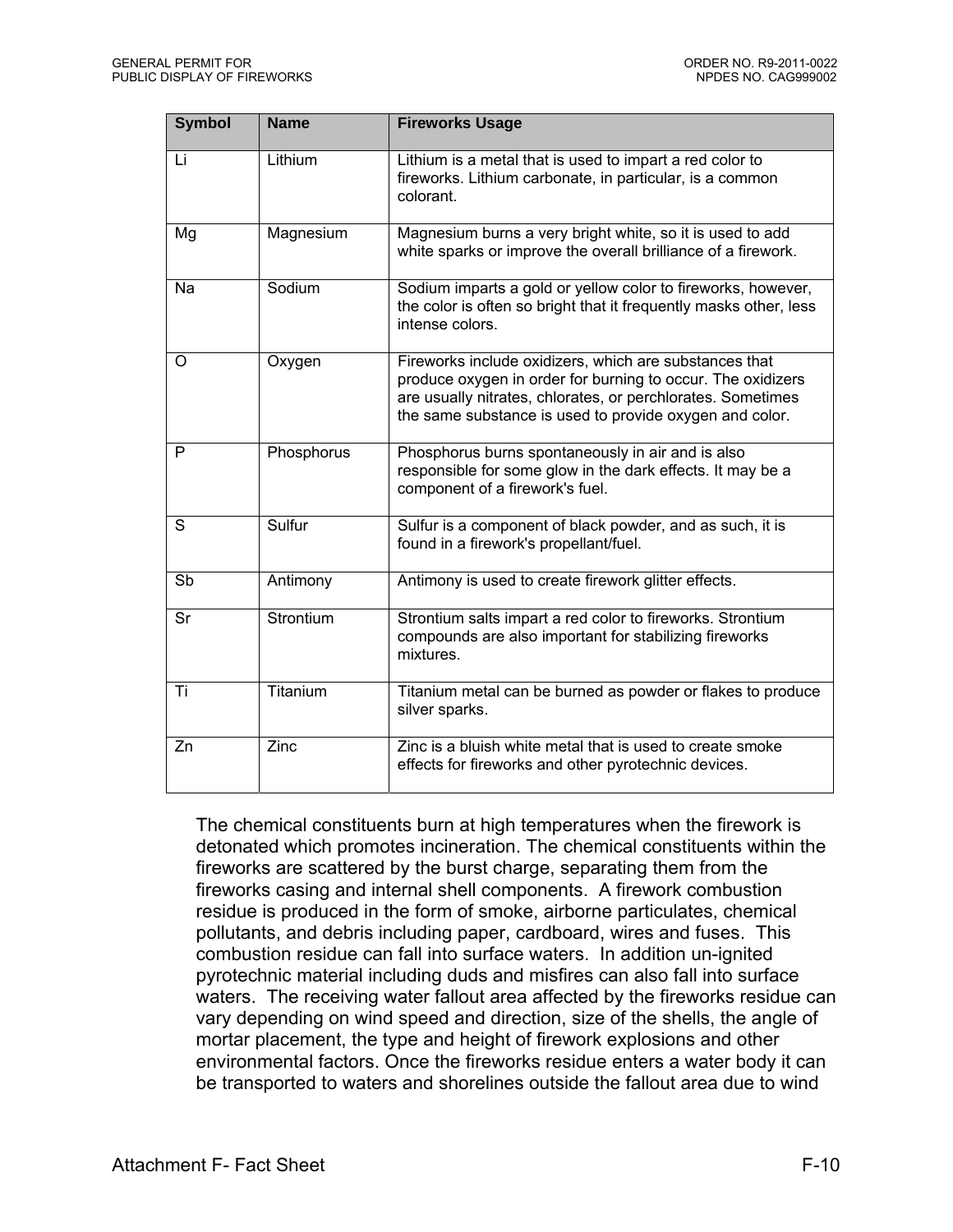shear and tidal effects.

Various factors can affect the levels of firework chemical residues in surface waters adjacent to fireworks displays, such as the frequency of firework events, the overall amount of ignited fireworks per event, efficiency of perchlorate oxidation which controls the mass of perchlorate introduced to the environment, wind direction and velocity which controls the dispersion and fall-out of firework particles. All of these factors associated with the detonation of fireworks have a potential to adversely effect or contribute to degradation of water and sediment quality within the receiving waters.

### **3. Perchlorate Considerations**

One of the main constituents of concern in firework discharges is perchlorate. The detonation of fireworks can result in the release of perchlorate into the environment and surface waters. Perchlorate is a chemical that is both manufactured and naturally-occurring. Most commonly found in the form of perchloric acid and salts, perchlorate is highly soluble, mobile in groundwater and surface water, and persistent in the environment. Most fireworks are believed to contain potassium perchlorate, an inorganic salt that is a strong oxidizer. The manufacturers of fireworks use potassium perchlorate in the compositions that produce colored smokes and bursts. Its presence in the environment has been attributed to past waste handling practices at facilities that manufacture or use perchlorate and materials containing the chemical. It may also be present in the environment as a consequence of using perchlorate-containing products such as solid rocket propellant, flares, fireworks, pyrotechnic devices including fireworks, and explosives. Perchlorate can greatly impact human health by interfering with iodide uptake into the thyroid gland. In adults, the thyroid gland helps regulate the metabolism by releasing hormones, while in children, the thyroid helps in proper development. Although research has found that perchlorate at high levels can limit the uptake of iodide by the thyroid gland, studies have not directly measured the impact of perchlorate on human metabolism and growth.

Perchlorate effects on the thyroid gland are the basis of the 6 ug/L public health goal (PHG) for drinking water established in 2004. A PHG is a level of a contaminant in drinking water that does not pose a significant short-term or long-term health risk. A PHG is not a regulatory requirement. Instead, it is a goal for drinking water that California's public water suppliers and regulators should strive to meet if it is feasible to do so. In January 2011, OEHHA released a draft technical support report document proposing the establishment of a 1 ug/L PHG for perchlorate. .

Monitoring by the California Department of Public Health and operators of public water systems have shown perchlorate to be a wide spread drinking water contaminant occurring in several hundred wells, mostly in Southern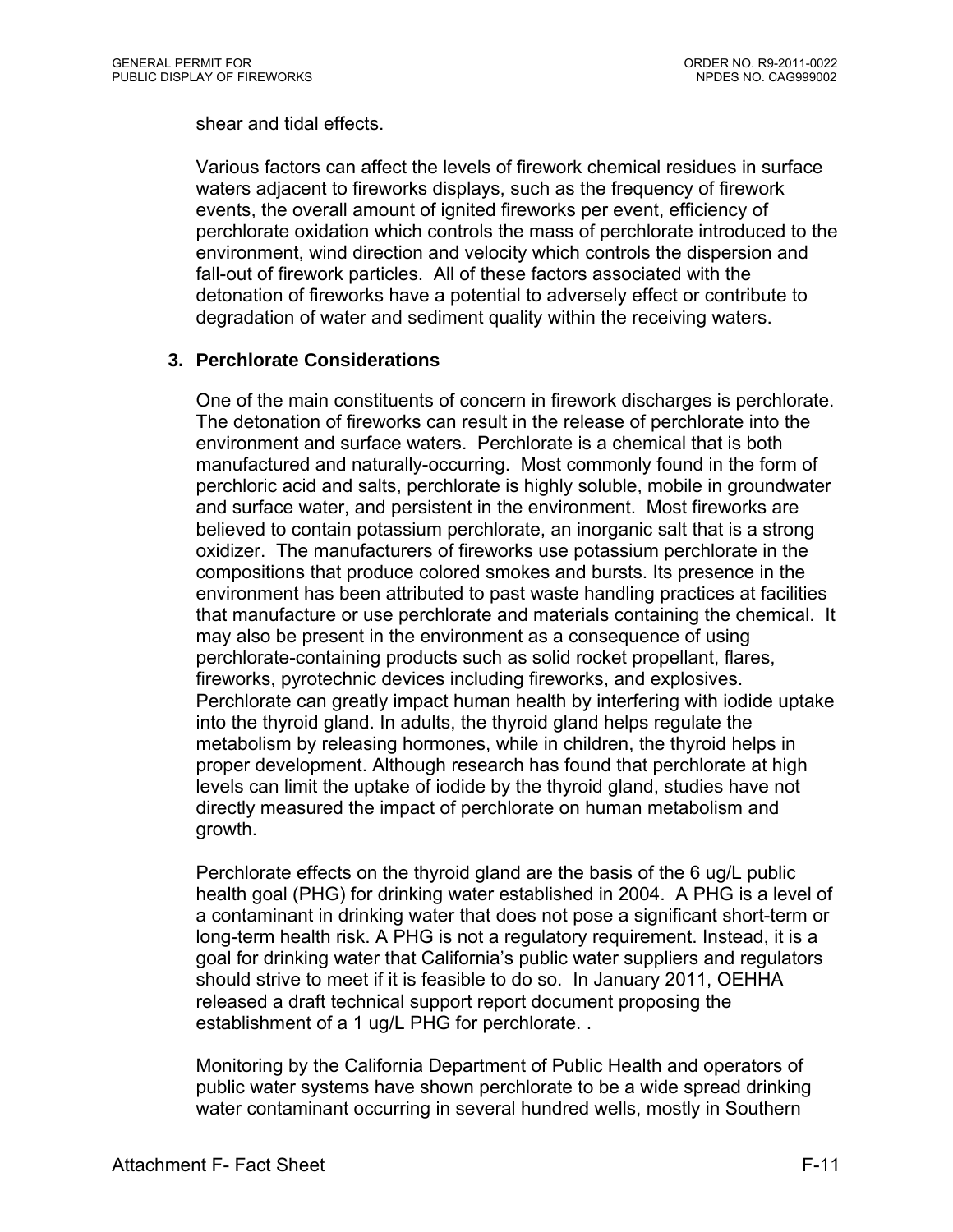California. Perchlorate was also found in the Colorado River, an important source of water for drinking and irrigation, where its presence resulted from contamination from ammonium perchlorate manufacturing facilities in Nevada.

Based on all of these considerations the California Department of Public Health took action in October 2007 to regulate perchlorate as a drinking water contaminant with a maximum contaminant level (MCL) of 6 micrograms per liter. On the Federal level the US EPA issued a notice in the federal register on February 2, 2011 that it is initiating a process to develop and establish a national primary drinking water regulation for perchlorate.

#### **D. Summary and Analysis of Existing Data**

With the exception of SeaWorld San Diego, discharges associated with public fireworks events have previously been unregulated in the San Diego Region by the San Diego Water Board. SeaWorld has conducted annual fireworks related monitoring for sediment and water quality parameters since 2001 in accordance with its NPDES permit. In 2007 monitoring requirements to determine effects on benthic infauna were also added by the San Diego Water Board.

On December 17, 2007, the San Diego Water Board made revisions to the NPDES permit for SeaWorld San Diego (Order No. R9-2005-0091, NPDES No. CA0107336) to incorporate requirements for the discharge of pollutant waste associated with the public display of fireworks to Mission Bay. SeaWorld has conducted nightly displays of fireworks over many years during the summer months between April and September and other times during the year. Under the current SeaWorld Master Plan update, approved by the California Coastal Commission in 2001, SeaWorld may present up to 150 fireworks events per year, with an anticipated average between 110 and 120 events per year. SeaWorld's firework events have occurred at the same general location in Mission Bay and thus would be expected to represent the maximum firework pollutant loading conditions and cumulative effects on a surface water body. Accordingly discharges from SeaWorld's public fireworks events likely represent the maximum firework pollutant loading conditions and cumulative effects due to a combination of 1) the restricted circulation of waters within Mission Bay, 2) the shallow depth of the bay in the vicinity of the fireworks events, and 3) the high frequency of repeat fireworks events throughout the year at the same location. Other water bodies however can exhibit different and unique effects from firework event discharges due to site specific factors.

With the exception of perchlorate and bis-phthalate, water chemistry sampling of regular SeaWorld events (typically involving the detonation of approximately 200 pounds of net explosive weight) to date showed little evidence of pollutants within the receiving water column at levels above applicable water quality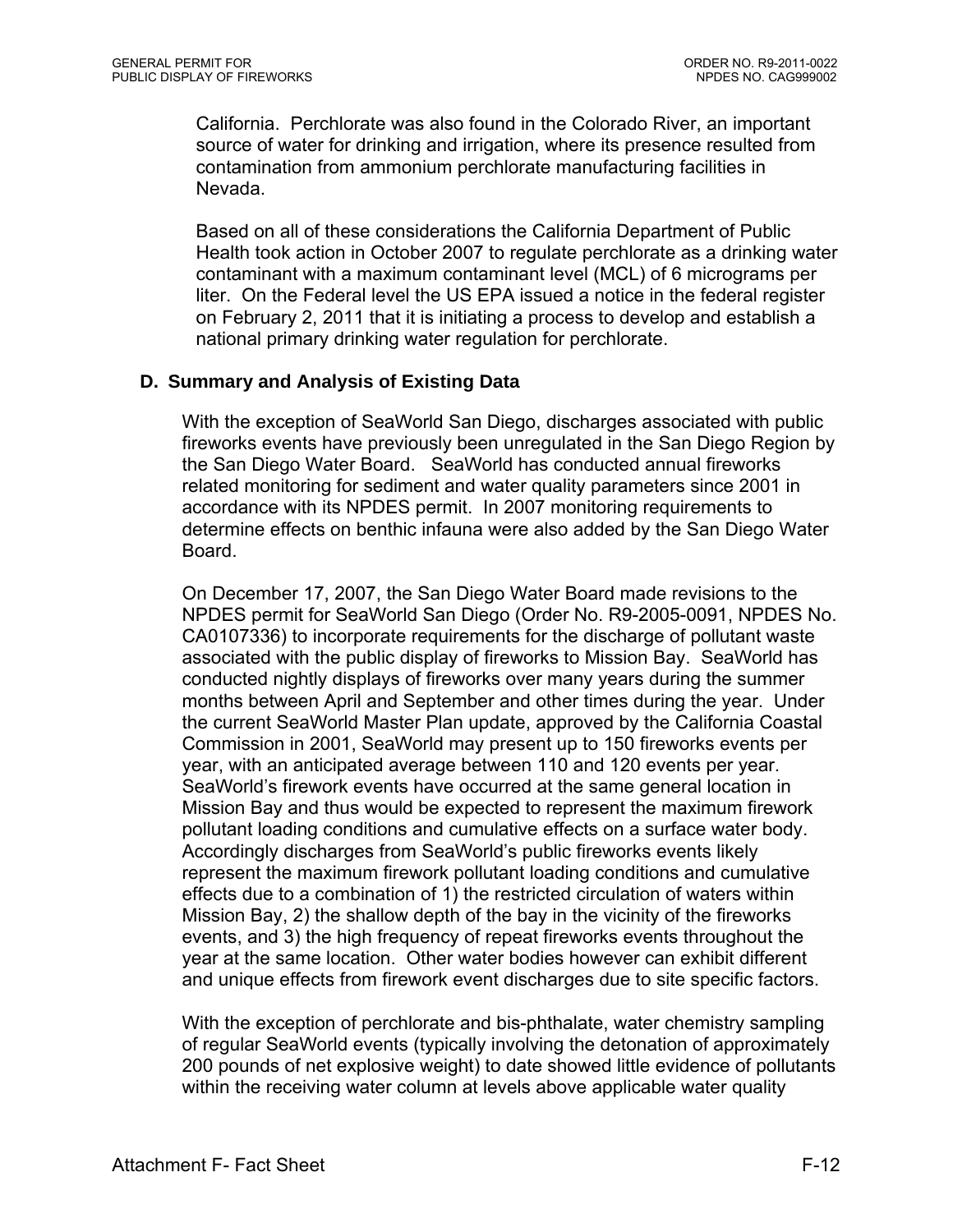criteria or detected reference site levels.<sup>17</sup> Comparison of instantaneous and average concentrations of dissolved metals in water samples taken after SeaWorld's typical fireworks displays to California Toxics Rule (CTR) saltwater criteria shows that the instantaneous and average dissolved concentrations of metals fall below both continuous exposure and maximum exposure concentrations.

SeaWorld also conducted water chemistry monitoring following two Labor Day events and one Fourth of July fireworks event.<sup>18</sup> These 3 events have a larger discharge, with approximately 1000 pounds of net explosive weight used per event. Water chemistry sampling following these dates found receiving waters in the fireworks fallout area to exceed both water quality criteria and levels documented at the reference sites. Pollutants such as arsenic, copper, mercury, tin, zinc and phosphorous were detected at levels above water quality criteria or at elevated levels compared to the reference sites. However, only phosphorous exceeded instantaneous water quality criteria.

While dissolved water chemistry during major events showed one exceedance and elevated levels of some pollutants, it is important to note that the dissolved form may not be representative of fireworks discharges. The June 2010 Sea World Aerial Fireworks Displays NPDES Permit Addendum Summary Report suggests that the lack of exceedances of water quality criteria may be due to a number of factors, including settling and a short residence time in the water. It is also important to note that CTR criteria for metals is in the dissolved form. However, all NPDES permit effluent limitations for metals are required to be expressed in the 'total recoverable metal' (see 40 CFR 122.45 and 136). Based upon the potential nature of the discharge form (particulate) and pertinent federal regulations, the data was also examined for differences in total metals between the fireworks discharge zone and the reference sites. The sampling showed increased total concentrations in the fireworks discharge zone relative to the reference site(s) for aluminum, cadmium, chromium, copper, lead, nickel, selenium, thallium, vanadium and zinc. This indicates that the dominant form of the discharge is in particulate form. However, the only metals whose levels in the discharge zone were at or above instantaneous dissolved CTR criteria were copper and zinc.

While the water chemistry sampling to date shows elevated levels of pollutants within the fireworks fallout area relative to reference sites, the elevated levels are primarily following large events and below applicable water quality criteria. Monitoring of SeaWorld's major firework events was typically conducted approximately 12 hours following the event, and for the Fourth of July event, approximately 36 hours following the event. The representativeness of the sampling is likely influenced by a number of factors including the form of the discharge (dissolved or particulate form), tidal magnitude and timing, and

 $\overline{a}$ 

<sup>&</sup>lt;sup>17</sup> There are currently no applicable water quality criteria for perchlorate and bis-phthalate.<br><sup>18</sup> The sampling following the July 4<sup>th</sup> event was delayed until the morning of July 6.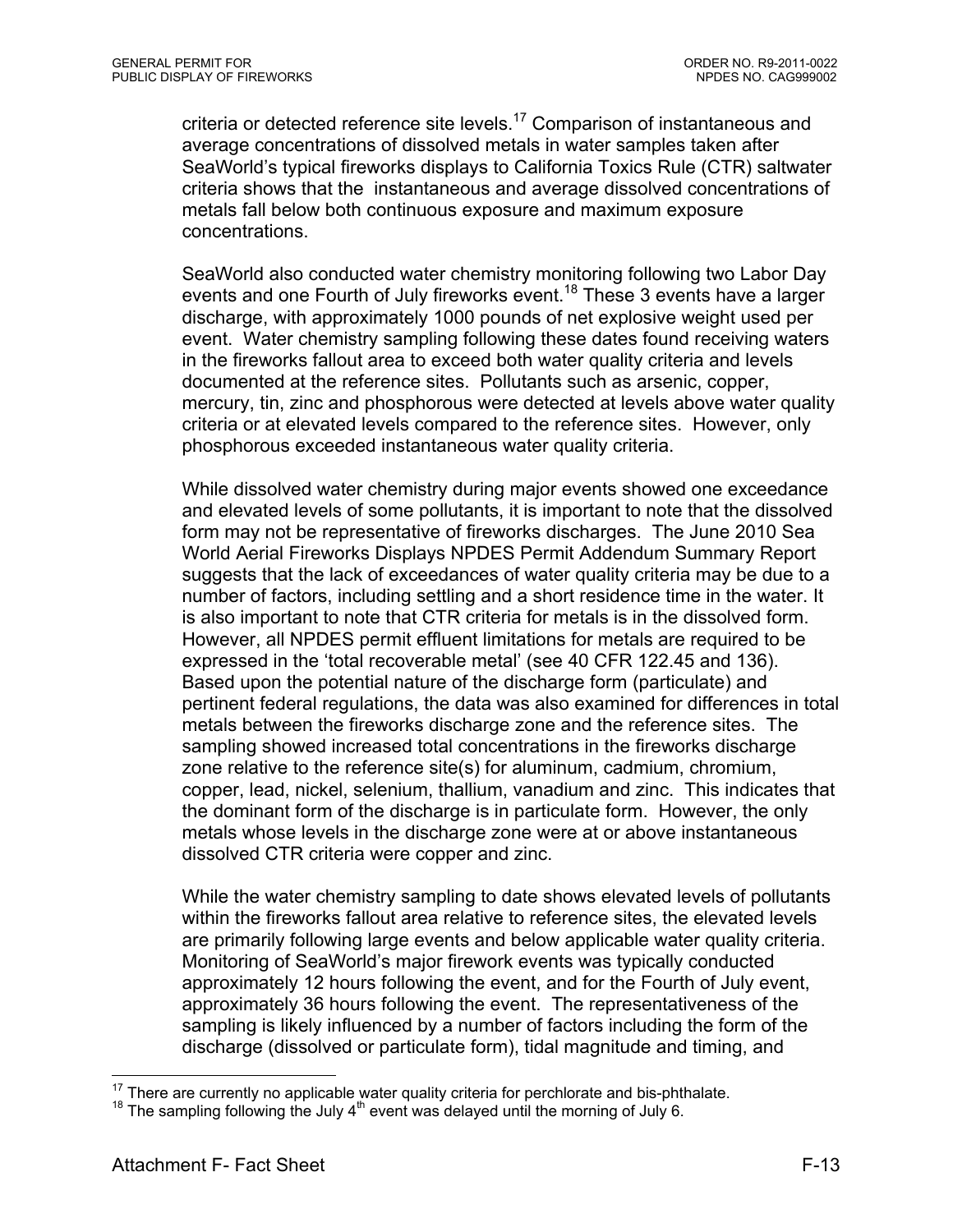salinity. Again, the unknown variability in these factors is reflected within the June 2010 Sea World Aerial Fireworks Displays NPDES Permit Addendum Summary Report which lists factors such as "currents and tidal mixing, the short residence time of fireworks debris in the water of the FDZ, adsorption, and settling, and the fact that the majority of the fireworks chemicals are incinerated upon detonation" as potential contributing factors to the documented results. Thus, the accuracy of the sampling methodology may be limiting the accuracy of water column sampling for pollutants. However, it remains clear that water chemistry sampling found elevated pollutant levels relative to the reference sites after major events.

It is important to note that the Water and Sediment Monitoring Plan required under this Order must include a conceptual model developed by dischargers to dictate the design of the sediment monitoring program. The model is required to consider the physical and chemical fate and transport of pollutants. This effort is expected to better define the nature of residual firework pollutant waste discharges into receiving waters, and may result in a more representative sampling methodology for water chemistry following fireworks discharges. Thus, the documentation of elevated levels of certain pollutants in the water column and sediment relative to the reference sites, as well as the unknown nature of the discharge, warrant further sampling for water chemistry following conceptual model development.

SeaWorld's sediment monitoring in Mission Bay found enrichment of 11 metals within the fireworks zone when compared to one reference site (barium, chromium, cobalt, copper, molybdenum, potassium, selenium, silver, thallium, titanium and vanadium) and 4 metals (barium, cobalt, copper, and vanadium) when compared to both reference sites. Alternatively, sediment grain size and concentration analysis found correlations for barium, cobalt, chromium, copper, titanium and vanadium. The data provides an indication of an accumulation of pollutants over time within the fireworks fallout area when compared to the reference sites.

Based on SeaWorld's sediment toxicity and benthic community analysis, it was difficult to draw any conclusions regarding the benthic effects of fireworks displays to the differences found between the reference stations and the fireworks fallout area. Additional monitoring may be necessary to separate possible effects associated with fireworks displays and effects from other pollutant sources to Mission Bay, such as storm water discharges. The results for the short-term survival sediment toxicity sampling were highly variable spatially and temporally within the fireworks deposition zone and temporally within the reference sites. Sediment toxicity test results for both reference sites and the fireworks fallout area ranged from non-toxic to highly toxic. Thus, it was difficult to detect any difference in short term toxicity between and among the sites. All sites did appear to exhibit decreased survival rates when compared to laboratory control samples. While the sediment toxicity sampling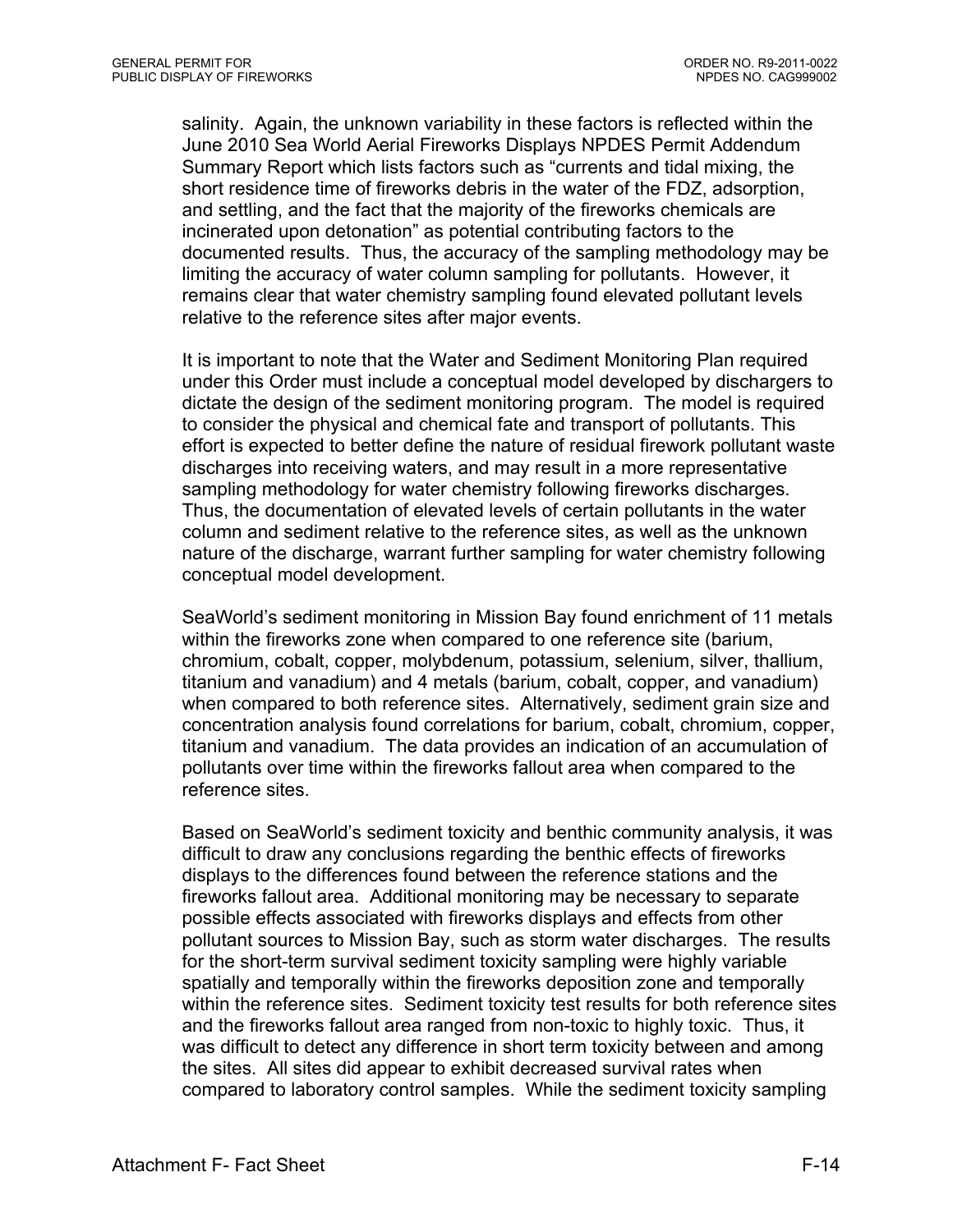conducted by SeaWorld utilized a methodology consistent with the SWRCB Sediment Quality Control Plan, sampling done to determine compliance with Sediment Quality Objectives must include both a short-term survival toxicity test and a sublethal sediment toxicity test. The benthic infaunal sampling found the reference sites and fireworks fallout area to have communities with a different species composition. The fireworks fallout sampling area consists of vegetated (*Zostera marina*) soft-bottom subtidal habitat while the reference sites were documented in sampling datasheets to be unvegetated soft-bottom. The differing habitat types made it difficult to compare benthic communities between the reference sites and fireworks fallout area. Thus, detecting or determining any benthic community impacts in the fireworks fallout area is not feasible with the data collected.

The data collected by SeaWorld under their NPDES permit for SeaWorld San Diego was collected from August 2008 to March 2010. Although the data collected is insufficient for a full determination based upon the SWRCB Sediment Quality Control Plan, the current Sediment Quality Objectives Line of Evidence Evaluation Tool (SQO LOE Tool) allows for the input of collected data in order to access the likelihood of biological exposure and effects from each line of evidence. For the data collected by SeaWorld, a number of chemical constituents required by the SWRCB Sediment Quality Plan were not collected, and only one of the required two toxicity tests was done. However, the data collected was entered into the SQO LOE Tool and evaluated for toxicity and chemical exposure. The fireworks fallout area could not be evaluated for benthic community condition as the SQO LOE Tool is specific to unvegetated subtidal. A total of 6 events were sampled by SeaWorld as follows: 2 spring pre-fireworks events, 3 major fireworks events, and 1 minor fireworks event. An additional 7 reference sites in Mission Bay were sampled in 2006 and 2007. The total number of samples collected was as follows: 19 reference samples and 60 fireworks fallback area samples. 10 samples per event were taken within the fireworks fallback area.

The results for sediment chemistry showed a moderate number of impacted<sup>19</sup> sediment samples (45 percent) in the fireworks fallout area prior to the beginning of SeaWorld's summer fireworks events (see Figure 1). For sediment samples collected during the fireworks season (August and September 2008, July and September 2009), the number of impacted sediment samples increased, with almost 80 percent of samples qualifying as impacted (see Figure 1). The number of qualified sediment samples at reference sites remained low during both periods, with pre-events sampling showing 10 percent of sediment samples as impacted. During the SeaWorld fireworks season this number increased slightly to 11.1 percent.

<sup>1</sup>  $19$  Sediment samples with a moderate or high exposure risk to benthic communities (integrated chemistry indicator).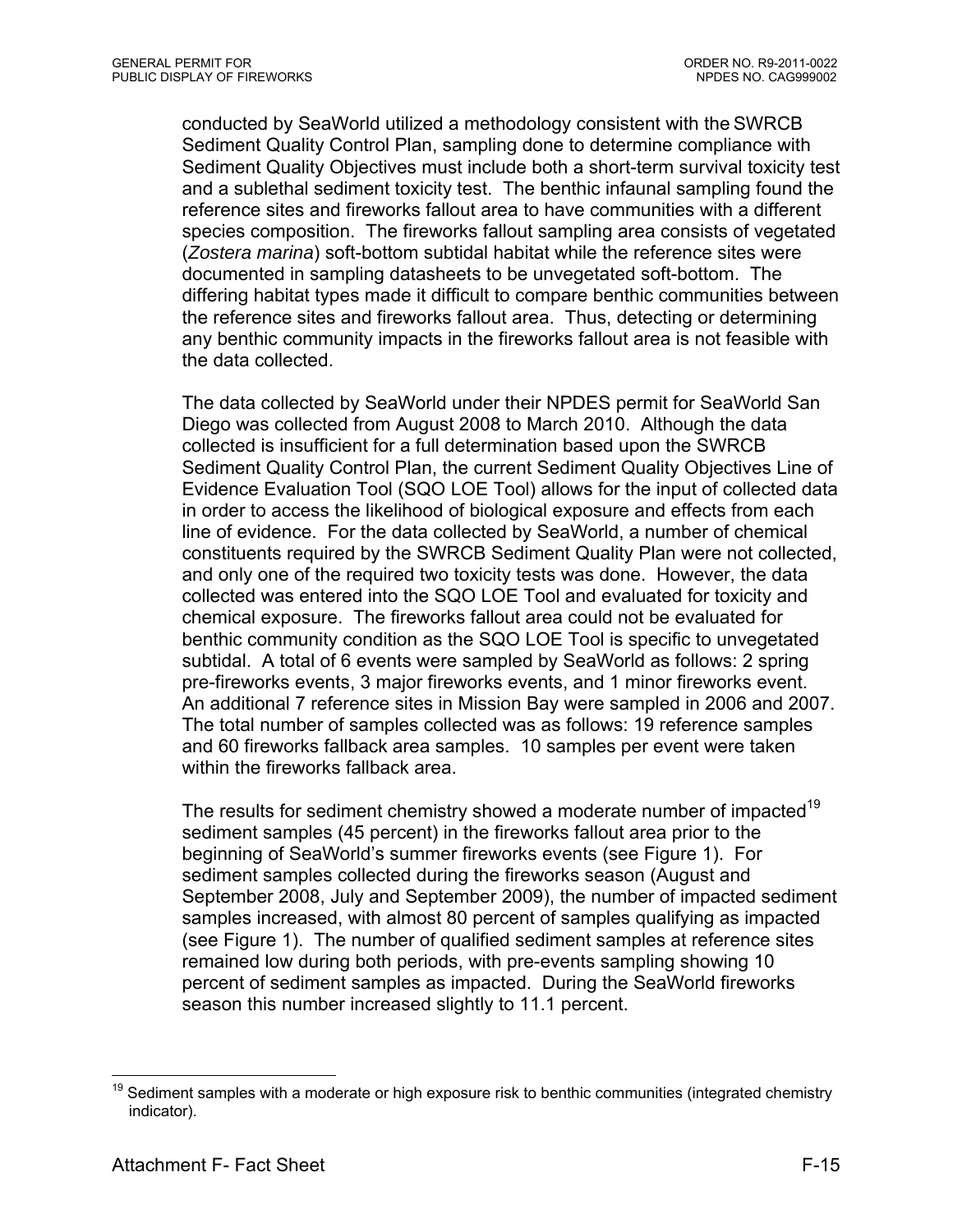

Figure 1. Percent of Impacted Sediment Chemistry Samples Before and During Fireworks.

The results for sediment acute toxicity differed from the sediment chemistry results. The reference sites and the SeaWorld fireworks fallout area had more samples that were considered toxic<sup>20</sup> during pre-events sampling than for samples collected during the fireworks season. Acute toxicity during the fireworks season was low, with less than 10 percent of samples and 0 percent of samples defined as toxic in the SeaWorld fireworks fallout area and reference sites, respectively (see Figure 2). Presumably a factor external to the fireworks discharge resulted in acute toxicity in both areas. The June 2010, SeaWorld Aerial Fireworks Displays NPDES Permit Addendum Summary Report suggest that storm water runoff may be a possible source of the acute toxicity. This is a likely possibility, as rainfall records show 0.18" and 0.68" of rainfall occurring in March 2009 and 2010, respectively<sup>21</sup>. These rainfall events occurred prior to the pre-event sample collection. It is important to note that while the sampling indicates the fireworks discharge did not cause acute

 $\overline{a}$ 

<sup>&</sup>lt;sup>20</sup> Samples classified as nontoxic or low toxicity were not considered "toxic."<br><sup>21</sup> http://www.wrh.noaa.gov/sgx/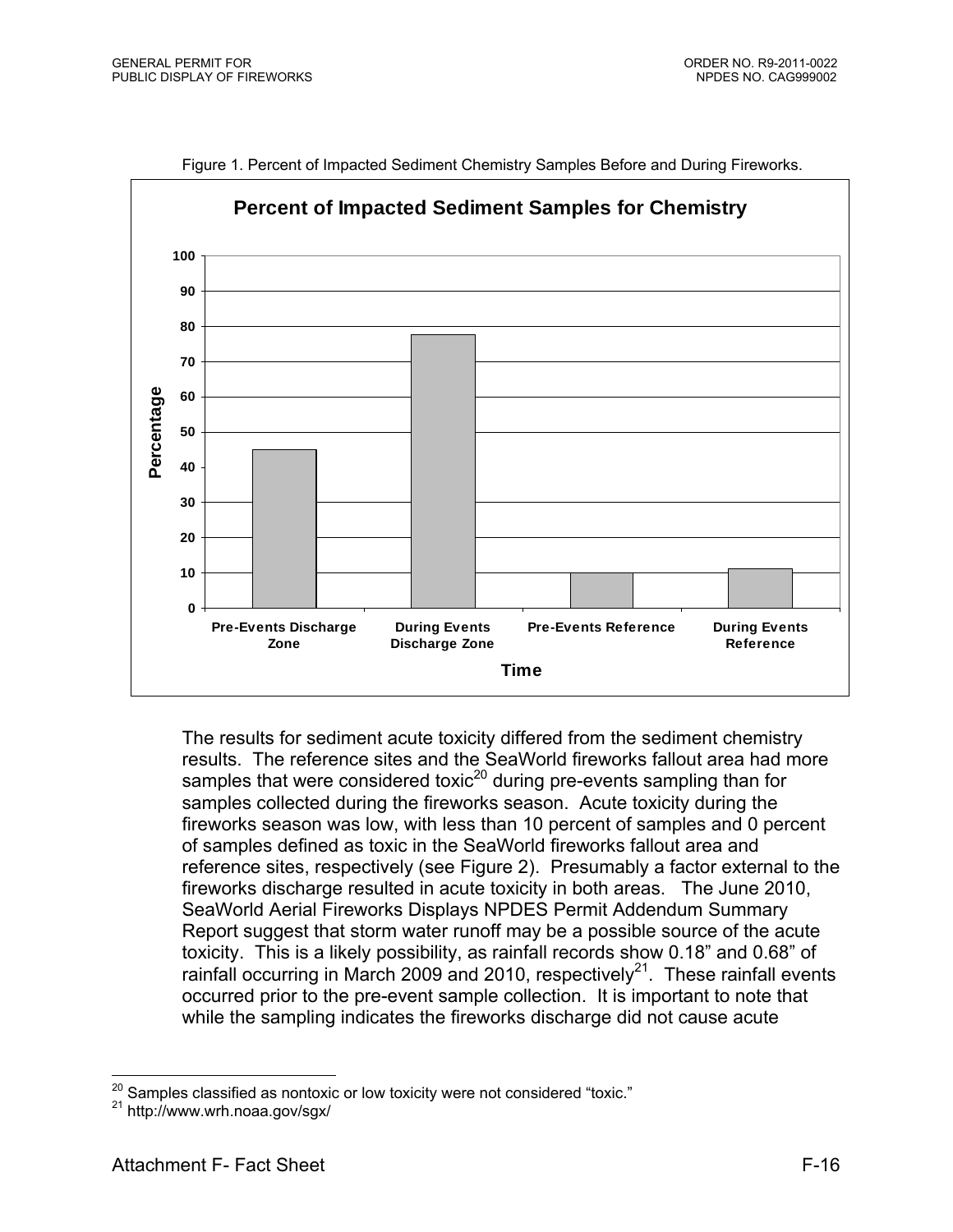toxicity, no sublethal toxicity testing was conducted. Therefore, sublethal effects from chemical exposure is unknown.



Figure 2. Percent of Toxic Sediment Toxicity Samples Before and During Fireworks.

In summary, sediment monitoring at SeaWorld to date shows elevated pollutants within the sediment, but toxicity testing results are inconclusive, and the benthic community results cannot reasonably be evaluated. As discussed in the SWRCB Sediment Quality Control Plan, none of the individual lines of evidence is sufficiently reliable when used alone to assess sediment quality impacts due to toxic pollutants. Within a given site, individual lines of evidence may underestimate or overestimate the risk to benthic communities and do not indicate causality of specific chemicals. Thus, while sampling documented increased pollutant levels, the monitoring conducted to date is insufficient to discern if there are benthic impacts within the fireworks fallout area attributable solely to the discharge of residual fireworks pollutant waste. However, the increase in pollutant levels within the sediment in the fireworks fallback area shows that the discharge of pollutants associated with larger fireworks events has the reasonable potential to cause or contribute to an exceedance of the narrative sediment quality objectives stated in section VI.A.3.c of the Order.

Based on water quality data obtained to date, it is unlikely that single fireworks events of a smaller size than SeaWorld's Fourth of July and Labor Day events would cause exceedances of applicable water quality criteria in the water column of receiving waters. However, the continuous discharge of pollutant waste from large fireworks events and the cumulative discharges of smaller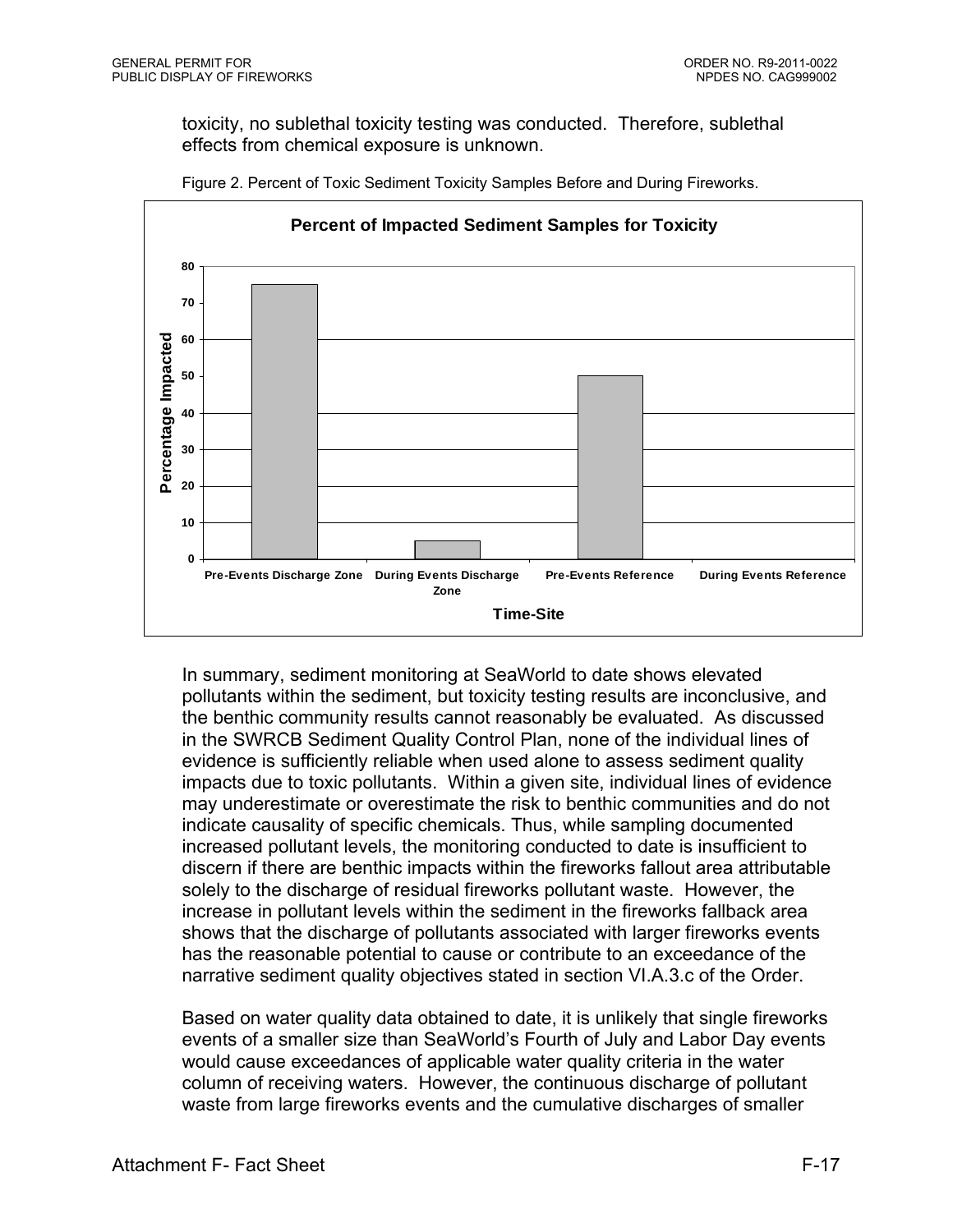events may result in longer-term pollutant accumulation in bay sediments, similar to the enrichment observed in the in the SeaWorld fireworks fallback area data. The water column monitoring documented an increased level of total metal concentrations in the SeaWorld fireworks fallback area relative to the reference site(s) for aluminum, cadmium, chromium, copper, lead, nickel, selenium, thallium, vanadium and zinc. While sampling in the SeaWorld fireworks fallback area clearly documented an accumulation of metals within the fallback area sediment, the data on cumulative effects is too limited to discern differences in accumulation between and among events, nor determine rates of accumulation or attenuation (see Figure 3).



Figure 3. Percent of Impacted Sediment Chemistry Samples By Event.

Although site specific information is not available for all receiving waters in the San Diego Region subject to this type of discharge, and each water body can exhibit different effects as a result of the discharge, it is anticipated that proper implementation of BMPs required under this Order would adequately control and abate the discharge of pollutant wastes from public fireworks events to surface waters in the San Diego Region.

The San Diego Water Board's review of sampling conducted under Order No. R9-2005-0091 focused on quantitative data from water column and sediment sampling, with the review looking primarily for differences in water column and sediment chemistry results between the discharge zone and reference sites, and by further comparing discharge zone results to applicable water quality criteria. As stated in section I.C.2 of this Order, the fireworks discharge may also include wires, cardboard, fuses and duds that fall back into the discharge zone. Order No. R9-2005-0091 did include a finding regarding the amount of surface debris collected by SeaWorld following fireworks events, with an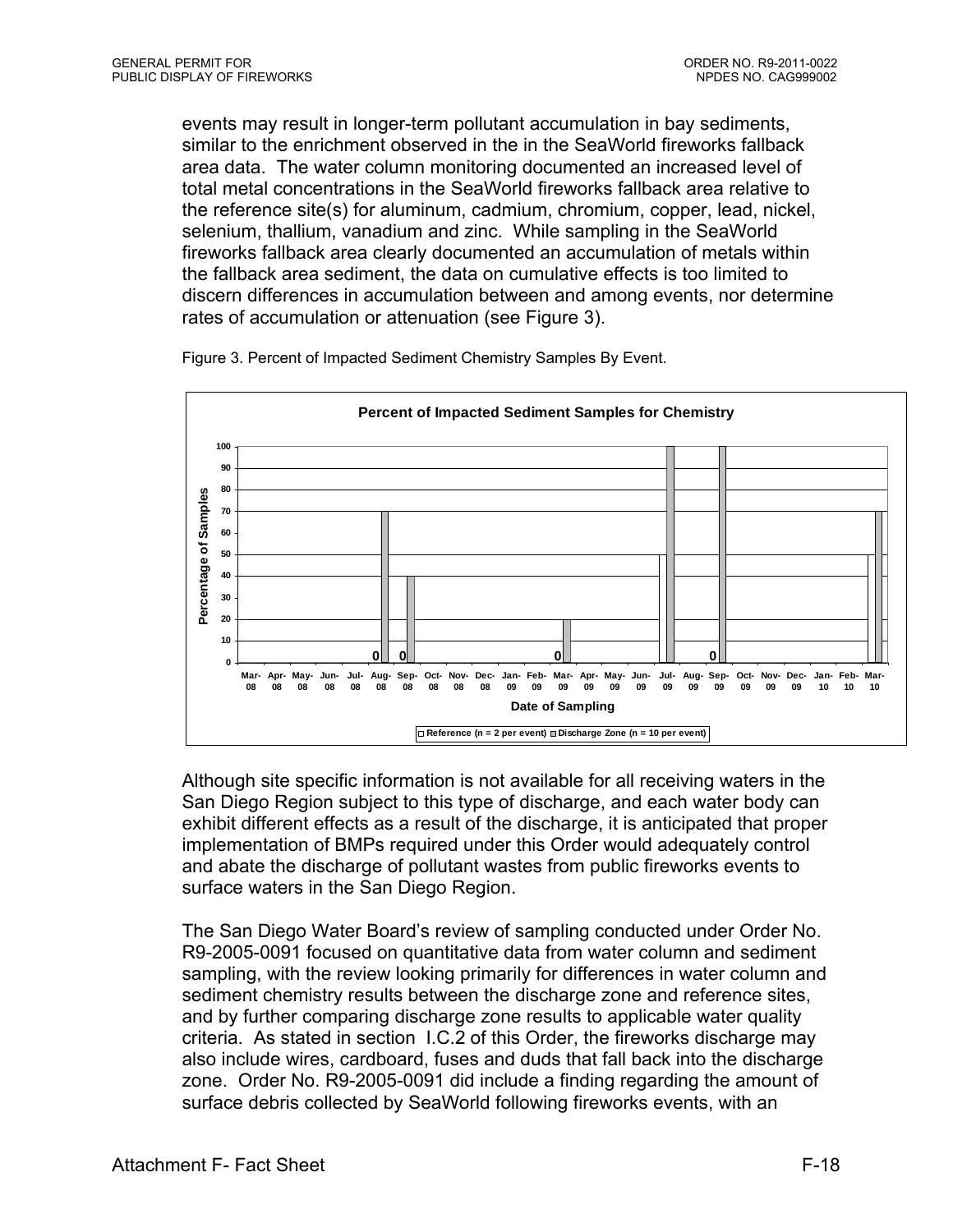average of 11 pounds of fireworks related wet debris collected each evening and 8 pounds the following morning. Furthermore, the diving logs for sample collection under Order No. R9-2005-0091 provided additional documentation of fireworks debris on the benthos of the discharge zone following major events. It is likely that firework duds, the incomplete combustion of fireworks, and postfragmentation debris (wires, cardboard, etc…) contributes equal, if not greater, loads of pollutants to the benthos of receiving waters than particulate fallout. However, the proportion of pollutants from particulate fallout in relation to duds, debris or incomplete combustion has not been tested or quantified.

## **E. Related Fireworks Regulation**

### **1. Office of the California State Fire Marshall (OSM).**

California's Fireworks Law, passed in 1938, established the Office of the State Fire Marshal (SFM) as the fireworks classification authority in California. Fireworks are classified through laboratory analysis, field examinations and test firing of items. As part of the program, SFM requires the licensing of all pyrotechnic operators, fireworks manufacturers, importerexporters, wholesalers, retailers, and public display companies. Pyrotechnic Operators, who discharge fireworks at public displays or launch high powered and experimental rockets, must also pass a written examination and provide proof of experience. The State's Explosives Law authorizes the California State Fire Marshal to adopt regulations for the safe use, handling, storage and transportation of fireworks in California. The laws and regulations governing the transportation, use and storage of fireworks in California are contained in:

- a) State Fireworks Law, California Health and Safety Code, Section 12500 – 12728;
- b) State Fireworks Regulations, Title 19, California Code of Regulations, Chapter 6;
- c) Storage, Title 27, Code of Federal Regulations part 55, Sub-part K; and
- d) Hazardous Materials Transportation, Title 13, California Code of Regulations,

#### **2. California State Department of Toxic Substances Control.**

In light of the risks to public health and the environment posed by perchlorate releases, the California Legislature adopted the Perchlorate Contamination Prevention Act of 2003, amending Chapter 6.5 of Division 20 of, the Health and Safety Code and requiring the California Department of Toxic Substances Control (DTSC) to adopt regulations specifying best management practices for perchlorate and perchlorate-containing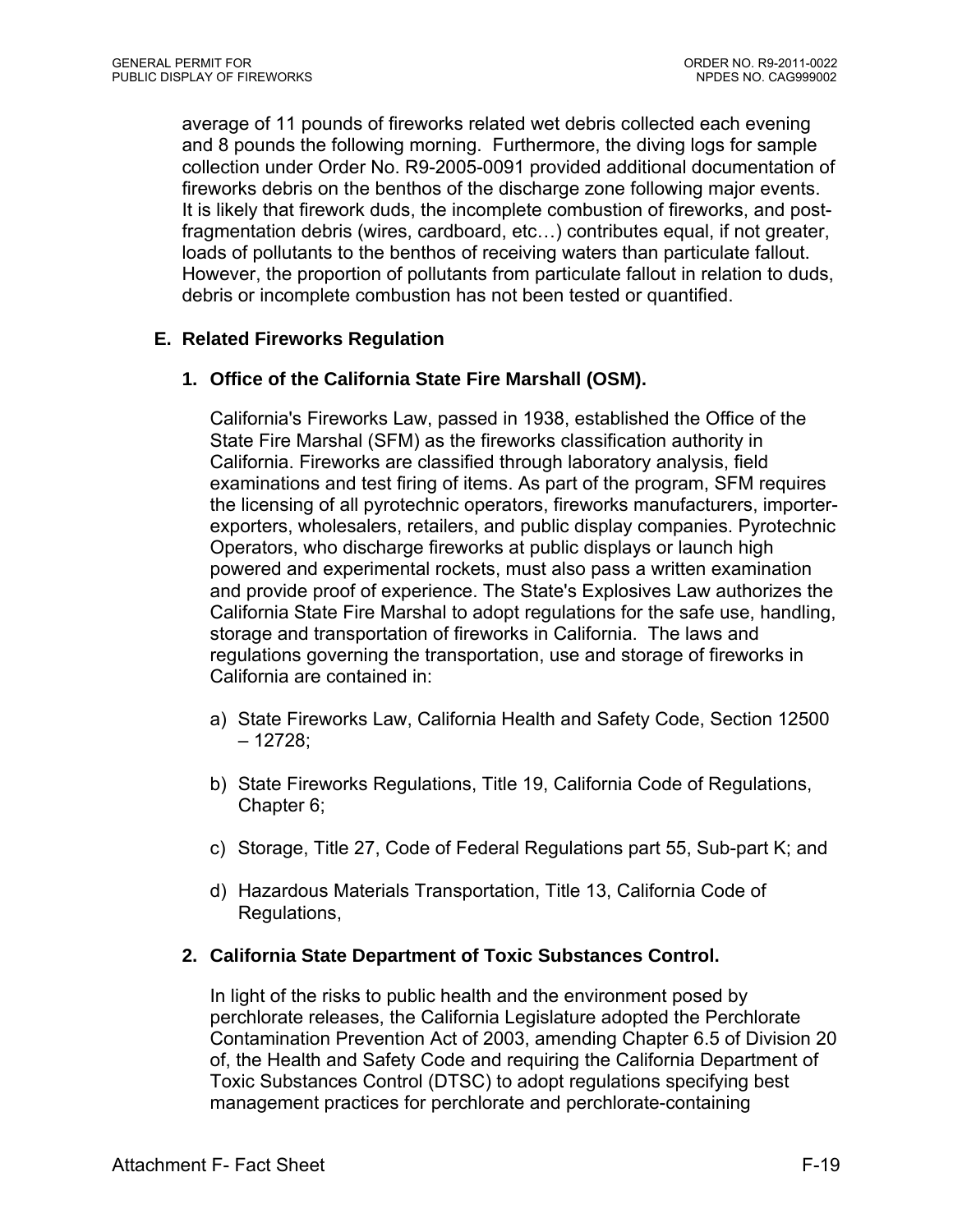substances. The perchlorate BMP regulations were adopted on December 31, 2005 and are contained in California Code of Regulations (CCR), Title 22. Social Security Division 4.5. Environmental Health Standards for the Management of Hazardous Waste Chapter 33. Best Management Practices for Perchlorate Materials Article 1, § 67384.1 - § 67384.11. These regulations provide at §67384.8 (c). Special Best Management Practices for Flares and Pyrotechnic Perchlorate Materials, that:

"Within twenty-four (24) hours of a public display of fireworks or the use of dangerous fireworks, the pyrotechnics operator, in addition to complying with title 19 of the California Code of Regulations, section 1003, shall, to the extent practical, collect any stars and un-ignited pyrotechnic material found during the required inspection of the entire firing range."

### **3. U.S. Coast Guard.**

The U.S. Coast Guard (USCG), pursuant to 33 CFR 100, implements a Marine Safety Program designed to ensure the safety of vessels and recreational boaters on navigable U.S. waters during firework display events. The USCG issues Marine Event permits to sponsors of public firework display events marine events that have the potential to endanger marine safety. An Application for Approval of Marine Event must be submitted to the USCG or approval no later than 135 days prior to the event if the applicant does not meet criteria specified in 33 CFR 100.15 (c), or 60 days prior to the event if the applicant does meet the criteria. After approving plans for the holding of a fireworks display event, the USCG is authorized to promulgate special local regulations as necessary to insure public safety on navigable waters immediately prior to, during, and immediately after the approved fireworks event. Such regulations may include a restriction on, or control of, the movement of vessels through a specified fireworks display area.

#### **4. San Diego Air Pollution Control District.**

The San Diego Air Pollution Control District (APCD) is the air pollution control agency for all of San Diego County. San Diego Air Pollution Control District Rule 101-Burnng Control was established to require that open burning in San Diego County be conducted in a manner that minimizes emissions and smoke, and is managed consistently with state and federal law. The provisions of Rule 101 specifically exempt fireworks displays and pyrotechnics used for creation of special effects [Sections (b)(1)(iii) and  $(b)(1)(iv)$ ].

#### **5. South Coast Air Quality Management District.**

The South Coast Air Quality Management District (AQMD) is the air pollution control agency for all of Orange County and the urban portions of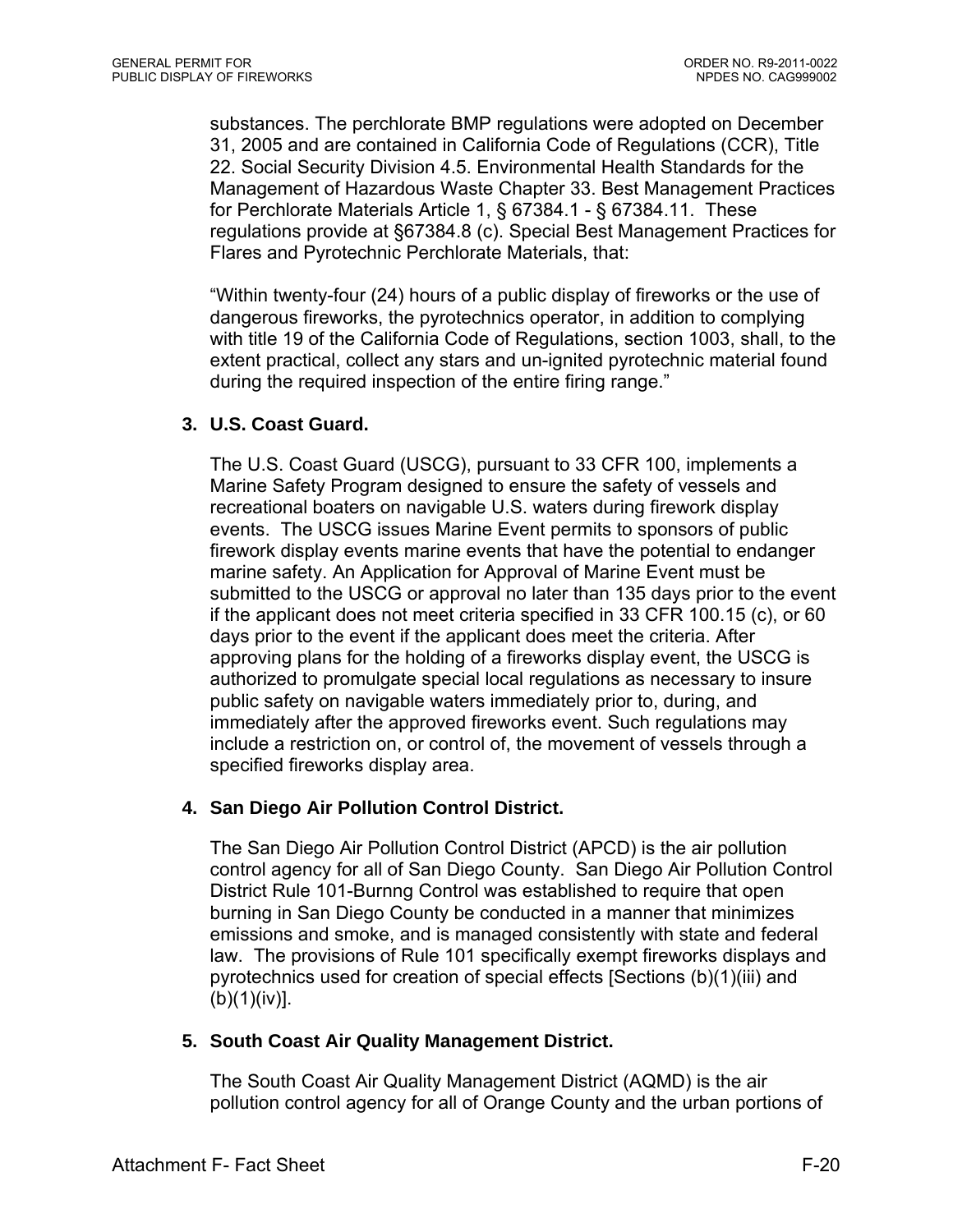Los Angeles, Riverside and San Bernardino Counties. The AQMD historically has not required permits for equipment associated with fireworks displays at theme park activities or annual celebrations. AQMD Rule 219- Exemptions From Written Permit Requirements, specifically exempts pyrotechnic equipment from written permit requirements. AQMD prohibitory Rule 444 - Open Burning, also provides exemption from rule provisions for various fire works and pyrotechnics activities. However, AQMD Rules 401 - Visible Emissions, and 402 – Nuisance, do not provide exemption for emissions from fireworks displays or pyrotechnics used in the creation of special effects at theme parks.

# **6. U.S. Department of Transportation (DOT).**

Prior to transportation into and within the U.S., all explosives, including fireworks, must be classed and approved by DOT. Federal hazardous materials (hazmat) transportation law (Federal hazmat law; 49 U.S.C., 5101 et seq.) authorizes DOT to issue classification documents—EX Approvals in accordance with the Hazardous Materials Regulations (HMR; 49 CFR, Parts 100 -185). All fireworks must be in compliance with, and meet the terms and conditions of, the American Pyrotechnic Association (APA) Standard 87-11 (, which is incorporated by reference as part of the HMR, or be submitted to a DOT-approved laboratory for examination and classification (See 49 CFR 173.56(b)). If approved, fireworks are assigned an explosives classification number by the Associate Administrator of Hazardous Materials Safety. Approval holders also must comply with the rules set forth by the U.S. Coast Guard; U.S. Customs and Border Protection; Bureau of Alcohol, Tobacco, and Firearms; as well as the Consumer Product Safety Commission.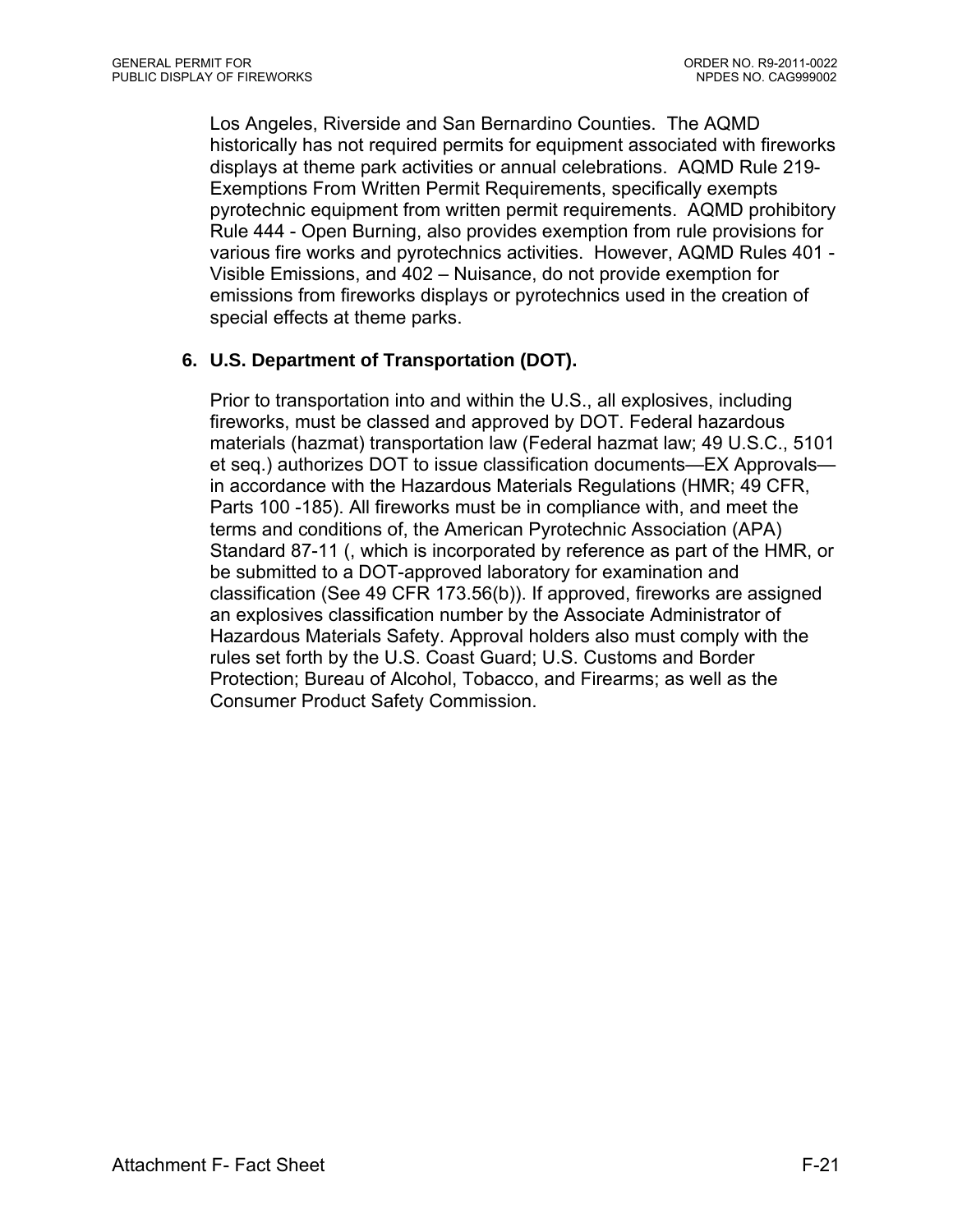# **II. PERMIT INFORMATION**

The following table summarizes administrative information related to the discharge.

| Discharger                  | Any person discharging pollutant wastes associated with the public<br>display of fireworks to surface waters in the San Diego Region |
|-----------------------------|--------------------------------------------------------------------------------------------------------------------------------------|
| Type of Facility            | Amusement and Recreation Services (SIC Code: 7999)                                                                                   |
| Major or Minor Facility     | Minor                                                                                                                                |
| Threat to Water Quality     | 3                                                                                                                                    |
| Complexity                  | С                                                                                                                                    |
| <b>Pretreatment Program</b> | N <sub>o</sub>                                                                                                                       |
| Watershed                   | various                                                                                                                              |
| <b>Receiving Water</b>      | All receiving surface waters within the San Diego Region                                                                             |
| <b>Receiving Water Type</b> | Ocean waters, enclosed bay, estuary, and inland surface water                                                                        |

#### **Table 2. Facility Information**

# **A. Discharger Eligibility Criteria**

Any person who proposes to discharge pollutant waste from the public display of fireworks to surface waters in the San Diego Region may submit a Notice of Intent (NOI) for coverage under this Order. The NOI may address multiple fireworks events at different locations throughout the San Diego Region. When a fireworks event is hosted by one person but is operated or conducted by another person, it is the person's hosting the event duty to submit an NOI and obtain coverage under this Order. The San Diego Water Board may require the joint submission of an NOI from both the host person and the person operating the fireworks event on a case-by-case basis.

#### **B. General Permit Application**

To obtain coverage under this Order Dischargers must submit a complete application containing the following items to the San Diego Water Board:

- 1. A completed Notice of Intent (NOI) form shown as Attachment B signed in accordance with the signatory requirements of the Standard Provisions in Attachment D, Section V.B.1. Signatory and Certification Requirements, no later than 60 days prior to a fireworks event. During the period of May 11, 2011 through June 10, 2011, Dischargers may submit the complete application no later than 24 days prior to a fireworks event. The NOI may address multiple fireworks events at different locations throughout the San Diego Region;
- 2. Payment of the annual application fee, equal to the first annual fee, made payable to State Water Resources Control Board or "SWRCB;" and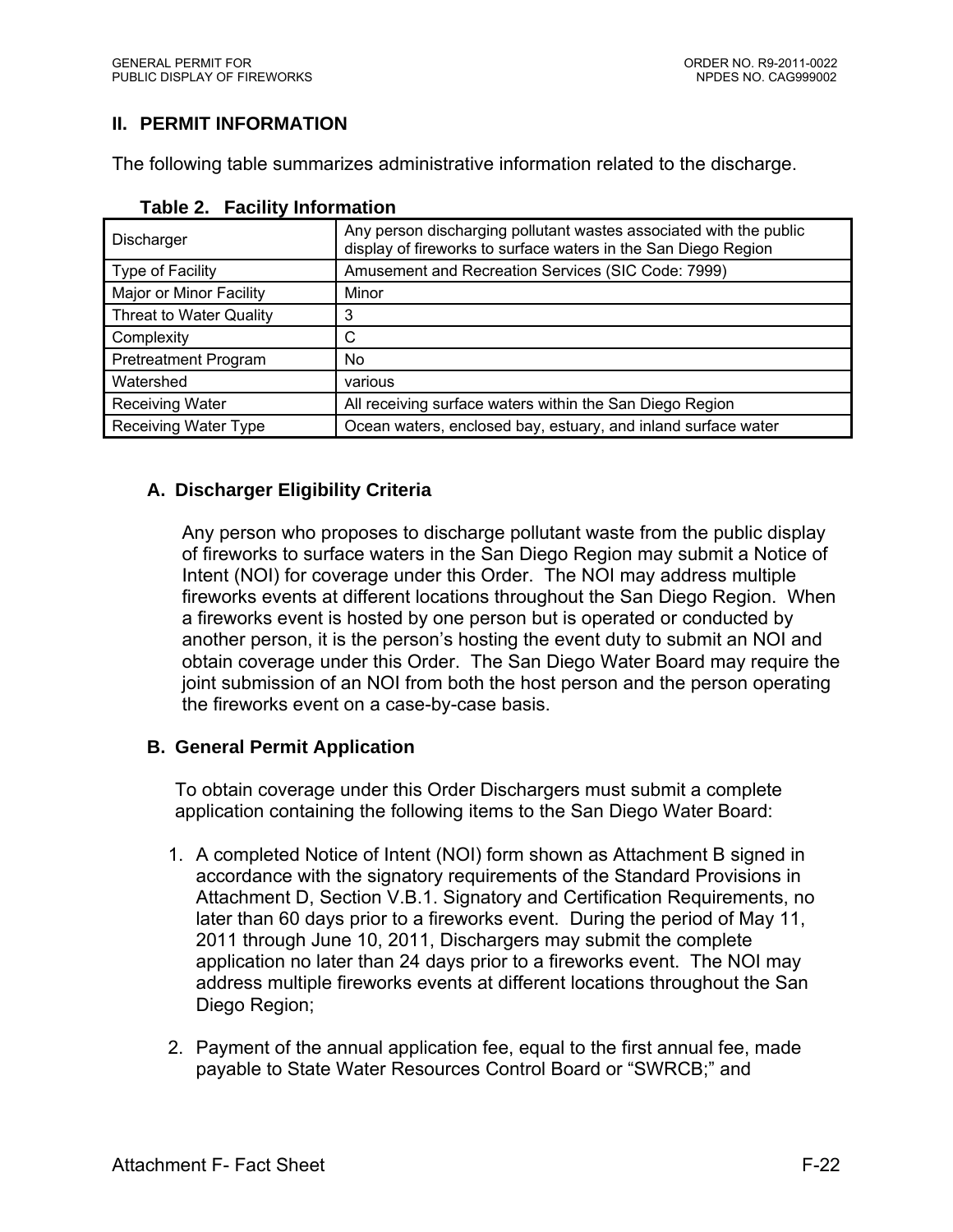3. A Fireworks Best Management Practices Plan.

The NOI, including, the application fee, and other attachments must be submitted to the following address:

CRWQCB – San Diego Region 9174 Sky Park Court, Suite 100 San Diego, CA 92123

Attn: Fireworks General NPDES Order NOTICE OF INTENT

### **C. Notice of Enrollment**

The San Diego Water Board will review the application package for completeness and applicability to this Order. Notice of Enrollment (NOE) under this Order will be provided to the Discharger by the San Diego Water Board upon receipt of a complete NOI and application fee. The effective enrollment date will be specified in the NOE and the Discharger is authorized to discharge fireworks pollutant waste starting on the date specified in the NOE. General Permit coverage will be effective when all of the following have occurred:

- 1. The Discharger has submitted a complete permit application;
- 2. The Fireworks Best Management Practices Plan has been accepted by the San Diego Water Board; and

The San Diego Water Board has issued a Notice of Enrollment (NOE).

## **D. Notice of Exclusion (NOEX)**

The San Diego Water Board may issue a Notice of Exclusion (NOEX), which either terminates the permit coverage or requires submittal of an application for an individual permit. An NOEX is a one-page notice that indicates that the Discharger or proposed Discharger is not eligible for coverage under this General Permit and states the reason why. This justification can include, but is not limited to, necessity to comply with a total maximum daily load or to protect sensitive water bodies).

#### **E. Fees**

Under this General Permit, fireworks discharges require no treatment systems to meet the terms and conditions of this Order and pose no significant threat to water quality. As such, they are eligible for Category 3 in section 2200(b)(8) of Title 23, California Code of Regulations (CCR). This category is appropriate because firework discharges incorporate best management practices (BMPs) to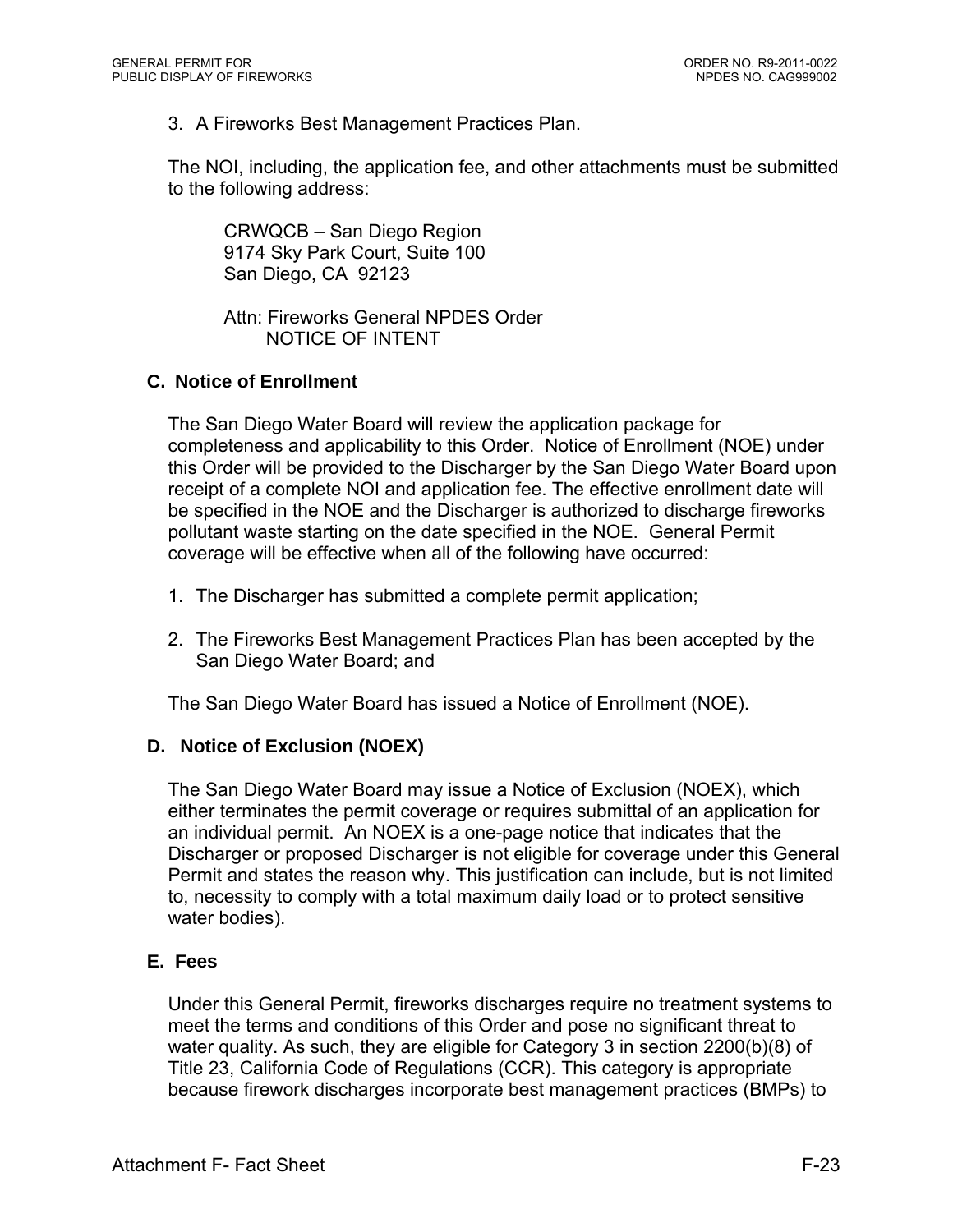control potential impacts to beneficial uses, and this General Permit prohibits firework residual pollutant waste from causing excursions of water quality objectives. The annual fee associated with this rating can be found in section 2200(b)(8) of Title 23, CCR, which is available at http://www.waterboards.ca.gov/resources/fees/.

## **F. Terminating Coverage**

To terminate permit coverage, a Discharger must submit a complete and accurate Notice of Termination (NOT). The Discharger's coverage under this General Permit terminates on the day of the coverage termination letter issued by the San Diego Water Board. Prior to the termination effective date, the Discharger is subject to the terms and conditions of this General Permit and is responsible for submitting the annual fee and all reports associated with this General Permit. Discharger must submit an NOT when one of the following conditions occurs:

- 1. A new host has taken over responsibility of the Discharger's fireworks display activities covered under an existing NOI;
- 2. The Discharger has ceased all discharges from the application of pesticides for which it obtained General Permit coverage and does not expect to discharge during the remainder of this General Permit term; or
- 3. The Discharger has obtained coverage under an individual permit for all discharges required to be covered by an NPDES permit.

## **III. APPLICABLE PLANS, POLICIES, AND REGULATIONS**

The requirements contained in the proposed Order are based on the requirements and authorities described in this section.

## **A. Legal Authorities**

This Order is issued pursuant to section 402 of the federal Clean Water Act (CWA) and implementing regulations adopted by the U.S. Environmental Protection Agency (USEPA) and chapter 5.5, division 7 of the California Water Code (commencing with section 13370). It shall serve as a NPDES permit for point source discharges from this facility to surface waters. This Order also serves as Waste Discharge Requirements (WDRs) pursuant to article 4, chapter 4, division 7 of the Water Code (commencing with section 13260). Section 122.28(a)(1) of Title 40 of the Code of Federal Regulations [40 C.F.R. §122.28(a)(1)] allows NPDES permits to be written to cover a category of discharges within the State political boundaries as a general NPDES permit. USEPA Region 9 has granted the San Diego Water Board the authority to issue general NPDES permits.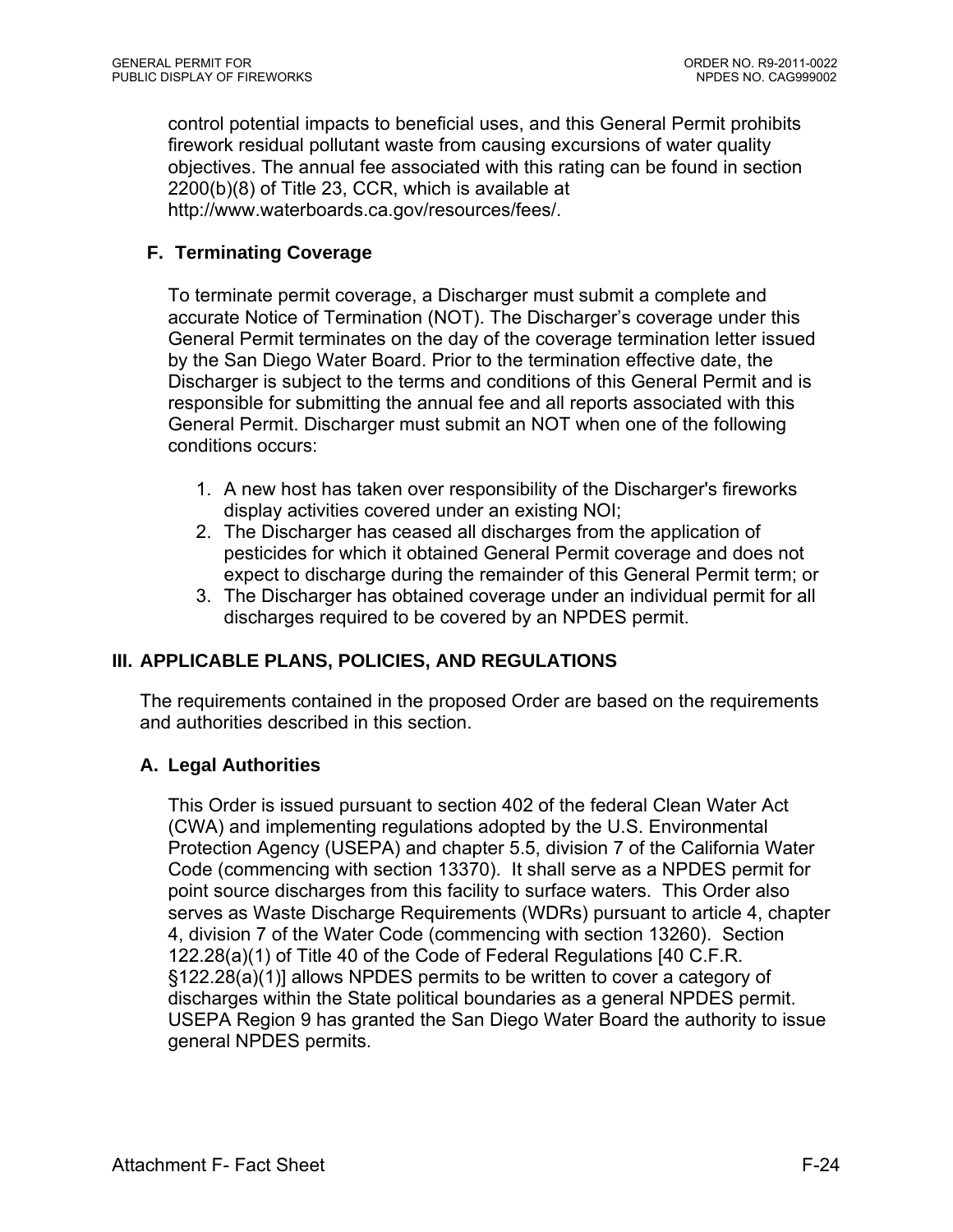## **B. California Environmental Quality Act (CEQA)**

Under Water Code section 13389, this action to adopt an NPDES permit is exempt from the provisions of CEQA, Public Resources Code sections 21100 through 21177.

### **C. State and Federal Regulations, Policies, and Plans**

**Water Quality Control Plans.** The Regional Water Quality Control Board, San Diego Region (San Diego Water Board) adopted a Water Quality Control Plan for the San Diego Basin (hereinafter Basin Plan) on September 8, 1994 that designates beneficial uses, establishes water quality objectives, and contains implementation programs and policies to achieve those objectives in all receiving waters addressed through the plan. In addition, the Basin Plan implements State Water Resources Control Board (State Water Board) Resolution No. 88-63, which established state policy that all waters, with certain exceptions, should be considered suitable or potentially suitable for municipal or domestic supply.

Beneficial uses applicable to receiving waters within the San Diego Region are as follows:

| <b>Discharge</b><br>Point(S) | <b>Receiving Water</b><br><b>Name</b>                                                      | <b>Beneficial Use(s)</b>                                                                                                                                                                                                                                                                                                                                                                                                                                                                                                 |
|------------------------------|--------------------------------------------------------------------------------------------|--------------------------------------------------------------------------------------------------------------------------------------------------------------------------------------------------------------------------------------------------------------------------------------------------------------------------------------------------------------------------------------------------------------------------------------------------------------------------------------------------------------------------|
| Various                      | Coastal Waters (Pacific<br>Ocean, Enclosed Bays<br>and Estuaries, Harbors,<br>and Lagoons) | Industrial service supply (IND), navigation (NAV), contact<br>water recreation (REC1), non-contact water recreation<br>(REC2), commercial and sport fishing (COMM), biological<br>habitats of special significance (BIOL), estuarine habitats<br>(EST) wildlife habitat (WILD), preservation of rare,<br>threatened or endangered species (RARE), marine habitat<br>(MAR), Aquaculture (AQUA), migration of aquatic organisms<br>(MIGR), spawning (SPWN), and shellfish harvesting<br>(SHELL).                           |
| Various                      | Inland Surface Waters                                                                      | Municipal and domestic supply (MUN), agricultural supply<br>(AGR), industrial service supply (IND), industrial process<br>supply (PROC), ground water recharge (GWR), hydropower<br>generation (POW), contact water recreation (REC1), non-<br>contact water recreation (REC2), biological habitats of<br>special significance (BIOL), warm freshwater habitat<br>(WARM), cold freshwater habitat (COLD), wildlife habitat<br>(WILD), preservation of rare, threatened or endangered<br>species (RARE), spawning (SPWN). |

#### **Table 3. Basin Plan Beneficial Uses**

Requirements of this Order implement the Basin Plan.

**California Ocean Plan**. The State Water Board adopted the Water Quality Control Plan for Ocean Waters of California, California Ocean Plan (Ocean Plan) in 1972 and amended it in 1978, 1983, 1988, 1990, 1997, 2000, and 2005. The State Water Board adopted the latest amendment on April 21. 2005 and it became effective on February 14, 2006. The Ocean Plan is applicable, in its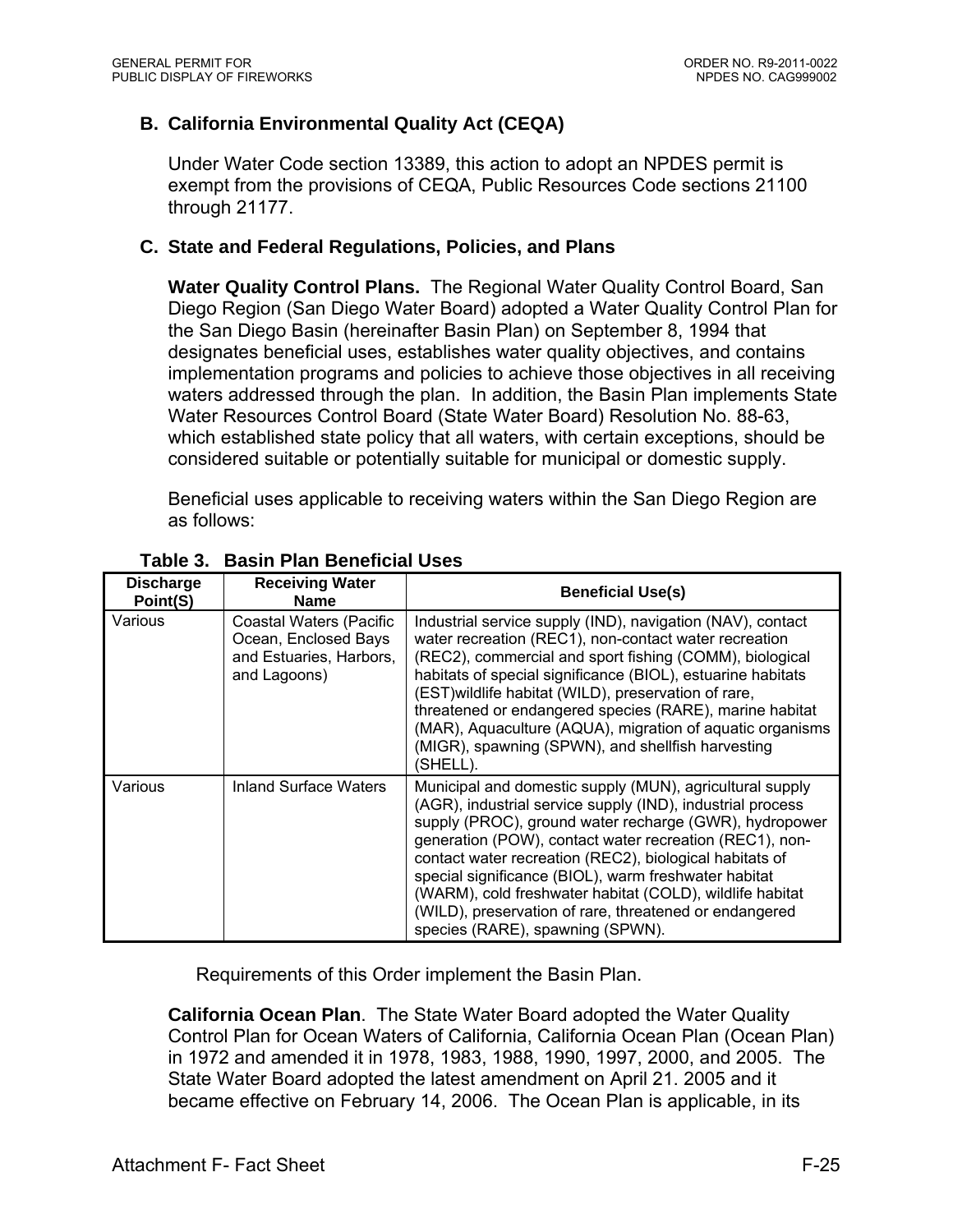entirety, to point source discharges to the ocean. The Ocean Plan identifies beneficial uses of ocean waters of the State to be protected as summarized below:

| <b>Discharge</b><br><b>Point</b> | <b>Receiving</b><br>Water | <b>Beneficial Uses</b>                                                                                                                                                                                                                                                                                                                                            |
|----------------------------------|---------------------------|-------------------------------------------------------------------------------------------------------------------------------------------------------------------------------------------------------------------------------------------------------------------------------------------------------------------------------------------------------------------|
| <b>Outfall 001</b>               | <b>Pacific Ocean</b>      | Industrial water supply; water contact and non-contact<br>recreation, including aesthetic enjoyment; navigation;<br>commercial and sport fishing; mariculture; preservation<br>and enhancement of designated Areas of Special<br><b>Biological Significance (ASBS); rare and endangered</b><br>species; marine habitat; fish spawning and shellfish<br>harvesting |

**Table 4. Ocean Plan Beneficial Uses** 

Section III.E of the Ocean Plan specifies that waste shall not be discharged to areas designated as being of special biological significance (ASBS). Section III.E.2 provides that the Regional Water Boards may, however, approve waste discharge requirements or recommend certification for limited-term (i.e. weeks or months) activities in ASBS. Limited term activities may result in temporary and short-term changes in existing water quality. Water quality degradation shall be limited to the shortest possible time. The activities must not permanently degrade water quality or result in water quality lower than that necessary to protect existing uses, and all practical means of minimizing such degradation shall be implemented. This Order establishes requirements for discharges of residual pollutants waste into the La Jolla ASBS and the Heisler Park ASBS.

In order to protect the beneficial uses, the Ocean Plan establishes water quality objectives and a program of implementation. Requirements of this Order implement the Ocean Plan.

**Alaska Rule.** On March 30, 2000, USEPA revised its regulation that specifies when new and revised state and tribal water quality standards (WQS) become effective for CWA purposes (40 C.F.R. § 131.21, 65 Fed. Reg. 24641 (April 27, 2000)). Under the revised regulation (also known as the Alaska rule), new and revised standards submitted to USEPA after May 30, 2000, must be approved by USEPA before being used for CWA purposes. The final rule also provides that standards already in effect and submitted to USEPA by May 30, 2000, may be used for CWA purposes, whether or not approved by USEPA.

**Antidegradation Policy.** Section 131.12 requires that the state water quality standards include an antidegradation policy consistent with the federal policy. The State Water Board established California's antidegradation policy in State Water Board Resolution No. 68-16. Resolution No. 68-16 incorporates the federal antidegradation policy where the federal policy applies under federal law. Resolution No. 68-16 requires that existing water quality be maintained unless degradation is justified based on specific findings. The San Diego Water Board's Basin Plan implements, and incorporates by reference, both the State and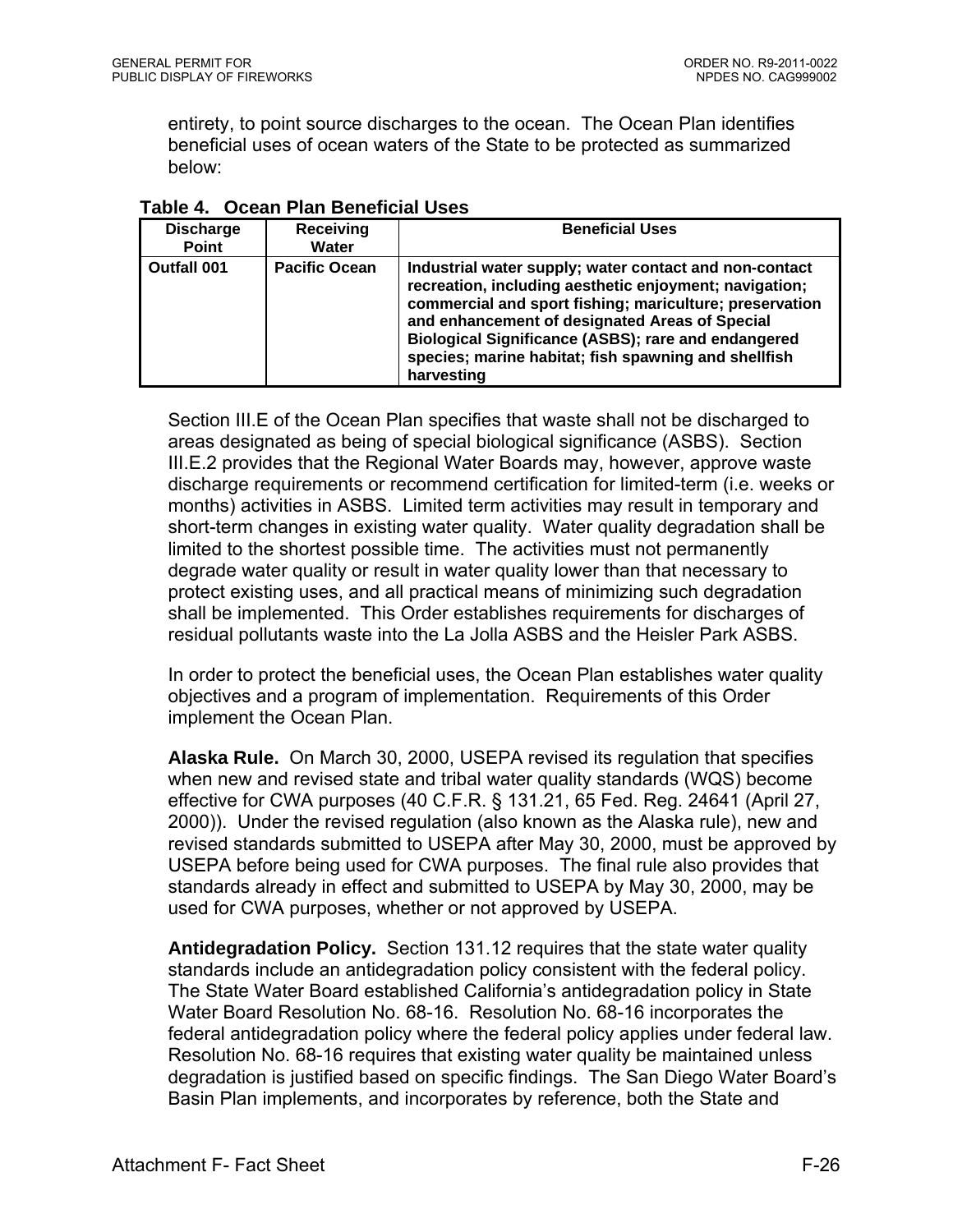federal antidegradation policies. The permitted discharge must be consistent with the antidegradation provision of section 131.12 and State Water Board Resolution No. 68-16.

**Anti-Backsliding Requirements.** Sections 402(o)(2) and 303(d)(4) of the CWA and federal regulations at title 40, Code of Federal Regulations<sup>22</sup> section 122.44(l) prohibit backsliding in NPDES permits. These anti-backsliding provisions require that effluent limitations in a reissued permit must be as stringent as those in the previous permit, with some exceptions in which limitations may be relaxed.

## **D. Impaired Water Bodies on CWA 303(d) List**

The federal Clean Water Act requires States to identify and make a list of surface water bodies that are polluted. These water bodies, referred to in law as "water quality limited segments," do not meet water quality standards even after discharges of wastes from point sources have been treated by the minimum required levels of pollution control technology. Wastewater treatment plants, a city's storm drain system, or a boat yard, are a few examples of point sources that discharge wastes to surface waters. States are required to compile the water bodies into a list, referred to as the "Clean Water Act Section 303(d) List of Water Quality Limited Segments" (303(d) List). States must also prioritize the water bodies on the list and develop action plans, called total maximum daily loads (TMDLs) to improve the water quality.

The State Board updated the 2004-2006 303(d) List for California on October 25, 2006, and EPA approved it on November 30, 2006.

There are approximately 100 impaired water bodies on the 303(d) List in the San Diego Region. Most TMDLs for water bodies within the San Diego Region are under development or have not been started. However, four TMDLs for the San Diego Region need only State Board approval to be complete, and three are already complete. Of the three completed TMDLs, two impact the water quality of San Diego Bay and the third impacts the water quality of Rainbow Creek.

## **E. Other Plans, Polices and Regulations – Not Applicable**

### **IV. RATIONALE FOR EFFLUENT LIMITATIONS AND DISCHARGE SPECIFICATIONS**

The CWA requires point source dischargers to control the amount of conventional, non-conventional, and toxic pollutants that are discharged into the waters of the United States. The control of pollutants discharged is established through effluent limitations and other requirements in NPDES permits. There are two principal bases

 $22$ All further statutory references are to title 40 of the Code of Federal Regulations unless otherwise indicated.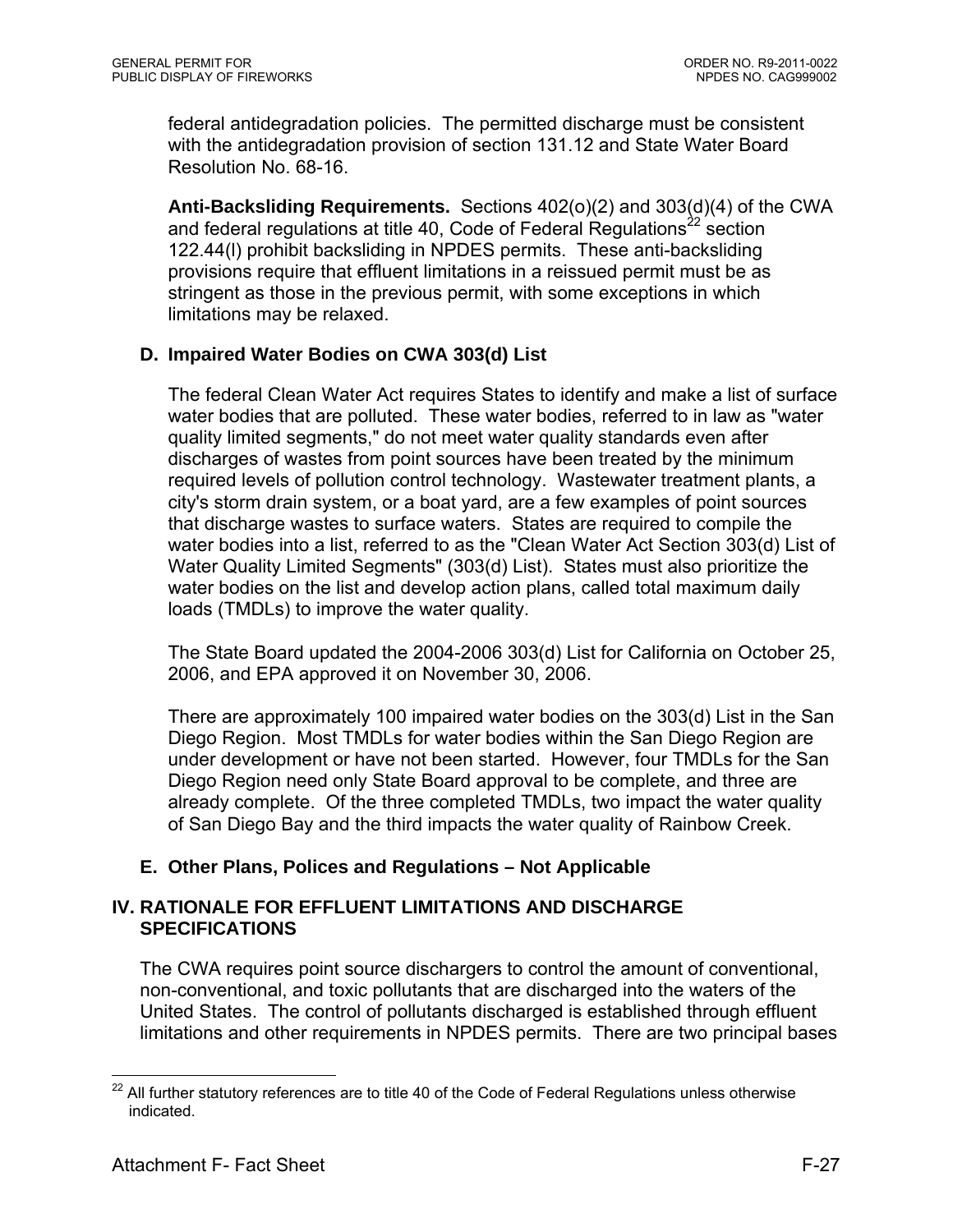for effluent limitations in the Code of Federal Regulations: section 122.44(a) requires that permits include applicable technology-based limitations and standards; and section 122.44(d) requires that permits include water quality-based effluent limitations to attain and maintain applicable numeric and narrative water quality criteria to protect the beneficial uses of the receiving water.

## **A. Discharge Prohibitions**

Discharges under this Order are required to be nontoxic. Toxicity is the adverse response of organisms to chemicals or physical agents. This prohibition is based on the Basin Plan, which requires that all waters be maintained free of toxic substances in concentrations that are lethal or produce other detrimental responses in aquatic organisms. Detrimental responses include, but are not limited to, decreased growth rate and decreased reproductive success of resident or indicator species. The Basin Plan also requires waters to be free of toxic substances in concentrations that produce detrimental physiological responses in human, plant, or animal life. This objective applies regardless of whether the toxicity is caused by a single substance or the interactive effect of multiple substances.

## **B. Technology-Based Effluent Limitations**

# **1. Scope and Authority**

Section 301 (b) of the CWA and implementing USEPA permit regulations (40 CFR 122.44) require that permits include conditions meeting the applicable technology-based requirements at a minimum, and any more stringent effluent limitations necessary to meet applicable water quality standards.

The CWA requires that technology-based effluent limitations be established based on several levels of controls:

Best practicable treatment control technology (BPT) represents the average of the best performance by plants within an industrial category or subcategory. BPT standards apply to toxic, conventional, and nonconventional pollutants.

Best available technology economically achievable (BAT) represents the best existing performance of treatment technologies that are economically achievable within an industrial point source category. BAT standards apply to toxic and non-conventional pollutants.

Best conventional pollutant control technology (BCT) represents the control from existing industrial point sources of conventional pollutants including BOD, TSS, fecal coliform, pH, and oil and grease. The BCT standard is established after considering the "cost reasonableness" of the relationship between the cost of attaining a reduction in effluent discharge and the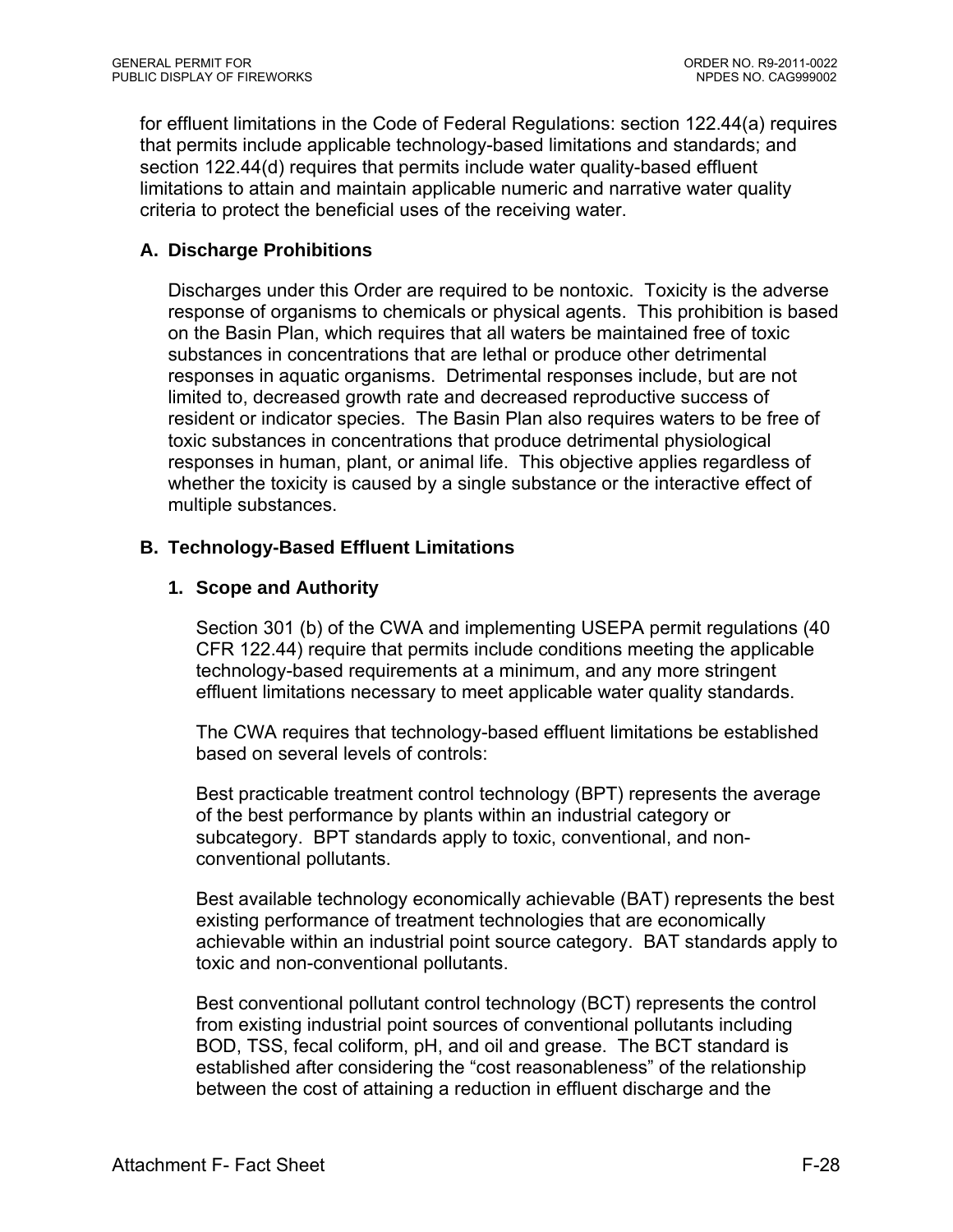benefits that would result, and also the cost effectiveness of additional industrial treatment beyond BPT.

New source performance standards (NSPS) represent the best available demonstrated control technology standards. The intent of NSPS guidelines is to set limitations that represent state-of-the-art treatment technology for new sources.

The CWA requires USEPA to develop effluent limitations, guidelines and standards (ELGs) representing application of BPT, BAT, BCT, and NSPS. Section 402(a)(1) of the CWA and section 125.3 of the Code of Federal Regulations authorize the use of best professional judgment (BPJ) to derive technology-based effluent limitations on a case-by-case basis where ELGs are not available for certain industrial categories and/or pollutants of concern. Where BPJ is used, the permit writer must consider specific factors outlined in section 125.3. This General Permit requires the use of BMPs to control and abate the discharge of pollutants from public fireworks event to surface waters within the San Diego Region.

### **2. Applicable Technology-Based Effluent Limitations**

This General Permit will authorize the discharge of residual firework pollutant waste that may pose a threat to water quality and beneficial uses of the receiving waters. The primary mechanism for regulating such discharges will be through the development and implementation of BMPs as required by section VI.C.3. of this Order.

NPDES regulations [40 CFR 122.44(k)] allows for the use of BMPs to control or abate the discharge of pollutants under certain circumstances, including when numeric effluent limitations are infeasible. Proper implementation of BMPs will assure the protection of water quality within the receiving waters. Dischargers enrolled under this General Permit are expected to comply with all water quality objectives through the implementation of BMPs.

## **C. Water Quality-Based Effluent Limitations (WQBELs)**

#### **1. Scope and Authority**

Section 301(b) of the CWA and section 122.44(d) require that permits include limitations more stringent than applicable federal technology-based requirements where necessary to achieve applicable water quality standards.

Section 122.44(d)(1)(i) mandates that permits include effluent limitations for all pollutants that are or may be discharged at levels that have the reasonable potential to cause or contribute to an exceedance of a water quality standard, including numeric and narrative objectives within a standard. Where reasonable potential has been established for a pollutant, but there is no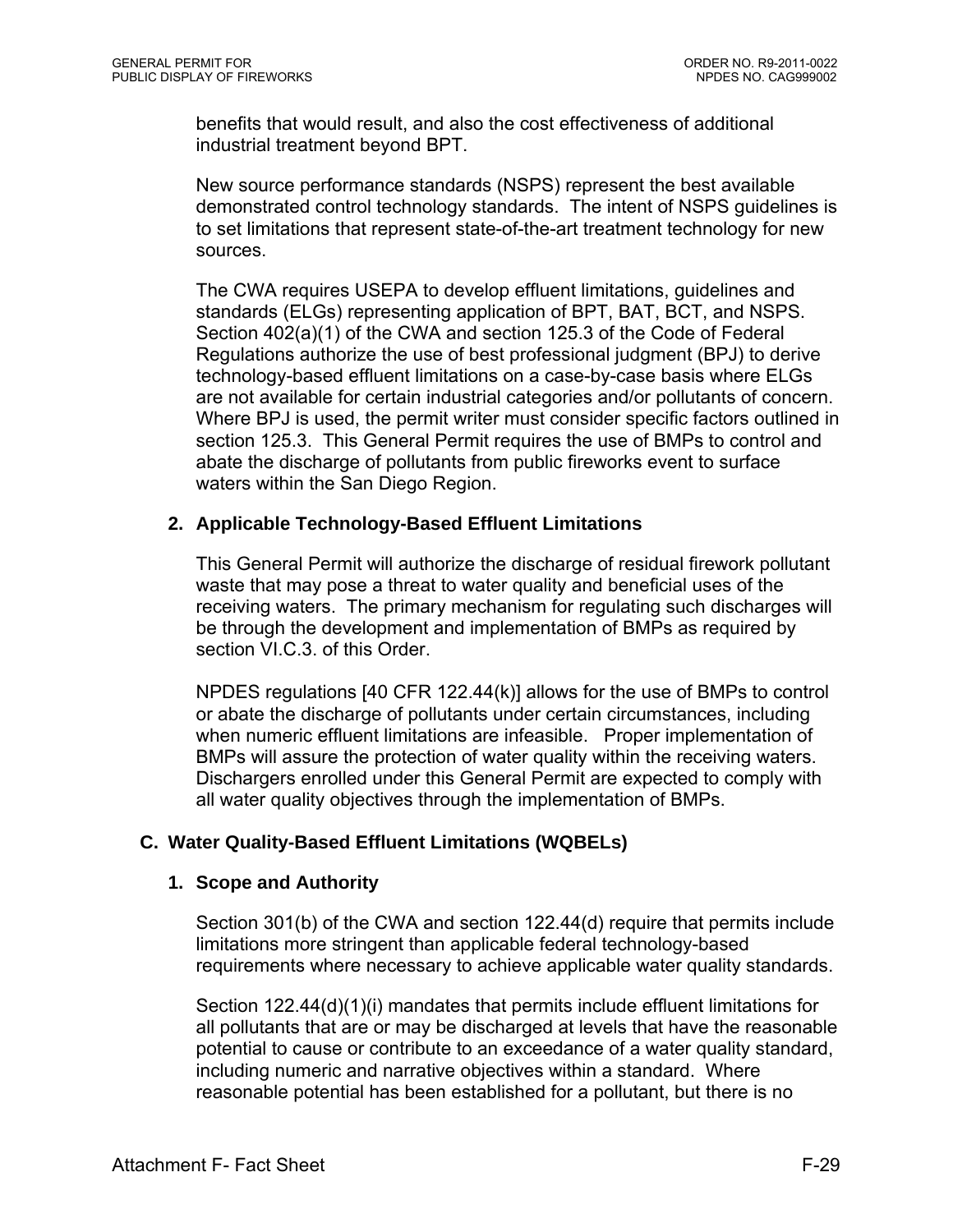numeric criterion or objective for the pollutant, water quality-based effluent limitations (WQBELs) must be established using: (1) USEPA criteria guidance under CWA section 304(a), supplemented where necessary by other relevant information; (2) an indicator parameter for the pollutant of concern; or (3) a calculated numeric water quality criterion, such as a proposed state criterion or policy interpreting the state's narrative criterion, supplemented with other relevant information, as provided in section 122.44(d)(1)(vi).

The process for determining reasonable potential and calculating WQBELs when necessary is intended to protect the designated uses of the receiving water as specified in the Basin Plan, and achieve applicable water quality objectives and criteria that are contained in other state plans and policies, or any applicable water quality criteria contained in the Ocean Plan and CTR.

### **2. Applicable Beneficial Uses and Water Quality Criteria and Objectives**

The designated beneficial uses of surface waters throughout the State may include municipal, domestic, industrial, and agricultural supply; water contact and non-contact recreation; navigation; groundwater recharge and freshwater replenishment; hydropower generation; wildlife habitat; cold freshwater and warm freshwater habitat; fish migration and fish spawning; marine habitat; estuarine habitat; shellfish harvesting; ocean commercial and sport fishing; areas of special biological significance; and preservation of rare and endangered species. To the extent that the Basin Plan designates additional or different beneficial uses, the Basin Plan shall control.

#### **3. Determining the Need for WQBELs**

This Order does not contain WQBELs. The San Diego Water Board finds that numeric effluent limitations are infeasible because it is impracticable to determine actual concentrations of pollutants in the fireworks waste prior to entering the receiving water. This Order requires the use of BMPs to control and abate the discharge of pollutants from public fireworks events to surface waters in the San Diego Region.

CWA section 301 (b)(1) and section 122.44(d) require NPDES permits to include effluent limitations that achieve technology-based standards and any more stringent limitations necessary to meet water quality standards. Where numeric effluent limitations for a pollutant or pollutant parameter have not been established in the applicable state water quality control plan, 40 CFR section 122.44(d)(1)(vi) specifies that water quality-based effluent limitations (WQBELs) may be set based on USEPA criteria, and may be supplemented where necessary by other relevant information to attain and maintain narrative water quality criteria, and to fully protect designated beneficial uses.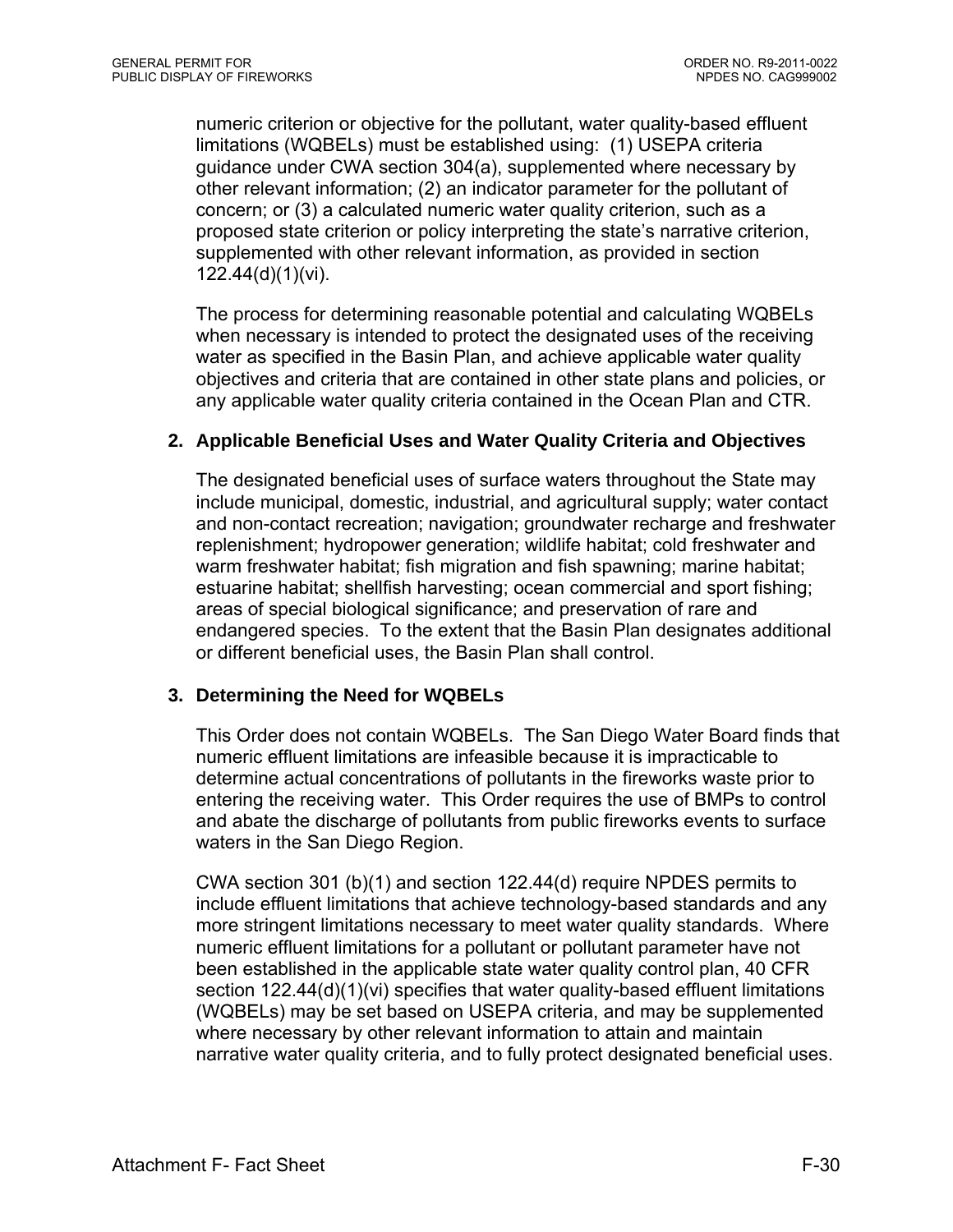NPDES regulations [section 122.44(k)] acknowledge that BMPs shall be included as permit conditions (when applicable) where they are authorized under section 304(e) of the CWA when (1) numeric effluent limitations are infeasible or(2) necessary to achieve limitations or carry out the purpose and intent of the CWA.

- 1. This General Permit regulates discharges of residual pollutant wastes which are firework constituents or breakdown products that are present after the use of the fireworks for public display. Therefore, the exact residual pollutant waste levels in the discharge are immeasurable and undefined; and
- 2. It would be impractical to provide effective treatment, given the numerous short duration intermittent residual firework pollutant releases to surface waters at many different locations.
- **4. WQBEL Calculations Not Applicable**
- **5. Whole Effluent Toxicity (WET) Not Applicable**

#### **D. Final Effluent Limitations**

- **1. Satisfaction of Anti-Backsliding Requirements Not Applicable**
- **2. Satisfaction of Antidegradation Policy**

The San Diego Water Board has determined that discharges authorized under the General Permit will be consistent with applicable antidegradation requirements of State Water Board Resolution No. 68-16, as well as USEPA policy established at 40 CFR 131.12. These provisions require that, at a minimum, existing instream water uses and the level of water quality necessary to protect those existing uses must be maintained. Where the existing water quality is better than the water quality objectives set to protect existing and potential beneficial uses, that quality must be maintained, unless specific findings are made.

#### **3. Stringency of Requirements for Individual Pollutants**

This Order requires the Discharger to develop and implement BMPs to regulate and control the discharge of waste associated with public fireworks events.

The requirements established by this Order are no more stringent than necessary to implement the mandates of the CWA.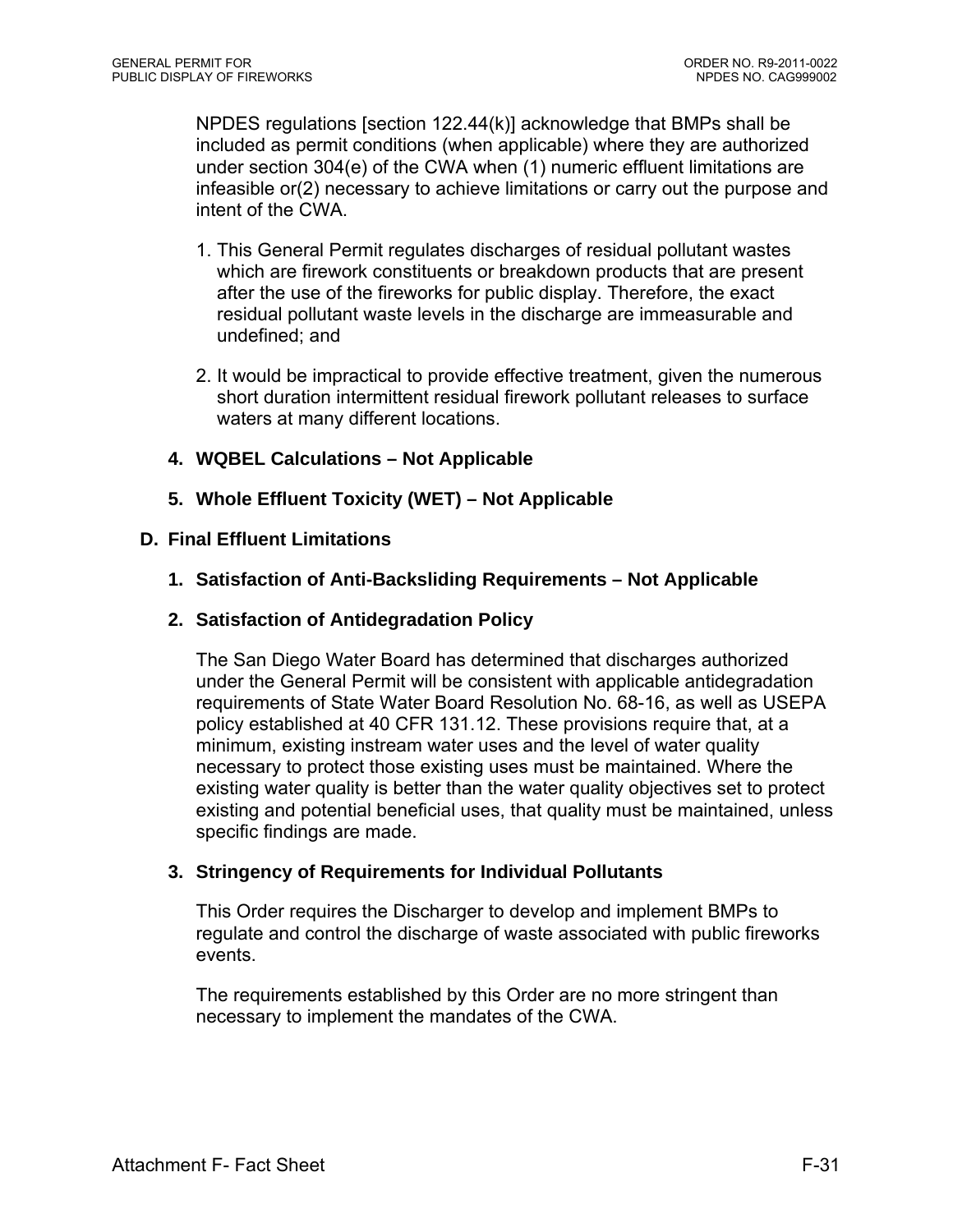### **E. Fireworks Best Management Practices Plan (FBMPP)**

The Discharger shall prepare and implement a Fireworks Best Management Practices Plan (FBMPP) to prevent or reduce the discharge of pollutants associated with the public display of fireworks. The FBMPP shall address, at a minimum, the following elements:

- 1. Whenever practicable and economically feasible, the Discharger shall consider the use of alternative fireworks produced with new pyrotechnic formulas that replace perchlorate with other oxidizers and propellants that burn cleaner, produce less smoke and reduce pollutant waste loading to surface waters.
- 2. Whenever practicable and feasible, the Discharger shall design the firing range, or consider alternative firing ranges, to eliminate or reduce residual firework pollutant waste discharges to waters of the United States.
- 3. As soon as practicable, and no later than 24 hours following a public display of fireworks, the Discharger, in addition to complying with title 19 of the California Code of Regulations, section 1003, shall, to the extent practical, collect, remove, and manage particulate matter and debris from ignited and un-ignited pyrotechnic material including aerial shells, stars (small pellets of composition that produce color pyrotechnic effects), paper, cardboard, wires and fuses found during inspection of the entire firing range, , and adjacent affected surface water(s).
- 4. If the fireworks are launched or ignited on barges or floating platforms, the fireworks and fireworks equipment shall be set- up, discharged and taken down in accordance with the laws and regulations applying to that display by a public display operator licensed by the State of California. All required permits, licenses and approvals shall be obtained from the authorities having jurisdiction over the fireworks display, and the parties responsible under applicable law and regulation shall comply with the requirements and conditions of those permits. All equipment used to hold and launch the fireworks shall be secured properly in accordance with applicable laws and regulations and is such a way as to minimize the risk that they would fall into the water. Barges and floating platforms shall be inspected for leaks and other potential safety issues. Other than system firing cables and common or grounding wires intended to be recovered after the display, electric igniter wires used to trigger the fireworks shall be secured to minimize the risk that the wires would fall into the water during or after discharge. As soon as practicable, and no later than 24 hours following a public display of fireworks, the decks of each barge or floating platform that contained fireworks shall be raked or swept to gather fireworks debris and prevent it from being deposited into the water. The barges shall be returned to the loading or setup area to be further cleaned and to have the mortars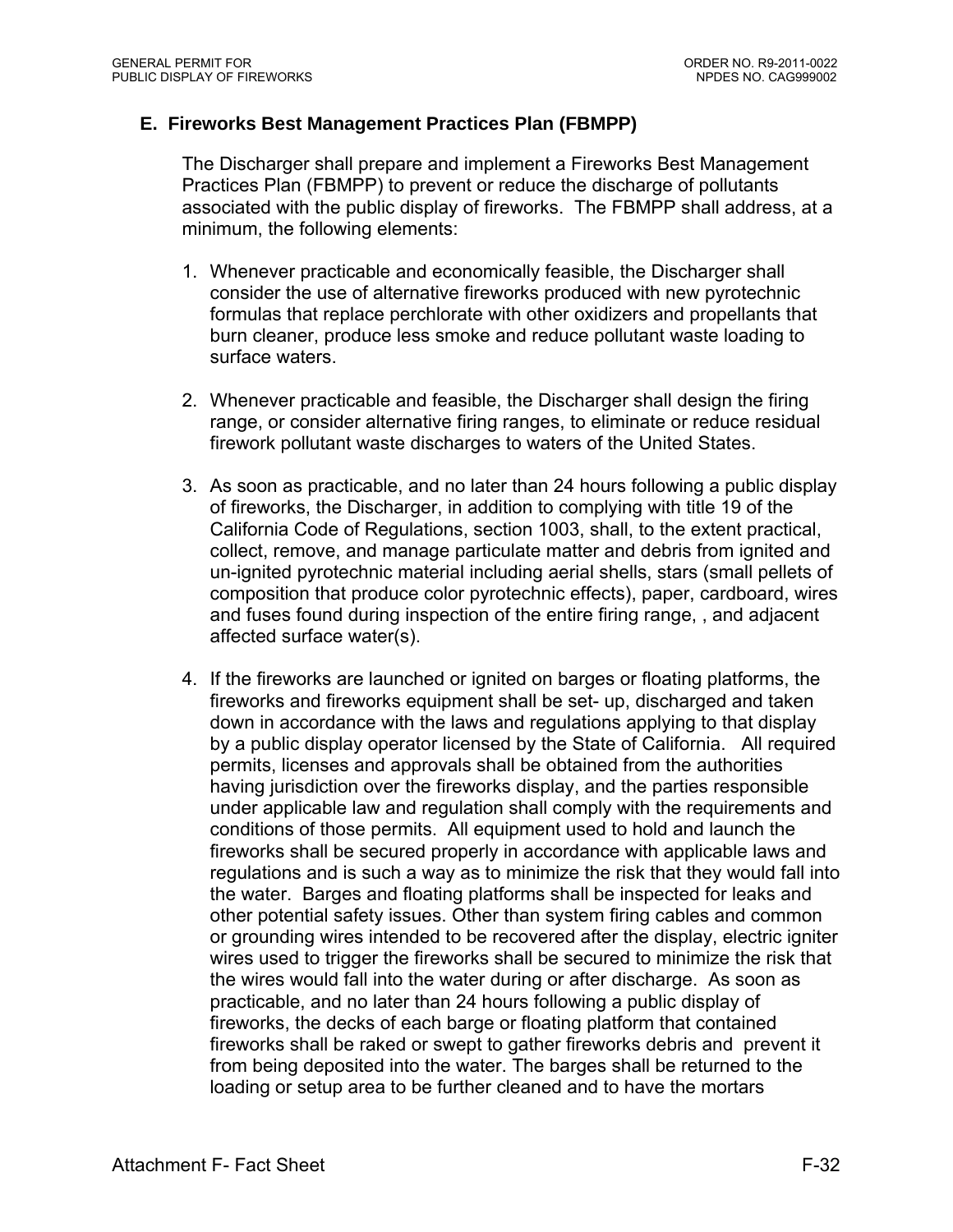removed.

- 5. Immediately following a public display of fireworks, all hazardous fireworks waste, including duds, resulting from the set-up, firing, and strike of the public display, including live pyrotechnics waste, shall be handled and managed in accordance with applicable fireworks and hazardous waste laws and regulations.
- 6. All non-hazardous solid waste resulting from the set-up, firing, and strike of the public display, including wires, boxes, and packaging, shall be collected to the extent practicable and properly disposed of.
- 7. Fireworks shall be packaged, transported, stored, set-up, and handled in accordance with California Code of Regulations, Title 19, Division1, Chapter 6, Fireworks and Title 22, Chapter 33, Best Management Practices for Perchlorate Materials in order to prevent or minimize firework pollutant wastes from entering surface waters.
- 8. Residual firework pollutant waste discharges shall be located a sufficient distance from areas designated ASBS to assure maintenance of natural water quality conditions in these areas, except as provided in Section VII.C.2, *Special Provisions for Discharges into La Jolla and Heisler Park ASBS* of this Order.

## **F. Public Fireworks Display Log**

The Discharger shall maintain a written log for each public fireworks display event. The log shall be completed within 5 days following each public fireworks event and shall be made available to the San Diego Water Board upon request. The log shall contain the following information:

- 1. The name of the organization hosting the fireworks event, together with the names and license numbers of the pyrotechnic operators actually in charge of the display;
- 2. The date, time, and duration of the public fireworks event;
- 3. The location of the public fireworks event;
- 4. The affected receiving waters;
- 5. Certification that the FBMPP was fully implemented; and
- 6. The amounts of fireworks debris collected, the dates, times and visual monitoring observations noted from after event firing range inspections and any other pertinent information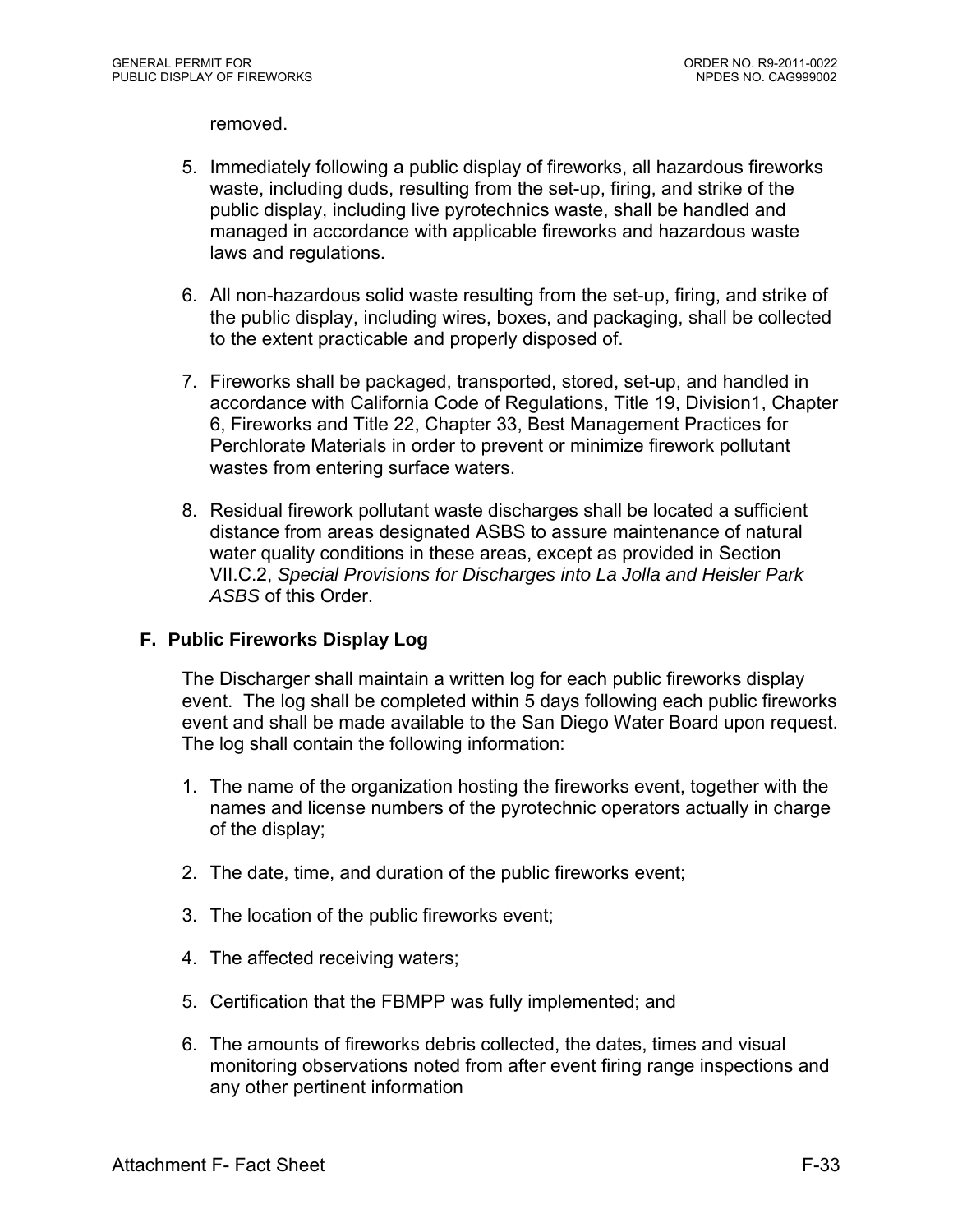- **G. Interim Effluent Limitations Not Applicable**
- **H. Land Discharge Specifications- Not Applicable**
- **I. Reclamation Specifications Not Applicable**

### **V. RATIONALE FOR RECEIVING WATER LIMITATIONS**

#### **A. Surface Water**

The discharge shall at all times be in conformance with applicable water quality standards and shall not cause an excursion above any applicable narrative or numeric water quality objective, including but not limited to all applicable provisions contained in:

- 1. The San Diego Water Board's *Water Quality Control Plan for the San Diego Basin* (Basin Plan), including beneficial uses, water quality objectives, and implementation plans;
- 2. State Water Board plans for water quality control including the:
	- a) Water Quality Control Plan for Control of Temperature in the Coastal and Interstate Waters and Enclosed Bays and Estuaries (Thermal Plan), and
	- b) The *California Ocean Plan* (Ocean Plan)*,* including beneficial uses, water quality objectives, and implementation plans*;*
- 3. State Water Board policies for water quality control including the
	- a) Water Quality Control Policy for the Enclosed Bays and Estuaries of California,
	- b) Policy for Implementation of Toxics Standards for Inland Surface Waters, and Enclosed Bays, and Estuaries of California;
	- c) State Water Resources Control Board's Water Quality Control Plan for Enclosed Bays and Estuaries – Part 1 Sediment Quality which includes the following narrative objectives
		- (1) Pollutants in sediments shall not be present in quantities that, alone or in combination, are toxic to benthic communities; and
		- (2) Pollutants shall not be present in sediments at levels that will bioaccumulate in aquatic life to levels that are harmful to human health.
	- d) Resources Control Board's Water Quality Control Plan for Enclosed Bays and Estuaries – Part 1 Sediment Quality; and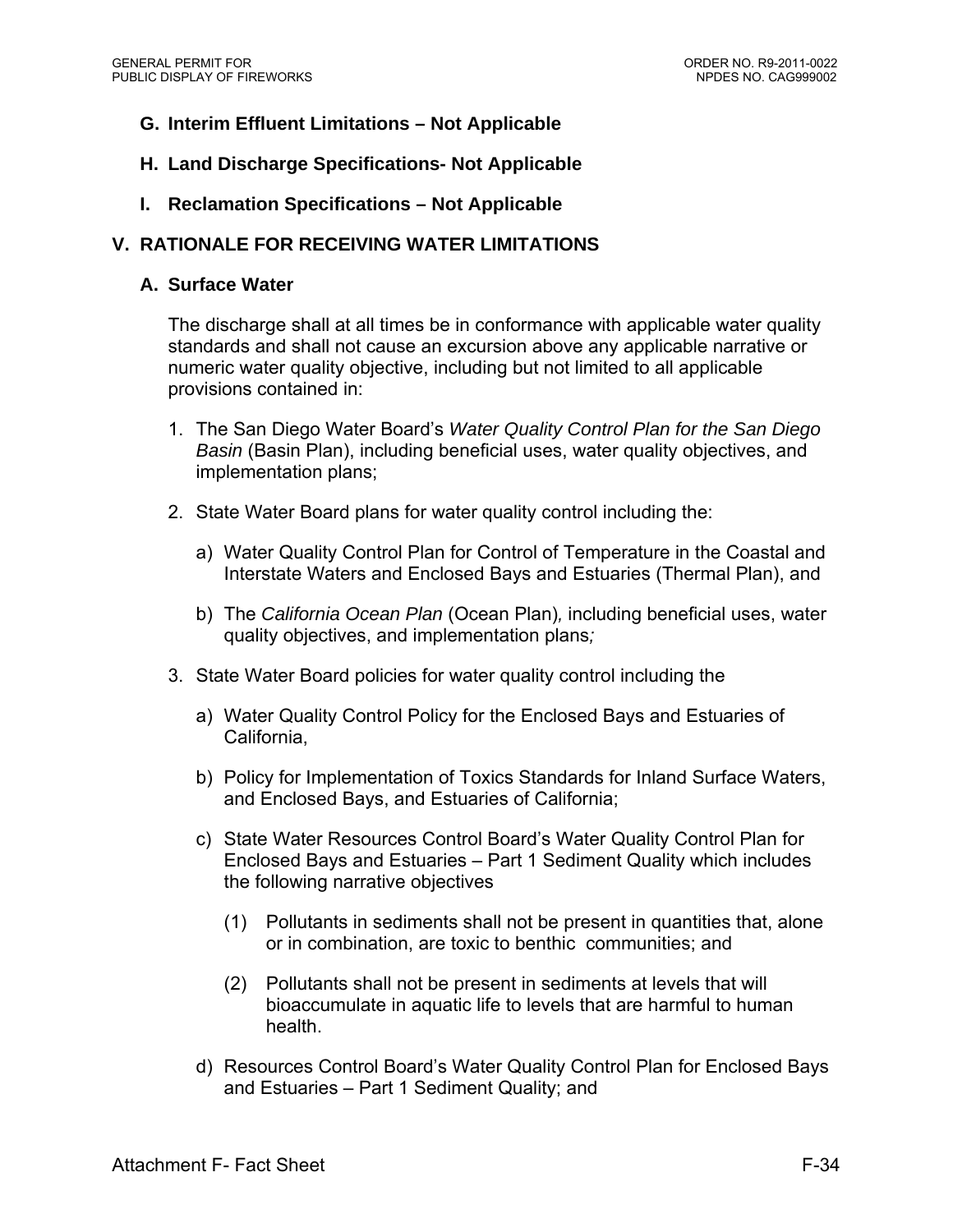- e) The Statement of Policy with Respect to Maintaining High Quality of Waters in California (State Water Board Resolution No. 68-16)
- 4. Priority pollutant criteria promulgated by the U.S. Environmental Protection Agency (U.S. EPA) through the:
	- a) National Toxics Rule  $(NTR)^{23}$  (promulgated on December 22, 1992 and amended on May 4, 1995) and
	- b) California Toxics Rule (CTR)  $24.25$

## **B. Groundwater – Not Applicable**

# **VI. RATIONALE FOR MONITORING AND REPORTING REQUIREMENTS**

Section 122.48 requires that all NPDES permits specify requirements for recording and reporting monitoring results. Water Code sections 13267 and 13383 authorizes the San Diego Water Board to require technical and monitoring reports. The Monitoring and Reporting Program (MRP), Attachment E of this Order, establishes monitoring and reporting requirements to implement federal and state requirements. The following provides the rationale for the monitoring and reporting requirements contained in the MRP for this facility.

- **A. Influent Monitoring Not Applicable**
- **B. Effluent Monitoring Not Applicable**
- **C. Whole Effluent Toxicity Testing Requirements Not Applicable**

## **D. Receiving Water Monitoring**

**1. Surface Water** 

## a. **General Water Quality Effects on Surface Waters**

The effects of fireworks pollutant waste on the environment are relatively unknown at this time. The infrequence of fireworks displays at most locations, coupled with the wide dispersion of constituents make detection of residual firework pollutant waste difficult. In addition, pollution from other sources makes it difficult to measure the amount of pollution and subsequent effects that specifically comes from fireworks. The possible toxicity of any fallout may also be affected by the amount of black powder used, type of oxidizer, colors produced and launch method.

<sup>1</sup> <sup>23</sup> 40 CFR 131.36

<sup>&</sup>lt;sup>24</sup> 65 Federal Register 31682-31719 (May 18, 2000), adding Section 131.38 to 40 CFR<br><sup>25</sup> If a water quality objective and a CTR criterion are in effect for the same priority pollutant, the more stringent of the two applies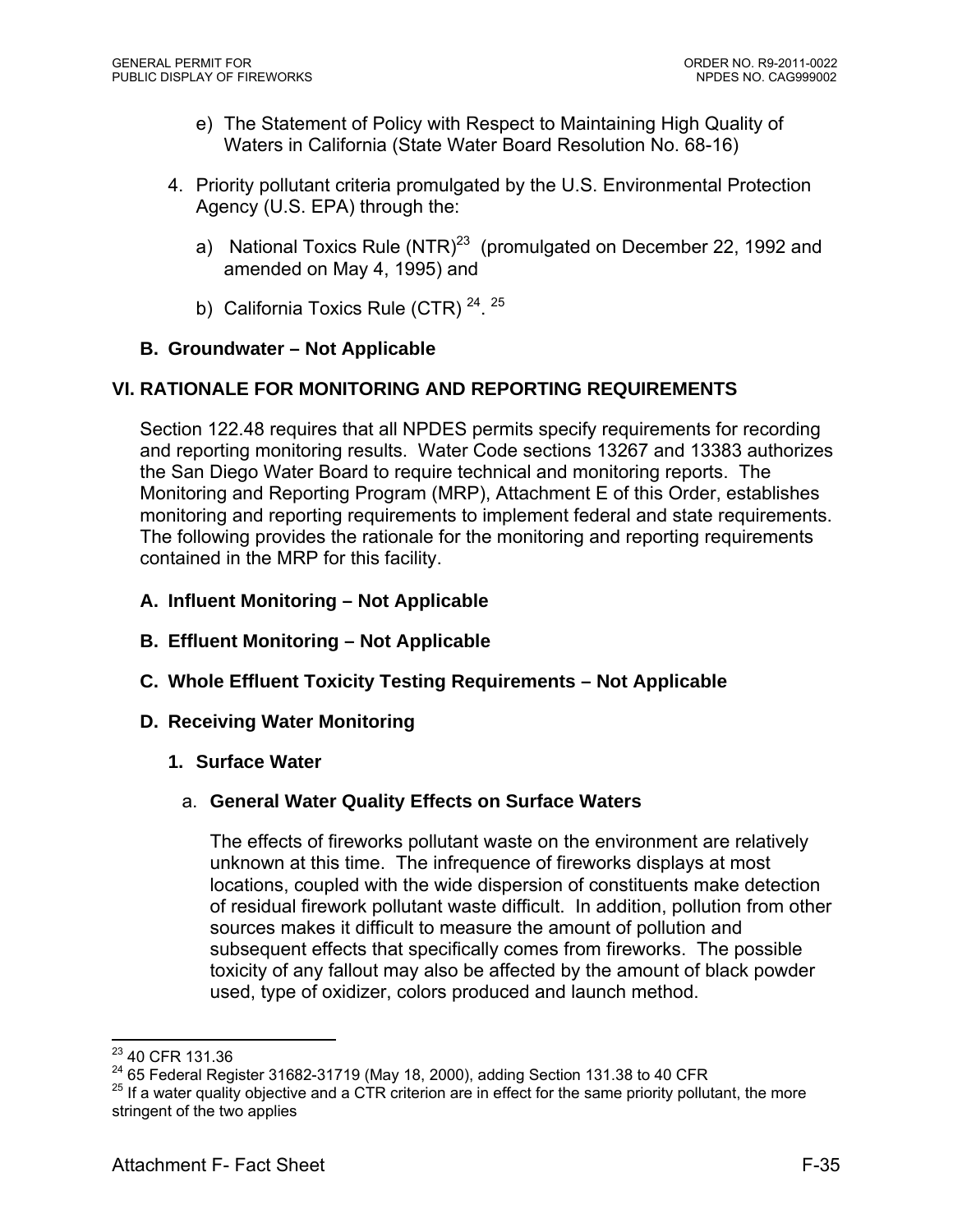A study<sup>26</sup> was conducted on a small lake located at EPCOT Center, a theme park at the Walt Disney World Resort in Lake Buena Vista, Florida, between 1982 and 1992, to evaluate the impact of repeat fireworks displays (2,000 shows over a decade). Sampling of both water-column and sediments was conducted intermittently over the ten year period. The testing revealed higher than normal concentrations of antimony, barium, and strontium, three common ingredients of fireworks, demonstrating that residual firework pollutant waste does accumulate over time.

A team led by the U. S. Environmental Protection Agency's Richard Wilkin, have conducted research on the use of pyrotechnic devices over bodies of water noting concerns over the effects of environmental perchlorate on human health and wildlife. Sources of perchlorate range from lightning and certain fertilizers to the perchlorate compounds in rocket fuel and explosives. It had been long suspected that community fireworks displays were another source, but few studies had been done on the topic. Wilkin's group has now established fireworks displays as a source of perchlorate contamination by analyzing water in an Oklahoma lake before and after annual Fourth of July fireworks displays in 2004, 2005 and 2006. $27$  Within 14 hours after the fireworks, perchlorate levels rose 24 to 1,028 times above background levels. Levels peaked about 24 hours after the display, and then decreased to the pre-fireworks background within 20 to 80 days.

The San Diego Water Board has reviewed monitoring conducted to date by SeaWorld San Diego. As described in greater detail in Section I.D above, SeaWorld has conducted annual fireworks related monitoring for sediment and water quality parameters since 2001. Water chemistry sampling documented elevated levels of pollutants within the fireworks discharge zone, with some pollutants exceeding water quality criteria. Sediment monitoring showed enrichment of metals within the fireworks fallback area, though short-term sediment toxicity testing was inconclusive and toxicity testing for sublethal effects, a requirement under the SWRCB Sediment Quality Control Plan, was not conducted or required. For benthic communities, differing benthic communities were documented, though the reference sites and fallback area had differing habitat types.

#### b. **Net Explosive Weight**

SeaWorld conducts nightly fireworks displays during the summer months between April and September and averages between 110 and 120 shows per year. The data in Table 5 indicates that the firework displays vary in length from approximately 6 minutes to 20 minutes depending on the

1

 $^{26}$  Thomas A. Debusk, Jeffrey J. Keaffaber, Benedict R. Schwegler, Jr., John Repoff, Environmental Effects of Fireworks on Bodies of Water,

<sup>&</sup>lt;sup>27</sup> Wilkin, R.T., D.D. Fine, and N.G. Burnett. (2007). "Perchlorate Behavior in a Municipal Lake Following Fireworks Displays." *Environmental Science and Technology*, 41: 3966–3971.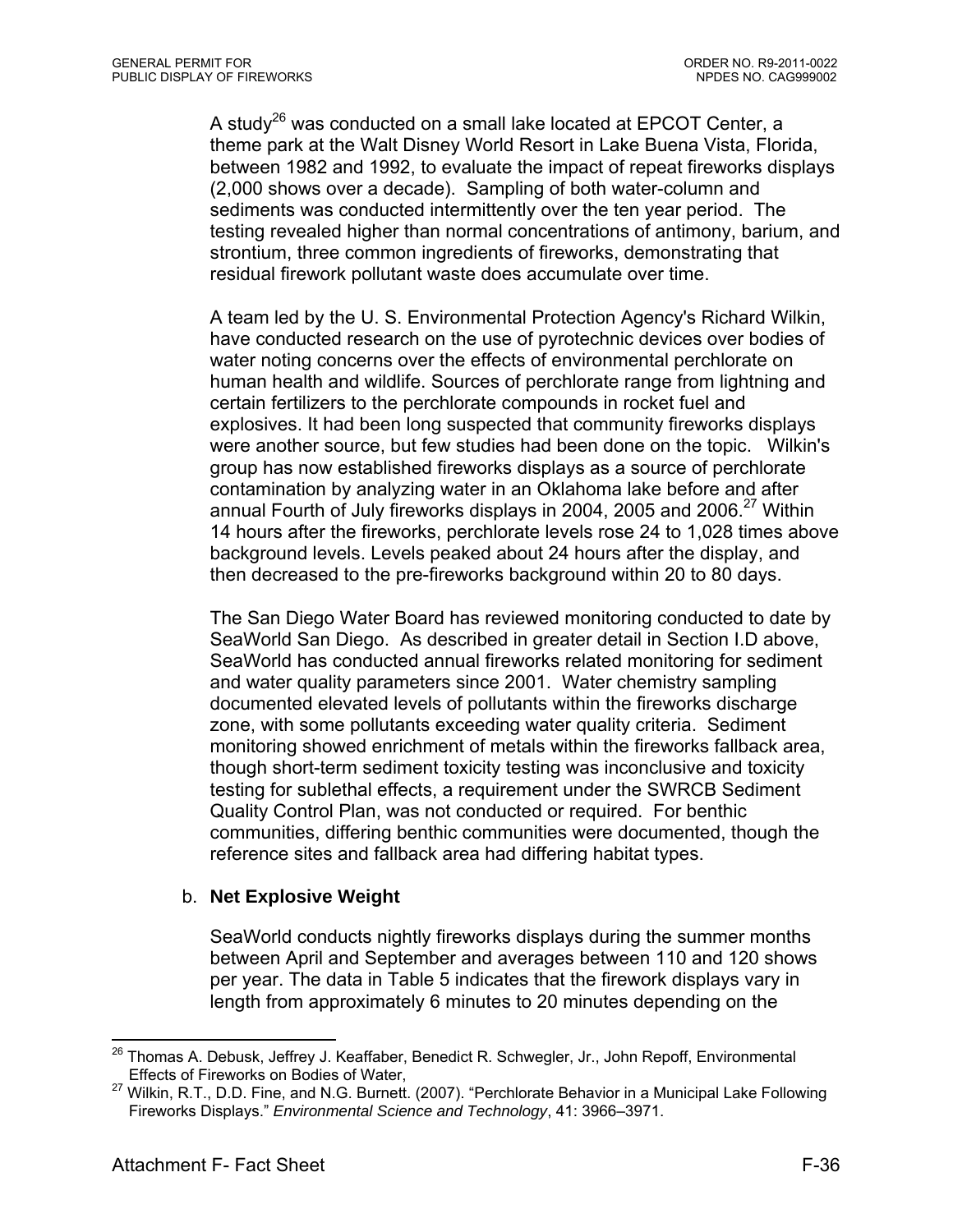number of firework aerial shells ignited during the displays. The maximum residual firework pollutant loading on the receiving water occurs on the Fourth of July event when up to 1750 aerial shells are ignited with an estimated net explosive weight of 961 pounds.

| <b>Fireworks</b><br><b>Display Type</b> | <b>Approximate Show</b><br>Length | <b>Aerial Shells</b><br><b>Fired</b><br>(Average) | <b>Estimated Net</b><br><b>Explosive Weight</b><br>(in pounds) |
|-----------------------------------------|-----------------------------------|---------------------------------------------------|----------------------------------------------------------------|
| Typical                                 | 6 minutes                         | Up to $250$                                       | 216                                                            |
| Special                                 | 12 minutes                        | Up to 1000                                        | Not Reported                                                   |
| Major                                   | 20 minutes                        | Up to 1750                                        | 961                                                            |

#### **Table 5. SeaWorld Fireworks Events**

#### c. **Receiving Waters With Required Monitoring Under this Order**

Between June 2010 and December 2010 there were approximately 66 Marine Event Permits for fireworks events issued by the U.S. Coast Guard for Mission Bay and San Diego Bay. Approximately 11 of the Marine Event Permits issued were for fireworks shows over Mission Bay and approximately 55 were for fireworks shows over San Diego Bay.

The San Diego Water Board currently does not have any information regarding additional fireworks events discharging to other surface water bodies within the region, with the exception of the Pacific Ocean. While the San Diego Water Board has received some documentation regarding the occurrence of fireworks events over the Pacific Ocean, no monitoring data has been provided to the San Diego Water Board for these discharges. This Order does not require receiving water monitoring for fireworks displays over the Pacific Ocean.

The Southern California Coastal Water Research Project (SCCWRP) routinely conducts a comprehensive assessment of the ecological condition of the Pacific Ocean at hundreds of sampling locations along the Southern California Bight. 28 The Bight Monitoring Program has several components including coastal ecology and offshore water quality to assess conditions of marine resources in the Bight and evaluate effects of their exposure to pollutants. The monitoring and assessment is conducted by SCCWRP at regular intervals. The current monitoring survey called Bight 2008 is the fourth in a series of regional surveys in the Southern California Bight that began in 1994. Receiving water monitoring for public fireworks events over

 $\overline{a}$ The Southern California bight is the 400 miles of recessed coastline between Point Conception, in Santa Barbara County, and Cabo Colnett, south of Ensenada in Mexico.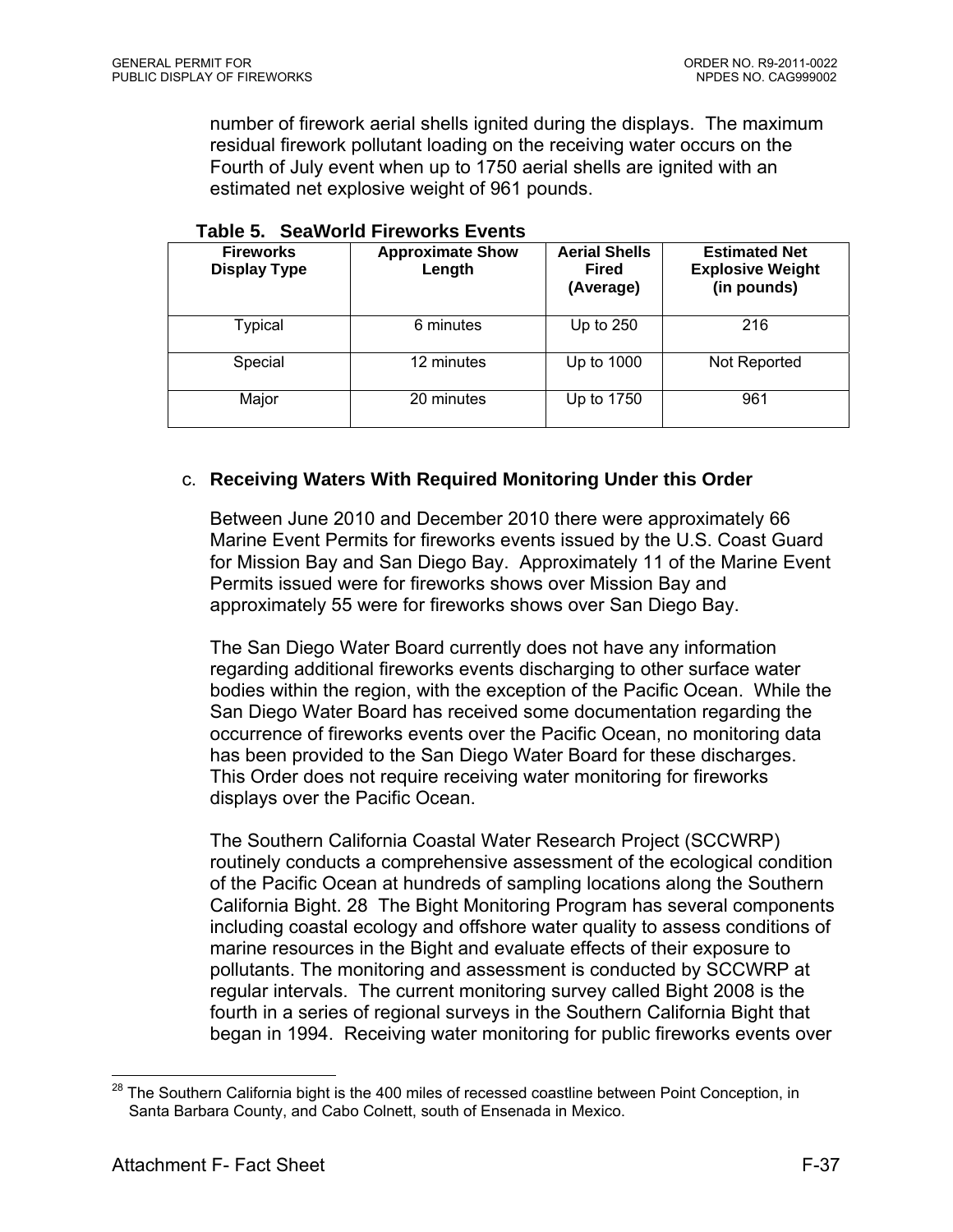the Pacific Ocean in the San Diego Region may be conducted as part of the regular SCCWRP Bight Monitoring Surveys. These surveys are funded in part by the Surface Water Ambient Monitoring Surcharge paid by the Dischargers as part of the annual fee for coverage under this Order. Utilizing a regional approach is expected to provide baseline information to assess water quality conditions in Pacific Ocean areas located at or near firework events and evaluate the effects of firework residual pollutant waste discharges. In 2004 the SWRCB adopted Resolution No. 2004-0052 which, in part, established an ASBS Natural Water Quality Committee (NWQC). The NWQC's purpose and role is to provide guidance on determining "natural water quality" and provide scientific advice regarding assessing impacts in ASBS. The NWQC produced a Summation of Findings (SCCWRP Technical Report 625) in September 2010. Additionally, the voters of California approved bond measures for Proposition 84 that provides funding to responsible parties to assist responsible parties to comply with the discharge prohibition into ASBS. An estimated \$1,000,000 of funds will be set aside to conduct monitoring, including a regional water quality assessment in accordance with BMP monitoring. This effort is expected to better characterize the receiving water condition of ASBS across the state, including those which may receive discharges from fireworks.

#### d. **Discharger Categories**

SeaWorld San Diego is a Category 1 Discharger. All other dischargers are Category 2 Dischargers.

## e. **Category 1 Discharger Monitoring**

Category 1 Dischargers are required to monitor in accordance with Section IX.A. of the Monitoring and Reporting Program. SeaWorld San Diego is considered a Category 1 Discharger. This monitoring is needed to ensure compliance with receiving water limitations.

Mission Bay and the mouth of the San Diego River form a 4,000 acre aquatic park. Water quality within Mission Bay generally is lower than that of the coastal ocean water due to the poor flushing characteristics of the bay and the input of nutrient material from storm runoff.

San Diego Bay is approximately 13 miles long and varies from  $\frac{1}{2}$  to 1  $\frac{1}{2}$ miles in width. It is surrounded by metropolitan San Diego and most of the shoreline has been heavily developed for recreational, residential, military, and industrial use.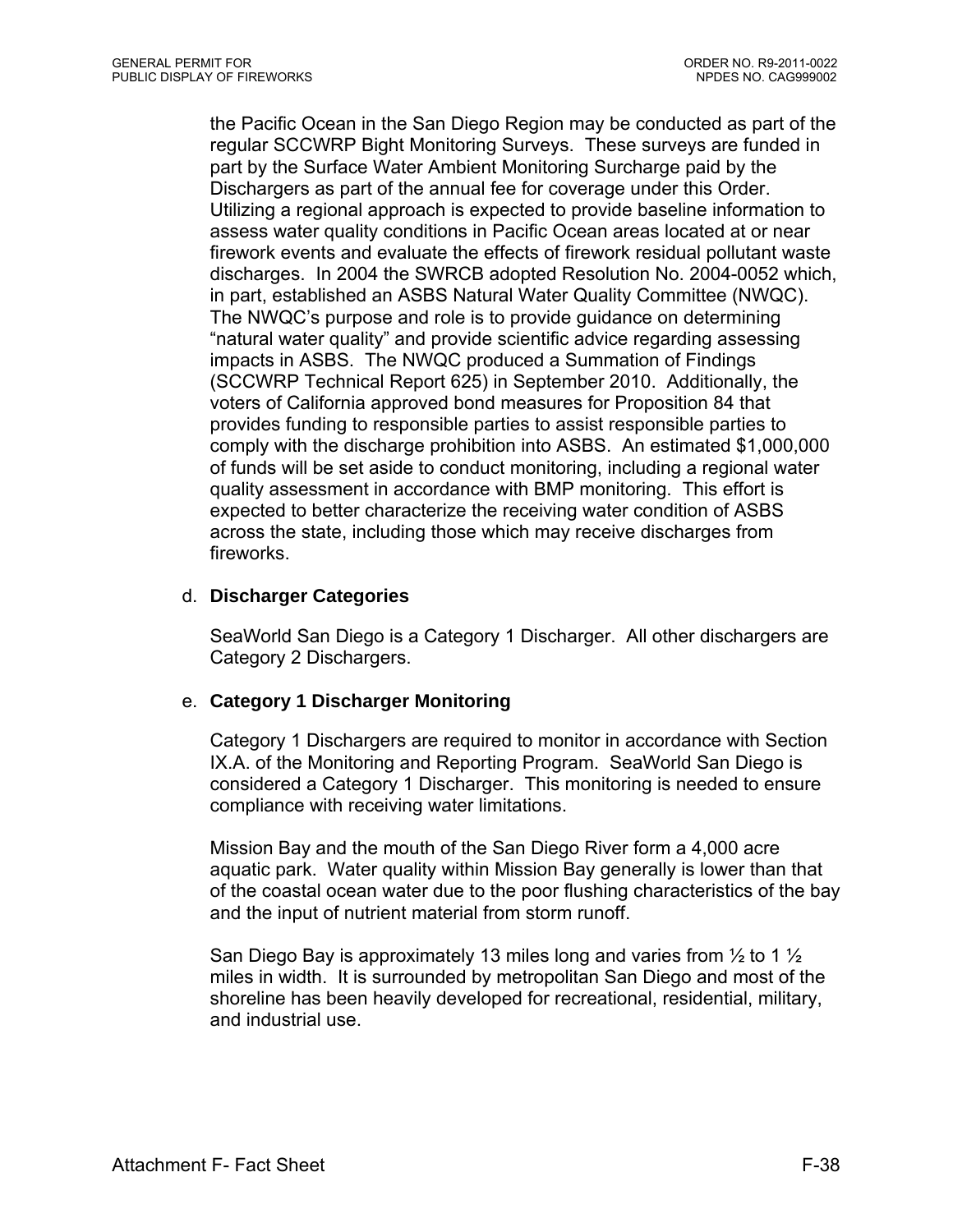## f. **Water Chemistry**

Water chemistry monitoring requirements were developed based on the results obtained from the SeaWorld San Diego monitoring, which are discussed in section I.D of the fact sheet. The required list of pollutants to be monitored is considered a minimum list, and Discharger(s) may elect to monitor for additional constituents of concern. Additionally, the ultimate fate and transport of pollutants from the discharge is required to be addressed by a conceptual model, which is a component of the SWRCB Sediment Quality Control Plan. It is expected that the development of a conceptual model will enable the discharger(s) to determine, and subsequently propose, a sampling frequency and timing that is representative of the discharge.

## g. **Sediment Monitoring**

The Order requires sampling of sediment chemistry, toxicity and the benthic community. The basis for sediment monitoring under the Order is based on the requirements in the SWRCB Sediment Quality Control Plan. Sediment chemistry sampling has been expanded to include metals the San Diego Water Board determined to be at elevated levels in reviewing the SeaWorld San Diego monitoring data. It is important to note that the required sediment chemistry list includes constituents that are not included in fireworks discharges. This data collected will enable proper stressor identification to be conducted if sediments fail to meet the Sediment Quality Objective. Sediment toxicity must be conducted pursuant to the SWRCB Sediment Quality Control Plan, which requires a short-term and sublethal toxicity test.

The benthic community assessment has been modified to require monitoring that reflects the benthic habitat subject to the discharge. For unvegetated subtidal habitats the monitoring must be done in accordance with the line of evidence approach described in Section V.G of the SWRCB Sediment Quality Control Plan. Where the subtidal habitat is vegetated (*Zostera marina,* eelgrass), the line of evidence tool under Section V.G does not accurately portray impacts to benthic communities, as the tool was developed specifically for unvegetated subtidal habitat. However, the SWRCB Sediment Quality Control Plan does provide guidance under Section V.J for situations when a particular line of evidence may not be suitable. This alternative approach, which calls for utilization of a reference site for statistical comparison, is required under the Order. The Order requires the same chemistry and toxicity testing be utilized as in found Section V of the SWRCB Sediment Quality Control Plan, but requires a line of evidence for the benthic community which utilizes invertebrates and pertinent regulatory guidance to protect receiving waters, which for vegetated subtidal includes the Southern California Eelgrass Mitigation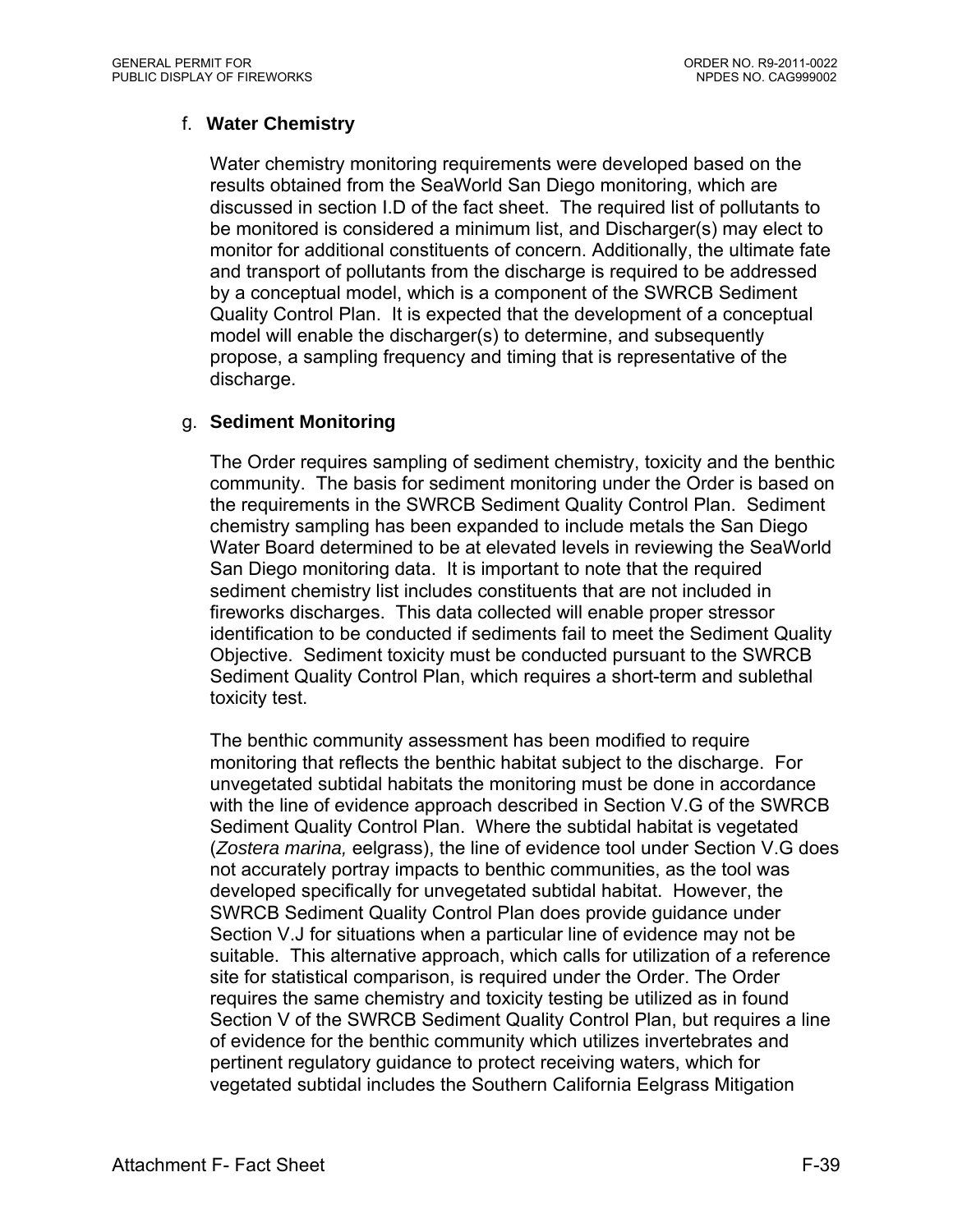Policy from the National Marine Fisheries Service<sup>29</sup>. It is expected that the benthic community assessment can utilize invertebrates and eelgrass in the line of evidence approach to estimate levels of impacts, consist with the SWRCB Sediment Quality Control Plan requirements under Section V.J.

Monitoring Frequency and Discussion: The monitoring requirements under the Order do not specify a required frequency of monitoring for water chemistry, and require a minimum number of one sediment monitoring event (using all lines of evidence) every 3 years. The frequency of sediment monitoring is based upon the guidelines from the SWRCB Sediment Quality Control Plan, which specifies a minimum frequency for minor discharges and regional monitoring groups (see Section VII.D of the SWRCB Sediment Quality Control Plan). The proposed frequency of water chemistry monitoring is expected to be based upon results from the conceptual model required under the Water and Sediment Monitoring Plan required under this Order.

## h. **Category 2 Discharge Monitoring**

Category 2 Dischargers will not be required to conduct monitoring at this time, unless the San Diego Water Board determines monitoring is needed based on the following considerations described in Section IX.B. of this Order:

- i. Receiving water body characteristics including circulation, depth, assimilative capacity; CWA 303(d) listed impairments, and beneficial uses;
- ii. Receiving water body characteristics including circulation, depth, assimilative capacity; CWA 303(d) listed impairments, and beneficial uses;
- iii. The frequency of firework events in the receiving water including those at or near the same firework fallout area;
- iv. The estimated firework pollutant loading from an individual or repeated firework event(s) affecting the same water body or segment thereof;
- v. Accumulative effects from repeat firework events in the same location or other firework events affecting the same water body or segment thereof;
- vi. Proximity of the firework event to existing or proposed State Water Quality Protection Areas, inclusive of Areas of Special Biological Significance (ASBS) or other environmental sensitive receiving waters;

 $\overline{a}$ 

<sup>&</sup>lt;sup>29</sup> http://swr.nmfs.noaa.gov/hcd/HCD\_webContent/aboutus/policies.htm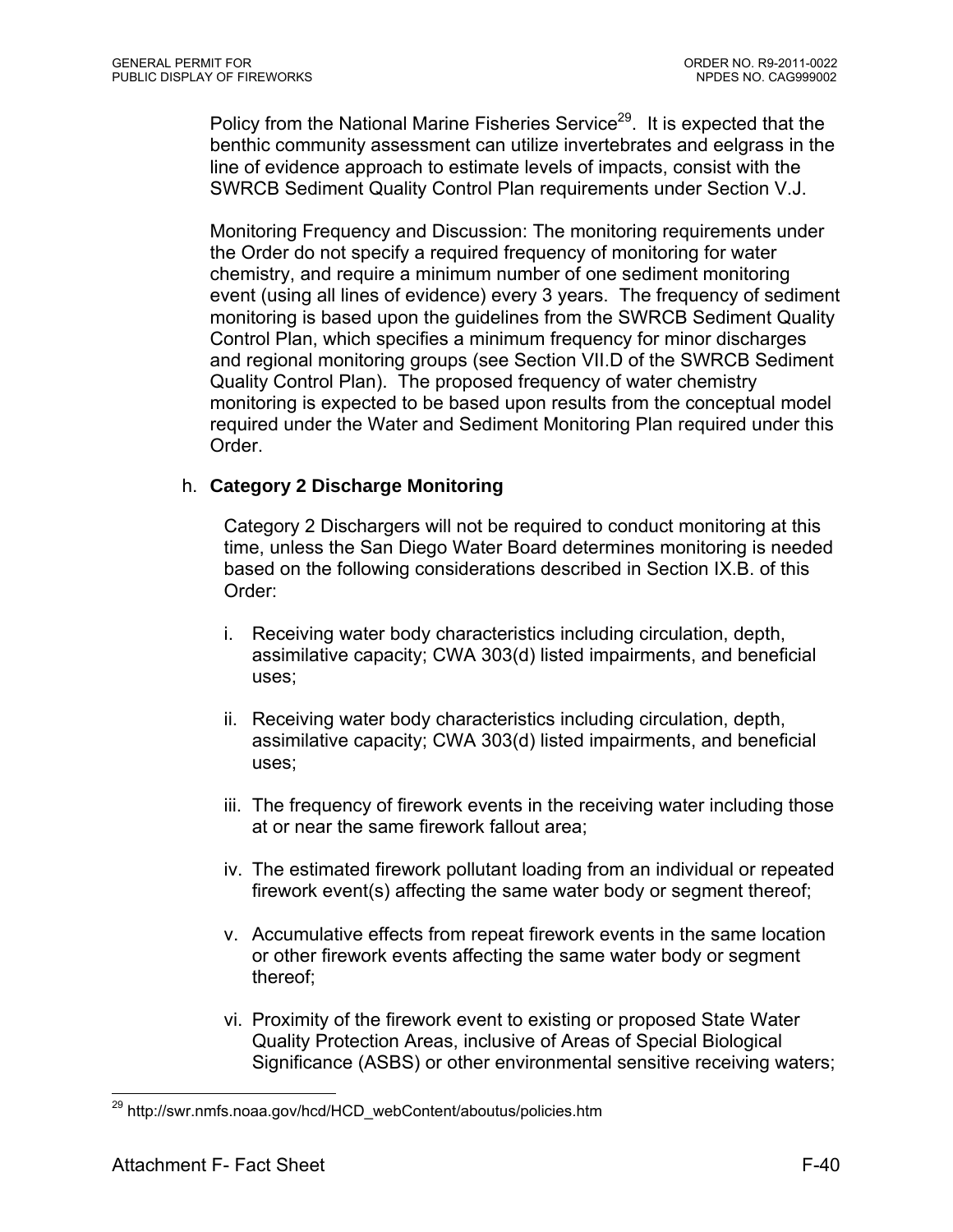or

vii. Any other relevant water quality factors

### **2. Groundwater**

Discharges of wastes from public fireworks events to land are subject to regulation under the San Diego Water Board's Conditional Waiver No. 11 and are not subject to regulation under this Order. Additional information on the San Diego Water Board Conditional Waivers can be found at the San Diego Water Board website: http://www.waterboards.ca.gov/sandiego/

### **E. Other Monitoring Requirements – Not Applicable**

### **VII. RATIONALE FOR PROVISIONS**

#### **A. Standard Provisions**

Standard Provisions, which apply to all NPDES permits in accordance with section 122.41, and additional conditions applicable to specified categories of permits in accordance with section 122.42, are provided in Attachment D to the order.

Section 122.41(a)(1) and (b) through (n) establish conditions that apply to all State-issued NPDES permits. These conditions must be incorporated into the permits either expressly or by reference. If incorporated by reference, a specific citation to the regulations must be included in the Order. Section 123.25(a)(12) allows the state to omit or modify conditions to impose more stringent requirements. In accordance with section 123.25, this Order omits federal conditions that address enforcement authority specified in sections 122.41(j)(5) and (k)(2) because the enforcement authority under the Water Code is more stringent. In lieu of these conditions, this Order incorporates by reference Water Code section 13387(e).

#### **B. Special Provisions**

#### **1. Reopener Provisions**

This Order may be re-opened and modified, revoked, and reissued or terminated in accordance with the provisions of 40 CFR Parts 122, 123, 124, and 125. The San Diego Water Board may reopen the permit to modify permit conditions and requirements. Causes for modifications include the promulgation of new regulations or adoption of new regulations by the State Water Board or San Diego Water Board, including revisions to the Basin Plan.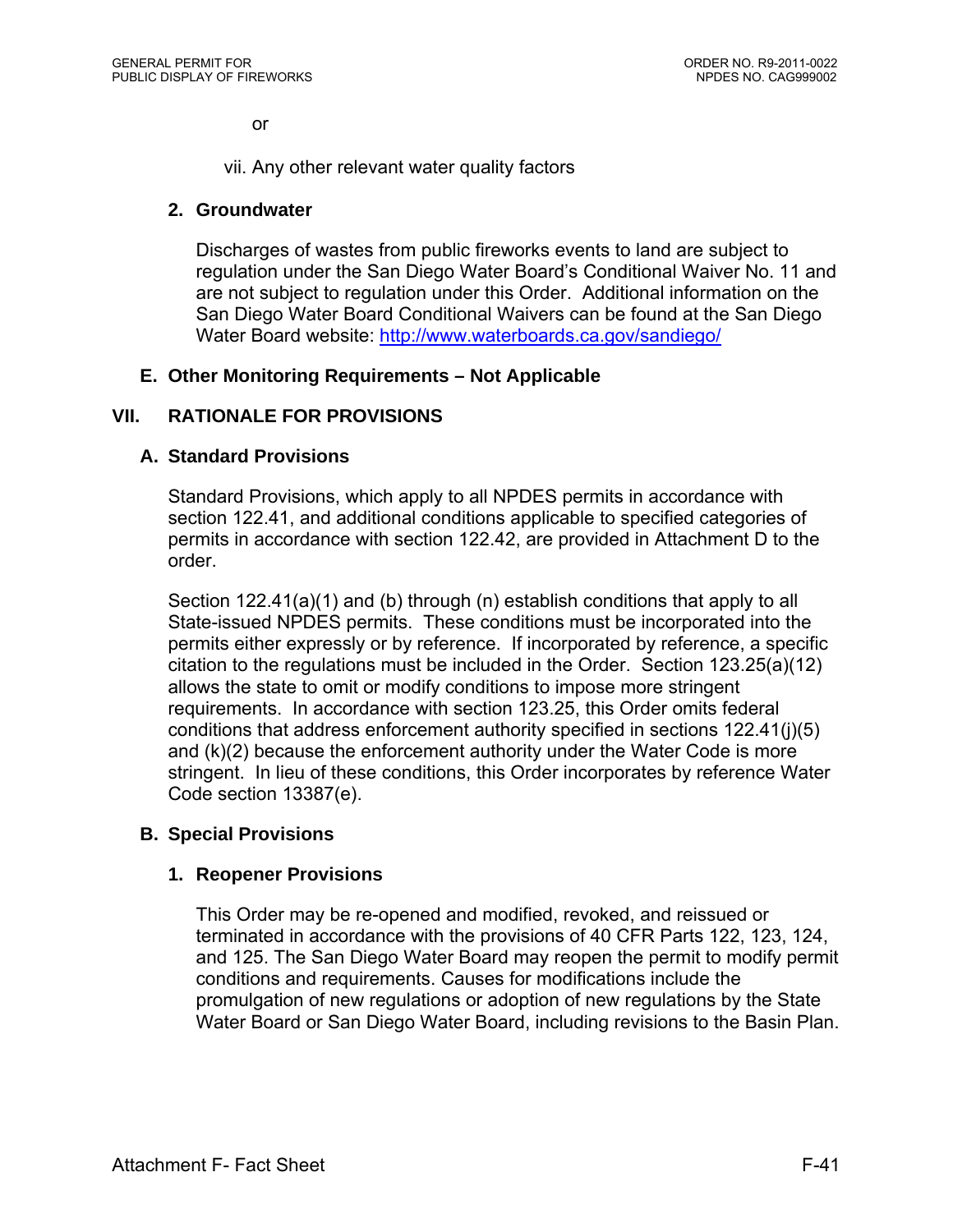#### **2. Special Provisions for Discharges into La Jolla and Heisler Park ASBS**

Public displays of fireworks are conducted every Fourth of July by the La Jolla Community Fireworks Foundation at the Scripps Park near the La Jolla ASBS in San Diego County and by the City of Laguna Beach over the Heisler Park ASBS in Orange County. These events result in the discharge of residual firework pollutant waste to these ASBS areas.

Public firework display events have been occurring near the La Jolla ASBS since 1984. The annual Fourth of July event conducted at Scripps Park by the La Jolla Community Fireworks Foundation is located approximately onequarter mile from the La Jolla ASBS. The fireworks fallout area may extend into portions of the ASBS. The event typically runs 20-25 minutes. The number and size of shells launched are unknown at this time. It is estimated that, in 2010, less than 500 pounds net weight of pyrotechnics material is discharged into the air over or adjacent to the La Jolla ASBS during this single event.

Public firework display events have been occurring over the Heisler Park ASBS in Orange County since approximately 2001. The annual Fourth of July event conducted by the City of Laguna Beach typically runs approximately 15 minutes and during that time approximately 667 aerial shells are ignited and launched. The aerial shells range in size from 2.5 inches to 5 inches. It is estimated that 600 pounds of pyrotechnic material is discharged into the air over or adjacent to the Heisler Park ASBS during this single event. The City of Laguna Beach estimates that between 20 to 46 percent of the firing range is over land. Beach clean-up is mandatory after the event and additional clean-up is conducted the morning after each event.

The Ocean Plan explicitly prohibits discharges into an ASBS unless an exception has been granted by the State Water Resources Control Board. The Ocean Plan does, however, allow the Regional Water Board's may approve waste discharge requirements for limited term activities in ASBS as described in Section III.E. subject to the following restrictions:

- Limited term activities may result in temporary and short term changes in existing water quality;
- Water quality degradation shall be limited to the shortest possible time; and
- The activities may not permanently degrade water quality or result in water quality lower than that necessary to protect existing uses, and all practicable means of minimizing such degradations shall be implemented.

A once per year fireworks event of less than 1000 pounds net explosive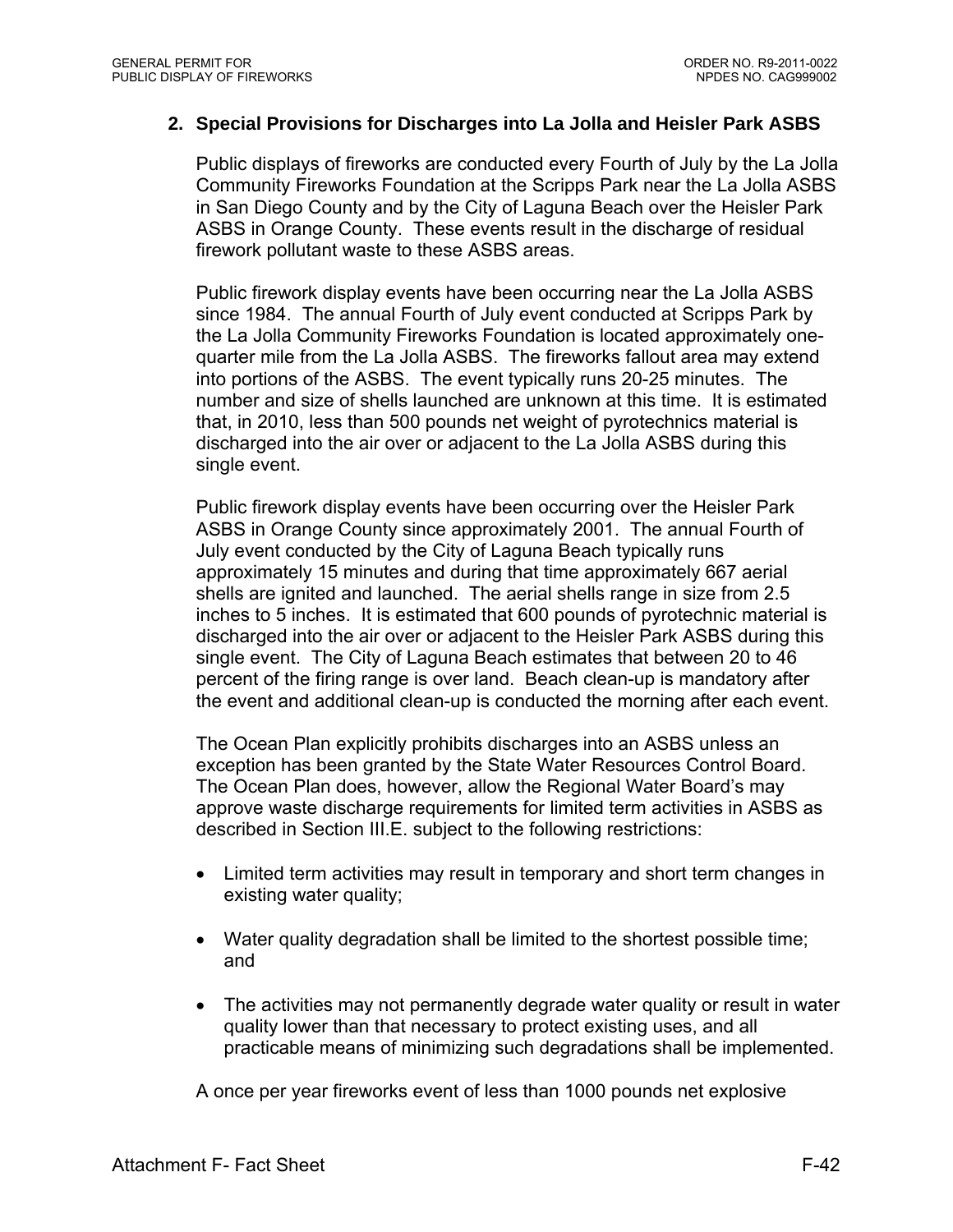weight that complies will all the provisions specified in this Order and meets the specifications below is not likely to permanently degrade water quality or result in water quality lower than that necessary to protect existing beneficial uses of the La Jolla ASBS or Heisler Park ASBS. Proper implementation of the minimum specified BMPs required under this Order will also minimize residual firework pollutant waste discharges into the ASBS and water quality degradation of the ASBS.

The San Diego Water Board has determined that the annual Fourth of July public firework displays near the La Jolla ASBS and in the Heisler Park ASBS are limited–term short duration activities and are eligible for approval of waste discharge requirements under Ocean Plan Section III.E. The San Diego Water Board has established the following special conditions in section VII.C. of this Order to assure maintenance of natural ocean water quality conditions and protection of beneficial uses in the ASBS while allowing continued discharges of residual firework pollutant waste discharges to the ASBS at the annual Fourth of July public firework display events. Discharges of residual fireworks pollutant waste by the La Jolla Community Fireworks Foundation near the La Jolla ASBS and by the City of Laguna Beach into the Heisler Park ASBS may continue subject to the following conditions:

- a. The residual firework pollutant waste discharges shall be limited to those resulting from one Fourth of July celebration public fireworks display event per calendar year.
- b. The net explosive weight of fireworks used in the public fireworks display event shall not exceed1,000 pounds of pyrotechnic material.
- c. The areal extent of the firing range in the ASBS shall be limited to the maximum extent practicable to prevent or reduce residual firework pollutant waste discharges into the ASBS.
- d. The residual firework pollutant waste discharges shall not permanently alter natural water quality conditions $30$  in the ASBS receiving waters. Temporary excursions from natural ocean water quality conditions resulting from residual firework pollutant waste discharges within any portion of the firing range located in the ASBS are permissible if beneficial uses are protected.
- e. The residual firework pollutant waste discharges shall comply with all other applicable provisions, including water quality standards, of the Ocean Plan.

 $\overline{a}$  $30$  Natural ocean water quality will be determined by the Southern California Water Research Project (SCCWRP) ASBS Monitoring Program which is designed to define natural water quality in ASBS areas at selected reference sites.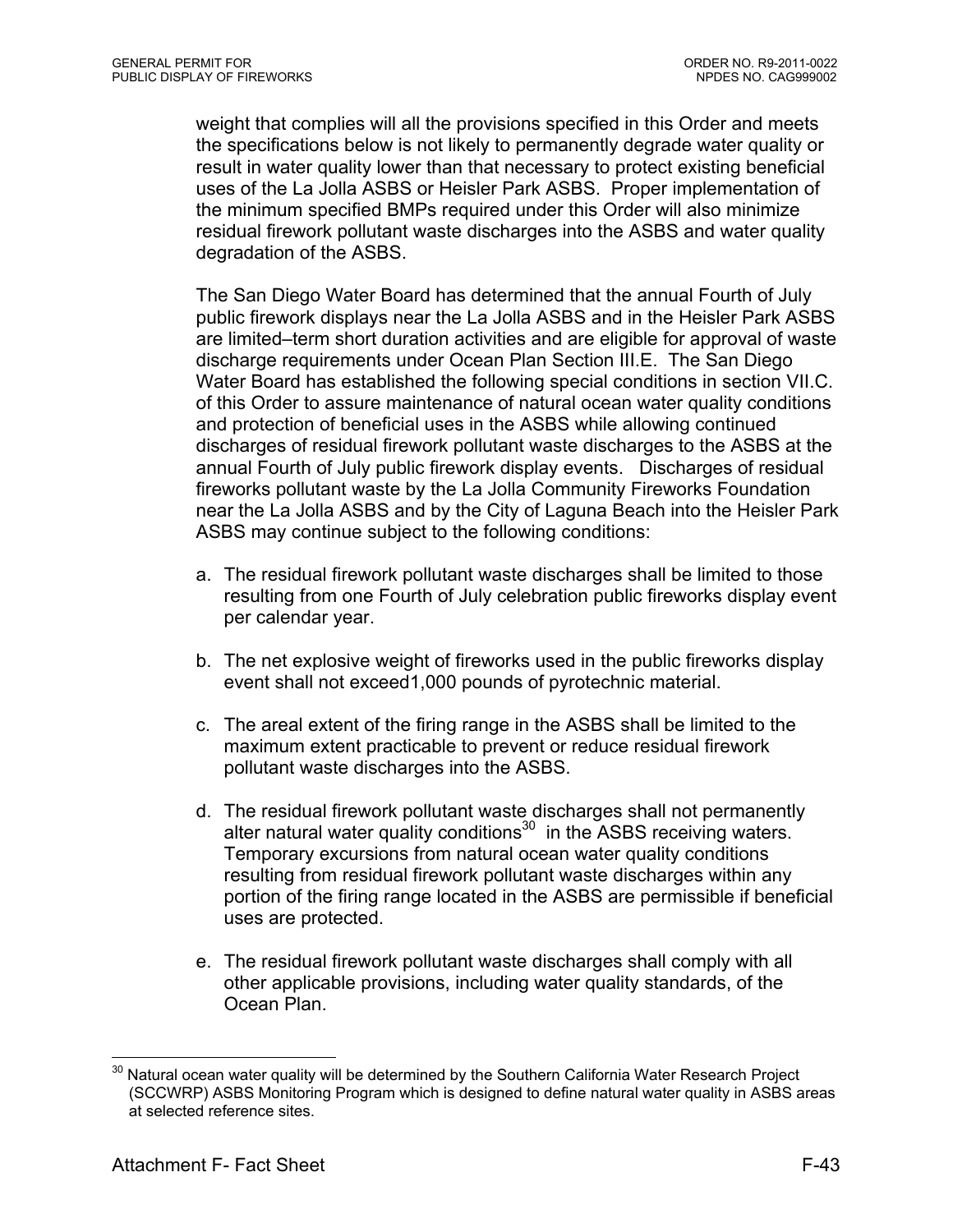### **3. Special Provisions for SeaWorld San Diego Discharges**

On December 17, 2007, the San Diego Water Board made revisions to the NPDES permit for SeaWorld San Diego (Order No. R9-2005-0091, NPDES No. CA0107336) to incorporate requirements for the discharge of pollutant waste associated with the public display of fireworks to Mission Bay. Sea World Inc. has submitted a Report of Waste Discharge dated October 15, 2009 and applied for a NPDES permit renewal of Order No. R9-2005-0091 for 1) the discharge of up to 9.36 million gallons per day of treated wastewater from SeaWorld, San Diego and 2) the discharge of waste from public fireworks displays to Mission Bay. The October 15, 2009 Report of Waste Discharge submitted by Sea World Inc. is deemed complete for the purpose of enrollment under this Order. The enrollment date will be effective upon the effective date of this Order and SeaWorld San Diego is authorized to discharge residual firework pollutant waste starting on this date pursuant to the requirements of this Order. The requirements of this Order will supersede the requirements of Order No. R9-2005-0091 for residual firework pollutant waste discharges upon the effective date of this Order.

- **4. Special Studies and Additional Monitoring Requirements Not Applicable**
- **5. Construction, Operation, and Maintenance Specifications Not Applicable**
- **6. Special Provisions for Municipal Facilities (POTWs Only) Not Applicable**
- **7. Other Special Provisions Not Applicable**
- **8. Compliance Schedules Not Applicable**

### **VIII. PUBLIC PARTICIPATION**

The San Diego Water Board is considering the issuance of waste discharge requirements (WDRs) that will serve as a General National Pollutant Discharge Elimination System (NPDES) permit for discharges of waste associated with public display of fireworks. As a step in the WDR adoption process, the San Diego Water Board staff has developed tentative WDRs. The San Diego Water Board encourages public participation in the WDR adoption process.

### **A. Notification of Interested Parties**

The San Diego Water Board has notified interested agencies and persons of its intent to prescribe waste discharge requirements for the discharge and has provided them with an opportunity to submit their written comments and recommendations. The draft tentative Order was electronically e-mailed to all known interested persons on March 21, 2011, posted on the San Diego Water